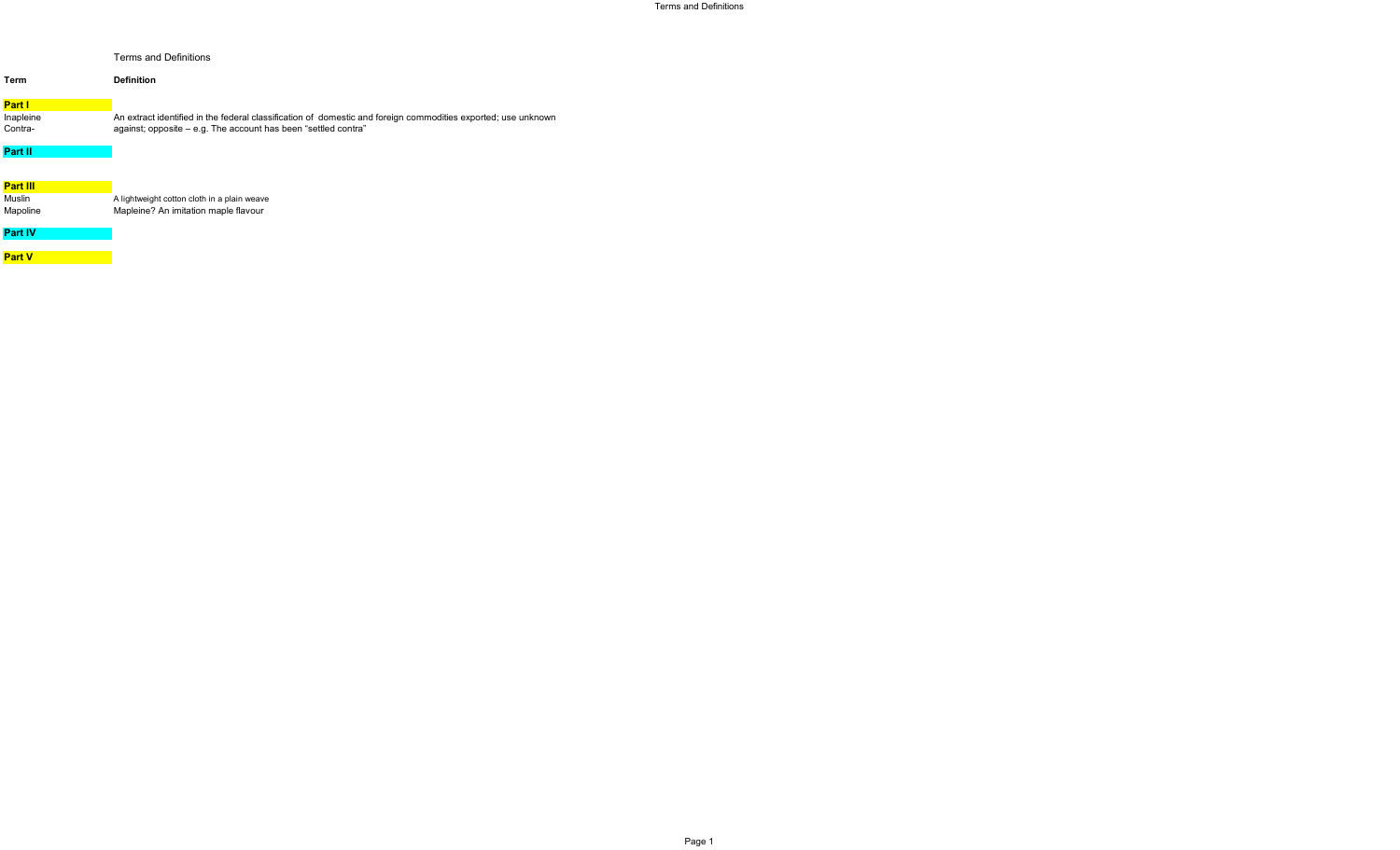### Part 1 -- Pages 0 - 48

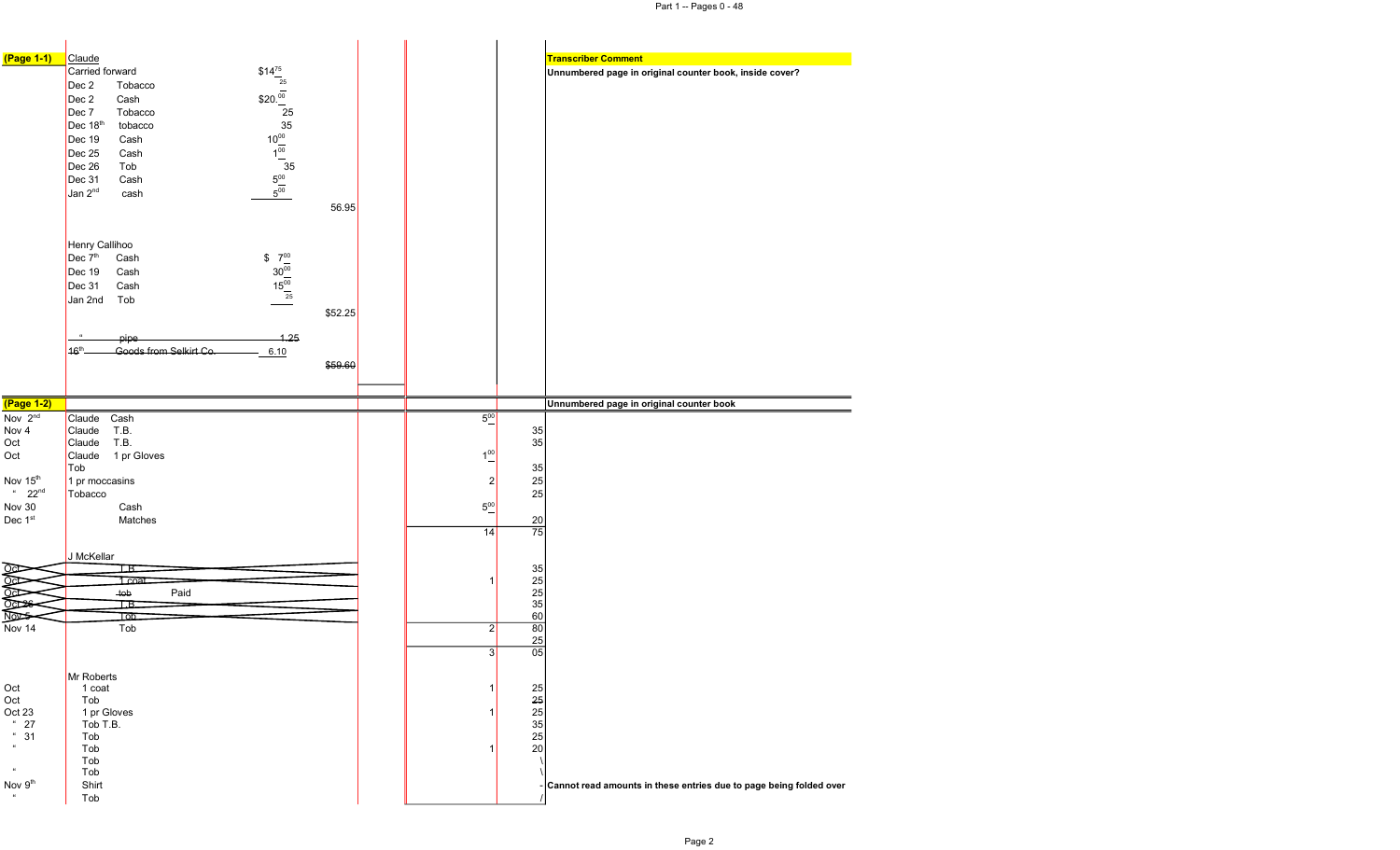# Part 1 -- Pages 0 - 48

| (Page 2-1)               | CW Crowe 1 coat            |           |                 |       | 1               | 25 Unnumbered page in original counter book                           |
|--------------------------|----------------------------|-----------|-----------------|-------|-----------------|-----------------------------------------------------------------------|
| Nov $29th$               | <b>Tob</b><br>Tob          |           |                 |       | 25              |                                                                       |
| Dec 2                    | To Cash                    |           |                 |       | $00\,$<br>35    |                                                                       |
| Dec 5                    | 2 Inc. D. Smoking          |           |                 |       | 25              |                                                                       |
| Dec 10                   | 4 Inc. D. Smoking          |           |                 |       | 50              |                                                                       |
| $\alpha$<br>$\mathbf{G}$ | 2 Inc. D. Chewing          |           |                 |       | 25              |                                                                       |
| Dec 12                   | Cash                       |           |                 |       | 10              |                                                                       |
| Dec 22                   | 1 pair socks               |           |                 | .50   |                 | Amount entered in wrong column                                        |
| Dec 31                   | Tob                        |           |                 | .35   |                 | Amount entered in wrong column                                        |
|                          | Carried forward to page 1B |           |                 | \$48] | 35              |                                                                       |
|                          | Tom Williams               |           |                 |       |                 |                                                                       |
|                          | 2 plugs T.B.               |           |                 |       | 70              |                                                                       |
|                          | Tob                        |           |                 |       | 25              |                                                                       |
|                          |                            |           |                 |       |                 |                                                                       |
| Nov 15 <sup>th</sup>     | Mr. Roberts Tob            |           |                 |       | 35              |                                                                       |
| Nov 18th                 | Tob                        |           |                 |       | 25              |                                                                       |
| Nov 19th                 | Tob                        |           |                 |       | 25              |                                                                       |
| Nov 26 <sup>th</sup>     | Matches                    |           |                 |       |                 | $\,$ 5 $\,$                                                           |
| Nov 29 <sup>th</sup>     | Tob                        |           |                 |       | 25              |                                                                       |
| Dec $2^{nd}$             | Tob                        |           |                 |       | 25              |                                                                       |
| Dec 10 <sup>th</sup>     | Tob                        |           |                 |       | 25              |                                                                       |
| Dec 22                   | Matches                    |           |                 |       | 5               |                                                                       |
| Dec 22                   | Tob                        |           |                 |       | 25              |                                                                       |
|                          |                            |           |                 |       |                 |                                                                       |
| Nov 15 <sup>th</sup>     | Tob<br>Patan               | $\sqrt{}$ |                 |       | 35<br>35        |                                                                       |
|                          | (?)?)                      |           | 4               |       | $00\sqrt{}$     |                                                                       |
|                          | 1 pr moccasins             | $\sqrt{}$ | $\mathbf{2}$    |       | 25              |                                                                       |
|                          | 1 shirt                    | $\sqrt{}$ | $\mathbf{1}$    |       | $75\sqrt{ }$    |                                                                       |
| Nov 20 <sup>th</sup>     | Cash                       |           | $\overline{7}$  |       | $00\sqrt{}$     |                                                                       |
| Nov 23rd                 | Matches                    |           |                 |       | 10              | Entry across Patan entries: " Mitts (A.W. Hamilton) 2 <sup>00</sup> " |
| Nov $25^{\text{th}}$     | Tob                        |           |                 |       | $25\sqrt{ }$    |                                                                       |
| Dec $6th$                | Tob                        |           |                 |       | $25\sqrt{ }$    |                                                                       |
| Dec 13th                 | Matches                    |           |                 |       | $5\sqrt{ }$     |                                                                       |
| Dec 16 <sup>th</sup>     | Tob                        |           |                 |       | 00              |                                                                       |
| Dec 22 <sup>nd</sup>     | Matches                    |           |                 |       | $10\sqrt{ }$    |                                                                       |
| Dec $26^{\text{th}}$     | Tobacco                    |           |                 |       | 10              |                                                                       |
| $(Page 2-2)$             |                            |           |                 |       |                 | Unnumbered page in original counter book                              |
|                          | (?) Cameron                |           |                 |       |                 |                                                                       |
| <b>Novem</b>             | Tobacco (? and B)          |           |                 |       | 35              |                                                                       |
| Nov 70 <sup>th</sup>     | Tobacco<br>Paid            |           |                 |       | 25              |                                                                       |
| Nov-74                   | Tobacco                    |           |                 |       | 25              |                                                                       |
|                          |                            |           |                 |       | 85              |                                                                       |
|                          | C.H. Beamer                |           |                 |       |                 |                                                                       |
| Nov 15                   | Tobacco                    |           |                 |       | 35              |                                                                       |
| 66<br>21                 | Tobacco                    |           | -1              |       | 00              |                                                                       |
| Dec $9th$                | Tobacco                    |           |                 |       | 50              |                                                                       |
| Dec 12                   | Cash                       |           | 15              |       |                 |                                                                       |
| Dec 17th                 | Tob Matches                |           | $\mathbf{1}$    |       | 05              |                                                                       |
| Dec 19th                 | Matches                    |           |                 |       | $\vert 5 \vert$ |                                                                       |
| Dec 22                   | Matches                    |           |                 |       | $\overline{5}$  |                                                                       |
| Dec 22                   | Matches                    |           |                 |       | 10              |                                                                       |
|                          |                            |           | 18              |       | $\overline{10}$ |                                                                       |
|                          | Stephen Edwards            |           |                 |       |                 |                                                                       |
| Nov 16 <sup>th</sup>     | 1 pr shoes                 |           | $5\overline{)}$ |       | 50              |                                                                       |
| Dec 9 <sup>th</sup>      | One Smock                  |           | $\mathbf{1}$    |       | 25              |                                                                       |
| <b>Jan 15</b>            | Cash                       |           | 10              |       |                 |                                                                       |
|                          |                            |           |                 |       |                 |                                                                       |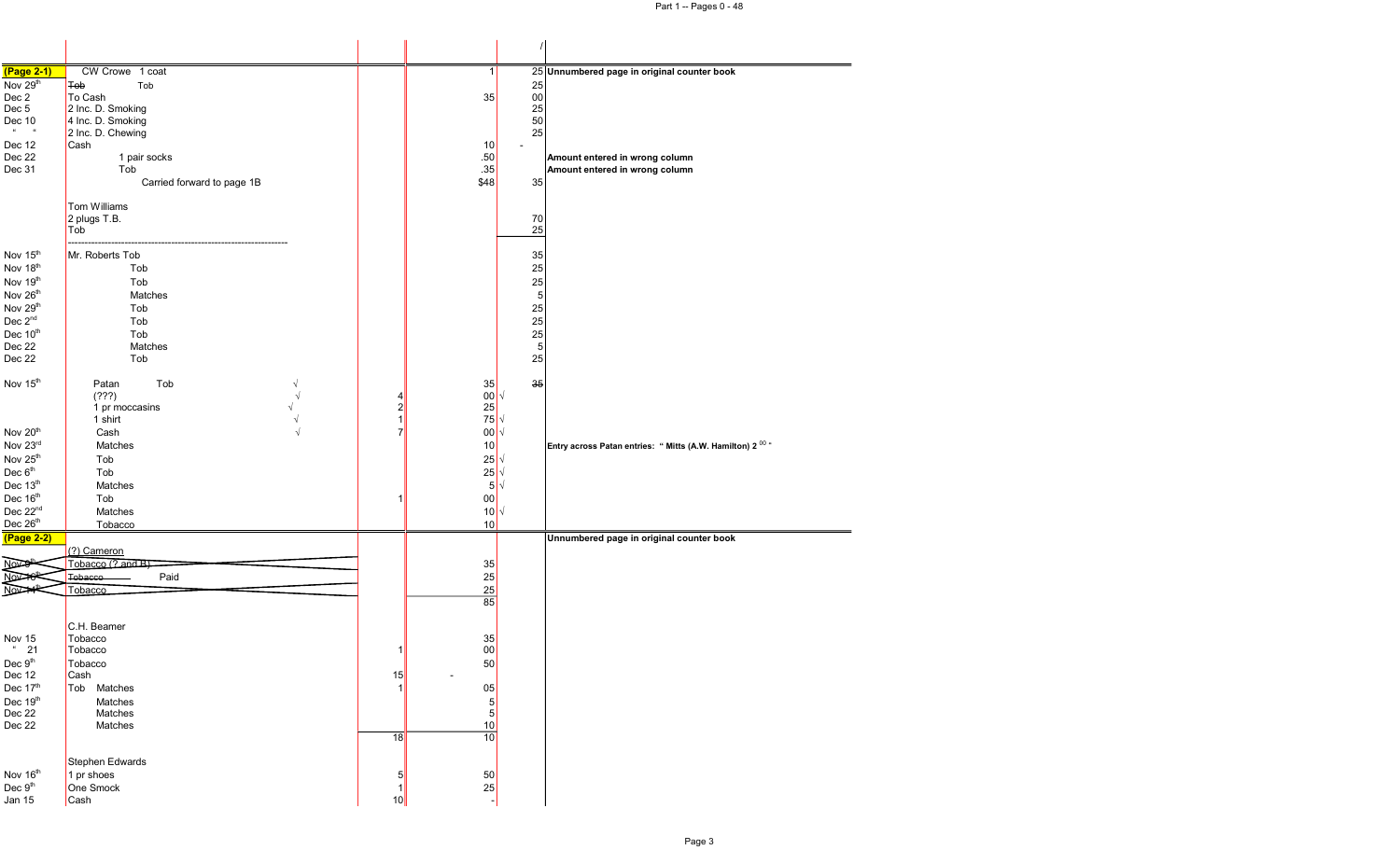| " 16                                                           | Cash (while in town)<br>1 shirt                                                                                                                                                                                                                                                                                 | 60                                                                           | 50                                                                                                     |                          |                                          |
|----------------------------------------------------------------|-----------------------------------------------------------------------------------------------------------------------------------------------------------------------------------------------------------------------------------------------------------------------------------------------------------------|------------------------------------------------------------------------------|--------------------------------------------------------------------------------------------------------|--------------------------|------------------------------------------|
| <del>Jan 16</del>                                              | C Beamer (above)<br><b>Tobacco</b>                                                                                                                                                                                                                                                                              | 48                                                                           | 40<br>85                                                                                               |                          |                                          |
|                                                                | Patan<br>Shells 1.50<br>Mitts 2.00<br>Fur 38.00                                                                                                                                                                                                                                                                 |                                                                              |                                                                                                        |                          |                                          |
| (Page 3-1)<br>Feb 11<br>$"$ 22<br>Mar 2<br>Mar 5 <sup>th</sup> | Hamilton<br>Robert<br>Dec 5 <sup>th</sup> Tob<br>Dec 9 <sup>th</sup> Tobacco<br>" 16 Tobacco<br>Dec 24 Tobacco<br>Jan 7 Tobacco<br>16 Tobacco<br>Jan. 16 Drawers 2 pr.<br>Rubbers<br>Shirts (2)<br>Rubbers<br>Tobacco<br>Tobacco<br>??? 5<br>O'alls<br>81 Days work<br>Statement made out - Mar 6 <sup>th</sup> | 1<br>$\mathbf{2}$<br>$\mathbf{2}$<br>$\overline{4}$<br>-1<br>$\overline{14}$ | 25<br>25<br>50<br>$00\,$<br>25<br>85<br>$00\,$<br>50<br>$00\,$<br>50<br>25<br>$00\,$<br>05<br>25<br>15 |                          | Unnumbered page in original counter book |
|                                                                | 140.20<br>14.15<br>126.05                                                                                                                                                                                                                                                                                       |                                                                              |                                                                                                        |                          |                                          |
| (Page 3-2)                                                     |                                                                                                                                                                                                                                                                                                                 |                                                                              |                                                                                                        |                          | Unnumbered page in original counter book |
| Dec 9<br>Dec 24 <sup>th</sup><br>Jan 27                        | Sam Dunlop<br>Tobacco<br>Tobacco<br>Overalls<br>2 pr. Socks<br>Mitts                                                                                                                                                                                                                                            | 1                                                                            | $00\,$<br>$00\,$<br>75<br>50                                                                           |                          |                                          |
| Feb<br>Feb 17<br>$"$ 22<br>" $22$                              | Rubbers<br>Tobacco<br>By cash from B Leaslic(?)<br>Tobacco<br>Matches                                                                                                                                                                                                                                           | 3                                                                            | 50<br>$\frac{25}{3}$<br>$\begin{bmatrix} 50 \\ 5 \end{bmatrix}$                                        | $\overline{\phantom{a}}$ |                                          |
| Mar 7<br>$"$ 10                                                | Shirt<br>Tobacco<br>Credit one axe<br>forward to end of book (initialed H. A. C.)                                                                                                                                                                                                                               | 1<br>10                                                                      | 50<br>50<br>55                                                                                         | 200                      |                                          |
| Dec 17th<br>Dec 31<br>Jan 11                                   | Norman Caswell<br>Tob<br>Matches<br>Tob                                                                                                                                                                                                                                                                         | $\mathbf 1$                                                                  | $00\,$<br>10<br>15                                                                                     |                          |                                          |
| <b>Dec 20</b><br><b>Dec 29</b><br>Jan <sub>16</sub>            | G-Dunlop<br>Matches<br>Matches<br><b>Tobacco</b><br>Rubbers<br>Mitts<br>Sheepskin Mocassins                                                                                                                                                                                                                     | -1<br> 3                                                                     | $\frac{5}{5}$<br>85<br>$\begin{array}{c} 25 \\ 50 \end{array}$<br>75<br>10                             |                          |                                          |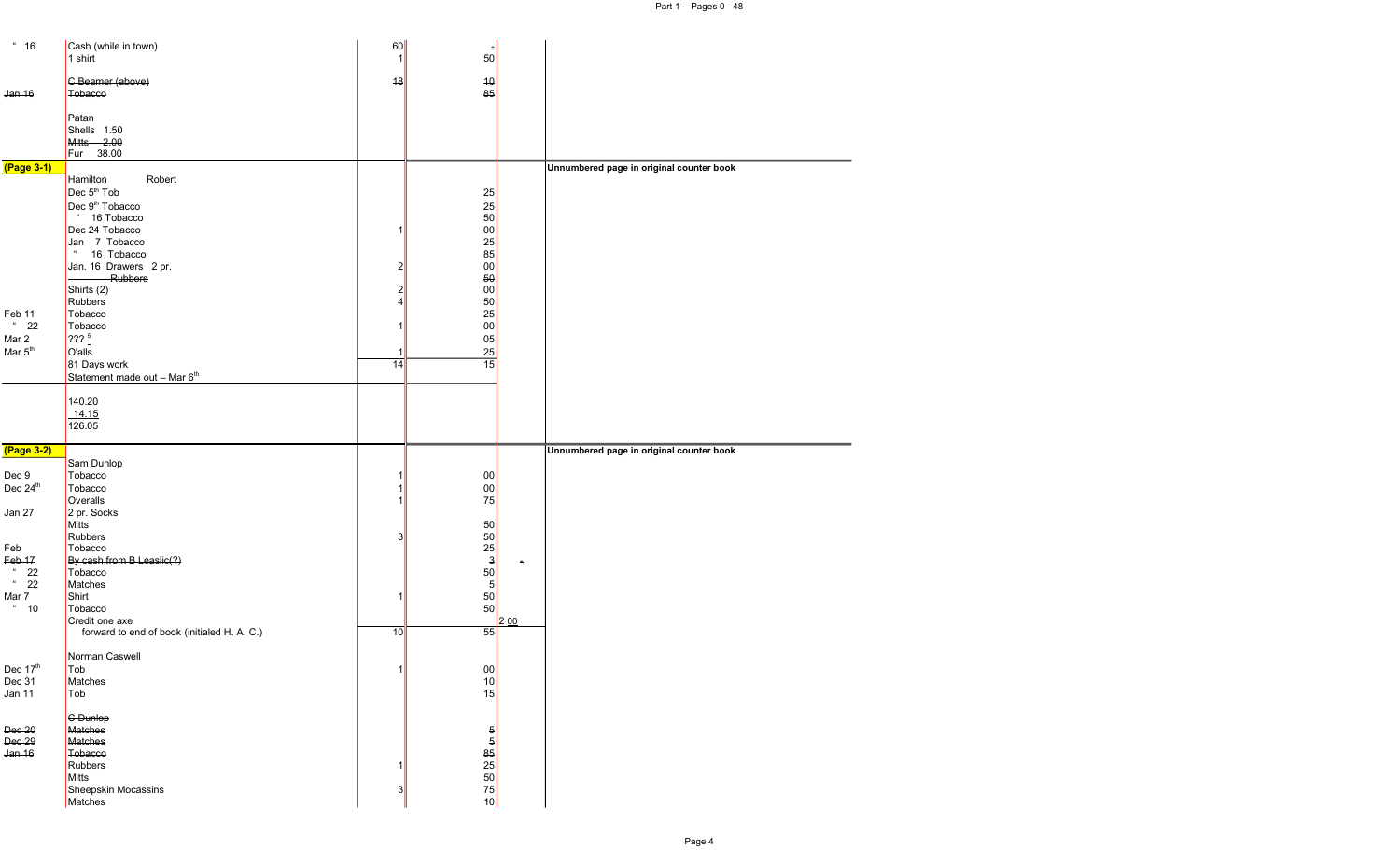| Mar 2                                          | Tob 15 matches 10                             |                       | 25                          |                       |                                          |
|------------------------------------------------|-----------------------------------------------|-----------------------|-----------------------------|-----------------------|------------------------------------------|
| 8                                              | 3 pr socks                                    |                       | 00                          |                       |                                          |
| $\alpha$<br>8                                  | Tobacco 25 Tob 25                             |                       | 50                          |                       |                                          |
|                                                | Shirt                                         |                       | 50                          |                       |                                          |
|                                                | forward to end of book (initialed H. A. C.)   | 10                    | 10                          |                       |                                          |
|                                                |                                               |                       |                             |                       |                                          |
| (Page 4-1)                                     |                                               |                       |                             |                       | Unnumbered page in original counter book |
|                                                | Mr. Roberts                                   |                       |                             |                       |                                          |
| Dec 22                                         | 1 pair socks                                  |                       | 50                          |                       |                                          |
|                                                |                                               |                       |                             |                       |                                          |
| (Page 4-2)                                     |                                               |                       |                             |                       | Unnumbered page in original counter book |
|                                                | <b>Bruce Leslie</b>                           |                       |                             |                       |                                          |
| Dec 31 <sup>st</sup>                           | cash                                          | $5\vert$              | 00                          |                       |                                          |
| Jan 4                                          | cash                                          | $5\vert$              | 00                          |                       |                                          |
| Jan 22nd                                       | cash                                          |                       | 25                          |                       |                                          |
| $25^{\text{th}}$<br>$\mathfrak{c}\mathfrak{c}$ | cash                                          | $\overline{2}$        |                             |                       |                                          |
| Feb 17                                         | Tobacco                                       |                       | 35                          |                       |                                          |
|                                                | cash                                          | 12                    | 00                          |                       |                                          |
|                                                | By cash                                       | 5                     |                             |                       |                                          |
| Mar 5 <sup>th</sup>                            | O'alls                                        |                       |                             |                       |                                          |
|                                                |                                               | 12                    | 60                          |                       | ? entry                                  |
| Mar 5 <sup>th</sup>                            | 1 pr O'alls                                   | 1                     |                             |                       |                                          |
| $\epsilon\epsilon$<br>6 <sup>th</sup>          | 1 pr suspenders                               |                       | $\frac{25}{50}$             |                       |                                          |
| $4$ $7th$                                      | Cash                                          |                       |                             |                       |                                          |
|                                                |                                               | 3                     | 00                          |                       |                                          |
|                                                | C. Beamer                                     |                       |                             |                       | Unnumbered page in original counter book |
| (Page 5-1)                                     | carried forward                               | 18                    | $10$                        |                       |                                          |
| Jan $2^{nd}$                                   | Tob 50 Matches 5¢                             |                       |                             |                       |                                          |
|                                                |                                               |                       | 55                          |                       |                                          |
| " 16 <sup>th</sup>                             | <b>Tobacco</b>                                |                       | 85                          |                       |                                          |
|                                                | pipe                                          |                       |                             |                       |                                          |
|                                                |                                               |                       |                             |                       |                                          |
|                                                |                                               |                       |                             |                       |                                          |
| (Page 5-2)                                     | (Blank page)                                  |                       |                             |                       | Unnumbered page in original counter book |
|                                                |                                               |                       |                             |                       |                                          |
| (Page 6-1)                                     | Expenditure                                   | $\boldsymbol{\theta}$ | ¢                           |                       | Unnumbered page in original counter book |
| Nov 1                                          | Steve Edwards (flour)                         | 3                     | 00                          |                       |                                          |
| Nov 8 <sup>th</sup>                            | Custard powder $6@25¢$                        |                       | 50                          |                       |                                          |
|                                                | Bottle Inapleine*                             |                       |                             |                       | See "Terms and Definitions" tab          |
|                                                | 2 water glasses for engine room               | 1                     |                             |                       |                                          |
|                                                | C.W. Crowe expenses                           | 1                     | $\frac{60}{\underline{00}}$ | 4 50                  |                                          |
| Nov 26                                         | 2 cans of Ginger $(30¢)$                      |                       |                             | 30                    |                                          |
|                                                |                                               |                       | $7-4$                       | 80                    |                                          |
| Nov 27                                         | Flour<br>$\sqrt{2}$                           | 6                     | 00                          |                       |                                          |
|                                                | Coal Oil \<br><b>Bought of Craig</b>          | $\overline{7}$        |                             |                       |                                          |
|                                                | Salt<br>Tea                                   |                       | $\frac{00}{30}$             |                       |                                          |
|                                                |                                               | 4                     | 75                          |                       |                                          |
| <b>Nov 30</b>                                  | Joe Calihoo and team (Drawing hay)            | 25 22                 | 00<br>85                    |                       |                                          |
| Dec 12                                         | Mr. Roberts expenses                          | 5 <sup>1</sup>        | 00                          |                       |                                          |
| Dec 18                                         | 5 yeast cakes                                 | 1                     | 00                          |                       |                                          |
| Jan 6                                          |                                               |                       | 50                          |                       |                                          |
| Nov                                            | Cleophus expenses<br>Eatons Order             | 17                    | 50                          |                       |                                          |
| Jan 21                                         | Stephen Edwards wages                         | 1                     |                             |                       |                                          |
| Feb. 5                                         | One three cornered file (Selkirk Trading Co.) |                       |                             |                       |                                          |
| Mar 15                                         | paid W Griffith                               | 1                     | $\frac{75}{25}$             |                       |                                          |
|                                                |                                               |                       |                             |                       |                                          |
| (Page 6-2)                                     | Receipts by Mrs. Crowe                        |                       |                             |                       | Unnumbered page in original counter book |
| Oct                                            | Meales                                        |                       |                             |                       |                                          |
| $\alpha$                                       | Meales                                        |                       | 11                          | 60                    |                                          |
| Oct 26                                         | 2 Meales                                      |                       |                             |                       |                                          |
| $\mathfrak{c}\mathfrak{c}$<br>29               | 2 Meales                                      |                       |                             |                       |                                          |
| " $30$<br>Nov 1st                              | 1 meales<br><b>Butter</b>                     |                       |                             | $\frac{00}{00}$<br>50 |                                          |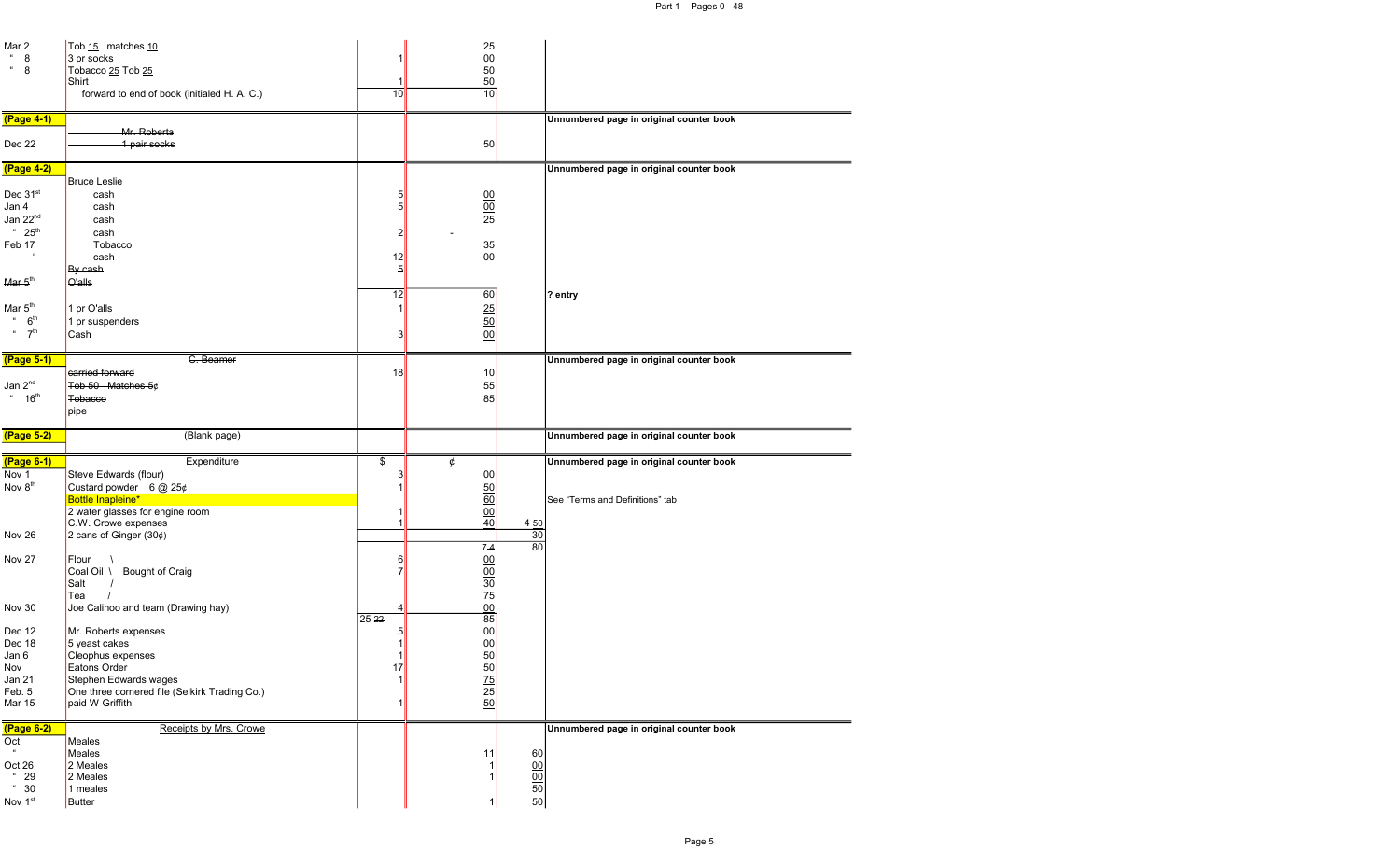| $\mathfrak{c}\mathfrak{c}$<br>$\overline{7}$  | 6 meales                               |         | 3 <sup>2</sup> | $\frac{00}{00}$ $\frac{0}{25}$ |                               |
|-----------------------------------------------|----------------------------------------|---------|----------------|--------------------------------|-------------------------------|
| $\alpha$<br>$\overline{2}$                    | 6 meales                               |         | $\overline{3}$ |                                |                               |
| $\boldsymbol{\mathfrak{c}}$<br>$\overline{2}$ | Tob                                    |         |                |                                |                               |
| Nov 9                                         | 2                                      |         |                |                                |                               |
| Nov 9                                         | 2 Meals                                |         |                | 00                             |                               |
| 'Nov 11 <sup>th</sup>                         | 2 Meals                                |         |                | $00\,$                         |                               |
| Nov 13th                                      | 2 Meals                                |         |                | $00\,$                         |                               |
| 15 <sup>th</sup><br>$\boldsymbol{\mu}$        | 2 Meals                                |         |                | ${\bf 00}$                     |                               |
| Nov 19                                        | 2 Meals                                |         |                | 00                             |                               |
| Nov 25                                        | 2 Meals                                |         |                | $00\,$                         |                               |
| Nov 26                                        | 1 Meal                                 |         |                | 50                             |                               |
| Nov 27                                        | 1 <sup>u</sup>                         |         |                | 50                             |                               |
| $\epsilon$<br>27                              | 1 <sup>u</sup>                         |         |                | 50                             |                               |
| $\boldsymbol{\mu}$<br>28                      | 1 <sup>u</sup>                         |         |                | 50                             |                               |
| Dec 1st                                       | Tob                                    |         |                | 15                             |                               |
| Dec 1st                                       | Tob                                    |         |                | 25                             |                               |
| Dec 1 <sup>st</sup>                           | Receipts to date                       |         | 30             | 25                             |                               |
| Dec 3rd                                       | 2 Meals                                |         |                | ${\bf 00}$                     |                               |
| Dec 8 <sup>th</sup>                           | 2 Meals                                |         |                | ${\bf 00}$                     |                               |
| 10<br>$\,$ $\,$ $\,$ $\,$                     | Raisins                                |         |                | 25                             |                               |
| Jan 6                                         | 4 meals                                |         | $\overline{2}$ | 00                             |                               |
| " 12                                          | 1 Meal                                 |         |                | 55                             |                               |
| Feb 24                                        | 1 Meal                                 |         |                | 50                             |                               |
|                                               | 1 Meal                                 |         |                | 50                             |                               |
|                                               | 1 Meal                                 |         |                | 50                             |                               |
| Mar 4<br>" 7                                  | 1 Meal                                 |         |                | 50                             |                               |
|                                               | 3 pr socks 1 00 ??? 1 00               |         | $\overline{2}$ | $00\,$                         |                               |
|                                               | Matches 5                              |         |                |                                |                               |
|                                               | Moccasins                              |         | $\mathbf{2}$   | $00\,$                         |                               |
| March 15                                      | 2 pr mitts 70 suspenders 50 ??? 30     |         | 1              | 50                             |                               |
|                                               |                                        |         |                |                                |                               |
|                                               |                                        |         |                |                                |                               |
|                                               |                                        |         |                |                                |                               |
| (Page 7-1)                                    | $-1-$                                  |         |                |                                |                               |
|                                               |                                        | Debit   |                | Credit                         |                               |
| 1912                                          |                                        |         |                |                                |                               |
| Tkt No 45                                     |                                        |         |                |                                |                               |
| July 2                                        | Tom Kynaston (Tkt No 45) (Employer)    |         |                |                                |                               |
|                                               | 800 ft. 5 inch flooring                | \$20.00 |                |                                | already chgd. Billed in error |
|                                               | 10 pcs $2 \times 4 \times 14 - 93$ ft. | 2.10    |                | 22.10                          |                               |
|                                               | 200 ft No. 1 cull                      | 3.00    | 3              |                                | 00 Acct closed at main office |
|                                               |                                        |         |                |                                |                               |
| Tkt No 46                                     |                                        |         |                |                                |                               |
| July 4                                        | J.B. Taft                              |         |                |                                |                               |
|                                               | 1210 ft rough (16 ft)                  | Error   |                |                                | See page 2                    |
|                                               | paid                                   |         |                |                                |                               |
|                                               | James Moore Sec 14 T 72 R 6            |         |                |                                |                               |
| Tkt No 21                                     |                                        |         |                |                                |                               |
|                                               |                                        |         |                |                                |                               |
| Sept 11 <sup>th</sup>                         | 3 Pc. 1 1/8 x 10.16 (42 ft)            | 1.26    |                |                                |                               |
|                                               | $ 2$ "<br>2 x 10.16 (53 ")             | 85      | 1.59 New Stock |                                |                               |
|                                               |                                        |         |                |                                |                               |
| (Page 7-2)                                    | $-2-$                                  |         |                |                                |                               |
|                                               |                                        | Debit   |                | Credit                         |                               |
| 1912                                          | to be paid by McEachrun Bros Edmonton  |         |                |                                |                               |
|                                               |                                        |         |                |                                |                               |
|                                               |                                        |         |                |                                |                               |
| Tkt No 46<br>July 4                           | J.B. Taft                              |         |                |                                |                               |
|                                               | 1210 ft rough (16 ft)                  | \$30.25 |                | √                              |                               |
|                                               |                                        |         |                |                                |                               |
| Tkt No 8<br>July 11                           | 1070 ft rough $(16 ft)$                | \$26.75 |                |                                |                               |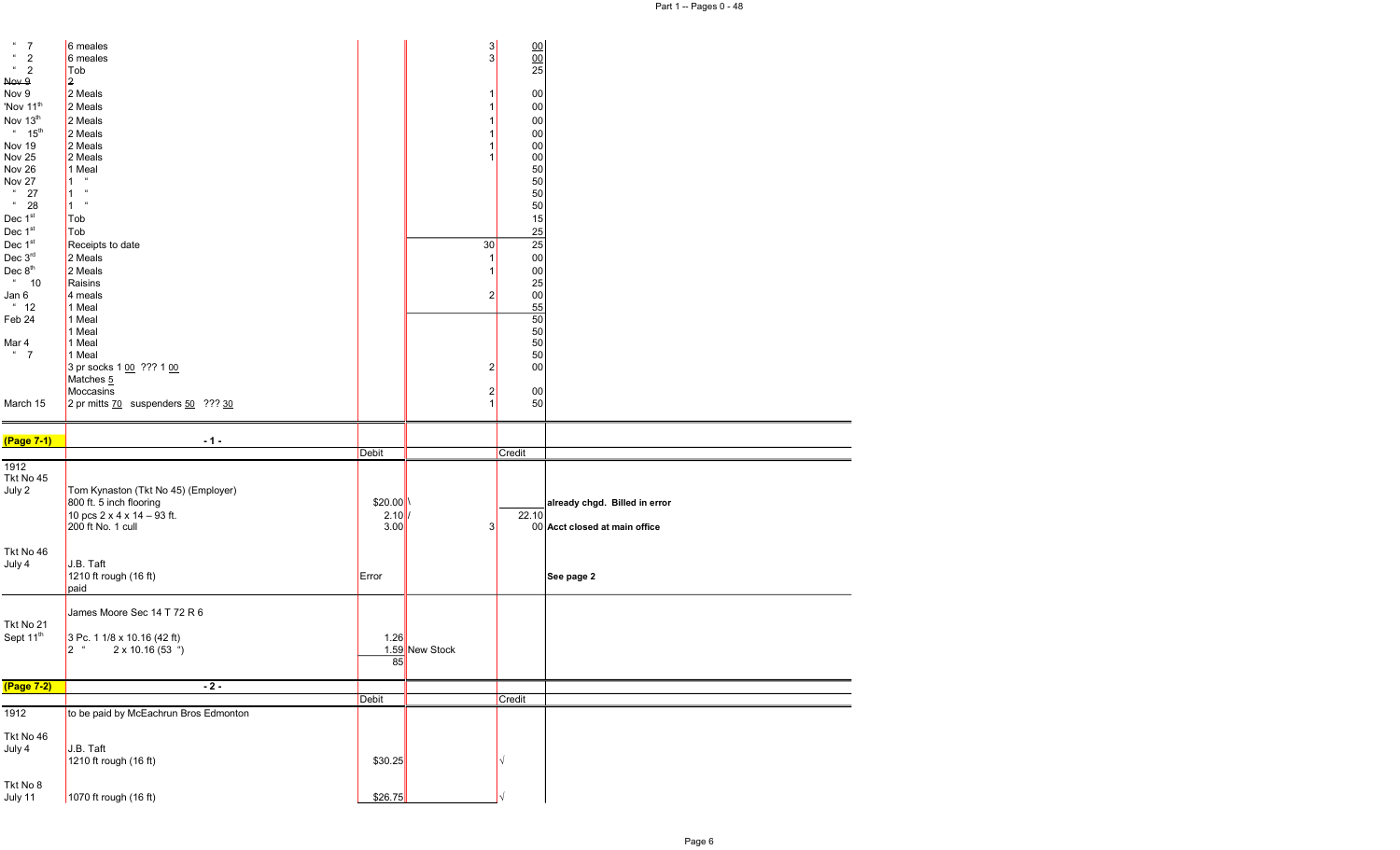## Part 1 -- Pages 0 - 48

| Tkt No 36             |                                                                                |               |                              |           |                        |
|-----------------------|--------------------------------------------------------------------------------|---------------|------------------------------|-----------|------------------------|
| Aug 5                 | 20 pcs 2 x 8 x 18 rough (480 ft)                                               |               | 12.00 New Stock              |           |                        |
|                       | 1 pc 2 x 4 x 16 rough (10 ft)                                                  |               | 25 New Stock                 | $\sqrt{}$ |                        |
| Tkt No 42             |                                                                                |               |                              |           |                        |
| Aug 6                 | 12 pcs 2 x 4 x 16 rough (128 ft)<br>1012 ft rough (16 ft)                      | X             | New Stock<br>28.50 New Stock |           |                        |
|                       |                                                                                |               |                              |           |                        |
| Tkt No 35<br>Aug 31st | Rough 1408 ft                                                                  |               | 35.20 New Stock              |           |                        |
|                       | 6 Pc 2 x 4 x 16 (64 ft)                                                        | 1.76          |                              |           |                        |
| Tkt No 30             |                                                                                |               |                              |           |                        |
| Sept 13 <sup>th</sup> | (800 ft)<br>Rough                                                              |               | 20.00 New Stock              |           |                        |
|                       | $(400$ ")<br>Drop Siding                                                       |               | 12.00 New Stock              |           |                        |
| Tkt No 5              |                                                                                |               |                              |           |                        |
| Sept 20 <sup>th</sup> | Rough<br>(2000 ft)                                                             |               | 50.00 New Stock              |           |                        |
|                       | Drop Siding<br>$(500$ ")<br>By cheque                                          |               | 15.00 New Stock<br>57        | 00        |                        |
|                       |                                                                                |               |                              |           |                        |
| (Page 8-1)            | $-3-$                                                                          | <b>Debit</b>  |                              | Credit    |                        |
| 1912                  |                                                                                |               |                              |           |                        |
| Tkt No 47             |                                                                                |               |                              |           |                        |
| July 4                | S.M. Scott, Sturgeon Lake                                                      |               |                              |           |                        |
|                       | 1050 feet rough (14 ft)                                                        |               |                              |           |                        |
| Tkt No 7              |                                                                                | \$26.25       |                              |           |                        |
| July 11               | 1000 ft rough (14 ft)                                                          | \$25.00       |                              |           |                        |
|                       |                                                                                | \$51.25       |                              |           |                        |
| Oct 5                 | Rough L.<br>2000 ft                                                            | 50.00         |                              |           |                        |
| <b>Chk 75</b>         | $20 - 2 \times 8 \times 14$<br>400 ft<br>$30 - 2 \times 4 \times 14$<br>270 ft | 10<br>6.75    |                              |           |                        |
|                       | Flooring 6.00<br>4,000                                                         | 120.00        |                              |           |                        |
|                       | By check<br>Balance Due \$38.00                                                |               | 200.00                       |           |                        |
|                       |                                                                                | $29.00$ ?     |                              |           | Act rendered Jan 20/13 |
|                       | c/a rendered Sept 6th 1913                                                     |               |                              |           |                        |
|                       | Balance to p. 74 Journal                                                       |               | 38                           | 00        |                        |
|                       | $-4-$                                                                          |               |                              |           |                        |
| (Page 8-2)            |                                                                                | Debit         |                              | Credit    |                        |
| 1912                  |                                                                                |               |                              |           |                        |
| Tkt No 48             |                                                                                |               |                              |           |                        |
| July 8                | The Grande Prairie School District                                             |               |                              |           |                        |
|                       | 2000 ft rough (12 ft)                                                          | \$50.00       |                              |           |                        |
| Tkt No 21             |                                                                                |               |                              |           |                        |
| July 15               | 650 ft rough (12 ft) @ \$20 per M<br>350 " " @ \$25 " "                        | 13.00<br>8.75 |                              |           |                        |
|                       | 32 pcs 2 x 8 x 18 (768 ft)                                                     | 23.04         |                              |           |                        |
|                       | 6 $pcs 2 \times 6 \times 14 (84 ft)$                                           | 2.31          |                              |           |                        |
| Tkt No 47             |                                                                                |               |                              |           |                        |
| July 18               | 2250 feet shiplap                                                              | 67.50         |                              |           |                        |
|                       | $2 pcs 6 x 6 x 16 - (96 feet)$                                                 | 2.40          |                              |           |                        |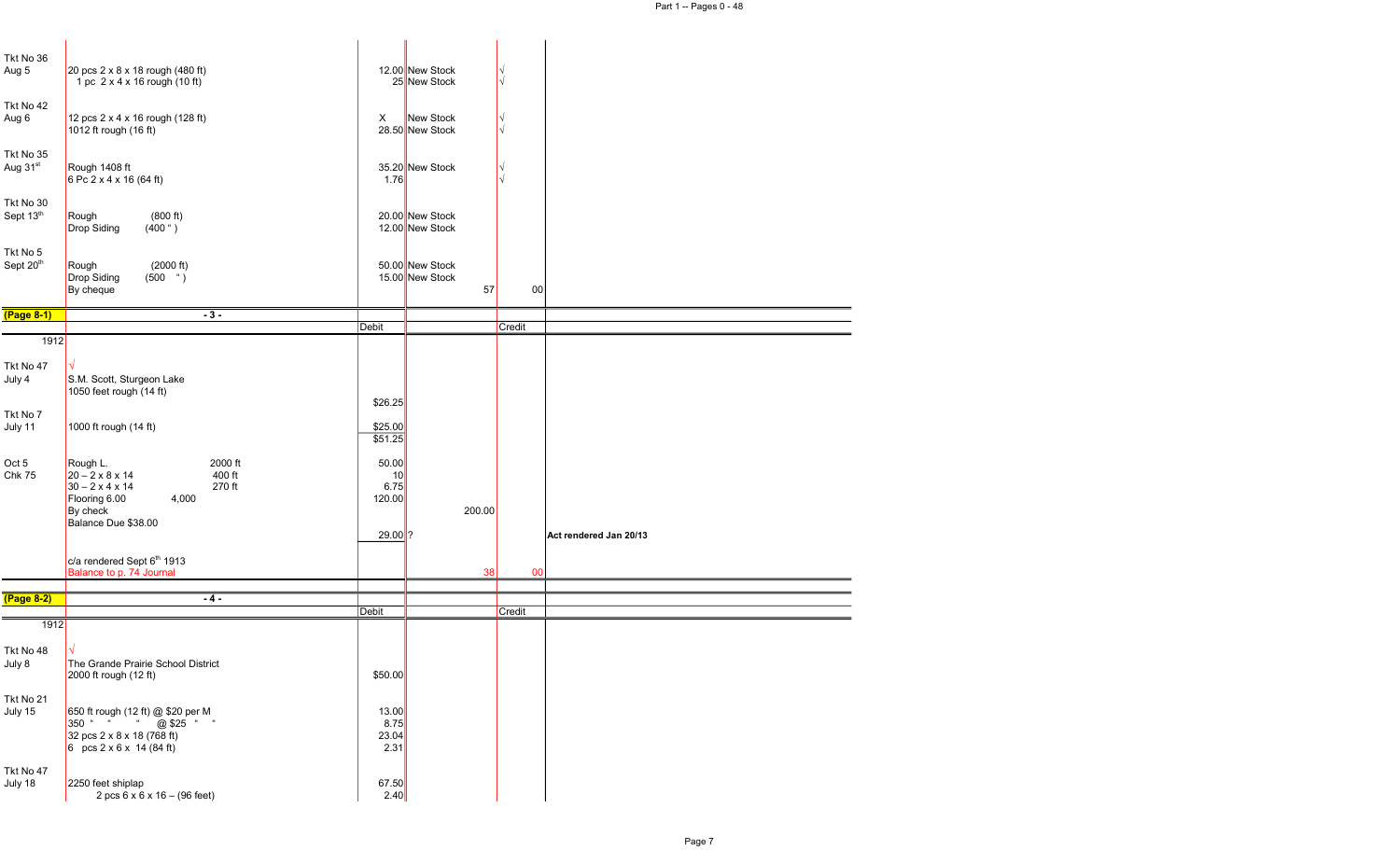| Tkt No 5<br>July 26<br>Tkt No 7 |                                                              |                       |                |       |                 |  |
|---------------------------------|--------------------------------------------------------------|-----------------------|----------------|-------|-----------------|--|
|                                 |                                                              |                       |                |       |                 |  |
|                                 | 1000 feet rough (12 ft)                                      | 25.00                 |                |       |                 |  |
| July 26                         | 1150 feet flooring (5 inch)                                  | 34.50                 |                |       |                 |  |
|                                 | 30 pcs 2 x 4 x 16<br>(320 ft)                                | 30.36                 |                |       |                 |  |
|                                 | 75 pcs 2 x 4 x 14<br>(700 ft)<br>2 pcs 6 x 6 x 14<br>(84 ft) | X<br>X                | New Stock      |       |                 |  |
|                                 |                                                              |                       |                |       |                 |  |
| Tkt No 13<br>July 29            | $(108 ft)$ rough<br>$2 pcs 6 x 6 x 18 -$                     | $\mathsf X$           | New Stock      |       |                 |  |
|                                 | 6 pcs 2 x 8 x 18 - (144 ft) rough                            | 6.30                  |                |       |                 |  |
|                                 | 25 pcs 2 x 4 x 14<br>(233 ft)                                | 6.40                  |                |       |                 |  |
|                                 | 100 ft flooring (5 inch)                                     | 3.00                  |                |       |                 |  |
| <b>Tkt 26</b>                   | overchg on Tkt No 48 July 8<br>contract price \$20 per M.    |                       |                |       | \$10.00         |  |
| Aug 1                           |                                                              |                       |                |       |                 |  |
| Tkt No 7<br>Aug 19              | 20 pcs 1 x 4 x 14 (94 ft)<br>$\lambda$                       |                       | 5.03 New Stock |       |                 |  |
|                                 | 4 pcs 1 x 8 x 14 (37 ft) - planed                            | Х                     | New Stock      |       |                 |  |
|                                 | 4 pcs 1 1/4 x 9 x 14 (52 ft) /                               | $\mathsf X$<br>277.59 | New Stock      | 10    | 00              |  |
|                                 | Invoice rendered Aug 15, 1912                                | 10.00                 |                |       |                 |  |
|                                 | (sent to Martuson)                                           | \$267.59              |                |       |                 |  |
|                                 | order to Smith & sons                                        |                       |                | \$200 | 00              |  |
| (Page 9-1)                      | $-5-$                                                        |                       |                |       |                 |  |
|                                 |                                                              | Debit                 |                |       | Credit          |  |
| 1912                            |                                                              |                       |                |       |                 |  |
| Tkt No 49                       |                                                              |                       |                |       |                 |  |
| July 9                          | James McFarlane, Sec 26, T 72, R 8                           |                       |                |       |                 |  |
|                                 | 3000 ft shiplap<br>235 ft surface                            | \$90.00<br>\$6.46     |                |       |                 |  |
|                                 | 5000 shingles                                                | \$20.00               |                |       |                 |  |
| Tkt No 12                       |                                                              |                       |                |       |                 |  |
| July 12                         | 24000 shingles                                               | \$96.00               |                |       |                 |  |
|                                 | Paid in full order Angus Sutherland                          |                       |                |       |                 |  |
|                                 | balance cheque                                               |                       |                |       |                 |  |
|                                 |                                                              |                       |                |       |                 |  |
|                                 |                                                              |                       |                |       |                 |  |
|                                 |                                                              |                       |                |       |                 |  |
|                                 | Charge to Taft                                               |                       |                |       | $\frac{50}{00}$ |  |
| Oct 18                          | 2 meals and team                                             |                       |                |       |                 |  |
|                                 | 2 Meales                                                     |                       |                |       |                 |  |
| Oct 24 <sup>th</sup>            | hay                                                          |                       |                |       | $50\,$          |  |
| Nov $2^{\rm nd}$<br>" 2         | hay<br>4 meales                                              |                       |                |       | 00              |  |
| $\alpha$                        | 2 Meales                                                     |                       |                |       |                 |  |
| Nov 9<br>" 9                    | hay<br>2 Meales                                              |                       |                |       | 8888            |  |
|                                 | account sent in                                              |                       |                |       |                 |  |
| (Page 9-2)                      | $-6-$                                                        | Debit                 |                |       | Credit          |  |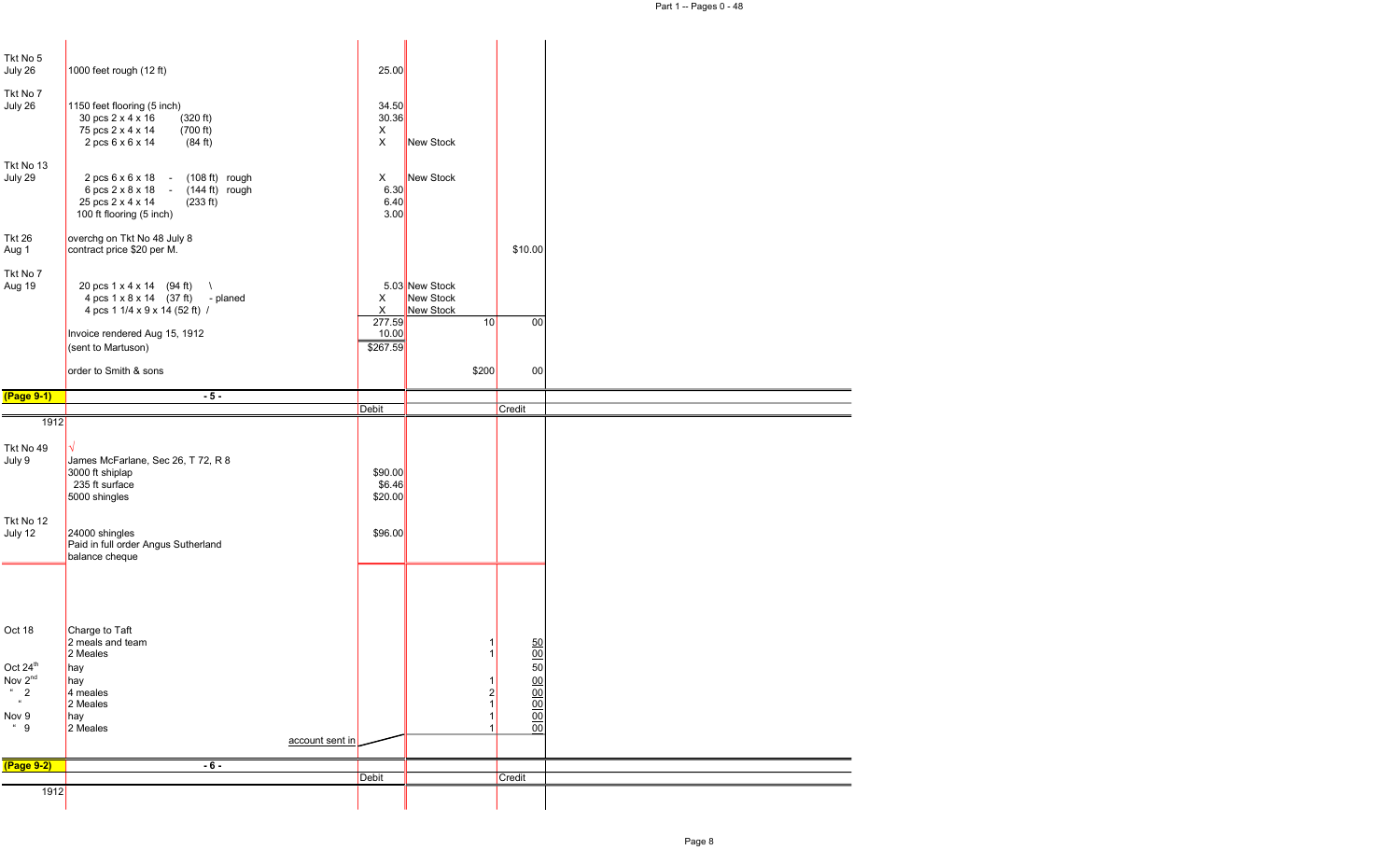| Tkt No 50<br>July 9    | $\overline{\vee}$<br>H Whitlom T 73<br>1000 ft shiplap                                                                  | \$30.00                                               |                                   |        |  |
|------------------------|-------------------------------------------------------------------------------------------------------------------------|-------------------------------------------------------|-----------------------------------|--------|--|
|                        | Chg W A Rae less shortage                                                                                               |                                                       |                                   |        |  |
| Nov 1st                | Charge to Trombley<br>1 meale                                                                                           |                                                       |                                   | 50     |  |
| (Page 10-1)            | $-7-$                                                                                                                   |                                                       |                                   |        |  |
|                        |                                                                                                                         | Debit                                                 |                                   | Credit |  |
| 1912                   |                                                                                                                         |                                                       |                                   |        |  |
| Tkt No 1<br>July 9     | George Roberts, Sec 16 T72 R7<br>800 feet 8 inch flooring<br>2000 shingles                                              | \$24.00<br>\$8.00                                     |                                   |        |  |
| Tkt No 30<br>Aug 29th  | Rough 559 ft<br>forward to Hy Roberts Act                                                                               | 46.50                                                 | 14.50 New Stock                   |        |  |
| (Page 10-2)            | $-8-$                                                                                                                   |                                                       |                                   |        |  |
|                        |                                                                                                                         | <b>Debit</b>                                          |                                   | Credit |  |
| 1912                   |                                                                                                                         |                                                       |                                   |        |  |
| Tkt No 21<br>July 9    | Rev. A. Forbes<br>35 pcs 2 x 6 x 16<br>10 pcs 2 x 6 x 14<br>12 pcs 2 x 4 x 12<br>23 pcs 2 x 4 x 14<br>Error C.W.C       | X<br>$\mathsf X$<br>$\mathsf X$<br>\$27.50<br>\$25.25 |                                   |        |  |
| Tkt No 3<br>July 9     | 1000 ft 4 inch flooring                                                                                                 | \$35.00                                               |                                   |        |  |
| Tkt No 27<br>Aug 2     | 1000 rough (10 ft)                                                                                                      | 25.00                                                 |                                   |        |  |
| Tkt No 43<br>Sept 18th | Shiplap<br>(1200 ft)<br>Flooring 4 in<br>800 ")<br>$12P 2 x 4 - 12$<br>96 ")<br>$14"$ 2 x 4 - 16<br>(148 <sup>u</sup> ) | 28.00<br>3.70<br>157.60                               | 36.00 New Stock<br>2.40 New Stock |        |  |
|                        | settled                                                                                                                 |                                                       |                                   |        |  |
| (Page 11-1)            | - 9 -                                                                                                                   | <b>Debit</b>                                          |                                   | Credit |  |
| 1912                   |                                                                                                                         |                                                       |                                   |        |  |
| Tkt No 4<br>July 9     | Selkirk Trading Co. Lumber Yard<br>1600 ft shiplap $\sqrt{ }$                                                           | \$48.00                                               |                                   |        |  |
| Tkt No 13<br>July 12   | 700 ft flooring (6 inch) $\sqrt{ }$                                                                                     | \$21.00                                               |                                   |        |  |
| Tkt No 20              |                                                                                                                         |                                                       |                                   |        |  |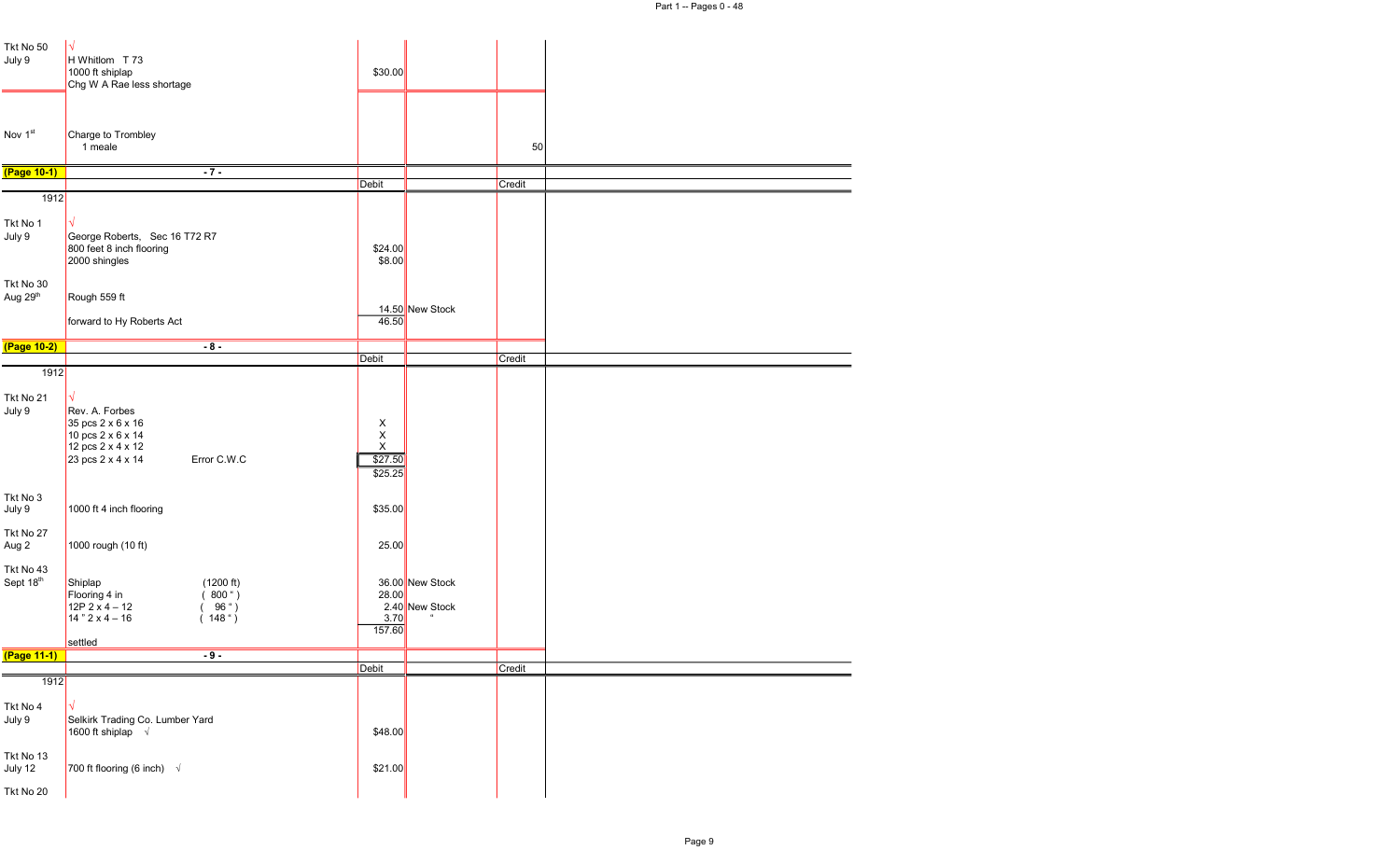| July 15              | 500 ft flooring (6 inch) $\sqrt{ }$<br>500 ft 2 x 4's                                                                                                                                                  | \$15.00<br>\$13.75           |                                                    |                                   |                                                                   |
|----------------------|--------------------------------------------------------------------------------------------------------------------------------------------------------------------------------------------------------|------------------------------|----------------------------------------------------|-----------------------------------|-------------------------------------------------------------------|
| Tkt No 27<br>July 16 | 450 ft flooring (6 inch)                                                                                                                                                                               | 13.50                        |                                                    |                                   |                                                                   |
| Tkt No 43<br>July 17 | 1000 ft shiplap $\sqrt{ }$                                                                                                                                                                             | 27.50                        |                                                    |                                   |                                                                   |
| Tkt No 17<br>July 30 | 500 ft drop siding $\sqrt{ }$<br>620 ft flooring (8 inch) $\sqrt{ }$                                                                                                                                   | 13.75<br>17.05               |                                                    |                                   |                                                                   |
| Tkt No 18<br>July 30 | V<br>Credit due S.T.Co on Invoice No 4 July 9<br>$\mathfrak{c}\mathfrak{c}$<br>No 13 July 12<br>$\alpha$<br>$\mathfrak{c}\mathfrak{c}$<br>No 20 July 15<br>$\alpha$<br>$\mathfrak{g}$<br>No 27 July 16 |                              |                                                    | $4.00$ $\sqrt{ }$<br>2.50<br>1.10 | 1.75  \ Regular price charged in error. Entitled to jobbers price |
| Tkt No 38<br>Aug 6   | 200 feet dropsiding<br>$\sqrt{ }$                                                                                                                                                                      | 5.50                         |                                                    |                                   |                                                                   |
| Tkt No 44<br>Aug 6   | 1000 feet rough (16 ft)<br>$\sqrt{ }$<br>500 feet 1/2 inch rough ?                                                                                                                                     |                              | 27.50 New Stock<br>New Stock                       |                                   |                                                                   |
| Tkt No 20<br>Aug 20  | 10 pcs 2 x 10 x 16<br>(266 ft)<br>rough $\sqrt{ }$<br>1 pc 2 x 12 x 16<br>(32 ft) rough $\sqrt{ }$<br>300 feet rough<br>2 pc 2 x 10 x 16 planed on both sides ?                                        |                              | 6.00 New Stock<br>0.72 New Stock<br>6.75 New Stock |                                   |                                                                   |
| Tkt No 25<br>Aug 24  | 708 ft Rough<br>2P2 x 10 . 14 . 46 ft<br>to page 44                                                                                                                                                    |                              | 15.93 New Stock<br>1.03 New Stock                  |                                   |                                                                   |
| (Page 11-2)          | $-10 -$                                                                                                                                                                                                |                              |                                                    |                                   |                                                                   |
| 1912                 |                                                                                                                                                                                                        | Debit                        |                                                    | Credit                            |                                                                   |
| Tkt No 5<br>July 10  | Neil Campbell, Sec 20 T72 R7<br>800 ft rough (16 ft)<br>7000 shingles<br>20 pcs 2 x 4 x 16<br>discount                                                                                                 | \$20.00<br>\$28.00<br>\$5.85 | 10                                                 | 15                                |                                                                   |
|                      | Balance                                                                                                                                                                                                |                              | 43                                                 | $\overline{70}$                   |                                                                   |
|                      | a/c rendered Sept 6th 1913                                                                                                                                                                             |                              | 53                                                 | 85                                |                                                                   |
|                      | Discount - reduced price to shareholder                                                                                                                                                                |                              | 10                                                 | 13                                |                                                                   |
|                      | Balance<br>Carried to page 86 Journal                                                                                                                                                                  |                              | 43                                                 | 72                                |                                                                   |
| (Page 12-1)          | $-11 -$                                                                                                                                                                                                |                              |                                                    |                                   |                                                                   |
|                      |                                                                                                                                                                                                        | <b>Debit</b>                 |                                                    | Credit                            |                                                                   |
| 1912                 |                                                                                                                                                                                                        |                              |                                                    |                                   |                                                                   |
|                      |                                                                                                                                                                                                        |                              |                                                    |                                   |                                                                   |
| Tkt No 9<br>July 11  | Union Bank                                                                                                                                                                                             |                              |                                                    |                                   |                                                                   |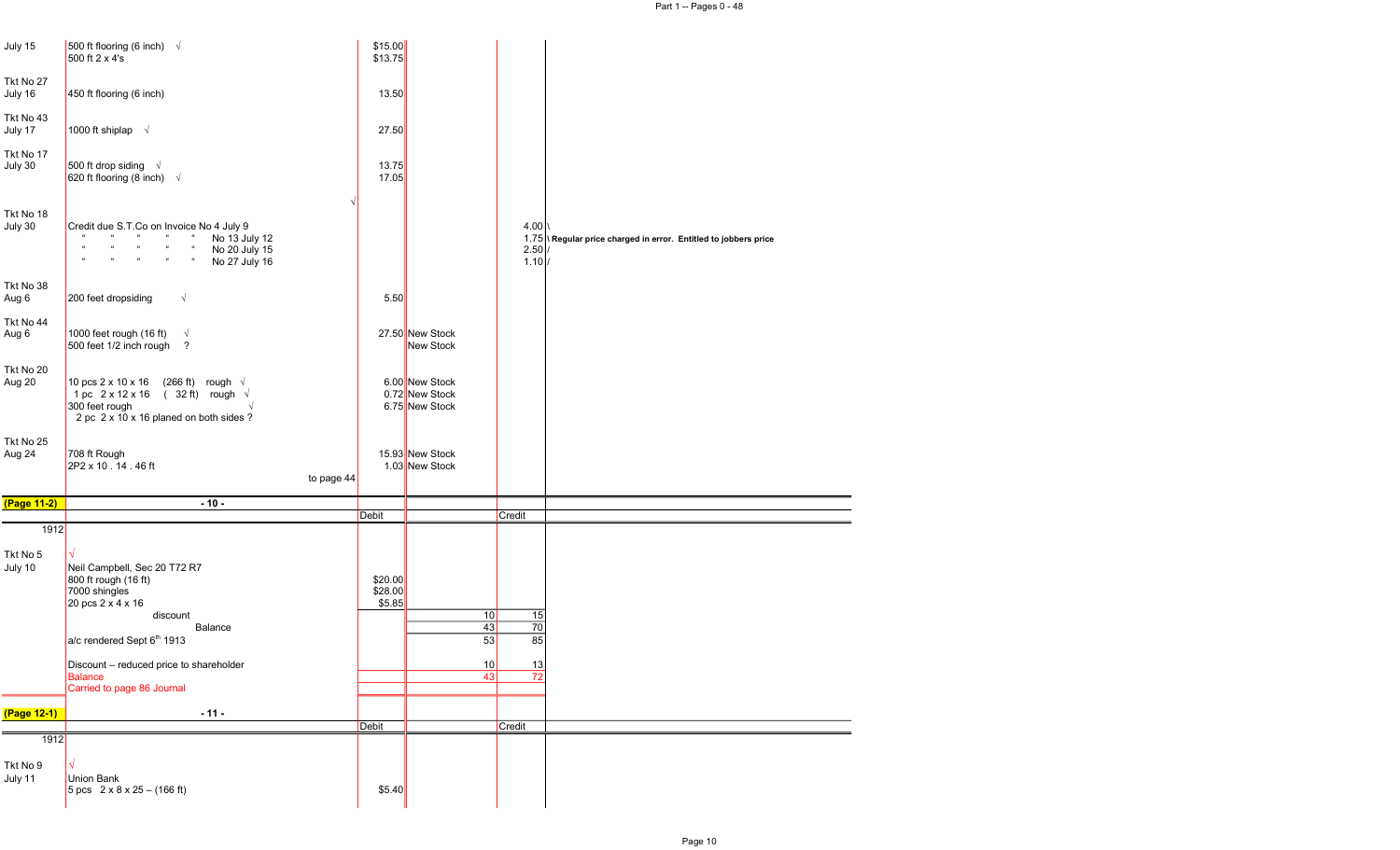| Tkt No 22              |                                                                                                                                                                                                                                                                                                                                                                                                                                                                                                                                                                                                                                         |                                                                              |                 |        |  |
|------------------------|-----------------------------------------------------------------------------------------------------------------------------------------------------------------------------------------------------------------------------------------------------------------------------------------------------------------------------------------------------------------------------------------------------------------------------------------------------------------------------------------------------------------------------------------------------------------------------------------------------------------------------------------|------------------------------------------------------------------------------|-----------------|--------|--|
| July 15                | 400 ft flooring (6 inch)<br>Paid                                                                                                                                                                                                                                                                                                                                                                                                                                                                                                                                                                                                        | 12.00                                                                        |                 |        |  |
| (Page 12-2)            | $-12-$                                                                                                                                                                                                                                                                                                                                                                                                                                                                                                                                                                                                                                  |                                                                              |                 |        |  |
| 1912                   |                                                                                                                                                                                                                                                                                                                                                                                                                                                                                                                                                                                                                                         | Debit                                                                        |                 | Credit |  |
|                        |                                                                                                                                                                                                                                                                                                                                                                                                                                                                                                                                                                                                                                         |                                                                              |                 |        |  |
| Tkt No 10<br>July 11   | Bowen (The Blacksmith) Sec 1 T72 R6<br>3000 shingles                                                                                                                                                                                                                                                                                                                                                                                                                                                                                                                                                                                    | \$12.00                                                                      |                 |        |  |
|                        | Transferred to New Book Page 75 (initialled H.A.C.)<br>act rendered Sept 6th 1913                                                                                                                                                                                                                                                                                                                                                                                                                                                                                                                                                       |                                                                              |                 |        |  |
|                        |                                                                                                                                                                                                                                                                                                                                                                                                                                                                                                                                                                                                                                         |                                                                              |                 |        |  |
| (Page 13-1)            | $-13-$                                                                                                                                                                                                                                                                                                                                                                                                                                                                                                                                                                                                                                  | Debit                                                                        |                 | Credit |  |
| 1912                   |                                                                                                                                                                                                                                                                                                                                                                                                                                                                                                                                                                                                                                         |                                                                              |                 |        |  |
| Tkt No 11<br>July 11   | J.A. Patterson<br>42 pcs 2 x 8 x 18<br>(1008 ft)<br>18 pcs 1 x 4 x 12<br>$12$ ")<br>16 pcs 1 x 5 x 16<br>$106$ ")<br>40 pcs $2 \times 4 \times 14$<br>$373°$ )                                                                                                                                                                                                                                                                                                                                                                                                                                                                          | \$27.72<br>\$2.16<br>\$3.18<br>\$10.25                                       |                 |        |  |
| Tkt No 49<br>Aug 7     | $5$ pcs 1 x 10 x 16 S.S. (66 ft)<br>5 pcs 7/8 x 8 x 16 S.<br>(64 ft)                                                                                                                                                                                                                                                                                                                                                                                                                                                                                                                                                                    | 1.98<br>1.76                                                                 |                 |        |  |
| Tkt No 49<br>Sept 19th | 6,000 Shingles                                                                                                                                                                                                                                                                                                                                                                                                                                                                                                                                                                                                                          |                                                                              | 30.00 New Stock |        |  |
|                        | a/c rendered Sept 6th 1913                                                                                                                                                                                                                                                                                                                                                                                                                                                                                                                                                                                                              |                                                                              | \$77            | 05     |  |
| (Page 13-2)            | $-14-$                                                                                                                                                                                                                                                                                                                                                                                                                                                                                                                                                                                                                                  |                                                                              |                 |        |  |
|                        |                                                                                                                                                                                                                                                                                                                                                                                                                                                                                                                                                                                                                                         | Debit                                                                        |                 | Credit |  |
| 1912                   |                                                                                                                                                                                                                                                                                                                                                                                                                                                                                                                                                                                                                                         |                                                                              |                 |        |  |
| Tkt No 16<br>July 15   | Argonauts Ltd.<br>1000 ft flooring (8 inch)                                                                                                                                                                                                                                                                                                                                                                                                                                                                                                                                                                                             | \$30.00                                                                      |                 |        |  |
| Tkt No 28<br>July 16   | 3 pcs 1 x 8 x 12 -<br>(24 ft)<br>$3$ pcs 1 1/2 $\times$ 8 $\times$ 16 - (48 ")<br>$7$ pcs $1 \times 4 \times 16$ -<br>(37 <sup>''</sup> )<br>1 pcs $1 \times 4 \times 14$ -<br>(4")<br>$2 pcs 1 x 5 x 14 -$<br>$(12)^{n}$<br>$1pc$ 1 x 5 x 12 -<br>(5")<br>2 pcs 1 x 4 x 16 -<br>(10 <sup>11</sup> )<br>$1pc$ 1 x 4 x 14 -<br>(5 <sup>''</sup> )<br>2 pcs 1 x 5 x 12 -<br>(10 <sup>''</sup> )<br>2 pcs 1 x 6 x 12 -<br>$(12)^{n}$<br>2 pcs 1/2 x 8 x 12 -<br>(16 <sup>4</sup> )<br>$1pc$ 1/2 x 8 x 14 -<br>(9")<br>$2 pcs$ $2 x 8 x 14 -$<br>$(19)^{n}$<br>3 pcs 1 x 10 x 12 -<br>$(30)^{n}$<br>1 pc $11/2 \times 6 \times 12$ - $(9n)$ | X<br>X<br>X<br>X<br>X<br>X<br>X<br>X<br>X<br>X<br>X<br>X<br>X<br>X<br>\$6.90 |                 |        |  |
| Tkt No 29<br>July 16   | 200 feet dropsiding                                                                                                                                                                                                                                                                                                                                                                                                                                                                                                                                                                                                                     | 6.00                                                                         |                 |        |  |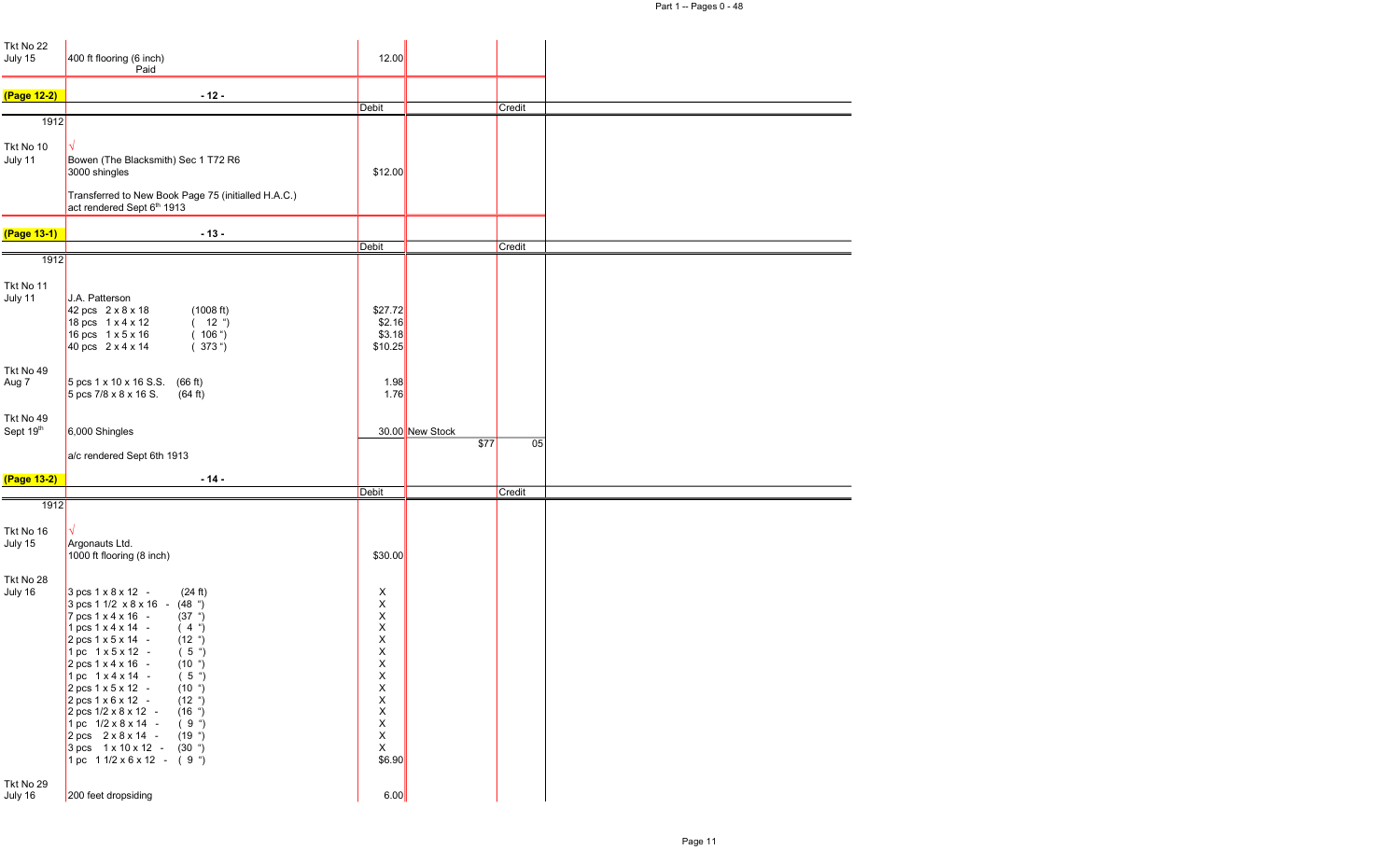|                      | 200 feet shiplap                                                                                                               | 6.00                              |                 |        |  |
|----------------------|--------------------------------------------------------------------------------------------------------------------------------|-----------------------------------|-----------------|--------|--|
| (Page 14-1)          | $-15-$                                                                                                                         |                                   |                 |        |  |
|                      |                                                                                                                                | Debit                             |                 | Credit |  |
| 1912                 |                                                                                                                                |                                   |                 |        |  |
| Tkt No 17<br>July 15 | Kluskin Lake School Sec 27 T72 R5<br>46 pcs 2 x 4 x 12<br>(368 ft)<br>48 pcs 2 x 4 x 16<br>(511)<br>15 pcs 2 x 8 x 12<br>(235) | \$10.12<br>\$14.05<br>\$6.46      |                 |        |  |
| Tkt No 18<br>July 15 | $3$ pcs $6 \times 6 \times 16$<br>(144 ft)<br>14 pcs 2 x 8 x 12<br>(224 <sup>''</sup> )<br>660 ft surface                      | \$3.60<br>\$6.16<br>\$18.15       |                 |        |  |
| Tkt No 34<br>July 17 | 1083 feet drop-siding                                                                                                          | 32.49                             |                 |        |  |
| Tkt No 36<br>July 17 | 900 feet flooring (6 inch)                                                                                                     | 27.00                             |                 |        |  |
| Tkt No 38<br>July 17 | 490 feet surface<br>533 " drop-siding                                                                                          | 13.47<br>15.99                    |                 |        |  |
| Tkt No 39<br>July 17 | 2000 feet shiplap                                                                                                              | 60.00                             |                 |        |  |
| Tkt No 41<br>July 17 | 1055 feet drop-siding                                                                                                          | 31.65                             |                 |        |  |
| Tkt No 42<br>July 17 | 20 pcs 2 x 6 x 16<br>34 pcs 2 x 4 x 14<br>16 pcs 2 x 4 x 12<br>240 feet drop-siding                                            | $\mathsf X$<br>X<br>21.03<br>7.20 |                 |        |  |
| Tkt No 44<br>July 17 | 1200 feet drop-siding                                                                                                          | 36.00                             |                 |        |  |
| Tkt No 6<br>July 22  | 10000 shingles                                                                                                                 |                                   | 40.00 New Stock |        |  |
| Tkt No 8<br>July 22  | 300 feet shiplap                                                                                                               | 9.00                              |                 |        |  |
| Tkt No 9<br>July 22  | 1000 feet shiplap<br>Invoice rendered Aug 15, 1912<br>(sent to Martheson)<br>to paid                                           | 30.00<br>\$382.37<br>45 24        |                 |        |  |
| (Page 14-2)          | $-16 -$                                                                                                                        |                                   |                 |        |  |
| 1912                 |                                                                                                                                | Debit                             |                 | Credit |  |
| Tkt No 24<br>July 15 | Joe Moore, Sec 20 T72-7 R6<br>728 ft $2 \times 6$ 's                                                                           | \$3.50                            | 19.20           |        |  |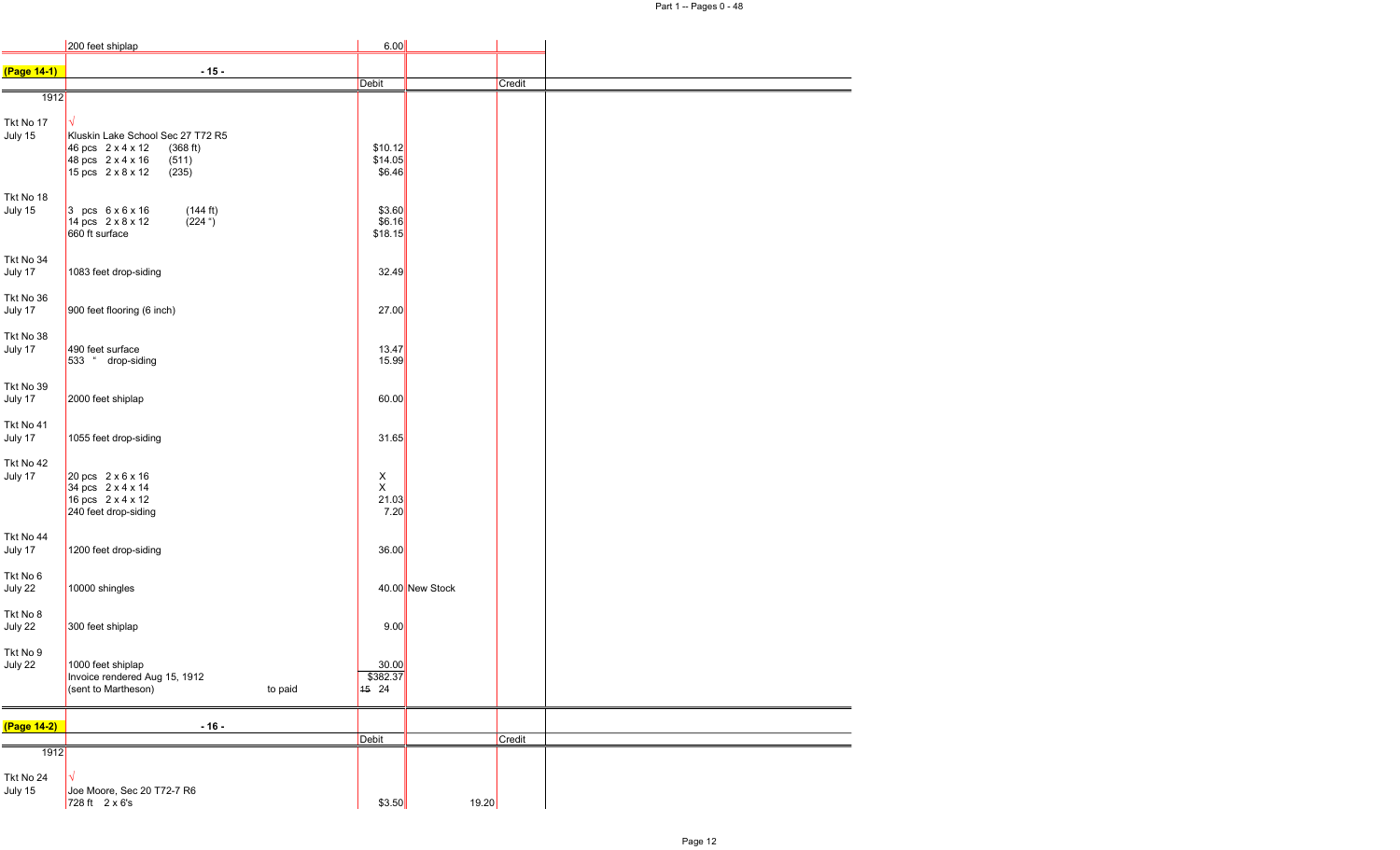|                                              | 338 ft 2 x 4's<br>975 ft flooring (6 inch)                                                                                                                                                                                                                                                                                                                                                                                                                                | 9.30<br>29.25                                                                                         |                 |             |                                                                                             |
|----------------------------------------------|---------------------------------------------------------------------------------------------------------------------------------------------------------------------------------------------------------------------------------------------------------------------------------------------------------------------------------------------------------------------------------------------------------------------------------------------------------------------------|-------------------------------------------------------------------------------------------------------|-----------------|-------------|---------------------------------------------------------------------------------------------|
| Tkt No 16<br>July 24                         | 900 feet rough<br>8 pcs 2 x 4 x 16                                                                                                                                                                                                                                                                                                                                                                                                                                        | 2.30                                                                                                  | 22.50 New Stock |             |                                                                                             |
| Tkt No 9<br>July 27                          | 900 feet surface<br>125 feet flooring (6 inch)                                                                                                                                                                                                                                                                                                                                                                                                                            | 3.75                                                                                                  | 24.75 New Stock |             |                                                                                             |
|                                              | Carried to Journal p. 87                                                                                                                                                                                                                                                                                                                                                                                                                                                  | 95.25                                                                                                 | 111.05          |             |                                                                                             |
| (Page 15-1)                                  | $-17 -$                                                                                                                                                                                                                                                                                                                                                                                                                                                                   |                                                                                                       |                 |             |                                                                                             |
| 1912                                         |                                                                                                                                                                                                                                                                                                                                                                                                                                                                           | Debit                                                                                                 |                 | Credit      |                                                                                             |
| Tkt No 26<br>July 16                         | W. Salmon<br>676 ft shiplap<br>2 pcs $2 \times 4 \times 12 - (16 \text{ ft})$ rough<br>19 pcs $2 \times 8 \times 16 (405)$ "<br>19 pcs $2 \times 8 \times 10 (253^\circ)$ "                                                                                                                                                                                                                                                                                               | \$20.28<br>\$18.53<br>X<br>X                                                                          |                 |             | See credit tkt #8 below<br>$\alpha$<br>$\alpha$                                             |
| Tkt No 46<br>July 18<br>Tkt No 46<br>July 18 | 18 pcs 2 x 4 x 12 (144 ft) rough<br>1206 feet shiplap                                                                                                                                                                                                                                                                                                                                                                                                                     | 3.96<br>36.18                                                                                         |                 |             | See credit tkt #8 below                                                                     |
| Tkt No 4<br>July 22                          | 1000 feet shiplap                                                                                                                                                                                                                                                                                                                                                                                                                                                         | 30.00                                                                                                 |                 |             |                                                                                             |
| Tkt No 2<br>July 26                          | 8000 shingles<br>1100 feet shiplap                                                                                                                                                                                                                                                                                                                                                                                                                                        | 33.00                                                                                                 | 32.00 New Stock |             |                                                                                             |
| Tkt No 4<br>July 26                          | 100 feet flooring (6 inch)<br>500 feet shiplap<br>$4 pcs$ 6 x 6 x 16<br>(192 ft) rough<br>$24 pcs$ $2 \times 8 \times 14$ $(448^\circ)$                                                                                                                                                                                                                                                                                                                                   | 3.00<br>15.00<br>X                                                                                    | 17.60 New Stock |             | See credit tkt #8 below<br>$\epsilon\epsilon$<br>$\mathbf{G}$<br>$\mathfrak{c}\mathfrak{c}$ |
| Tkt No 6<br>July 26                          | 500 feet shiplap<br>$4 pcs \t 6 x 6 x 16$<br>(192 ft)<br>rough<br>10 pcs $2 \times 6 \times 18$<br>(180 ft)<br>$3 pcs$ $2 \times 8 \times 20$<br>(80 ft)<br>$7 pcs$ 2 x 8 x 16<br>(148 ft)                                                                                                                                                                                                                                                                                | 15.00<br>X<br>X<br>X                                                                                  | 16.50 New Stock |             | See credit tkt #8 below<br>$\alpha$<br>$\epsilon\epsilon$<br>66                             |
| Tkt No 8<br>July 27                          | Invoice No $26 -$ July $26 - 1912$<br>18.53<br>674 feet $2 \times 4$ s' + 8 s' chrged as<br>acct not being planed should be<br>16.85<br>amt credit due customer<br>\$1.68<br>Invoice No $46 -$ July $18 - 1912$<br>3.96<br>144 ft 2 x 4 s'charged as<br>acct not being planed should be<br>3.60<br>amt credit due customer<br>36¢<br>Invoices No 4 & No $6 -$ July 26 - 1912<br>192 ft each $6 \times 6$ s'charged as<br>10.56<br>acct not being planed should be<br>9.60 | credit<br>voucher<br>$\mathfrak{c}$<br>$\mathfrak{a}$<br>$\mathfrak{c}$<br>$\mathfrak{c}$<br>$\alpha$ |                 | 1.68<br>.36 |                                                                                             |
|                                              | amt credit due customer<br>.96                                                                                                                                                                                                                                                                                                                                                                                                                                            | $\mathfrak{c}\mathfrak{c}$                                                                            |                 | .96         |                                                                                             |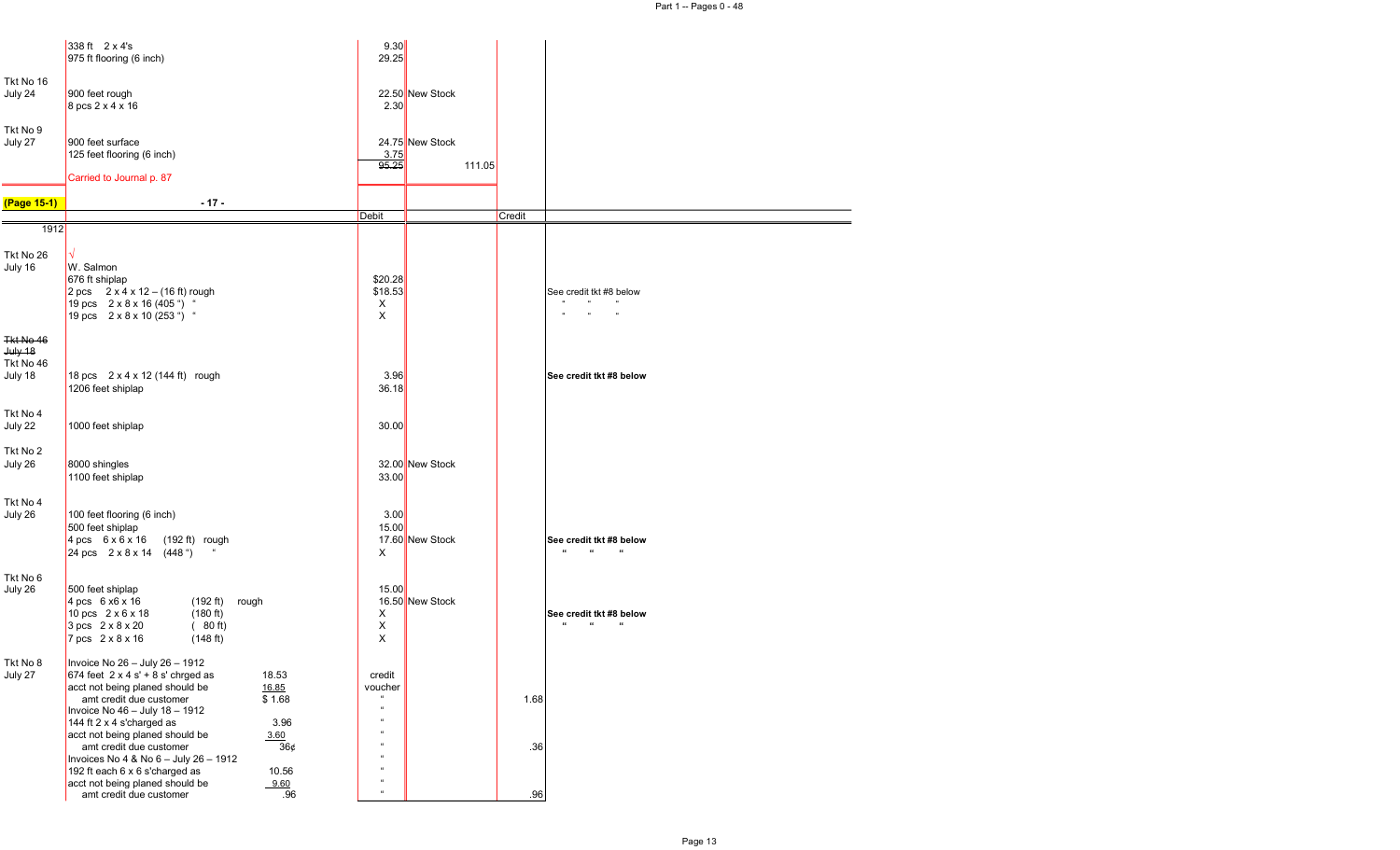|                                                            | Invoice rendered Aug 21 - 1912<br>(sent to Matheson)                                                                                                                                                      | see page 38              | 241.05<br>3.00<br>238.05                                         |                                   | 3.00   |  |
|------------------------------------------------------------|-----------------------------------------------------------------------------------------------------------------------------------------------------------------------------------------------------------|--------------------------|------------------------------------------------------------------|-----------------------------------|--------|--|
| (Page 15-2)                                                | $-18 -$                                                                                                                                                                                                   |                          |                                                                  |                                   |        |  |
| 1912                                                       |                                                                                                                                                                                                           |                          | Debit                                                            |                                   | Credit |  |
| Tkt No 32<br>July 16                                       | (Employee)<br>Frank Tesar, sec 17 T73 R6<br>1000 feet flooring (5 inch)<br>4 pcs $2 \times 6 \times 12$ - (48 ft)<br>6 pcs 1 x 5 x 12 - (30 ")<br>$3 pcs$ $1 \times 6 \times 12$ - $(18o)$                |                          | \$25.00<br>2.16<br>X<br>X                                        |                                   |        |  |
| Tkt No 3<br>July 26                                        | 6500 shingles<br>800 feet flooring (5 inch)<br>3 pcs 2 x 6 x 12 (36 ft)<br>4 pcs 1 x 6 x 12 surface (24 ft)                                                                                               |                          | 26.00<br>20.00<br>.81<br>.54                                     |                                   |        |  |
| June 14<br>15<br>17<br>21<br>23<br>24                      | 2 plugs tobacco<br>$\overline{c}$<br>$\mathbf 2$<br>4<br>8<br>1 1/4 yds mos net                                                                                                                           | 74.51<br>50.55<br>125.06 | .25<br>.25<br>.25<br>.50<br>1.00<br>.30                          |                                   |        |  |
| July 18<br>20<br>21<br>24<br>26<br>29<br>30<br>31          | 1 pack old chum<br>2 plugs tobacco<br>1 pair socks<br>1 plug T.B.<br>2 plugs tobacco<br>$2^{\cdot}$ "<br>1 plug T.B.<br>2 plugs tobacco                                                                   |                          | .35<br>.25<br>.40<br>.35<br>.25<br>.25<br>.35<br>.25             |                                   |        |  |
| Aug 3<br>5<br>11<br>13<br>15<br>20<br>21<br>$\overline{2}$ | 1 plug T.B.<br>1 plug Tob (.35) + 2 plugs Tob (.25)<br>2 plugs Tob.<br>3 plugs Tob.<br>2 plugs tobacco<br>1 pr gloves<br>2 plugs Tobacco<br>1 plug T.B.<br>1800 ft rough<br>220 ft Flooring<br>to page 50 |                          | .35<br>.60<br>.25<br>1.00<br>.25<br>1.00<br>.25<br>.35<br>125.06 | 36.00 New Stock<br>5.50 New Stock |        |  |
| (Page 16-1)                                                | $-19-$                                                                                                                                                                                                    |                          |                                                                  |                                   |        |  |
| 1912                                                       |                                                                                                                                                                                                           |                          | <b>Debit</b>                                                     |                                   | Credit |  |
| Tkt No 37<br>July 17                                       | C.W. Johnston sec 36 - T71 R5<br>For lumber                                                                                                                                                               |                          | \$50.18                                                          |                                   |        |  |
| Tkt No 50<br>July 19                                       | 1100 feet flooring (8 inch)<br>4 pcs 1 x 10 x 14<br>rough                                                                                                                                                 |                          | 33.00<br>1.18                                                    |                                   |        |  |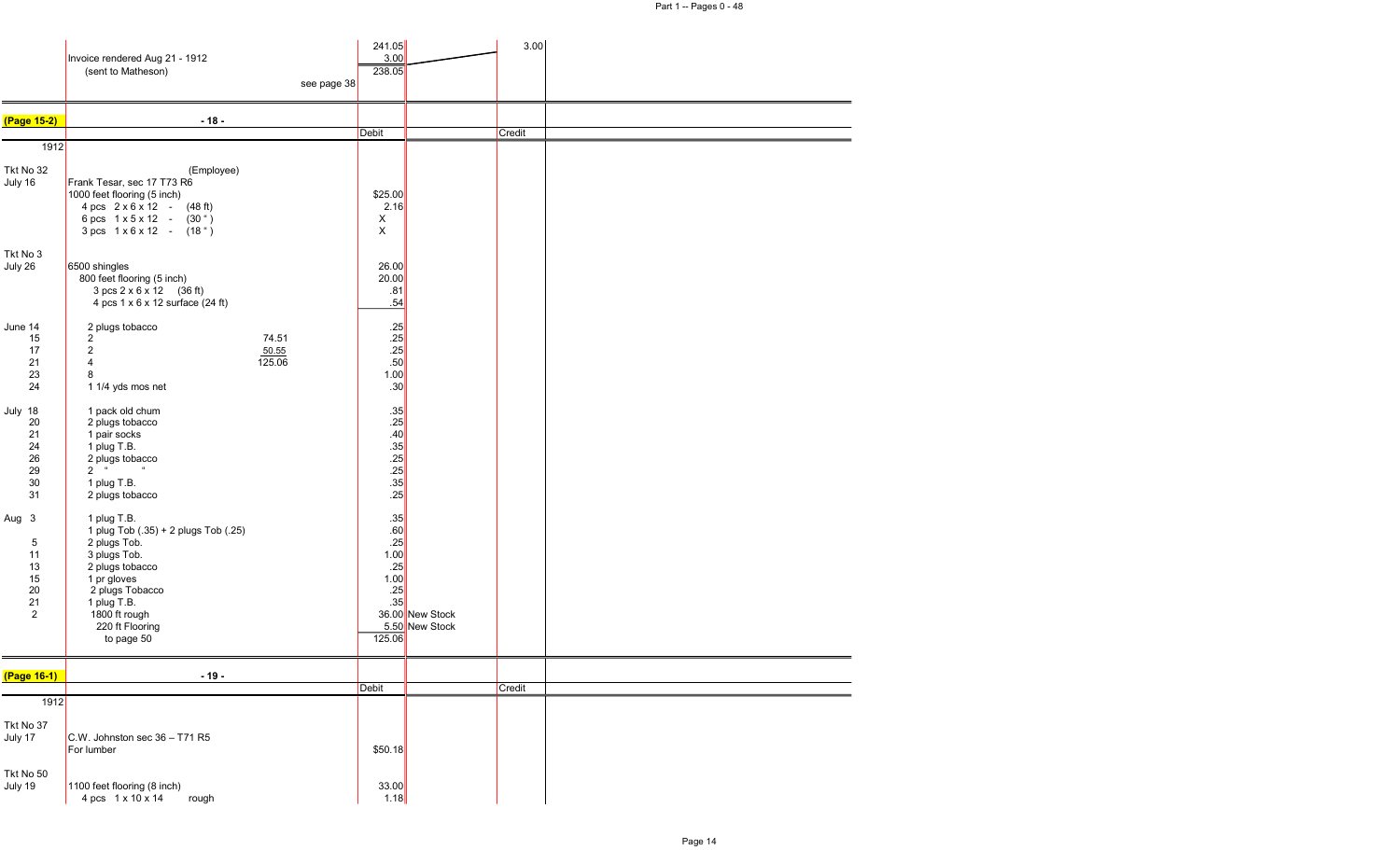|                                   | 31 pcs 2 x 4 x 16<br>(330 ft)<br>$(43 \text{ ft})$<br>2 pcs 2 x 8 x 16                                                                         | 10.25<br>X                          |                                      |        |  |
|-----------------------------------|------------------------------------------------------------------------------------------------------------------------------------------------|-------------------------------------|--------------------------------------|--------|--|
| Tkt No 20<br>July 31              | 4000 shingles                                                                                                                                  | 16.00                               |                                      |        |  |
| Tkt No 34<br>Aug 3                | 850 feet flooring (5 inch)<br>380 feet flooring (6 inch)<br>25 pcs $2 \times 4 \times 16$ (266 ft)<br>$20 pcs$ $2 \times 8 \times 16$ (427 ft) | $\mathsf{X}$<br>36.90<br>19.05<br>X |                                      |        |  |
| Tkt No 14<br>Aug 16               | 600 ft 8 inch flooring<br>2750 shingles (8 Bdles) irregular sizes                                                                              | 18.00<br>11.00                      |                                      |        |  |
| Tkt No 16<br>Aug 19               | 2000 feet 8 inch flooring                                                                                                                      | 60.00                               |                                      |        |  |
| Tkt No 24<br>Aug 23               | 5500 shingles<br>20 pcs $2 \times 8 \times 18$ (480 ft)                                                                                        | 13.20                               | 22.00 New Stock                      |        |  |
| Tkt No 27<br>Aug 26               | 18P 2 x 8 x 18 (432 ft)<br>12" 2 x 4 x 16 (124 ft)<br>4000 shingles                                                                            | 3.30                                | 10.80 New Stock<br>16.00 New Stock   |        |  |
| Tkt No 42<br>Sept 4 <sup>th</sup> | 35P 2 x 8 x 18<br>(840 ft)<br>$6''$ 2 x 6 x 18<br>(108 ft)<br>22 ft 1/2 in. S2S<br>$1P$ 2 x 8 x 16<br>(21 ft)                                  | 2.70<br>.66                         | 21.02 New Stock<br>.52 New Stock     |        |  |
| Tkt No 47<br>Sept 5 <sup>th</sup> | 203 ft S2S<br>7 Pc 2 x 4 x 16 SaS<br>(74 ft)<br>15 " 2 x 4 x 16<br>(160 ft)<br>carried forward to Page (53)                                    | 2.52<br>4.40<br>358.77              | 6.09 New Stock                       |        |  |
| (Page 16-2)                       | $-20-$                                                                                                                                         |                                     |                                      |        |  |
| 1912                              |                                                                                                                                                | Debit                               |                                      | Credit |  |
| Tkt No 37<br>July 17              | Department of Public Works<br>657 ft bridge covering<br>$703 ft$ "                                                                             |                                     | \$16.45 New Stock<br>17.55 New Stock |        |  |
| Tkt No 2<br>July 22               | 921 feet bridge covering (18 pcs)<br>202 feet $4 \times 4$<br>(10~pcs)<br>56 feet 2 x 4 x 16<br>(5 <sub>pcs</sub> )<br>Paid                    | X<br>X<br>29.48                     | New Stock<br>New Stock               |        |  |
| (Page 17-1)                       | $-21 -$                                                                                                                                        |                                     |                                      |        |  |
| 1912                              |                                                                                                                                                | Debit                               |                                      | Credit |  |
| Tkt No 48<br>July 18              | St. Paire Furguson<br>1100 feet shiplap                                                                                                        | \$33.00                             |                                      |        |  |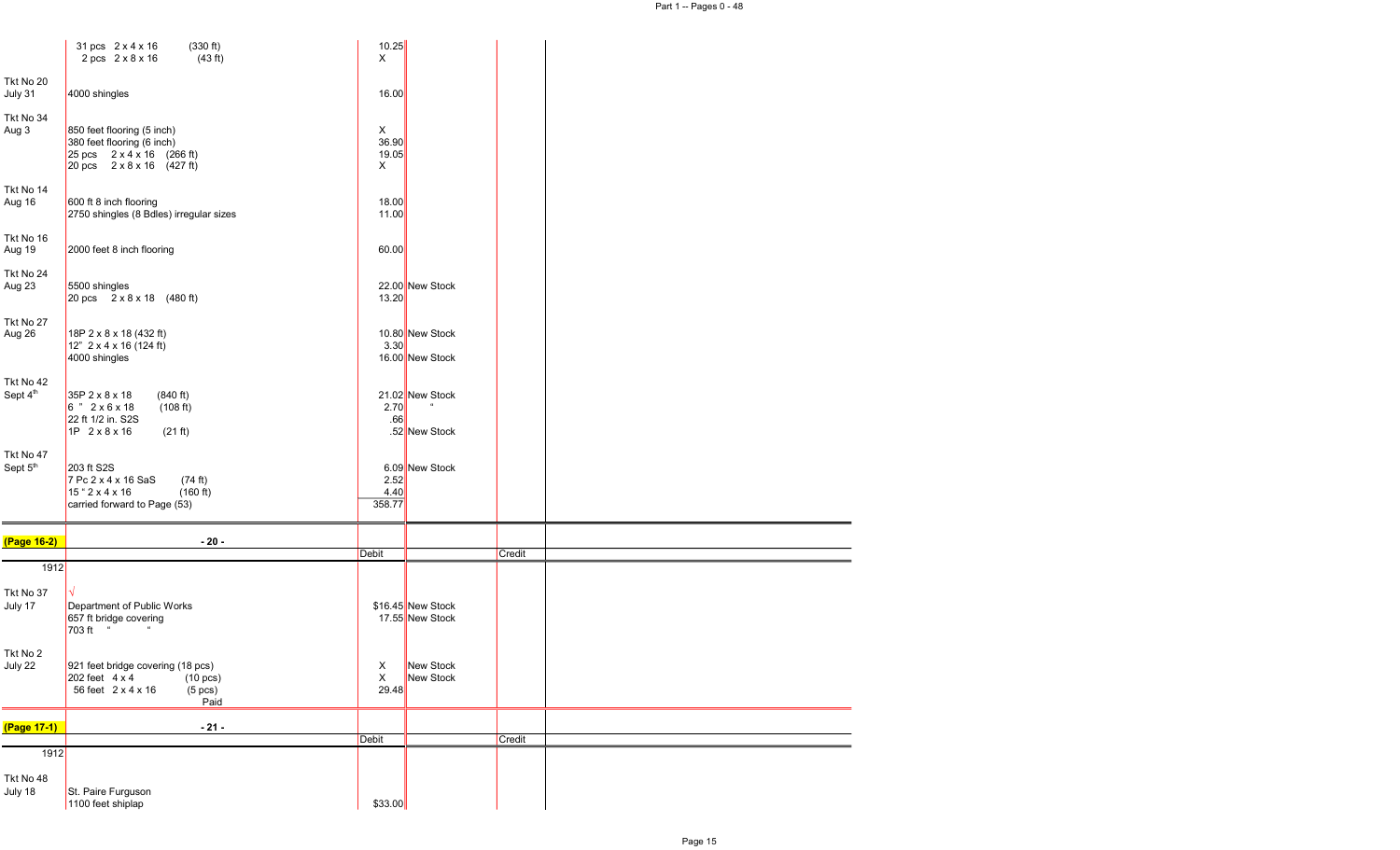| Tkt No 49<br>July 18                                                               | 800 feet flooring (6 inch)<br>St. Paire<br>42 feet 2 x 6 x 14<br>320 feet 2 x 4 x 16<br>+ 100 feet shiplap                                                                                                                                              | 24.00<br>9.95<br>X<br>33.00                    |                                                                                  |           |                                                                                           |
|------------------------------------------------------------------------------------|---------------------------------------------------------------------------------------------------------------------------------------------------------------------------------------------------------------------------------------------------------|------------------------------------------------|----------------------------------------------------------------------------------|-----------|-------------------------------------------------------------------------------------------|
| (Page 17-2)                                                                        | $-22-$                                                                                                                                                                                                                                                  |                                                |                                                                                  |           |                                                                                           |
|                                                                                    |                                                                                                                                                                                                                                                         | Debit                                          |                                                                                  | Credit    |                                                                                           |
| 1912<br>Tkt No 1<br>July 20                                                        | WH Smith & Sons<br>38 pcs $2 \times 4 \times 16$ - (405 ft)<br>2 pcs 2 x 4 x 18 - (24 ft)<br>25 feet shiplap<br>1 pc $2 \times 8 \times 16$ - (21 ft)                                                                                                   | \$11.14<br>.66<br>.75<br>.58                   |                                                                                  |           | <b>Account W.E. Hambleton</b><br>$\epsilon$<br>$\mathfrak{c}\mathfrak{c}$<br>$\mathbf{f}$ |
| Tkt No 28<br>Aug 2                                                                 | 6000 shingles<br>chged in error, already paid for<br>Supper and Breakfast                                                                                                                                                                               | 1.00                                           | 24.00 New Stock                                                                  |           |                                                                                           |
| Tkt No 34<br>Sept 14th                                                             | $4 \text{ Pc} 2 \times 8 - 16$ - (85 ft)<br>$2$ " $2 \times 8 - 14$ - $(37$ ")<br>$\begin{bmatrix} 54 & 2 \times 4 & -16 & - (576) \end{bmatrix}$<br>$24$ " $2 \times 4 - 12$<br>$(192)^{n}$                                                            | .92<br>14.40<br>4.70                           | 2.12 New Stock<br>$\alpha$                                                       |           |                                                                                           |
| Tkt No 1<br>Sept 19th                                                              | Shiplap, a/c of Hambleton Bros (896 ft)                                                                                                                                                                                                                 |                                                | 26.88 New Stock                                                                  |           |                                                                                           |
| Tkt No 4<br>Sept 20 <sup>th</sup><br>$\epsilon\epsilon$<br>$\mathfrak{a}$<br>Oct 3 | Shiplap<br>$(2,000 \text{ ft})$<br>$25$ Pc $2 \times 8 - 22$<br>$733°$ )<br>$42$ " $2 \times 6 - 14$<br>$504$ ")<br>$12$ " $2 \times 4$ - 14<br>112 <sup>11</sup><br>$\left($<br>3,000 feet rough, already chgd<br>to John Wilson<br>Total<br>To Cheque | \$160.54                                       | 60.00 New Stock<br>21.99 New Stock<br>12.60 New Stock<br>2.80 New Stock<br>\$160 | 54        |                                                                                           |
|                                                                                    |                                                                                                                                                                                                                                                         |                                                |                                                                                  |           |                                                                                           |
| (Page 18-1)                                                                        | $-23-$                                                                                                                                                                                                                                                  |                                                |                                                                                  |           |                                                                                           |
|                                                                                    |                                                                                                                                                                                                                                                         | <b>Debit</b>                                   |                                                                                  | Credit    |                                                                                           |
| 1912<br>Tkt No 7<br>July 22<br>Sept 14th                                           | C.F. Twomble, Sec 28 T72 R5<br>100 feet No 1 cull<br>150 feet flooring<br>50 feet shiplap @ \$30 <sup>00</sup> per M<br>30 feet shiplap @ \$20 <sup>00</sup> per M<br>75 feet 2 x 4 x 16<br>553 Pounds Beef @ 12 1/2<br>from other book                 | \$2.00<br>4.50<br>1.50<br>.60<br>2.05<br>15.93 |                                                                                  | 69.12 1/2 |                                                                                           |
|                                                                                    | To Cheque<br>Closed                                                                                                                                                                                                                                     | 42.54                                          |                                                                                  |           |                                                                                           |
|                                                                                    |                                                                                                                                                                                                                                                         |                                                |                                                                                  |           |                                                                                           |
| (Page 18-2)                                                                        | $-24-$                                                                                                                                                                                                                                                  |                                                |                                                                                  |           |                                                                                           |
|                                                                                    |                                                                                                                                                                                                                                                         | Debit                                          |                                                                                  | Credit    |                                                                                           |
| 1912                                                                               |                                                                                                                                                                                                                                                         |                                                |                                                                                  |           |                                                                                           |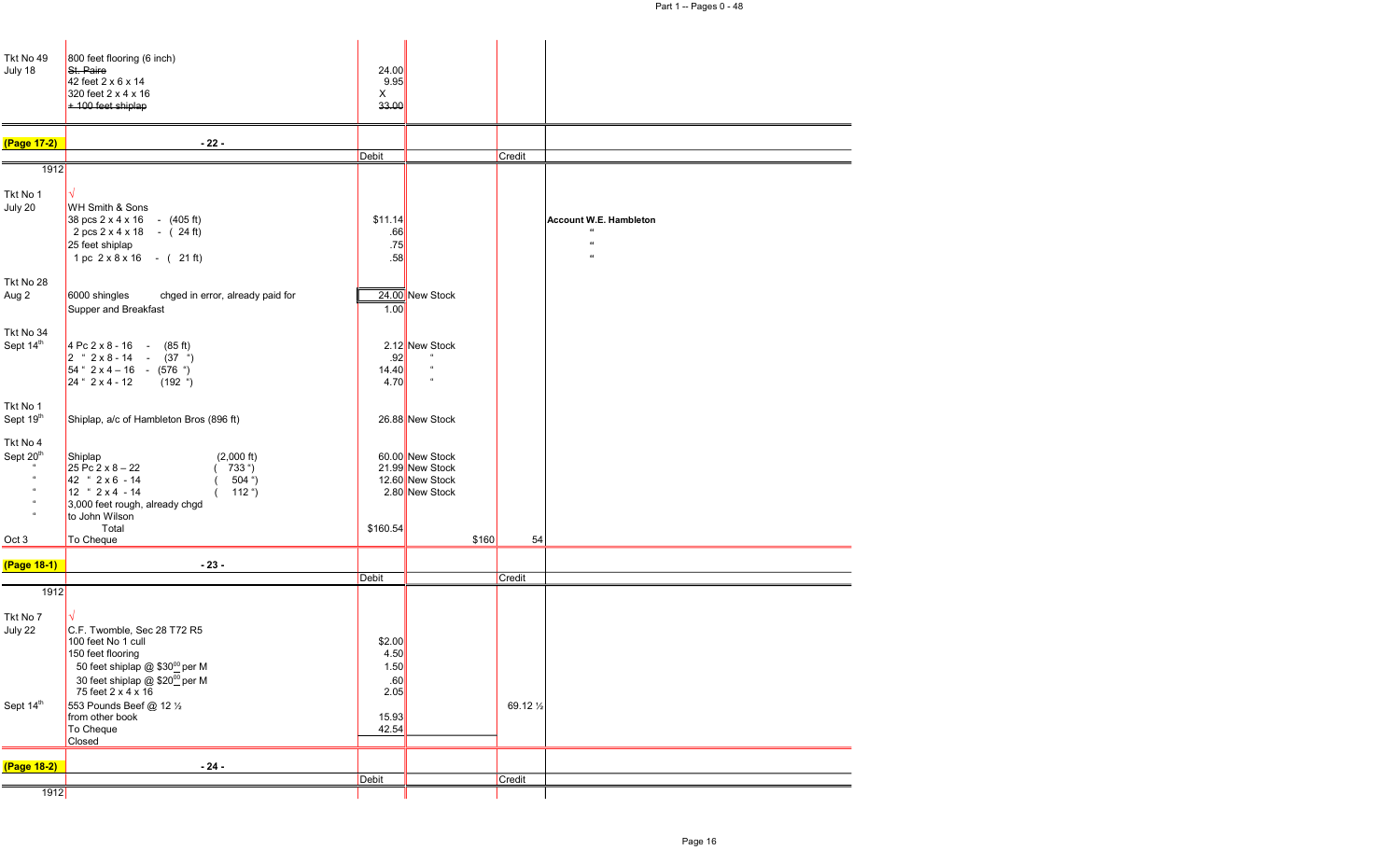| Tkt No 12<br>July 22               | Kluskin Lake School, sec 27 T72 R5<br>4 pcs 6 x 6 x 12<br>(144 ft)<br>3 pcs 6 x 6 x 16<br>(144 ft)<br>5 pcs 2 x 8 x 12<br>80 ft)<br>14 pcs 2 x 6 x 16<br>(224 ft)<br>10 pcs 2 x 6 x 12<br>(120 ft)<br>2 pcs 2 x 6 x 14<br>28 ft)<br>48 ft)<br>3 pcs 2 x 8 x 12<br>20 pcs 2 x 4 x 16<br>(215 ft)                  | X<br>\$7.20<br>19.66<br>X<br>X<br>X<br>X<br>X |                                                                               |        |  |
|------------------------------------|------------------------------------------------------------------------------------------------------------------------------------------------------------------------------------------------------------------------------------------------------------------------------------------------------------------|-----------------------------------------------|-------------------------------------------------------------------------------|--------|--|
| Tkt No 23<br>July 31               | 950 ft shiplap                                                                                                                                                                                                                                                                                                   | 28.50                                         |                                                                               |        |  |
| Tkt No 6<br>Aug 19<br>Dec 11       | 1000 shingles<br>900 feet V joint<br>500 feet 12 inch planed on both sides<br>(Invoice rendered Aug 15 - 1912<br>(sent to Matheson)>>>>>>>>>>>>>>>>>>>>>>>>><br>150 feet 1 x 4's and 5's planed<br>Entry for Aug 19 was drawn Aug 26th/12<br>$\, >$<br>from page 15<br>By Cheque<br>Act rendered in full to date | 105.86)<br>109.98<br>382.37<br>492.35         | 4.00 New Stock<br>31.50 New Stock<br>15.00 New Stock<br>4.12 New Stock<br>300 | 00     |  |
|                                    |                                                                                                                                                                                                                                                                                                                  | Bal due \$224.80                              |                                                                               |        |  |
| (Page 19-1)                        | $-25-$                                                                                                                                                                                                                                                                                                           |                                               |                                                                               |        |  |
| 1912                               |                                                                                                                                                                                                                                                                                                                  | Debit                                         |                                                                               | Credit |  |
| Tkt No 13<br>July 22<br>Dec 11     | W.J. Kellett, Sec 26 T72 R5<br>450 feet flooring (6 inch)<br>Act rendered C.W.C.                                                                                                                                                                                                                                 | \$13.50                                       |                                                                               |        |  |
| (Page 19-2)                        | $-26-$                                                                                                                                                                                                                                                                                                           |                                               |                                                                               |        |  |
| 1912                               |                                                                                                                                                                                                                                                                                                                  | Debit                                         |                                                                               | Credit |  |
| Tkt No 1<br>July 24                | Wm Calihoo - Edson Trail<br>8 pcs 2 x 8 x 18<br>(192 ft)                                                                                                                                                                                                                                                         | X                                             |                                                                               |        |  |
| Tkt No 46<br>Sept 18 <sup>th</sup> | 4 pcs 2 x 4 x 18<br>(48 ft)<br>$2 \times 4 \times 10$<br>(42 ft)<br>6 pcs 2 x 4 x 12<br>(48 ft)<br>84 feet rough<br>6 Pc $1 \times 4 - 12$<br>(24 ft)<br>Flooring                                                                                                                                                | X<br>X<br>\$9.08<br>2.11<br>.72               |                                                                               |        |  |
| (Page 20-1)                        | (1,000)<br>Rough<br>(1,000)<br>Flooring<br>(78 <sup>th</sup> )<br>$-27-$                                                                                                                                                                                                                                         | 69.25                                         | 30.00 New Stock<br>25.00 New Stock<br>2.34 New Stock                          |        |  |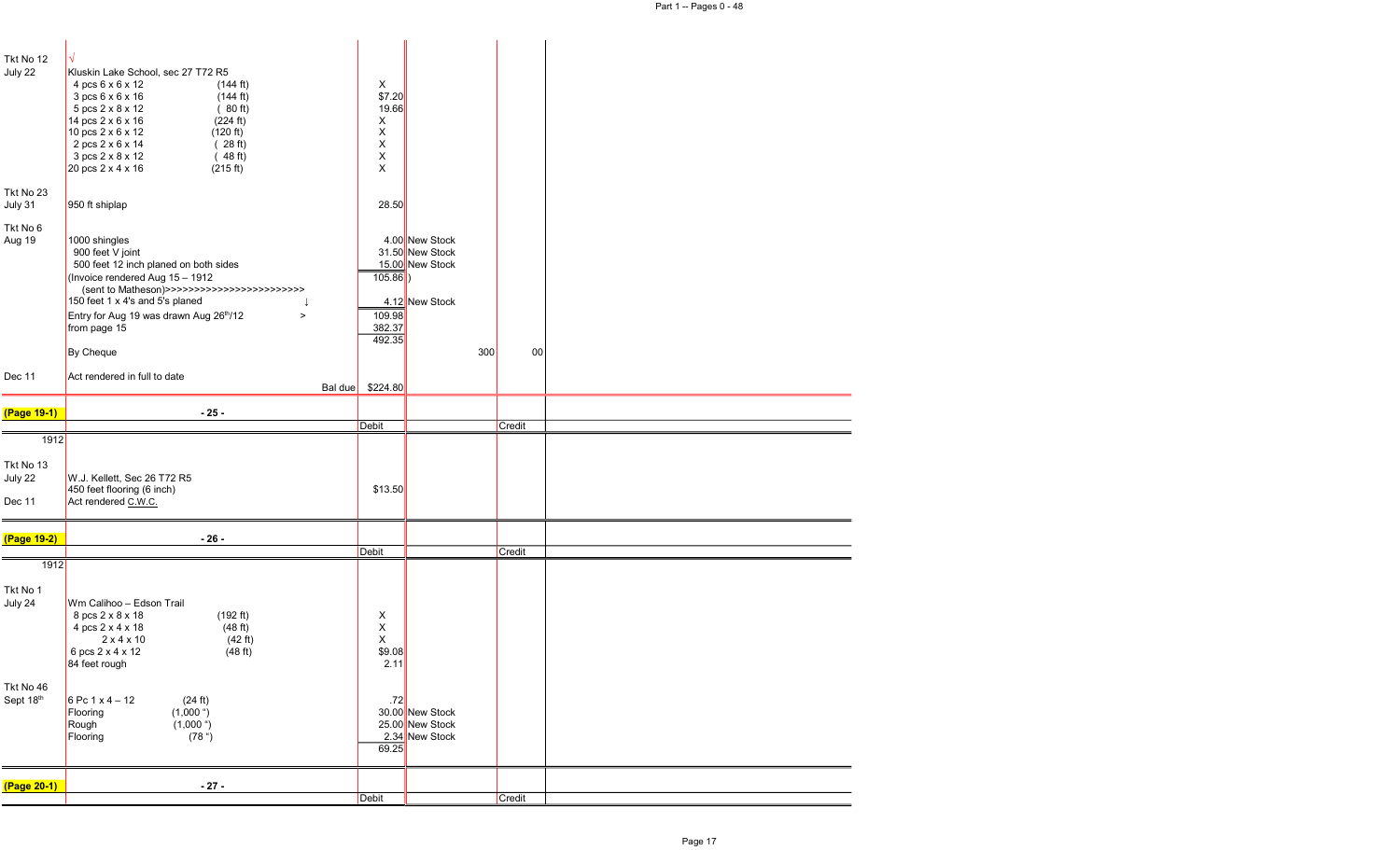| 1912                 |                                                                                                                                 |                                                                                                |                                    |                                     |        |             |
|----------------------|---------------------------------------------------------------------------------------------------------------------------------|------------------------------------------------------------------------------------------------|------------------------------------|-------------------------------------|--------|-------------|
| Tkt No 11<br>July 27 | W. Salmon<br>25 pcs 2 x 6 x 18<br>14 pcs 2 x 8 x 12<br>1384 feet flooring (6 inch)                                              | (450 ft) (rough)<br>(224 ft) (rough)                                                           | 41.52                              | \$11.25 New Stock<br>5.60 New Stock |        |             |
| Tkt No 12<br>July 29 | 345 feet flooring (6 inch)<br>49 pcs 2 x 4 x 16<br>20 pcs 2 x 4 x 18<br>3 pcs 6 x 6 x 18<br>2 pcs 6 x 6 x 12<br>1 pc 2 x 4 x 14 | (522 ft) (rough)<br>(240 ft) (rough)<br>(162 ft) (rough)<br>$(72 ft)$ (rough)<br>9 ft) (rough) | 10.35<br>25.13<br>X<br>X<br>X<br>X | New Stock<br>New Stock              |        |             |
| Tkt No 19<br>July 31 | 13 pcs 2 x 6 x 18<br>42 pcs 2 x 4 x 16<br>668 feet dropsiding                                                                   | (234 ft) (rough)<br>(448 ft) (rough)                                                           | X<br>17.05<br>20.04                | New Stock                           |        |             |
| Tkt No 25<br>Aug 1   | 10 pcs 2 x 8 x 12<br>1000 ft dropsiding                                                                                         | $(160 ft)$ (rough)                                                                             | 4.00<br>30.00                      |                                     |        |             |
| Tkt No 29<br>Aug 2   | 30 pcs 2 x 4 x 16<br>$\blacksquare$<br>780 ft dropsiding                                                                        | (320 ft) (rough)                                                                               | 23.40                              | 8.00 New Stock                      |        |             |
| Tkt No 33<br>Aug 2   | 1400 ft dropsiding                                                                                                              |                                                                                                | 42.00                              |                                     |        |             |
| Tkt No 40<br>Aug 6   | 1000 feet shiplap<br>500 feet dropsiding                                                                                        |                                                                                                | 30.00<br>15.00                     |                                     |        |             |
| Tkt No 41<br>Aug 6   | 1300 feet dropsiding                                                                                                            |                                                                                                | 39.00                              |                                     |        |             |
| Tkt No 47<br>Aug 7   | 1000 feet shiplap                                                                                                               |                                                                                                | 30.00                              |                                     |        |             |
| Tkt No 48<br>Aug 7   | 200 feet Dropsiding<br>800 feet shiplap<br>Invoice rendered Aug 21 - 1912<br>(sent to Matheson)                                 |                                                                                                | 6.00<br>24.00<br>\$382.34          |                                     |        | see page 38 |
| (Page 20-2)          |                                                                                                                                 | $-28-$                                                                                         |                                    |                                     |        |             |
| 1912                 |                                                                                                                                 |                                                                                                | Debit                              |                                     | Credit |             |
|                      |                                                                                                                                 |                                                                                                |                                    |                                     |        |             |
| Tkt No 14<br>July 29 | $\sqrt{}$ (Account A.D. Marfleet)<br>W.A. Rae<br>1000 feet rough (16 ft)                                                        |                                                                                                |                                    | \$25.00 New Stock                   |        |             |
| Tkt No 30<br>Aug 2   | 200 feet rough (16 ft)                                                                                                          |                                                                                                |                                    | 5.00 New Stock                      |        |             |
| Tkt No 31<br>Aug 2   | 500 feet flooring<br>1200 feet rough                                                                                            |                                                                                                | 15.00                              | 30.00 New Stock                     |        |             |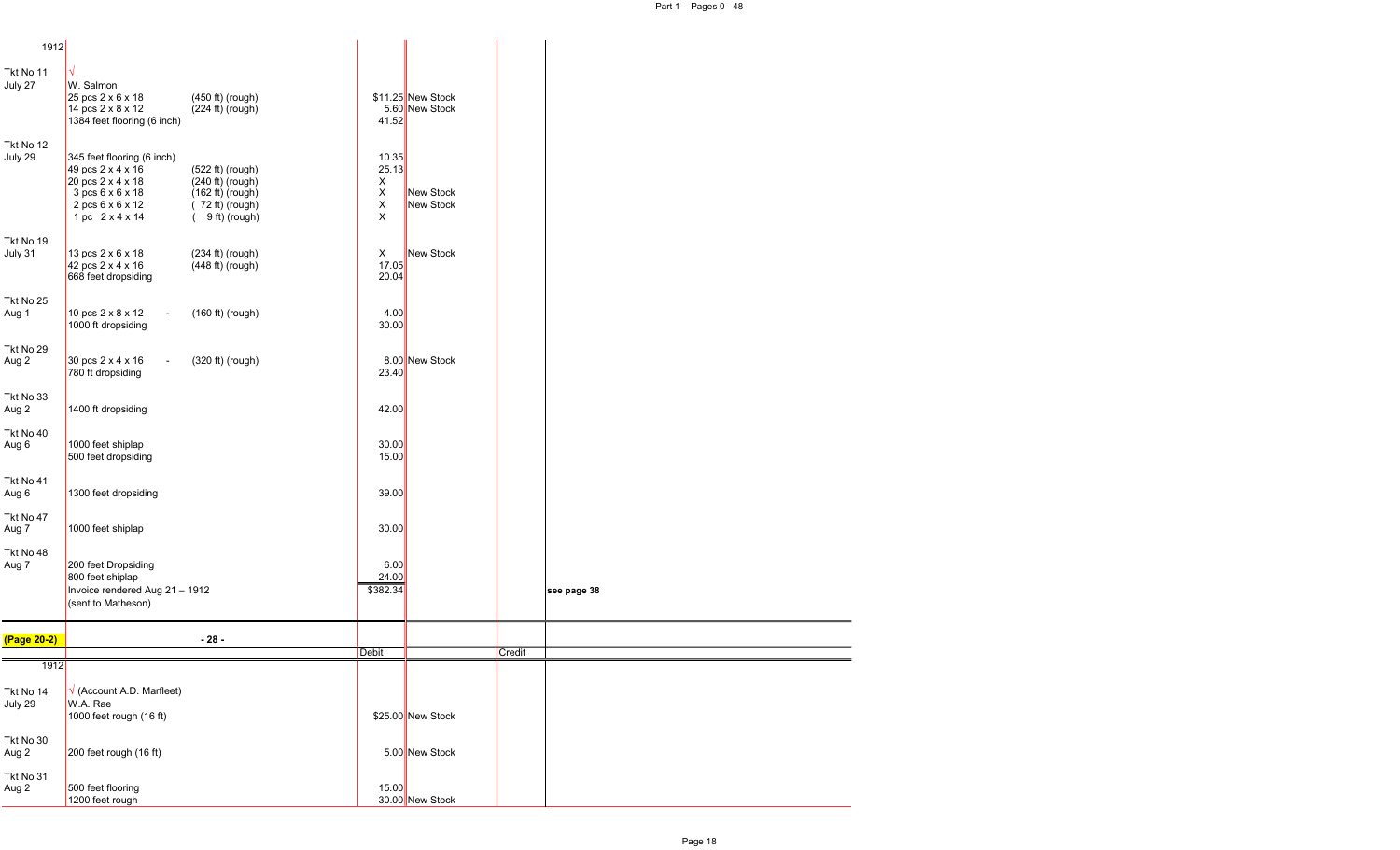|                                                                                                       | The above bill is for material in the first Argonaut<br>office and is not a personal account                                                                                                                                                                                                                                                                                   |                                            |     |                                 |  |
|-------------------------------------------------------------------------------------------------------|--------------------------------------------------------------------------------------------------------------------------------------------------------------------------------------------------------------------------------------------------------------------------------------------------------------------------------------------------------------------------------|--------------------------------------------|-----|---------------------------------|--|
| (Page 21-1)                                                                                           | $-29-$                                                                                                                                                                                                                                                                                                                                                                         |                                            |     |                                 |  |
|                                                                                                       |                                                                                                                                                                                                                                                                                                                                                                                | <b>Debit</b>                               |     | Credit                          |  |
| 1912<br>Tkt No 15<br>July 29                                                                          | P.J. Tooley Sec 36 T71 R6<br>300 feet flooring (5 inch)<br>100 feet shiplap<br>100 feet surface<br>(107 ft)<br>10 pcs 2 x 4 x 16<br>Ac't sent in Jan 20/13                                                                                                                                                                                                                     | \$9.00<br>3.00<br>2.75<br>2.95<br>17.70    |     |                                 |  |
| (Page 21-2)                                                                                           | $-30-$                                                                                                                                                                                                                                                                                                                                                                         |                                            |     |                                 |  |
| 1912                                                                                                  |                                                                                                                                                                                                                                                                                                                                                                                | Debit                                      |     | Credit                          |  |
| July 29<br>Oct 8                                                                                      | Louis Friet (Employee)<br>To cash a/c wages<br>Labour<br>Lumber<br>2 meals                                                                                                                                                                                                                                                                                                     | \$5.00<br>2.70<br>36.00<br>1.00            |     |                                 |  |
| Nov 5                                                                                                 | Wages<br>To Balance ???<br>To cash                                                                                                                                                                                                                                                                                                                                             | 44.70<br>76.00<br>76.00                    | 120 | 00                              |  |
|                                                                                                       |                                                                                                                                                                                                                                                                                                                                                                                |                                            |     |                                 |  |
| (Page 22-1)                                                                                           | $-31-$                                                                                                                                                                                                                                                                                                                                                                         |                                            |     |                                 |  |
|                                                                                                       |                                                                                                                                                                                                                                                                                                                                                                                | Debit                                      |     | Credit                          |  |
| 1912<br>July 27<br>July 13<br>July 15<br>July 16<br>Tkt No 3<br>July 22<br>Aug 3<br>Tkt No 1<br>Aug 9 | Jos. R. Boyd (Employee)<br>To cash a/c wages<br>By 1 day with team (Cook & family) (city office job) Tkt No 16<br>By hauling 1000 ft lumber (city office job) Tkt No 28 \<br>By hauling 650 ft lumber (city office job) Tkt No 29 /<br>Received cash from<br>J Johnson, Beaverlodge for 4000 shingles<br>By hauling stove Drystick Lake<br>To Wm Courtney's account (Employee) | \$10.00<br>16.00                           |     | \$5.00<br>10.00<br>6.50<br>5.00 |  |
| Aug 19<br>Aug 17                                                                                      | 320 feet flooring<br>400 feet rough<br>2 pcs $2 \times 8 \times 16$ (43 ft)<br>4 pcs $2 \times 4 \times 12$ (32 ft)<br>4000 shingles<br>To Cash paid AE Windquest for driving team 3 1/2 days<br>By hauling provisions, beef etc for co. Up to Aug 21 - 1912                                                                                                                   | 8.00<br>8.00<br>1.70<br>X<br>16.00<br>4.70 |     | 5.00                            |  |
| Aug 29                                                                                                | To 84 meals to teamsters $@331/3$ ¢ each<br>1 Pound Dried Apples<br>5 Pounds Butter                                                                                                                                                                                                                                                                                            | 28.00<br>.35<br>2.50                       |     |                                 |  |
| Sept 7 <sup>th</sup>                                                                                  | To cash a/c wages                                                                                                                                                                                                                                                                                                                                                              | 10.00                                      |     |                                 |  |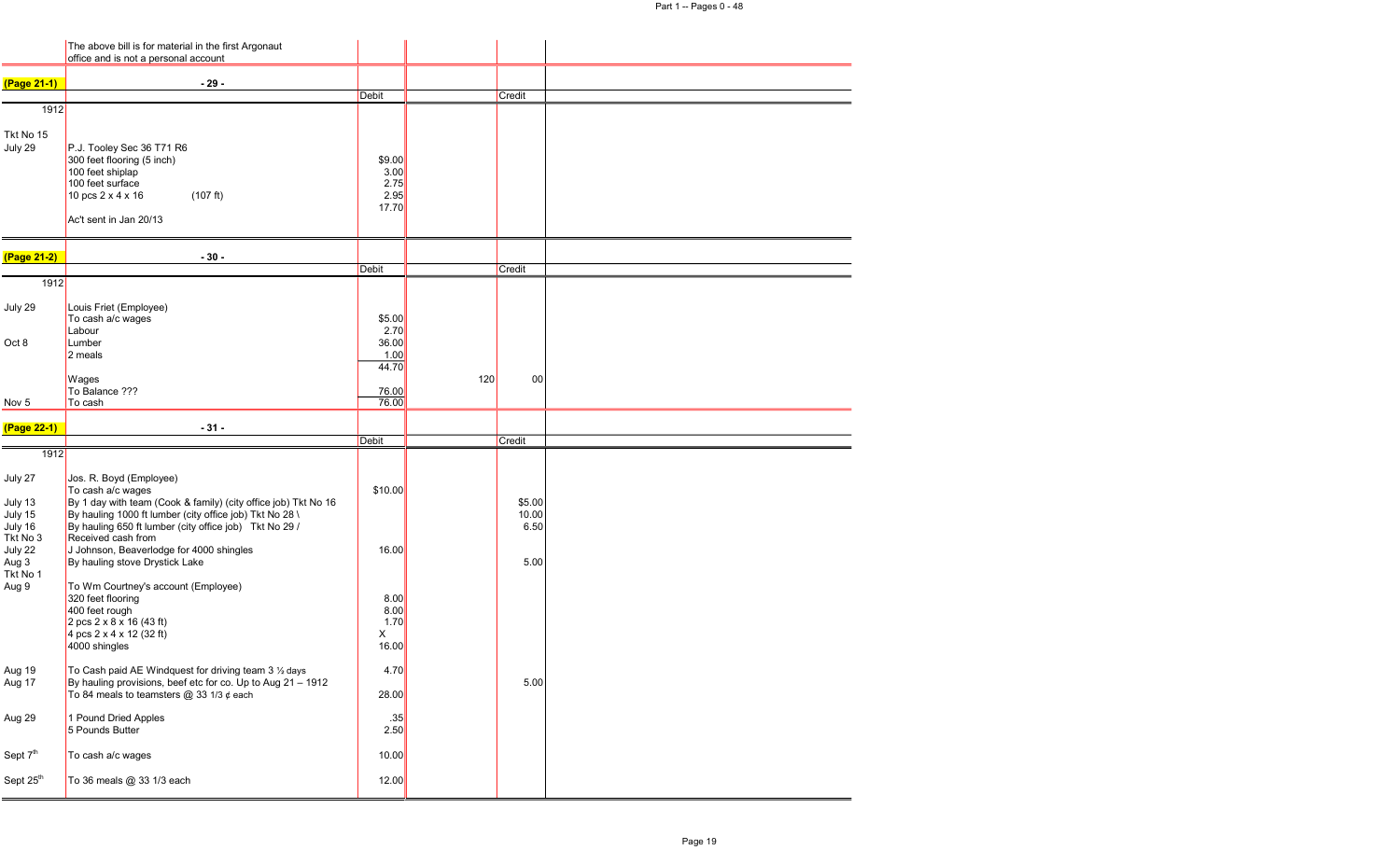| (Page 22-2)          | $-32-$                                                   |              |                |        |  |
|----------------------|----------------------------------------------------------|--------------|----------------|--------|--|
| 1912                 |                                                          | Debit        |                | Credit |  |
|                      | / Ed. Deslisle                                           |              |                |        |  |
|                      | $\sqrt{\ }$ Contractors - Louis Alexander                |              |                |        |  |
|                      | ∖ Fred St. Arnold<br>Pete Meldeth 1 blanket              | \$5.00       |                |        |  |
|                      | Milton Campbell a/c meals                                | 5.00         |                |        |  |
|                      | Order to Matheson to pay cash                            | 8.75         |                |        |  |
|                      | By 2 day 1 team and man?<br>" 1 day with team (no man) ? |              |                |        |  |
| July 24              | Joe Wyman a/c wages<br>Paid city office                  | 17.00        |                |        |  |
|                      | Joe Wyman a/c 32 meals                                   | 10.65        |                |        |  |
|                      |                                                          |              |                |        |  |
| Aug 21               | Milton Campbell a/c wages<br>Milton Campbell a/c meals   | 30.65        |                |        |  |
|                      | 1 ax handle                                              | 26.35<br>.50 |                |        |  |
|                      |                                                          |              |                |        |  |
| Aug 5                | To order on Balmer Bros + Gould                          |              |                |        |  |
|                      | for yoke oxen                                            | 160.00       |                |        |  |
|                      | Claud Whitford a/c wages                                 | 56.45        |                |        |  |
| Aug 22               | Claud Whitford a/c meals                                 | 36.65        |                |        |  |
|                      |                                                          |              |                |        |  |
| Aug 22               | Sam Campbell a/c wages                                   | 23.60        |                |        |  |
|                      | Sam Campbell a/c meals                                   | 17.65        |                |        |  |
| Aug 25               | Joe Launderville a/c charges meals                       | 43.33        |                |        |  |
|                      | Team to Lake Saskatoon                                   | 10.00        |                |        |  |
|                      | 1 Pair Shoes                                             | 6.00         |                |        |  |
|                      | 4 Pairs Socks                                            | 2.00         |                |        |  |
|                      | 3 lb sack salt                                           | .45          |                |        |  |
| Aug 29 <sup>th</sup> | Pete Meldeth a/c Meals                                   | 46.66        |                |        |  |
|                      | Two (?) roads and wedges                                 |              |                |        |  |
|                      | Aug 25 <sup>th</sup> trip to Lake Sask credited back     |              |                | 5.00   |  |
| Tkt No 37            |                                                          |              |                |        |  |
| Aug 31st             | 80 ft 6 in flring                                        | 2.40         |                |        |  |
|                      | 60 " S2S<br>4 Pc 2 x 8.16                                | 1.80<br>1.15 |                |        |  |
|                      | (42 ft)<br>$1$ " $1 \times 6.16$ S2S (8 ft)              | .24          |                |        |  |
|                      | 20 ft 4 in flring                                        | .70          |                |        |  |
|                      | 100 " rough                                              | 2.50         |                |        |  |
|                      | 2 Pc 2 x 4.16 (21 ft)                                    | .57          |                |        |  |
|                      | Carried Forward to Page (33)                             | 520.05       |                | 5.00   |  |
|                      |                                                          |              |                |        |  |
| (Page 23-1)          | $-33-$                                                   |              |                |        |  |
|                      |                                                          | Debit        |                | Credit |  |
|                      | $\sqrt{\phantom{a}}$ Contractors                         |              |                |        |  |
|                      | <b>Brought forward</b>                                   | 520.05       |                | 5.00   |  |
| Tkt No 37            |                                                          |              |                |        |  |
| Aug 31st             | 2P2x414<br>(18 ft)                                       | .45          |                |        |  |
|                      | 90 ft rough                                              |              | $2.25$ 236 ft  |        |  |
|                      | 60 " S2S                                                 |              | 1.80 New Stock |        |  |
|                      | $28$ " 4 in firing                                       | .98          |                |        |  |
| (Page 23-2)          | $-34-$                                                   |              |                |        |  |
|                      |                                                          |              |                |        |  |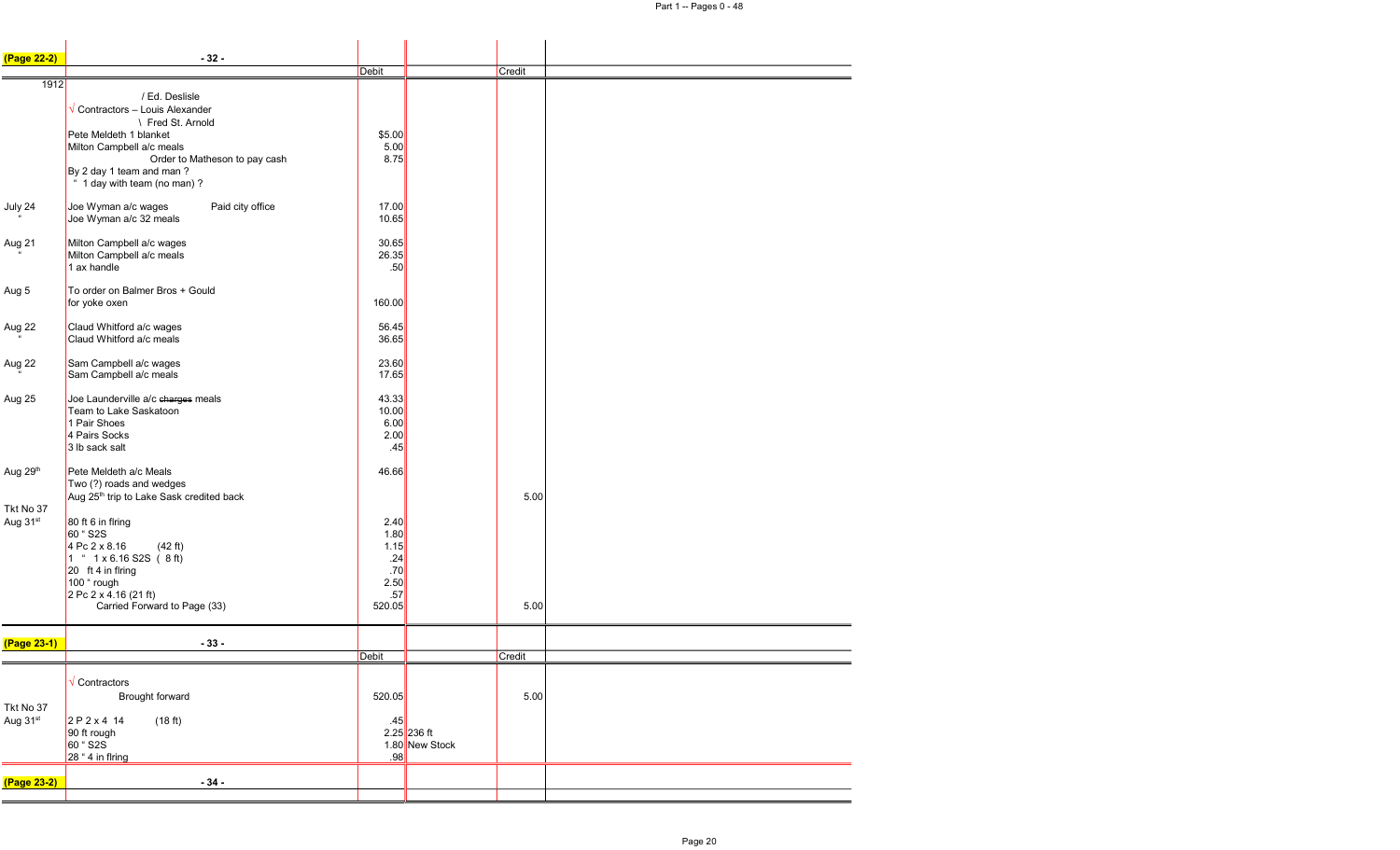|                      | Contractors                                                 |                    |                |        |                    |
|----------------------|-------------------------------------------------------------|--------------------|----------------|--------|--------------------|
| (Page 24-1)          | $-35 -$                                                     |                    |                |        |                    |
|                      |                                                             | Debit              |                | Credit |                    |
| 1912<br>July 25      | Joe Steward (Employee)                                      |                    |                |        |                    |
| Sept 19th            | To cash a/c wages<br>$\alpha$                               | \$9.70<br>40.00    |                |        |                    |
|                      |                                                             |                    |                |        |                    |
| (Page 24-2)          | $-36 -$                                                     | Debit              |                | Credit |                    |
| 1912                 |                                                             |                    |                |        |                    |
| Tkt No 32            |                                                             |                    |                |        |                    |
| Aug 2                | A.D. Marfleet Sec 25 T7 R6                                  |                    |                |        |                    |
|                      | 385 feet rough (16 ft)                                      |                    | 9.60 New Stock |        |                    |
|                      | 12 pcs $2 \times 8 \times 20 - (320 \text{ ft})$            | 10.40              |                |        |                    |
| Tkt No 21            |                                                             |                    |                |        |                    |
| Aug 20               | 500 feet No 2 cull                                          | 7.50               |                |        |                    |
| Tkt No 2             |                                                             |                    |                |        |                    |
| Sept 19th            | (680 ft)<br>No 1 cull                                       | 43.60              |                |        | Settled            |
|                      | $7P2x4 - 10$<br>$-46$ "                                     |                    | 1.15 New Stock |        | Settled            |
|                      | $6 \tcdot 2 \times 4 - 14$<br>$(+56")$<br>$4*2x4-16$<br>42" | 4.40<br>4.05       | $\epsilon$     |        | Settled            |
|                      | $2$ "2 x 4 - 18<br>$-24$ "                                  | $-60$              |                |        | Settled<br>Settled |
|                      | $8 "2x4-12$<br>64"                                          | 4.60               |                |        | Settled            |
| Nov 9 <sup>th</sup>  | To 14 bush potatoes @ 50¢                                   |                    |                | 7.00   |                    |
|                      |                                                             | 46.90              |                |        |                    |
|                      |                                                             | 7.00               |                |        |                    |
|                      |                                                             | $\frac{1}{39.90}$  |                |        |                    |
|                      | Ac't Rendered Jan 20th/13                                   |                    |                |        |                    |
| Feb 20               | To $37' - 4'' \times 5''$                                   | .95                |                |        |                    |
|                      | 3 meals $@$ 50 $¢$                                          | 1.50               |                |        |                    |
|                      | Sent up<br>H.A.C.                                           |                    |                |        |                    |
|                      |                                                             |                    |                |        |                    |
| (Page 25-1)          | $-37 -$                                                     | Debit              |                | Credit |                    |
| 1912                 |                                                             |                    |                |        |                    |
| Tkt No 50            |                                                             |                    |                |        |                    |
| Aug 5                | C.W. Crowe                                                  |                    |                |        |                    |
|                      | 250 shingles (1 Bdle)                                       |                    | 1.00 New Stock |        |                    |
| Tkt No 41            |                                                             |                    |                |        |                    |
| Sept $3^{\text{rd}}$ | 340 ft Rough                                                | 8.50               |                |        |                    |
|                      | 465 " Drop Siding                                           | 13.95              |                |        |                    |
|                      |                                                             |                    |                |        |                    |
| Tkt No 27            |                                                             |                    |                |        |                    |
| Sept 13th            | Drop Siding<br>(490 ft)<br>Credit by return 3,000 shingles  | 14.70              |                | 12.00  |                    |
|                      |                                                             | $\overline{26.15}$ |                |        |                    |
|                      |                                                             |                    |                |        |                    |
| (Page 25-2)          | $-38-$                                                      |                    |                |        |                    |
|                      |                                                             | Debit              |                | Credit |                    |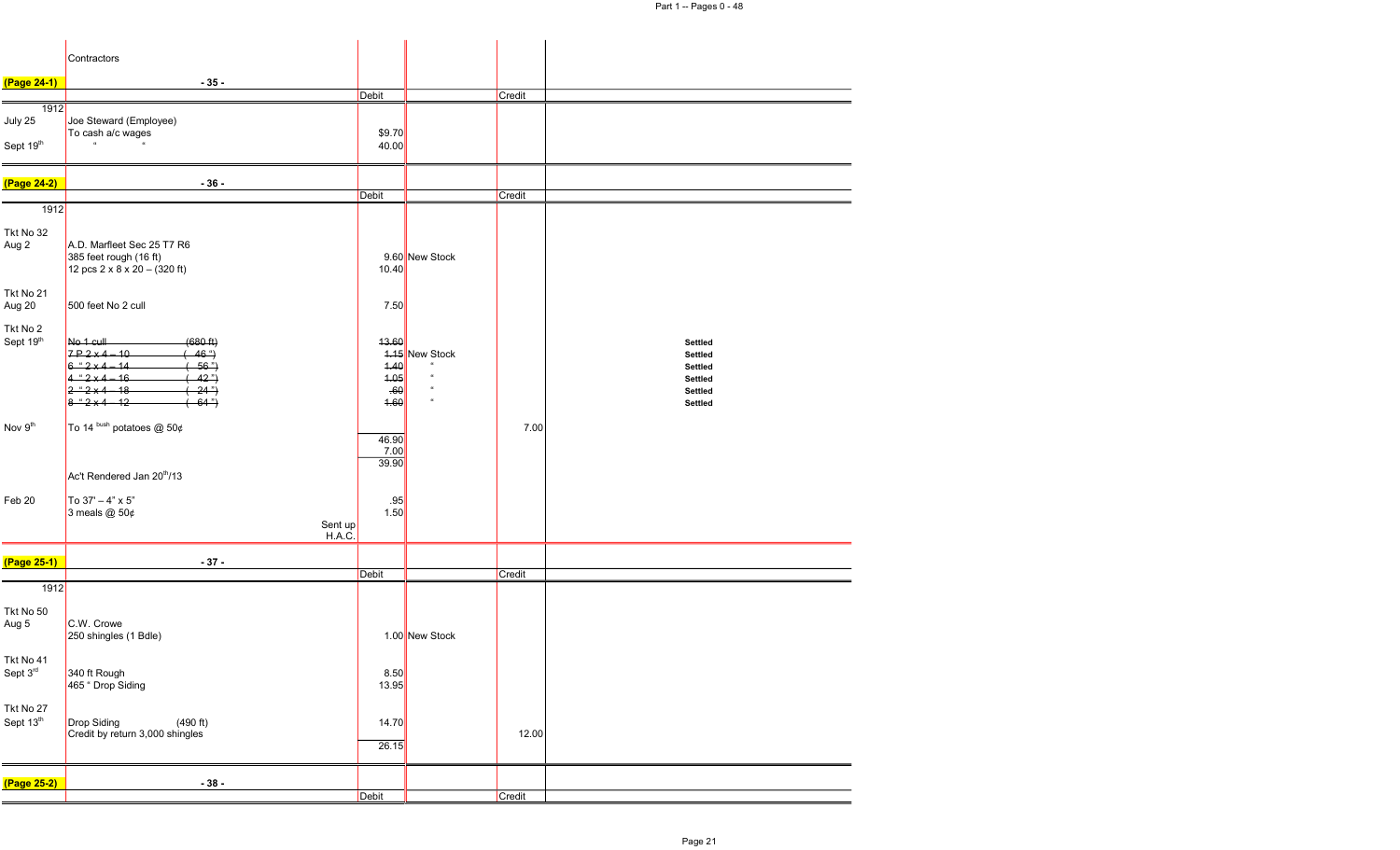| 1912                             |                                                                                                  |                  |                                   |                  |                                       |
|----------------------------------|--------------------------------------------------------------------------------------------------|------------------|-----------------------------------|------------------|---------------------------------------|
| Tkt No 2                         |                                                                                                  |                  |                                   |                  |                                       |
| Aug 12                           | W. Salmon                                                                                        |                  |                                   |                  |                                       |
|                                  | 1077 feet rough                                                                                  | \$26.93          |                                   |                  |                                       |
| Tkt No 3<br>Aug 12               | 1003 feet rough                                                                                  | 25.07            |                                   |                  |                                       |
|                                  |                                                                                                  |                  |                                   |                  |                                       |
| Tkt No 8<br>Aug 14               | 850 feet rough                                                                                   | 21.25            |                                   |                  |                                       |
|                                  | 250 feet surface both sides                                                                      | 7.50             |                                   |                  |                                       |
| Tkt No 13                        |                                                                                                  |                  |                                   |                  |                                       |
| Aug 16                           | 162 ft.<br>$9$ pcs $2 \times 6 \times 18$<br>(Rough)<br>$6$ pcs $2 \times 6 \times 15$<br>96 ft. | X<br>X           |                                   |                  |                                       |
|                                  | œ<br>44 pcs 2 x 8 x 14<br>821 ft.                                                                | 26.98            |                                   |                  |                                       |
|                                  | Invoice rendered Aug 21 - 1912<br>(sent to Matheson)                                             | 107.73           |                                   |                  |                                       |
|                                  |                                                                                                  |                  |                                   |                  |                                       |
| Tkt No 4<br>Sept 7 <sup>th</sup> | 53 ft S2S                                                                                        |                  | 1.59 New Stock                    |                  |                                       |
|                                  | 32 " Rough                                                                                       |                  | .80 New Stock                     |                  |                                       |
|                                  | 213 " Flring<br>8.000 Shingles                                                                   |                  | 6.39 New Stock<br>32.00 New Stock |                  |                                       |
|                                  | 1287 ft Flring                                                                                   |                  | 38.61 New Stock                   |                  |                                       |
| Tkt No 6                         |                                                                                                  |                  |                                   |                  |                                       |
| Sept $9^{\text{th}}$             | 26 P 1 x 4 .16<br>(138 ft)                                                                       |                  | 4.14 New Stock                    |                  |                                       |
|                                  | 16 "1 x 6.16<br>(128 <sup>11</sup> )<br>10 " 1 x 8 .14<br>(92 <sup>u</sup> )                     |                  | 3.84 New Stock<br>2.76 New Stock  |                  |                                       |
|                                  | 4 " 1 1/8 x 10 .16<br>(60")                                                                      |                  | 1.80 New Stock                    |                  |                                       |
|                                  | $25$ " $2 \times 4$ .16<br>(266 <sup>''</sup> )<br>41 "2 x 4 .12<br>(320 <sup>o</sup> )          | 7.30<br>8.80     |                                   |                  |                                       |
|                                  |                                                                                                  |                  |                                   |                  |                                       |
| Tkt No 19<br>Sept 11th           | (1000 ft)<br>Flooring                                                                            |                  | 30.00 New Stock                   |                  |                                       |
|                                  | 20 Pc 2 x 4 12<br>(160 <sup>''</sup> )                                                           | 4.40             |                                   |                  |                                       |
|                                  | from page 27                                                                                     | 250.16<br>382.34 |                                   |                  |                                       |
|                                  | $\frac{6}{17}$<br>$\alpha$                                                                       | 238.05           |                                   |                  |                                       |
|                                  | By Cheque                                                                                        | 870.55           |                                   | 200.00           |                                       |
|                                  | to page 66<br>$\alpha$                                                                           |                  |                                   | 100.00<br>75.00  |                                       |
|                                  | Contra* Acct                                                                                     |                  |                                   |                  | 41.40 See "Terms and Definitions" tab |
|                                  | Balce due                                                                                        | 870.55           |                                   | 454.15<br>870.55 |                                       |
|                                  |                                                                                                  |                  |                                   |                  |                                       |
| (Page 26-1)                      | $-39-$                                                                                           |                  |                                   |                  |                                       |
| 1912                             |                                                                                                  | Debit            |                                   | Credit           |                                       |
|                                  |                                                                                                  |                  |                                   |                  |                                       |
| Tkt No 9<br>Aug 14               | Herman Ellert (Harness-maker)                                                                    |                  |                                   |                  |                                       |
|                                  | 1000 feet shiplap                                                                                | \$30.00          |                                   |                  |                                       |
| Tkt No 12                        |                                                                                                  |                  |                                   |                  |                                       |
| Aug 16                           | 2000 feet shiplap                                                                                | 60.00            |                                   |                  |                                       |
|                                  | 10 pcs 2 x 4 x 16                                                                                | 2.92             |                                   |                  |                                       |
| Tkt No 7                         |                                                                                                  |                  |                                   |                  |                                       |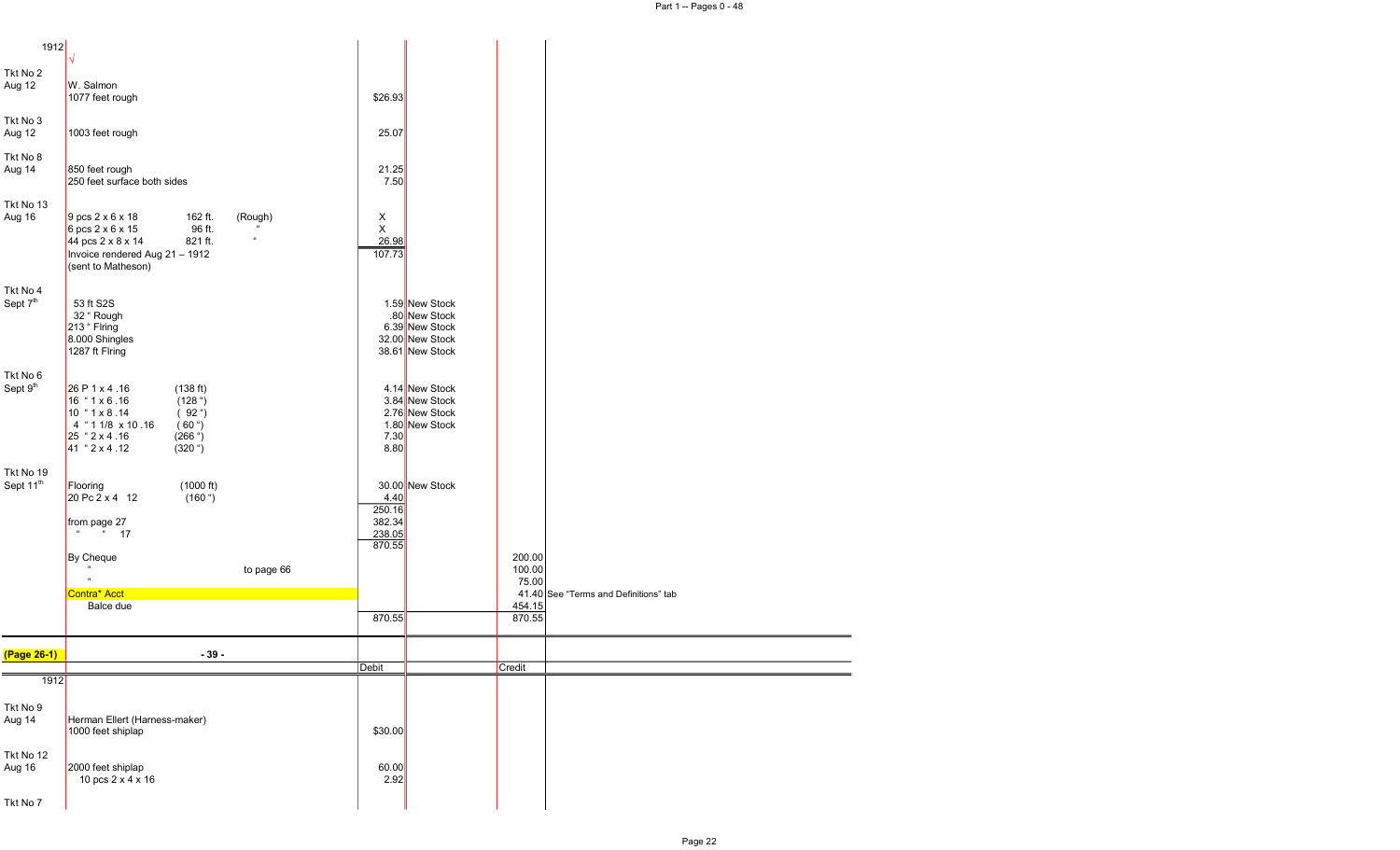| Sept. 9 <sup>th</sup>  | 20 Pcs 2 x 4 .18<br>(240 ft)<br>21<br>$"$ 2 x 4 .16<br>$(213)^{n}$<br>66 " 2 x 4 .14<br>(606 <sup>''</sup> )                                                              | 6.60<br>5.85<br>16.65        |                                        |        |  |
|------------------------|---------------------------------------------------------------------------------------------------------------------------------------------------------------------------|------------------------------|----------------------------------------|--------|--|
| Tkt No 28<br>Sept 13   | (500 ft)<br>Flooring                                                                                                                                                      |                              | 15.00 New Stock                        |        |  |
| Tkt No 35<br>Sept 14th | Flooring<br>$(2,500 \text{ ft})$                                                                                                                                          |                              | 75.00 New Stock                        |        |  |
| Tkt No 37<br>Sept 16   | D Siding<br>$(1,200 \text{ ft})$<br>(7,000)<br>Shingles                                                                                                                   | 36.00                        | 28.00 New Stock                        |        |  |
| Tkt No 47<br>Sept 19   |                                                                                                                                                                           |                              |                                        |        |  |
|                        | D Siding<br>(550 ft)<br>9P2x4.14<br>(84")<br>$2 * 6 × 6 : 18$<br>(108 <sup>''</sup> )<br>4 "6 x 6 . 14<br>(168 <sup>''</sup> )<br>20 "1 x 4 . 14<br>(93")<br>18 "1 x 5.16 | 2.11<br>2.17<br>3.20<br>2.79 | 16.50 New Stock<br>$\alpha$            |        |  |
|                        | (120 <sup>°</sup> )<br>4 "1 x 8 . 16<br>(42 <sup>u</sup> )<br>4 " 1 % x 10 . 16<br>(66 <sup>''</sup> )<br>1000 Shingles                                                   | 3.60<br>1.26<br>1.98<br>4.00 | $\mathfrak{c}\mathfrak{c}$<br>$\alpha$ |        |  |
| Tkt No 10<br>Sept 23   | 35 P 2 x 8 . 18<br>(840 ft)<br>$5$ "2 x 4 . 14<br>47")<br>6 "2 x 6 . 14<br>(84)                                                                                           | 1.27<br>2.31                 | 23.10 New Stock                        |        |  |
|                        |                                                                                                                                                                           | 340.31                       |                                        |        |  |
| (Page 26-2)            | $-40-$                                                                                                                                                                    | Debit                        |                                        | Credit |  |
| 1912                   |                                                                                                                                                                           |                              |                                        |        |  |
| Tkt No 10<br>Aug 14    | Alex F. McDonald Sec 19 T72 R7<br>250 feet 4 inch flooring<br>Act sent in Dec. 11 <sup>th</sup>                                                                           | \$8.75                       |                                        |        |  |
| 1914<br>July 9         | By Cheque                                                                                                                                                                 |                              |                                        | 8.75   |  |
| (Page 27-1)            | $-41 -$                                                                                                                                                                   |                              |                                        |        |  |
| 1912                   |                                                                                                                                                                           | Debit                        |                                        | Credit |  |
| Tkt No 11<br>Aug 14    | Louis Stienbracher Sec 30 T72 R7<br>500 feet rough                                                                                                                        |                              | \$12.50 New Stock                      |        |  |
|                        | a/c rendered Sept 6 <sup>th</sup> 1913                                                                                                                                    |                              |                                        |        |  |
| (Page 27-2)            | $-42-$                                                                                                                                                                    |                              |                                        |        |  |
| 1912                   |                                                                                                                                                                           | Debit                        |                                        | Credit |  |
|                        |                                                                                                                                                                           |                              |                                        |        |  |
| Tkt No 19<br>Aug 20    | Medlock (The barber)                                                                                                                                                      |                              |                                        |        |  |
|                        | $25$ pcs $2 \times 4 \times 16$<br>(266 ft)                                                                                                                               | $\mathsf X$                  |                                        |        |  |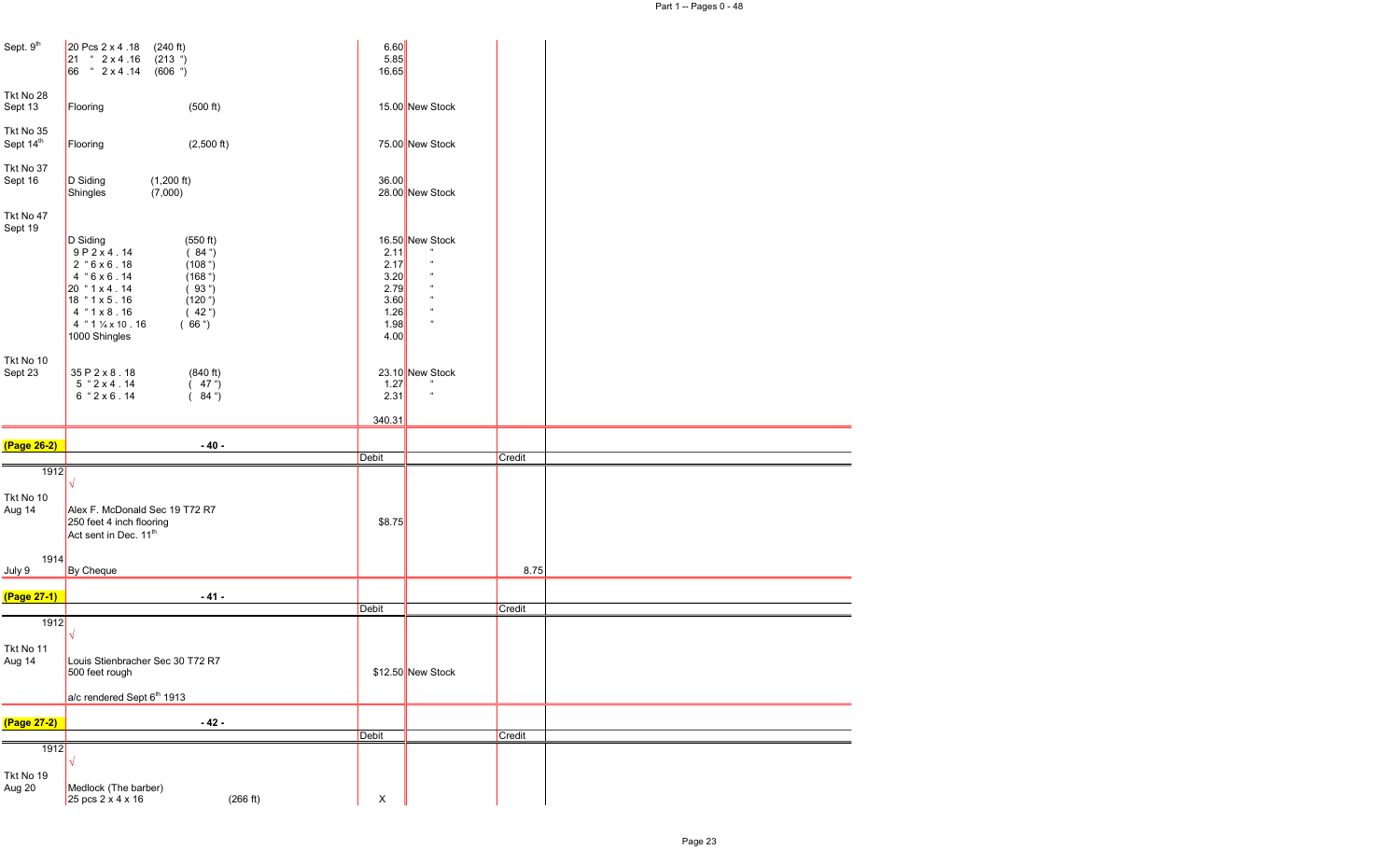|                                    | 10 pcs 2 x 6 x 10<br>(100 ft)<br>12 pcs 2 x 6 x 12<br>(144 ft)<br>3 pcs 2 x 6 x 8<br>$24 \text{ ft}$<br>3 pcs 2 x 6 x 14<br>(42 ft)<br>350 feet drop siding<br>Paid                                                                                                                                                                      | X<br>X<br>X<br>15.85<br>10.50                                         |                                            |        |  |
|------------------------------------|------------------------------------------------------------------------------------------------------------------------------------------------------------------------------------------------------------------------------------------------------------------------------------------------------------------------------------------|-----------------------------------------------------------------------|--------------------------------------------|--------|--|
| (Page 28-1)                        | $-43-$                                                                                                                                                                                                                                                                                                                                   |                                                                       |                                            |        |  |
|                                    |                                                                                                                                                                                                                                                                                                                                          | Debit                                                                 |                                            | Credit |  |
| 1912<br>Tkt No 22<br>Aug 22        | N.H. Moon Sec 27 T7 R3<br>13 pcs 2 x 4 x 16<br>(139 ft)<br>4 pcs 2 x 4 x 10<br>(26 ft)<br>(37 ft)<br>4 pcs 2 x 4 x 14<br>3 pcs 2 x 6 x 18<br>Rough<br>(54 ft)<br>3 pcs 4 x 4 x 16<br>(64 ft)<br>Rough<br>800 feet rough<br>1300 feet shiplap<br>8 pcs 2 x 6 x 12<br>(96 ft)                                                              | X<br>$\mathsf X$<br>5.05<br>X<br>X<br>22.95<br>39.00<br>2.65<br>69.95 |                                            |        |  |
| (Page 28-2)                        | $-44-$                                                                                                                                                                                                                                                                                                                                   |                                                                       |                                            |        |  |
|                                    |                                                                                                                                                                                                                                                                                                                                          | <b>Debit</b>                                                          |                                            | Credit |  |
| 1912<br>June 20                    | Selkirk Trading Co Lumber Yard<br>To 457 ft Cull<br>To 900 ft Cull                                                                                                                                                                                                                                                                       | 6.85<br>13.50                                                         |                                            |        |  |
| Tkt No 9<br>Sept 9 <sup>th</sup>   | $\sqrt{}$<br>1 P 1 x 14 x 16<br>(182/3)<br>3 P 2 x 10.12<br>$\sqrt{ }$<br>(60 ft)<br>$3$ " $2 \times 10.14$<br>$(70$ "<br>$\sqrt{ }$<br>$6$ " $2 \times 6.10$<br>$(60$ "<br>$\sqrt{ }$<br>$1$ "2 x 6 .12<br>$(12$ "<br>$\sqrt{ }$<br>$\sqrt{ }$<br>$20$ " 2 x 4 .14<br>(186 <sup>"</sup> )<br>Rough<br>(604 <sup>''</sup> )<br>$\sqrt{}$ |                                                                       | New Stock                                  |        |  |
| Tkt No 10<br>Sept $9^{\text{th}}$  | 7 Pc 2 x 6.22<br>(154)<br>1164                                                                                                                                                                                                                                                                                                           | 26.19                                                                 |                                            |        |  |
| Tkt No 16<br>Sept 10 <sup>th</sup> | $\sqrt{ }$<br>(1057 ft<br>Rough                                                                                                                                                                                                                                                                                                          |                                                                       | 23.78 New Stock                            |        |  |
| Tkt No 23<br>Sept 11 <sup>th</sup> | (288 ft $\sqrt{ }$<br>$18$ Pc $2 \times 6 - 16$<br>$(224$ "<br>$16$ " $2 \times 6 - 14$<br>$\sqrt{ }$<br>$25$ " $2 \times 4 - 14$<br>$(233$ "<br>$\sqrt{ }$<br>49 " 2 x 4 - 16<br>$\sqrt{}$<br>$(522$ "<br>1267                                                                                                                          | 28.50                                                                 | New Stock<br>$\alpha$<br>$-66$<br>$\alpha$ |        |  |
| Tkt No 24<br>Sept 11 <sup>th</sup> | $\sqrt{ }$<br>Rough<br>(940 ft)<br>$\sqrt{}$<br>13 P 2 x 6.16<br>$(208)^{4}$<br>1148                                                                                                                                                                                                                                                     | 25.83                                                                 |                                            |        |  |
| Tkt No 29<br>Sept 13th             | $\sqrt{ }$<br>Flooring<br>(450 ft)                                                                                                                                                                                                                                                                                                       |                                                                       | 12.37 New Stock                            |        |  |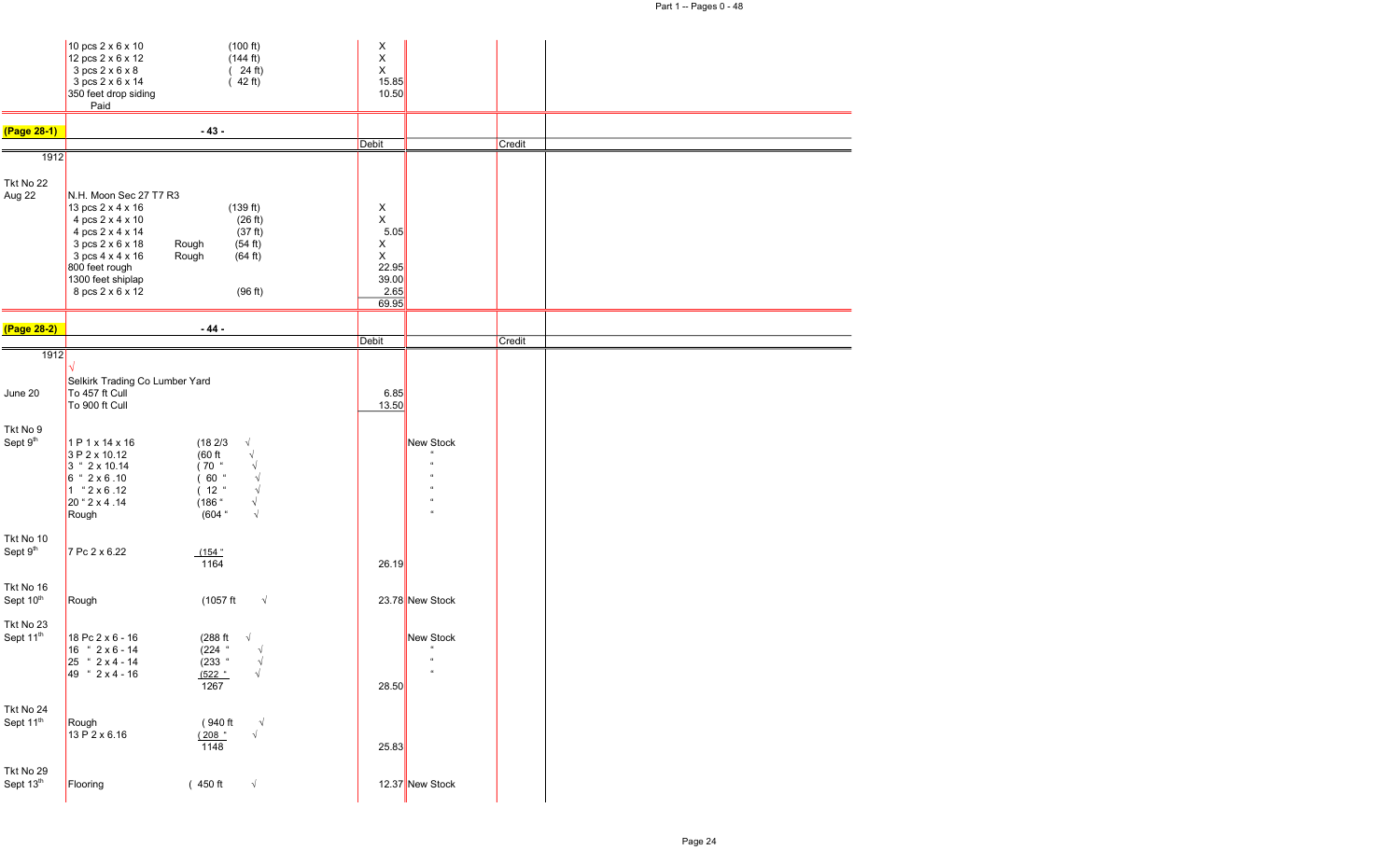| Tkt No 39<br>Sept 17                          | Rough                                                                                        | $(544$ "<br>$\sqrt{ }$                                                             |                                      |                | 12.24 New Stock                     |        |  |
|-----------------------------------------------|----------------------------------------------------------------------------------------------|------------------------------------------------------------------------------------|--------------------------------------|----------------|-------------------------------------|--------|--|
| Tkt No 15<br>Sept 24th                        | 10 P 2 x 4.18<br>40 ° 2 x 4 .16                                                              | (120 ft<br>$\sqrt{ }$<br>$\sqrt{ }$<br>$(426$ "<br>546                             |                                      | 12.28          | New Stock<br>New Stock              |        |  |
|                                               | Flooring<br>D Siding                                                                         | $(846$ "<br>$\sqrt{ }$<br>$\sqrt{ }$<br>$(1.50$ "                                  |                                      |                | New Stock<br>New Stock              |        |  |
| Tkt No 16                                     | $14 P 2 x 6 - 16$<br>$11$ " $2 \times 6 - 14$<br>$27$ " $2 \times 4 - 12$                    | 9.96<br>$(2.24$ "<br>$\sqrt{}$<br>$(1.54$ "<br>$\sqrt{}$<br>$\sqrt{}$<br>$(2.16$ " |                                      | 27.39          | New Stock<br>New Stock<br>New Stock |        |  |
|                                               | Shiplap<br>Forward to Page 65                                                                | 5.94<br>$(412$ "<br>$\sqrt{ }$                                                     |                                      | 13.36          | 12.33 New Stock                     |        |  |
| (Page 29-1)                                   |                                                                                              | $-45-$                                                                             |                                      |                |                                     |        |  |
|                                               |                                                                                              |                                                                                    |                                      | Debit          |                                     | Credit |  |
| 1912                                          |                                                                                              |                                                                                    |                                      |                |                                     |        |  |
| Aug 29<br>Tkt No 32<br>Tkt No 33<br>Tkt No 34 | Selkirk Trading Co.<br>Drawn by Claud Whitford<br>Drawn by A D Marfleet<br>Drawn by P Tooley | Rough 1000 ft<br>1004 "<br>1024 "                                                  | $\sqrt{}$<br>$\sqrt{ }$<br>$\sqrt{}$ | 25.10<br>25.60 | 25.00 New Stock<br>a                |        |  |
| Tkt No 39<br>Sept 2 <sup>nd</sup>             | Rough                                                                                        | 1037 "                                                                             | ٦                                    | 25.92          | £                                   |        |  |
| Tkt No 49<br>Sept 6 <sup>th</sup>             | $34 P 2 x 8 - 22$                                                                            | (997 ft                                                                            | $\sqrt{}$                            | 34.89          |                                     |        |  |
| Tkt No 50<br>Sept 6 <sup>th</sup>             | 555 ft Rough                                                                                 |                                                                                    |                                      |                | 13.87 New Stock                     |        |  |
| Tkt No 1<br>Sept 7 <sup>th</sup>              | 40 Pc 2 x 6 . 18<br>20 " 2 x 6 . 16                                                          | (720 ft<br>$(320$ "                                                                | $\sqrt{}$<br>$\sqrt{}$               |                | 18.00 New Stock<br>8.00 New Stock   |        |  |
| Tkt No 3<br>Sept 7 <sup>th</sup>              | Rough                                                                                        | (109 ft                                                                            |                                      |                | 2.72 New Stock                      |        |  |
| Tkt No 8                                      |                                                                                              |                                                                                    |                                      |                |                                     |        |  |
| Sept 9 <sup>th</sup>                          | 20 Pc 2 x 4 . 18<br>80 " 2 x 4 . 16                                                          | (240 ft<br>$(852$ "                                                                | $\sqrt{}$<br>$\sqrt{}$               |                | 6.00 New Stock<br>21.30 New Stock   |        |  |
|                                               | 15 " 2 x 4 . 12                                                                              | $(120$ "                                                                           |                                      |                | 3.00 New Stock                      |        |  |
| Tkt No 10<br>Sept 9 <sup>th</sup>             | 3 Pc 6 x 6.18                                                                                | (162 ft                                                                            | $\sqrt{ }$                           |                | 4.05 New Stock                      |        |  |
|                                               | 5 " 6 x 6.22                                                                                 | $(330 -$                                                                           | $\sqrt{}$                            |                | 9.90 New Stock                      |        |  |
|                                               | $10$ " $2 \times 8$ . 18                                                                     | (240 "                                                                             |                                      |                | 6.00 New Stock                      |        |  |
|                                               | $5$ " $2 \times 4$ . 12<br>Rough                                                             | $(40$ "<br>$(200$ "                                                                | V                                    |                | 1.00 New Stock<br>5.00 New Stock    |        |  |
|                                               | $7 - 2 \times 6.22$                                                                          | $(154 -$                                                                           | $\sqrt{ }$                           |                | 3.85 see back page                  |        |  |
| Tkt No 12                                     |                                                                                              |                                                                                    |                                      |                |                                     |        |  |
| Sept 9 <sup>th</sup>                          | Flooring                                                                                     | $(1.016$ ft<br>$(1.040$ "                                                          | $\sqrt{}$                            |                | 30.48 New Stock<br>31.56 New Stock  |        |  |
| Tkt No 13                                     |                                                                                              |                                                                                    |                                      |                |                                     |        |  |
| Sept 10                                       | 4 Pc 2 x 8 . 22                                                                              | (117 ft                                                                            |                                      |                | 3.99 1270 ft New Stock              |        |  |
|                                               | 20 " 1 x 6 . 16                                                                              | $(160$ "                                                                           |                                      | 4.80           |                                     |        |  |
|                                               | 3 " 1 1/8 x 10 . 16                                                                          | $(44$ "                                                                            |                                      | 1.32           |                                     |        |  |
|                                               | $10$ " $1 \times 8 - 16$                                                                     | $(106$ "                                                                           |                                      | 3.18           |                                     |        |  |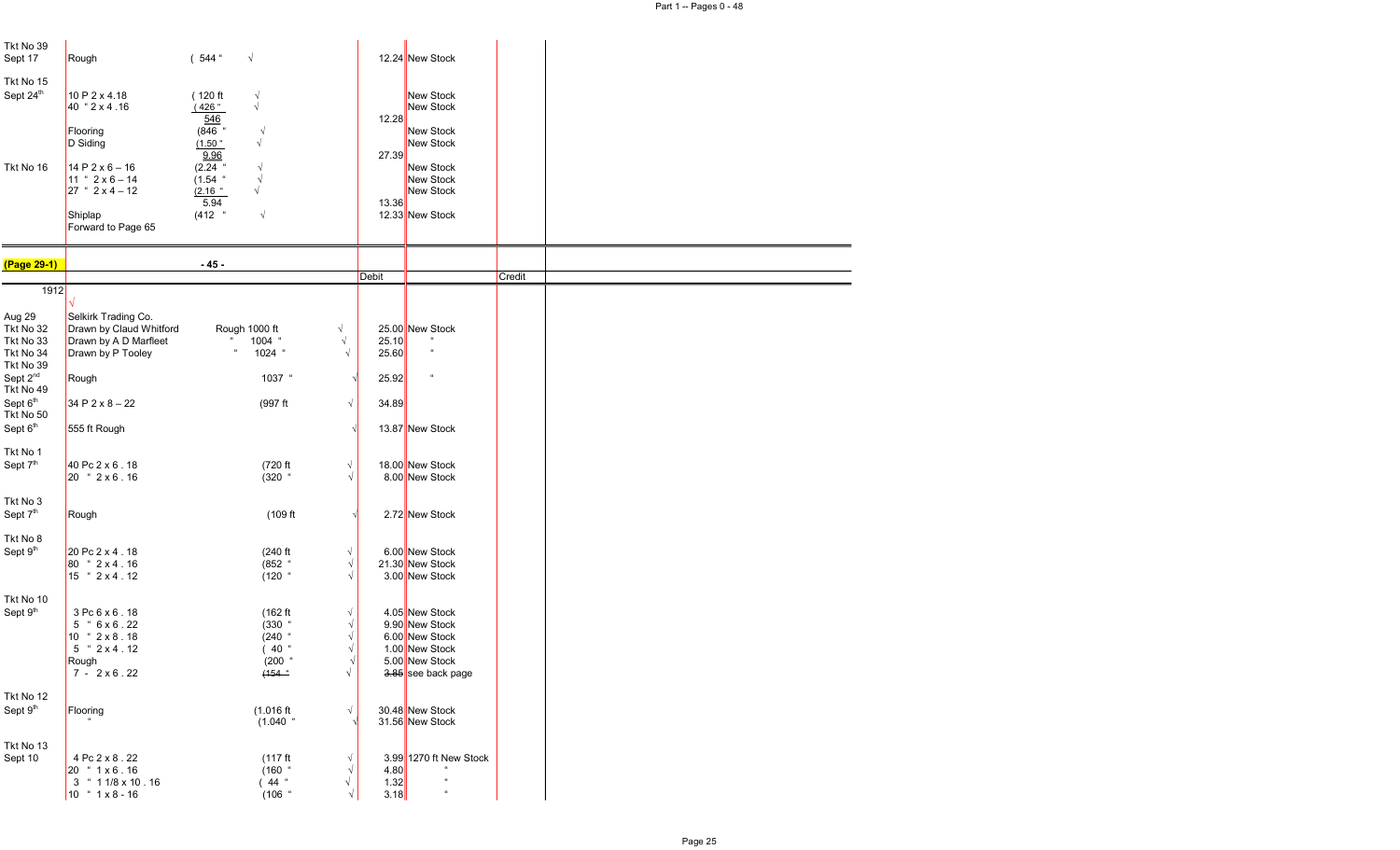|                                    | 24 " 1 x 4 - 16<br>Rough                                                                                                                                                                                                                                                                     | $\sqrt{}$<br>$(133$ "<br>845 "                                                                                                                                                                          | 3.99<br>21.12                                                                                | $\alpha$                          |                |                         |
|------------------------------------|----------------------------------------------------------------------------------------------------------------------------------------------------------------------------------------------------------------------------------------------------------------------------------------------|---------------------------------------------------------------------------------------------------------------------------------------------------------------------------------------------------------|----------------------------------------------------------------------------------------------|-----------------------------------|----------------|-------------------------|
| Tkt No 24<br>Sept 11 <sup>th</sup> | 2P2x8.22<br>Carried forward to Page 55                                                                                                                                                                                                                                                       | 58 "<br>$\sqrt{ }$                                                                                                                                                                                      | 2.03                                                                                         |                                   |                |                         |
| (Page 29-2)                        | $-46-$                                                                                                                                                                                                                                                                                       |                                                                                                                                                                                                         |                                                                                              |                                   |                |                         |
| 1912                               |                                                                                                                                                                                                                                                                                              |                                                                                                                                                                                                         | Debit                                                                                        |                                   | Credit         |                         |
| Tkt No 31<br>Aug 29                | Bredin W F<br>Rough<br>20 Pc 2 x 4 . 16                                                                                                                                                                                                                                                      | 1593 ft<br>213                                                                                                                                                                                          | 5.32                                                                                         | 39.82 by cheque                   | 40.00          |                         |
| Tkt No 50<br>Sept 19th             | Rough<br>Shingles<br>10,000 shingles<br>Paid for before                                                                                                                                                                                                                                      | $(1,538)$ ft<br>$(250$ "                                                                                                                                                                                | 84.59                                                                                        | 38.45 New Stock<br>1.00 by cheque | 40.00<br>80.00 |                         |
| (Page 30-1)                        | $-47-$                                                                                                                                                                                                                                                                                       |                                                                                                                                                                                                         |                                                                                              |                                   |                |                         |
| 1912                               |                                                                                                                                                                                                                                                                                              |                                                                                                                                                                                                         | Debit                                                                                        |                                   | Credit         |                         |
| Aug 20 <sup>th</sup><br>Tkt No 26  | W Elbard<br>Employee<br>13 Pc 2 x 4 . 18<br>$9$ " $2 \times 4$ . 14<br>$1$ " $4 \times 6$ . 12<br>6 " 1 x 4 . 12<br>4 " 1 x 4 . 16<br>$3$ " $1 \times 4$ . 10<br>4 " 2 x 8 . 14<br>$2$ " $1 \times 8$ . 14<br>$2$ " $1 \times 8$ . 10<br>5 " 1 % x 2 % . 12<br>half inch<br>Shiplap<br>Rough | (156 ft<br>84 "<br>24 "<br>24 "<br>$21$ "<br>(10 <sup>u</sup> )<br>(74 <sup>"</sup> )<br>(18 <sup>4</sup> )<br>$(20$ "<br>(21 <sup>u</sup> )<br>(23 <sup>''</sup> )<br>$(210$ "<br>(380 <sup>''</sup> ) | 3.32<br>1.68<br>.48<br>.60<br>.52<br>.25<br>1.48<br>.45<br>.50<br>.52<br>.57<br>5.25<br>7.60 |                                   |                |                         |
| Tkt No 22<br>Sept 11 <sup>th</sup> | $4$ Pc 2 x 8 - 14<br>8 in. Flooring<br>V Joint                                                                                                                                                                                                                                               | (74 ft<br>(1100 <sup>u</sup> )<br>40 "                                                                                                                                                                  | 1.48<br>27.50<br>1.20                                                                        |                                   |                |                         |
| Tkt No 18<br>Sept 24               | Rough<br>Flooring<br>2 P 2 x 10 . 16<br>Shiplap<br>Shingles                                                                                                                                                                                                                                  | 88 ft<br>120 "<br>$53$ "<br>158 "<br>$(5.000$ "                                                                                                                                                         | 1.76<br>3.00<br>1.19<br>3.95<br>20.00<br>\$83.30                                             |                                   |                |                         |
| (Page 30-2)                        | $-48-$                                                                                                                                                                                                                                                                                       |                                                                                                                                                                                                         |                                                                                              |                                   |                |                         |
|                                    |                                                                                                                                                                                                                                                                                              |                                                                                                                                                                                                         | Debit                                                                                        |                                   | Credit         | No entries on this page |
| 1912                               | End of Part 1                                                                                                                                                                                                                                                                                |                                                                                                                                                                                                         |                                                                                              |                                   |                |                         |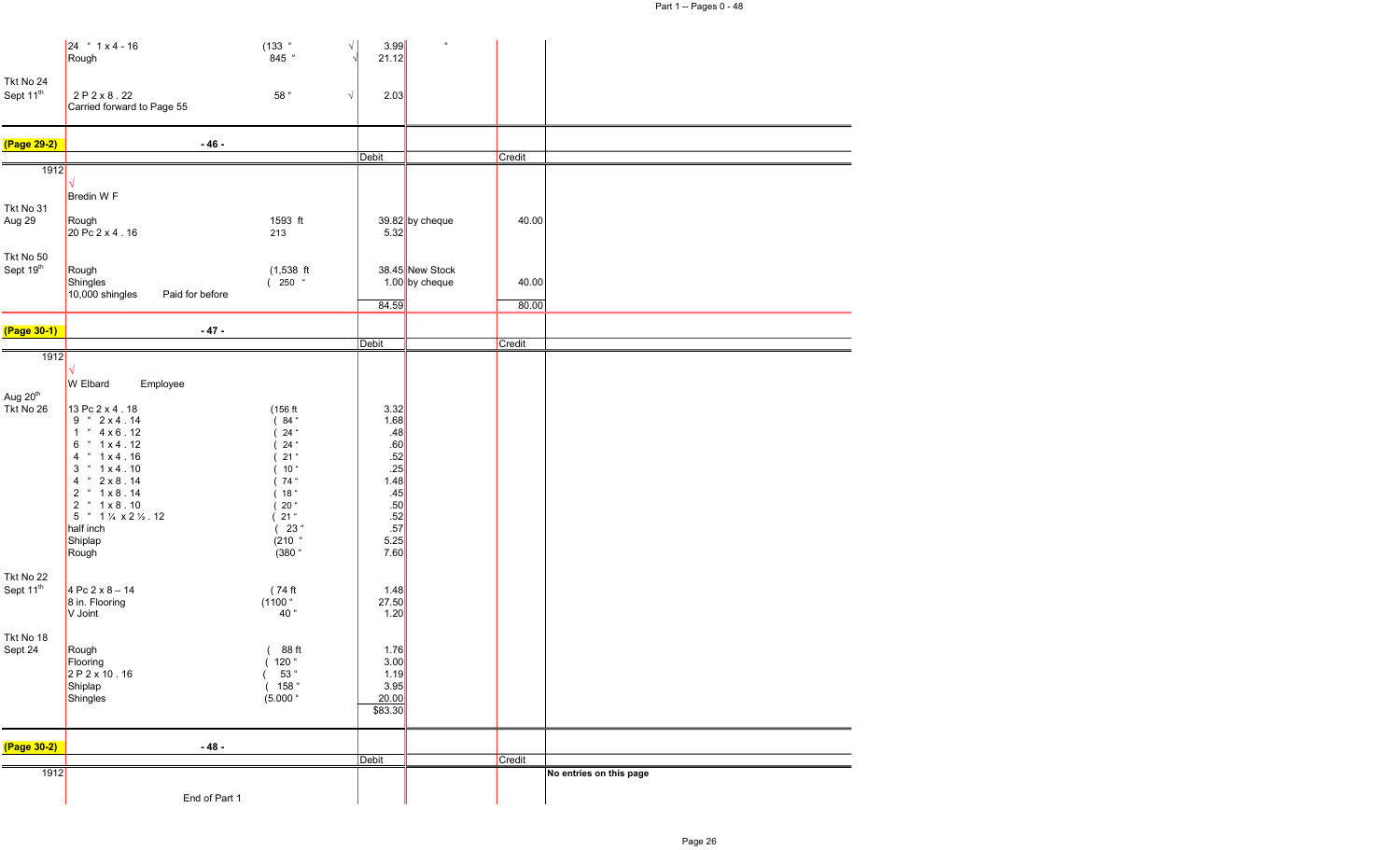| (Page 1-1)           | $-49-$                                                           |                             |        |                 |                   | <b>Transcriber Comment</b> |
|----------------------|------------------------------------------------------------------|-----------------------------|--------|-----------------|-------------------|----------------------------|
|                      |                                                                  |                             | Debit  |                 | Credit            |                            |
| 1912                 |                                                                  |                             |        |                 |                   |                            |
|                      |                                                                  |                             |        |                 |                   |                            |
| Tkt No 40            |                                                                  |                             |        |                 |                   |                            |
| Sept 17th            | Doc Sproule                                                      |                             |        |                 |                   |                            |
|                      | $\frac{3}{4}$ inch Rough                                         | (213 ft                     | 5.32   |                 |                   |                            |
|                      | Drop Siding                                                      | (200 <sup>u</sup> )         |        | 6.00 New Stock  |                   |                            |
|                      | Floor 4 in                                                       | (400 <sup>"</sup> )         | 14.00  |                 |                   |                            |
|                      | Shingles                                                         | (4000 <sup>u</sup> )        | 45.35  | 20.00 New Stock |                   |                            |
|                      |                                                                  | ac't rendered Jan 20 C.W.C. |        |                 |                   |                            |
|                      |                                                                  |                             |        |                 |                   |                            |
|                      |                                                                  |                             |        |                 |                   |                            |
| (Page 1-2)           | $-50 -$                                                          |                             |        |                 |                   | <b>Transcriber Comment</b> |
|                      |                                                                  |                             | Debit  | Credit          |                   |                            |
| 1912                 | from page 18                                                     |                             |        |                 |                   |                            |
|                      | Frank Tesar. Engineer<br><b>Balce Forward</b>                    |                             | 25.06  |                 |                   |                            |
|                      | Balce due as per Settlement                                      | 125.06                      | 150.26 |                 |                   |                            |
|                      | June 30 <sup>th</sup> 1912                                       |                             |        |                 |                   |                            |
|                      | 15 days 1 1/2 hrs @ \$3 <sup>00</sup> per day                    |                             |        | 56<br>45        | 24<br>45          |                            |
| July                 | $\omega$ \$3 <sup>00</sup> "<br> 27 <br>$\overline{\phantom{a}}$ |                             |        | 81              |                   |                            |
| Aug<br>Sept          | @ $$3^{00}$ " "<br>1 <sup>4</sup>                                |                             |        |                 | $\lvert 3 \rvert$ |                            |
| Sept 2 <sup>nd</sup> | Balce due F Tesar to date                                        | 60                          | 35.43  |                 |                   |                            |
|                      |                                                                  | 60                          | 60.00  |                 |                   |                            |
|                      |                                                                  |                             | 185.69 | 185             | 69                |                            |
|                      |                                                                  |                             |        |                 |                   |                            |
|                      | <b>Balce Forward</b>                                             |                             |        | 35              | 43                |                            |
| Sept $3^{\text{rd}}$ | Closed<br>By cheque                                              |                             | 35.43  |                 |                   |                            |
|                      |                                                                  |                             |        |                 |                   |                            |
|                      | See error in other book same                                     |                             |        |                 |                   |                            |
|                      | as this amount enterred as                                       |                             |        |                 |                   |                            |
|                      | 552.51 should be 522.51                                          |                             |        |                 |                   |                            |
|                      | also error in addition in above                                  |                             |        |                 |                   |                            |
|                      | work of 25.20 which leaves                                       |                             |        |                 |                   |                            |
|                      | a balance due Frank Tesar of                                     |                             |        | \$55            | 20                |                            |
|                      | (initialled) $FMM (?)$                                           |                             |        |                 |                   |                            |
|                      |                                                                  |                             |        |                 |                   |                            |
| (Page 2-1)           | (51)                                                             |                             |        |                 |                   | <b>Transcriber Comment</b> |
| 1912                 |                                                                  |                             | Debit  |                 | Credit            |                            |
|                      |                                                                  |                             |        |                 |                   |                            |
| Tkt No 38            |                                                                  |                             |        |                 |                   |                            |
| Sept $2^{nd}$        | <b>Father Josie</b>                                              |                             |        |                 |                   |                            |
|                      | $500$ ft S2S                                                     |                             | 15.00  |                 |                   |                            |
|                      | $511$ "rough                                                     |                             |        | 12.77 New Stock |                   |                            |
|                      |                                                                  |                             |        |                 |                   |                            |
| Tkt No 48            |                                                                  |                             |        |                 |                   |                            |
| Sept $6th$           | 490 ft Rough                                                     |                             |        | 12.25 New Stock |                   |                            |
|                      |                                                                  |                             | 40.02  |                 |                   |                            |
| (Page 2-2)           | (52)                                                             |                             |        |                 |                   | <b>Transcriber Comment</b> |
|                      |                                                                  |                             | Debit  |                 | Credit            |                            |
| 1912                 |                                                                  |                             |        |                 |                   |                            |
|                      |                                                                  |                             |        |                 |                   |                            |
| Tkt No 40            |                                                                  |                             |        |                 |                   |                            |
| Sept $3^{\text{rd}}$ | Frank Tofer                                                      |                             |        |                 |                   |                            |
|                      | 570 ft Rough                                                     |                             |        | 14.25 New Stock |                   |                            |
|                      | 40 " firing                                                      |                             |        | 1.20 New Stock  |                   |                            |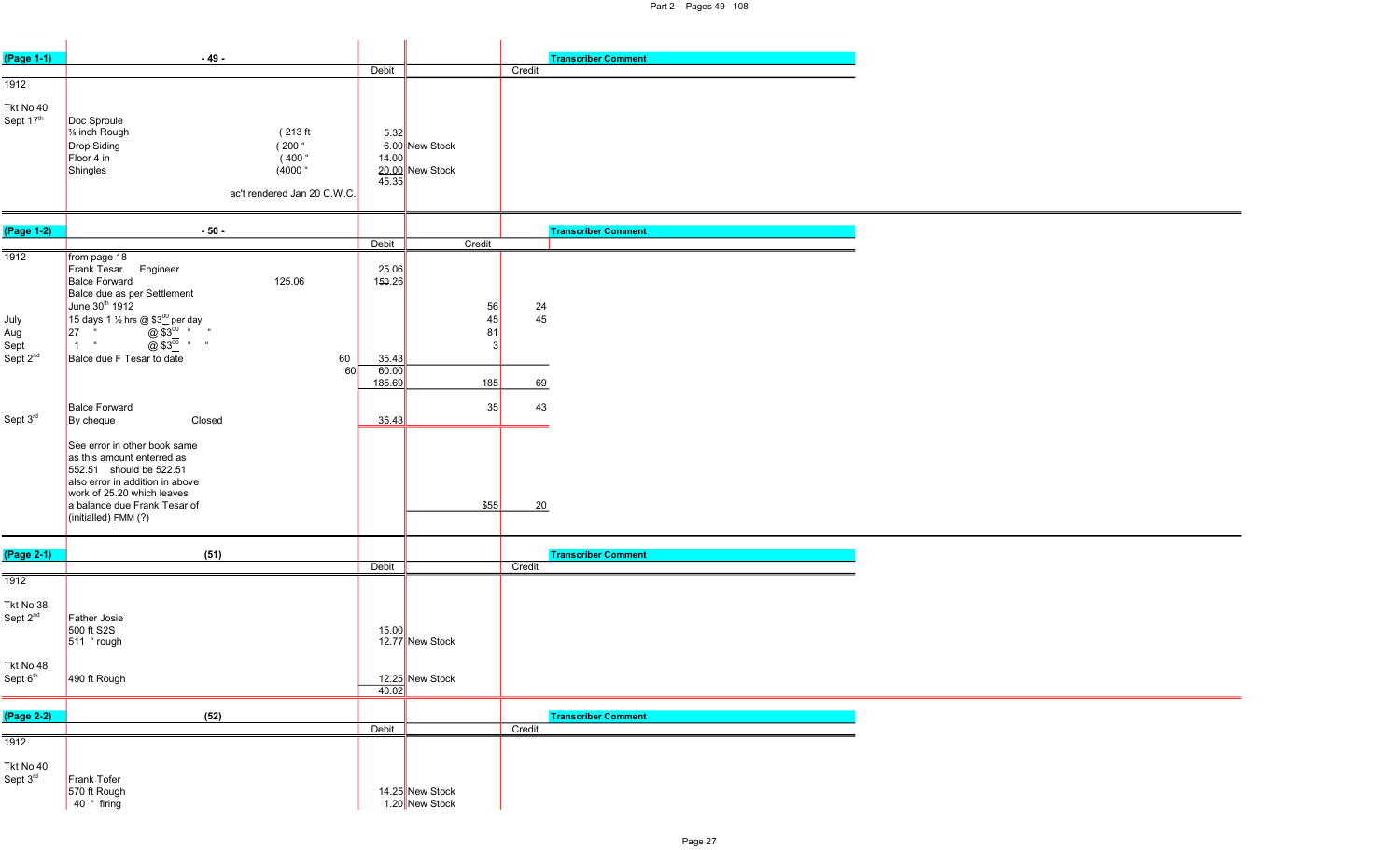|                                           | Settled by wages a/c                                                                                                                                                                                                                                                         |                                                                                                        |                                                                                                |                                                                                                  |                  |                            |
|-------------------------------------------|------------------------------------------------------------------------------------------------------------------------------------------------------------------------------------------------------------------------------------------------------------------------------|--------------------------------------------------------------------------------------------------------|------------------------------------------------------------------------------------------------|--------------------------------------------------------------------------------------------------|------------------|----------------------------|
|                                           |                                                                                                                                                                                                                                                                              |                                                                                                        |                                                                                                |                                                                                                  |                  | <b>Transcriber Comment</b> |
| (Page 3-1)                                | (53)                                                                                                                                                                                                                                                                         |                                                                                                        | $p.19$ Debit                                                                                   |                                                                                                  | Credit           |                            |
| 1912<br>Tkt No 47                         | C.W. Johnston Sec 36 T71 R5<br>Brought forward                                                                                                                                                                                                                               |                                                                                                        | 358.77                                                                                         |                                                                                                  |                  |                            |
| Sept 5 <sup>th</sup>                      | 20 Pc 2 x 8.18                                                                                                                                                                                                                                                               | (480 ft                                                                                                |                                                                                                | 12.00 New Stock                                                                                  |                  |                            |
| Tkt No 5<br>Sept 7 <sup>th</sup>          | Flooring<br>6P2x4.16<br>$3$ " 2 x 4.16<br>2,500 Shingles<br>by hay $25$ tons<br>Error<br>$\frac{a}{a}$ $\frac{a}{a}$ 40 $\frac{a}{a}$                                                                                                                                        | (600 ft<br>(63 <sup>''</sup> )<br>$\lambda$ 32 $\degree$                                               | 1.71<br>0.88                                                                                   | 18.00 New Stock<br>10.00 New Stock                                                               | 125.00<br>200.00 |                            |
| Tkt No 8                                  |                                                                                                                                                                                                                                                                              |                                                                                                        |                                                                                                |                                                                                                  |                  |                            |
| Sept 21st                                 | 4000 Shingles                                                                                                                                                                                                                                                                |                                                                                                        | 16.00<br>417.36                                                                                |                                                                                                  |                  |                            |
|                                           | By 22 ton hay $5^{00}$<br><b>Bal due</b><br>Ac't rendered Sept 6th                                                                                                                                                                                                           |                                                                                                        | 307.36                                                                                         |                                                                                                  | 110.00           |                            |
| (Page 3-2)                                | (54)                                                                                                                                                                                                                                                                         |                                                                                                        |                                                                                                |                                                                                                  |                  | <b>Transcriber Comment</b> |
|                                           |                                                                                                                                                                                                                                                                              |                                                                                                        | Debit                                                                                          |                                                                                                  | Credit           |                            |
| 1912<br>Tkt No 2<br>Sept 7th<br>Tkt No 15 | M G Campbell Sec 24 T71 R6<br>Flooring<br>17 Pc 2 x 4.16<br>5 " 2 x 8.14<br>$1$ " $2 \times 8.20$<br>$2$ " $2 \times 6.12$<br>23 " 2 x 4.14<br>$4$ " $1 \times 6.14$<br>$5$ " $1 \times 6.16$<br>$1$ " $4 \times 4.16$<br>$1$ " $1 \times 10.16$<br>C96<br>950 ft<br>Shiplap | (450 ft)<br>$(180$ "<br>$(93$ "<br>$(27$ "<br>$(24$ "<br>$(214$ "<br>28 "<br>40 "<br>$21$ "<br>$(13$ " | 13.50<br>4.95<br>2.55<br>0.81<br>0.66<br>5.87<br>0.84<br>1.20<br>0.52<br>0.39<br>1.92<br>28.50 | 552 ft new stock<br>552 ft new stock<br>552 ft new stock<br>552 ft new stock<br>552 ft new stock |                  |                            |
| Sept 10 <sup>th</sup>                     | 7,500<br>Shingles                                                                                                                                                                                                                                                            |                                                                                                        |                                                                                                | 30.00 New Stock                                                                                  |                  |                            |
|                                           | By cash                                                                                                                                                                                                                                                                      |                                                                                                        | 91.71                                                                                          |                                                                                                  | 75.00            |                            |
|                                           |                                                                                                                                                                                                                                                                              |                                                                                                        |                                                                                                |                                                                                                  |                  |                            |
|                                           |                                                                                                                                                                                                                                                                              |                                                                                                        |                                                                                                |                                                                                                  |                  |                            |
| (Page 4-1)                                | (55)                                                                                                                                                                                                                                                                         |                                                                                                        |                                                                                                |                                                                                                  |                  | <b>Transcriber Comment</b> |
| 1912                                      |                                                                                                                                                                                                                                                                              |                                                                                                        | Debit                                                                                          |                                                                                                  | Credit           |                            |
|                                           | Brought forward from page (45)<br>Selkirk Trading Co.                                                                                                                                                                                                                        |                                                                                                        |                                                                                                |                                                                                                  |                  |                            |
| Tkt No 29<br>Sept 13 <sup>th</sup>        | Shiplap                                                                                                                                                                                                                                                                      | (1066 ft $\sqrt{ }$                                                                                    |                                                                                                | 31.98 New Stock                                                                                  |                  |                            |
| Tkt No 39<br>Sept $17^{\text{th}}$        | 66                                                                                                                                                                                                                                                                           | $(960$ " $\sqrt{25}$                                                                                   |                                                                                                | 28.80 New Stock                                                                                  |                  |                            |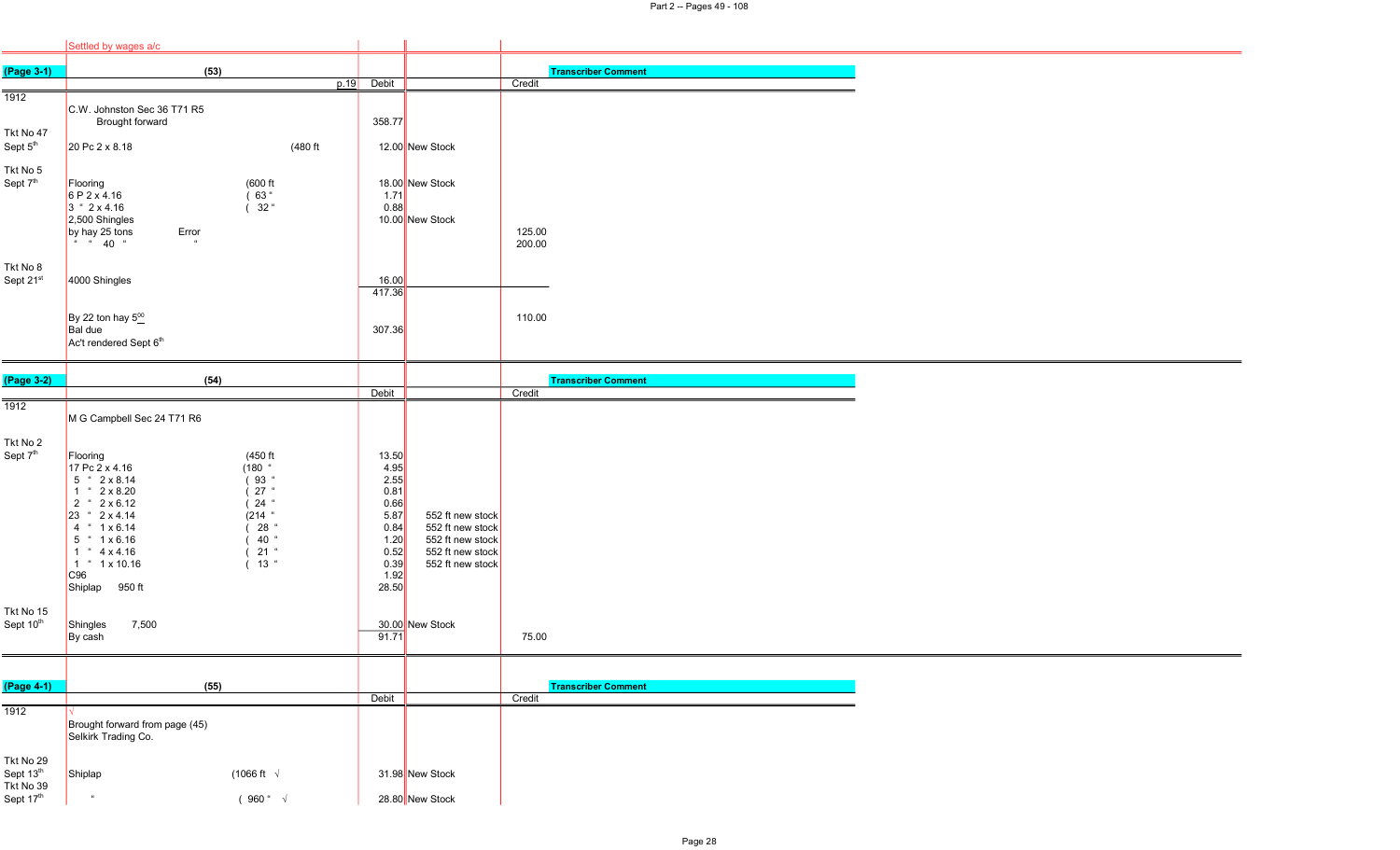## Part 2 -- Pages 49 - 108

| Tkt No 48<br>Sept 19<br>Tkt No 7<br>Sept 21st | (1006 ft $\sqrt{ }$<br>Shiplap<br>$(506$ " $\sqrt{ }$<br>Rough<br>(1020 ft $\sqrt{ }$<br>Shiplap<br>$(500$ " $\sqrt{ }$<br>Rough                                                                                        | 30.18 New Stock<br>12.65 New Stock<br>30.60 New Stock<br>12.50 New Stock |                                                                 |  |
|-----------------------------------------------|-------------------------------------------------------------------------------------------------------------------------------------------------------------------------------------------------------------------------|--------------------------------------------------------------------------|-----------------------------------------------------------------|--|
| Tkt No 11<br>Sept 23rd                        | Drop Siding<br>(2,000 ft $\sqrt{ }$                                                                                                                                                                                     | 60.00 New Stock                                                          |                                                                 |  |
| Tkt No 19<br>Sept 26                          | Drop Siding<br>500 ft.<br>1000 ft.<br>Shiplap<br>Contra a/c with Selkirk Trading Co.<br>1000 ft Shiplap<br>on hand<br>1500 ft Flooring<br>on hand<br>1500 ft Rough<br>on hand<br>Cheque to close a/c                    |                                                                          | 256.65<br>258.00<br>27.50<br>41.25<br>33.75<br>408.45<br>258.45 |  |
| (Page 4-2)                                    | (56)                                                                                                                                                                                                                    |                                                                          | <b>Transcriber Comment</b>                                      |  |
| 1912                                          |                                                                                                                                                                                                                         | Debit                                                                    | Credit                                                          |  |
|                                               | <b>Grande Prairie City</b><br>J Fletcher                                                                                                                                                                                |                                                                          |                                                                 |  |
| Tkt No 17<br>Sept 10 <sup>th</sup>            | $20$ Pc 2 x 6 - 18<br>(360 ft<br>$(214$ "<br>$23$ " $2 \times 4 - 14$<br>$(329 -$<br>Rough<br>Error above; \$8. <sup>00</sup> should be \$9. <sup>00</sup><br>\$5. <sup>25</sup> should be \$5. <sup>35</sup><br>C.W.C. | 8.00<br>5.25<br>8.22<br>21.47                                            |                                                                 |  |
| (Page 5-1)                                    | (57)                                                                                                                                                                                                                    |                                                                          | <b>Transcriber Comment</b>                                      |  |
|                                               |                                                                                                                                                                                                                         | Debit                                                                    | Credit                                                          |  |
| 1912<br>Tkt No 18                             | S M Hadwen                                                                                                                                                                                                              |                                                                          |                                                                 |  |
| Sept 10 <sup>th</sup>                         | Rough<br>$(300$ ft                                                                                                                                                                                                      | 7.50 New Stock                                                           |                                                                 |  |
|                                               | account rendered Sept 6th 1913<br>Transferred p. 89                                                                                                                                                                     |                                                                          |                                                                 |  |
| (Page 5-2)                                    | (58)                                                                                                                                                                                                                    |                                                                          | <b>Transcriber Comment</b>                                      |  |
|                                               |                                                                                                                                                                                                                         | Debit                                                                    | Credit                                                          |  |
| 1912<br>Tkt No 33<br>Sept 13 <sup>th</sup>    | J Germaine Grande Prairie City<br>a/c of D J Miller<br>8 meals at 50/100<br>3 lunches " 25/100<br>Hay for team 4 nights<br>Paid in full                                                                                 | 4.00<br>.75<br>3.00                                                      | 75<br>7 <sup>1</sup>                                            |  |
|                                               |                                                                                                                                                                                                                         |                                                                          |                                                                 |  |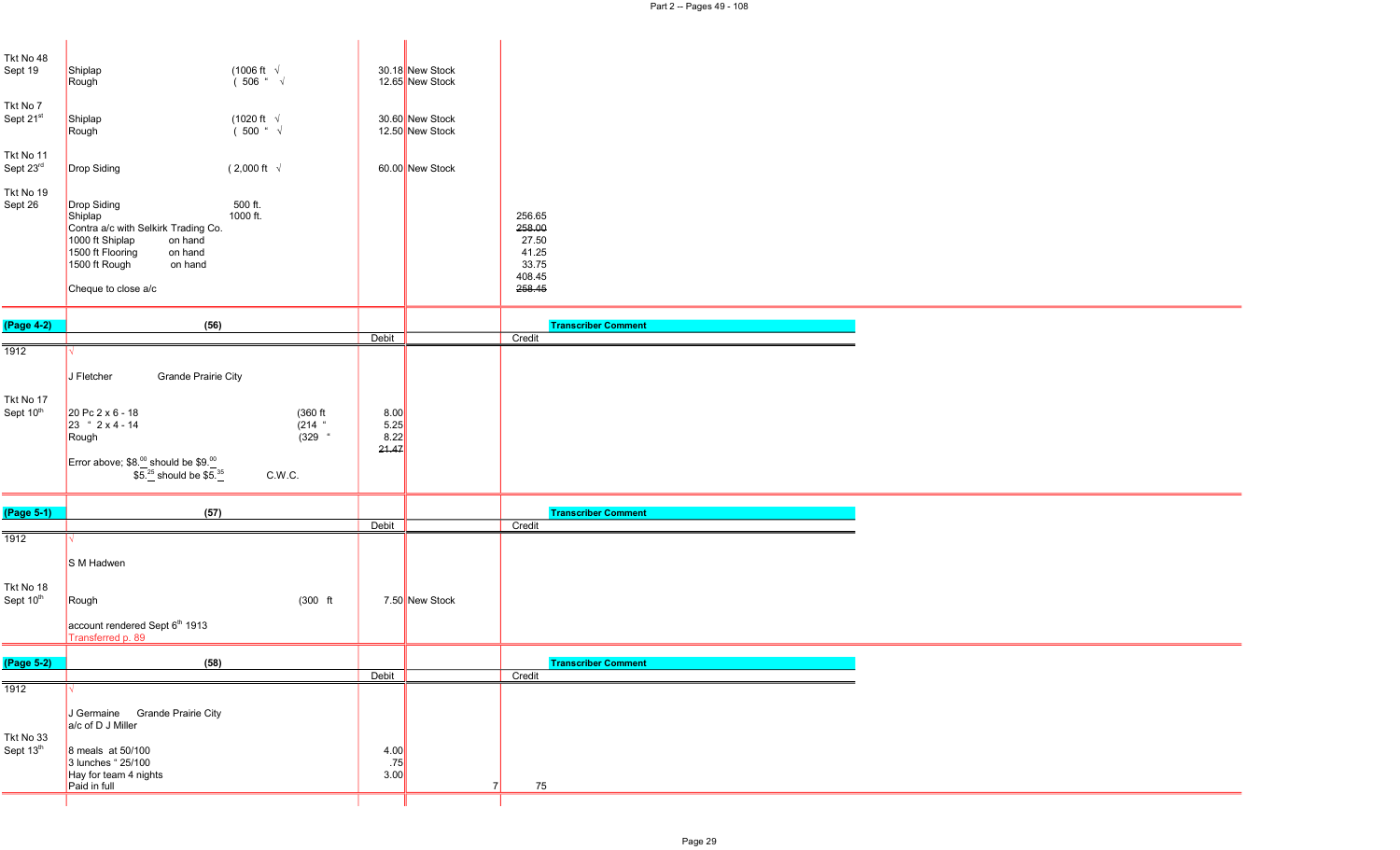| (Page 6-1)                   | (59)                                                               |                    | <b>Transcriber Comment</b>           |
|------------------------------|--------------------------------------------------------------------|--------------------|--------------------------------------|
|                              |                                                                    | Debit              | Credit                               |
| 1912                         |                                                                    |                    |                                      |
|                              |                                                                    |                    |                                      |
|                              | David Axon                                                         |                    |                                      |
|                              |                                                                    |                    |                                      |
| Tkt No 36                    |                                                                    |                    |                                      |
| Sept 16 <sup>th</sup>        | (600 ft<br>Shiplap<br>Ac't rendered Jan 20/13 C.W.C.               | 18.00 New Stock    |                                      |
|                              |                                                                    |                    |                                      |
| (Page 6-2)                   | (60)                                                               |                    | <b>Transcriber Comment</b>           |
|                              |                                                                    | Debit              | Credit                               |
| 1912                         |                                                                    |                    |                                      |
|                              |                                                                    |                    |                                      |
|                              | J Shortreed                                                        |                    |                                      |
|                              |                                                                    |                    |                                      |
| Tkt No 44                    |                                                                    |                    |                                      |
| Sept 18 <sup>th</sup>        | (350 ft<br>Shiplap                                                 | 10.50 New Stock    |                                      |
|                              | Ac't rendered Jan 20/13 C.W.C.                                     |                    |                                      |
|                              |                                                                    |                    |                                      |
| (Page 7-1)                   | (61)                                                               |                    | <b>Transcriber Comment</b>           |
|                              |                                                                    | Debit              | Credit                               |
| 1912                         |                                                                    |                    |                                      |
|                              | J Wheeler Sec12 T72 R5                                             |                    |                                      |
|                              |                                                                    |                    |                                      |
| Tkt No 45                    |                                                                    |                    |                                      |
| Sept 18 <sup>th</sup>        | (434 ft<br>Rough                                                   | 10.35 New Stock    |                                      |
|                              | $8P2x4-14$                                                         | 1.87 New Stock     |                                      |
|                              | $\begin{pmatrix} 75 & 4 \\ 6 & 4 \end{pmatrix}$<br>S <sub>2S</sub> | 0.18 New Stock     |                                      |
|                              | 1 meal                                                             | 0.50               |                                      |
|                              |                                                                    | $\overline{12.90}$ |                                      |
|                              | Ac't rendered Jan 20/13 C.W.C.                                     |                    |                                      |
|                              | Transferred p. 88                                                  |                    |                                      |
|                              | a/c rendered Sept 6 <sup>th</sup> 1913                             |                    |                                      |
|                              |                                                                    |                    |                                      |
| (Page 7-2)                   | (62)                                                               |                    | <b>Transcriber Comment</b>           |
| 1912                         |                                                                    | Debit              | Credit                               |
|                              | Hambleton Bros.                                                    |                    |                                      |
|                              |                                                                    |                    |                                      |
| Tkt No 1                     |                                                                    |                    |                                      |
| Sept 19th                    | Shiplap<br>(261 ft                                                 | 7.83 New Stock     |                                      |
|                              | $(42$ "<br>$4P2x4-16$                                              | 1.05 New Stock     |                                      |
|                              | Ac't rendered Jan 20/13 C.W.C.                                     |                    |                                      |
|                              |                                                                    |                    |                                      |
|                              |                                                                    |                    |                                      |
| (Page 8-1)                   | (63)                                                               |                    | <b>Transcriber Comment</b>           |
|                              |                                                                    | Debit              | Credit                               |
| 1912                         | $\mathsf{N}$                                                       |                    |                                      |
|                              | Leo Schroeder                                                      |                    |                                      |
|                              |                                                                    |                    |                                      |
| Tkt No 13                    |                                                                    |                    |                                      |
| Sept 23 <sup>rd</sup><br>"23 | 1000 Shingles                                                      | 4.00 New Stock     |                                      |
|                              | By cheque                                                          | 14                 | 25                                   |
|                              |                                                                    |                    |                                      |
| (Page 8-2)                   | (64)                                                               | Debit              | <b>Transcriber Comment</b><br>Credit |
| 1912                         |                                                                    |                    |                                      |
|                              |                                                                    |                    |                                      |
|                              | Chas Dunlap                                                        |                    |                                      |
|                              |                                                                    |                    |                                      |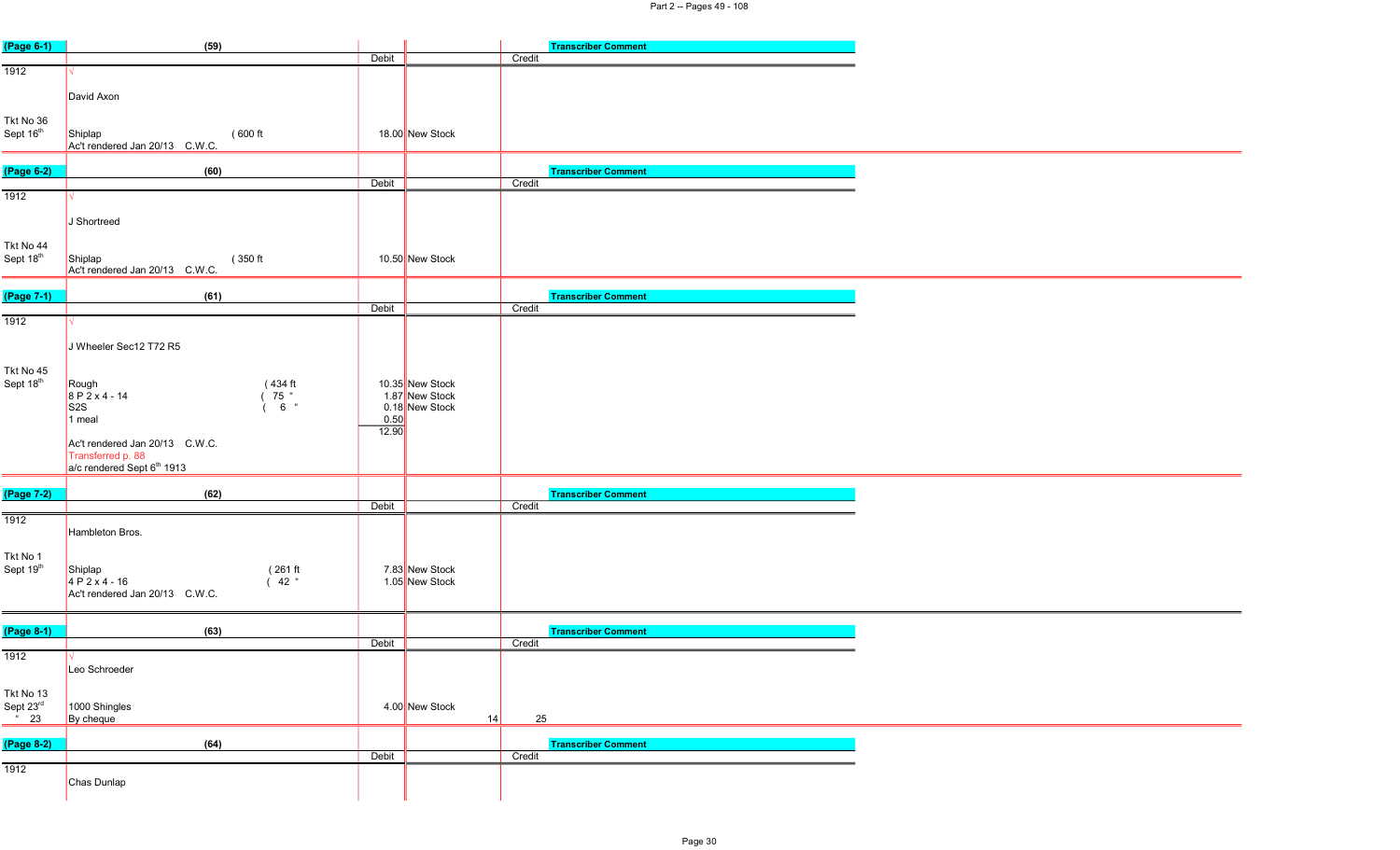| Tkt No 14<br>Sept 23rd | No. 2 Cull<br>Shingles<br>Ac't rendered Jan 20/13 C.W.C.                           |      | (550 ft<br>3,000 | 8.25<br>15.00    |                  |                             |                            |  |
|------------------------|------------------------------------------------------------------------------------|------|------------------|------------------|------------------|-----------------------------|----------------------------|--|
| (Page 9-1)             |                                                                                    | (65) |                  |                  |                  |                             | <b>Transcriber Comment</b> |  |
|                        |                                                                                    |      |                  | Debit            |                  | Credit                      |                            |  |
| 1912                   | Selkirk Trading Co.                                                                |      |                  |                  |                  |                             |                            |  |
| (Page 9-2)             |                                                                                    | (66) |                  |                  |                  |                             | <b>Transcriber Comment</b> |  |
| 1912                   |                                                                                    |      |                  | Debit            |                  | Credit                      |                            |  |
| Sept 11<br>Oct 3       | Wm Salmond Grande Prairie<br>Carried forward<br>By cheque<br>By note to close acct |      |                  | 454.15<br>454.15 | 50<br>404<br>454 | 00<br>15<br>$\overline{15}$ |                            |  |
| (Page 10-1)            |                                                                                    | (67) |                  |                  |                  |                             | <b>Transcriber Comment</b> |  |
|                        |                                                                                    |      |                  |                  |                  |                             | <b>Blank Page</b>          |  |
| (Page 10-2)            |                                                                                    | (68) |                  |                  |                  |                             | <b>Transcriber Comment</b> |  |
|                        |                                                                                    |      |                  |                  |                  |                             | <b>Blank Page</b>          |  |
| (Page 11-1)            |                                                                                    | (69) |                  |                  |                  |                             | <b>Transcriber Comment</b> |  |
|                        |                                                                                    |      |                  |                  |                  |                             | <b>Blank Page</b>          |  |
| (Page 11-2)            |                                                                                    | (70) |                  |                  |                  |                             | <b>Transcriber Comment</b> |  |
|                        |                                                                                    |      |                  |                  |                  |                             | <b>Blank Page</b>          |  |
| (Page 12-1)            |                                                                                    | (71) |                  |                  |                  |                             | <b>Transcriber Comment</b> |  |
|                        | Name                                                                               |      |                  |                  | $Page$<br>(4.A.) |                             |                            |  |
|                        | Cash sales Oct. Nov. Dec. & Jan.                                                   |      |                  |                  |                  |                             |                            |  |
|                        | Charles Boyd<br>Boulanger<br>Beard                                                 |      |                  |                  |                  |                             |                            |  |
|                        | Cooke, T.E. 31.71.4. W6th.<br>Callihoo, Wm.<br>Callihoo, H.                        |      |                  |                  |                  |                             |                            |  |
|                        | Derkes, H.J.                                                                       |      |                  |                  |                  |                             |                            |  |
|                        | Grande Prairie School                                                              |      |                  |                  |                  |                             |                            |  |
| <u>(Page 12-2)</u>     |                                                                                    | (72) |                  |                  |                  |                             | <b>Transcriber Comment</b> |  |
|                        | Name                                                                               |      |                  |                  | Page             |                             |                            |  |
|                        | Kleskun Lake School No. 24                                                         |      |                  |                  |                  |                             |                            |  |
|                        | Oatway                                                                             |      |                  |                  |                  |                             |                            |  |
| (Page 13-1)            |                                                                                    | (73) |                  |                  |                  |                             | <b>Transcriber Comment</b> |  |
|                        | Selkirk Trading Co.                                                                |      |                  |                  | $\parallel$ 2.A. |                             |                            |  |
|                        | Taft, J.B.                                                                         |      |                  |                  | 1.A.             |                             |                            |  |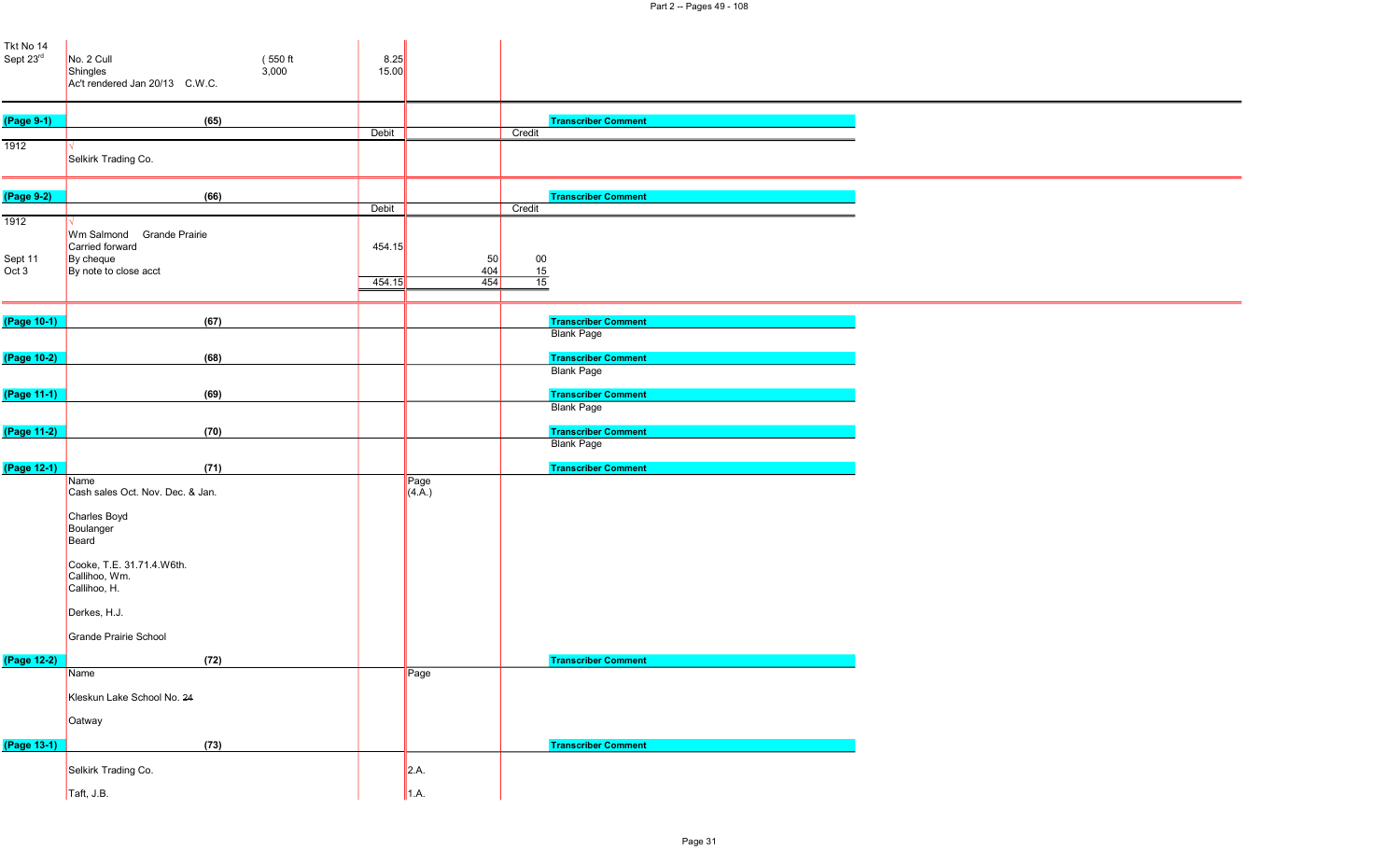| (Page 13-2)                                            | (74)                                                                |                |                          |               |        | <b>Transcriber Comment</b> |
|--------------------------------------------------------|---------------------------------------------------------------------|----------------|--------------------------|---------------|--------|----------------------------|
|                                                        |                                                                     |                |                          |               |        | <b>Blank Page</b>          |
|                                                        |                                                                     |                |                          |               |        |                            |
| (Page 14-1)                                            | (75)                                                                |                | Debit                    |               | Credit | <b>Transcriber Comment</b> |
|                                                        | (1.A.)                                                              |                |                          |               |        |                            |
|                                                        | 1912 Taft, J.B.                                                     |                | ¢                        | \$            | ¢      |                            |
| Sept 28                                                | 21 pcs $2" \times 4" - 18' = 252'$                                  | 6              | 50                       |               |        |                            |
|                                                        | 4 pcs $2" \times 8" - 18' = 96'$                                    | $\overline{c}$ | 40                       |               |        |                            |
|                                                        | 500' Rough - 16'                                                    | 12             | 50                       |               |        |                            |
|                                                        | $\sim 10^{-11}$<br>500'<br>$-14'$                                   | 12             | 50                       |               |        |                            |
| Oct 2                                                  | $\alpha$<br>500'                                                    | 12             | 50                       |               |        |                            |
|                                                        | 400' Shiplap                                                        | 12             | $\blacksquare$           |               |        |                            |
| "12"                                                   | 500'                                                                | 15             | $\overline{\phantom{a}}$ |               |        |                            |
|                                                        |                                                                     | 12             | 50                       |               |        |                            |
| " 18                                                   | 500' Rough<br>500'                                                  | 12             | 50                       |               |        |                            |
|                                                        |                                                                     |                |                          |               |        |                            |
|                                                        | 500' Shiplap                                                        | 15             | 00                       |               |        |                            |
| "27                                                    | 880' Rough                                                          | 22             | $\blacksquare$           |               |        |                            |
| "24                                                    | 50 pcs 2" x 4" - 16"                                                | 13             | 15                       |               |        |                            |
|                                                        | 16 pcs 2" x 6" - 14'                                                | 6              | 40                       |               |        |                            |
|                                                        | 125' Rough                                                          | $\mathbf{3}$   | 12                       |               |        |                            |
| Nov 2                                                  | 34 pcs $2" \times 4" - 16' = 362'$                                  | 9              | 05                       |               |        |                            |
|                                                        | 672' Rough                                                          | 16             | 80                       |               |        |                            |
|                                                        | 1038' Shiplap                                                       | 31             | 14                       |               |        |                            |
| " 9                                                    | 4 pcs $2" \times 6" - 16' = 64'$                                    | $\mathbf{1}$   | 60                       |               |        |                            |
|                                                        | 1136' Rough                                                         | 28             | 40                       |               |        |                            |
| $"$ 16                                                 | $21$ pcs $2" \times 6" - 22' = 462'$                                | 12             | 70                       |               |        |                            |
|                                                        | 480' Shiplap                                                        | 14             | 40                       |               |        |                            |
| " 30                                                   | 500' Shiplap                                                        | 15             | $\blacksquare$           |               |        |                            |
|                                                        | 8 pcs 2" x 8" - 22"                                                 | $\sqrt{5}$     | 85                       |               |        |                            |
|                                                        | 120' Rough                                                          | 3              | $\overline{\phantom{a}}$ |               |        |                            |
| Dec 30 <sup>th</sup>                                   | 850' Shiplap                                                        | 25             | 50                       |               |        |                            |
|                                                        |                                                                     |                |                          |               |        |                            |
|                                                        |                                                                     |                |                          |               |        |                            |
|                                                        | 150 Flooring (6")                                                   | $\overline{4}$ | 50                       |               |        |                            |
|                                                        | 3 Meals for teamster                                                | $\mathbf{1}$   | 50                       |               |        |                            |
|                                                        |                                                                     |                | Debit                    |               | Credit | <b>Transcriber Comment</b> |
|                                                        | (76)                                                                |                |                          |               |        |                            |
|                                                        | (2.A.)                                                              |                |                          |               |        |                            |
|                                                        | 1912 Selkirk Trading Co.                                            | \$             | ¢<br>$\blacksquare$      | $\frac{1}{2}$ | ¢      |                            |
|                                                        | 10. M. Shingles                                                     | 50             | $\blacksquare$           |               |        |                            |
| " 3                                                    | 280' Rough                                                          | $\overline{7}$ |                          |               |        |                            |
|                                                        | $12$ pcs 2" x 8" - 12' = 192'                                       | 4              | 80<br>$\blacksquare$     |               |        |                            |
|                                                        | 8. M. Shingles                                                      | 40             |                          |               |        |                            |
| " 5                                                    | 150' Drop siding                                                    | $\overline{4}$ | 50                       |               |        |                            |
|                                                        | 70' Rough                                                           | $\mathbf{1}$   | 75                       |               |        |                            |
|                                                        | 760' Flooring (5")                                                  | 22             | 80                       |               |        |                            |
| " $8$<br>$\mathbf{u}=\mathbf{u}$                       | 1000' Shiplap                                                       | $30\,$         | $\blacksquare$           |               |        |                            |
|                                                        | 1000' Flooring                                                      | $30\,$         | $\overline{\phantom{a}}$ |               |        |                            |
| " 10                                                   | 1000' Flooring                                                      | 30             | $\overline{\phantom{a}}$ |               |        |                            |
| $-40$                                                  | 4000' Flooring                                                      | 30             | $\overline{\phantom{0}}$ |               |        |                            |
|                                                        | 1000' Rough                                                         | 25             | $\blacksquare$           |               |        |                            |
| $\qquad \qquad u$                                      | 1212' Shiplap                                                       | 36             | 36                       |               |        |                            |
| " 18                                                   | 1000' Rough                                                         | 25             | $\overline{\phantom{a}}$ |               |        |                            |
| $\alpha=-\alpha$                                       | 1000' Rough (order A Brown)                                         | 25             | $\blacksquare$           |               |        |                            |
|                                                        | 50 pcs $2" \times 4" - 16' = 535'$                                  |                |                          |               |        |                            |
|                                                        | $50 \text{ pcs } 2$ " x 8" - 14' = 467' / 1000'                     | 25             | 00                       |               |        |                            |
|                                                        | 1710' Shiplap                                                       | 31             | 30                       |               |        |                            |
| " 22                                                   | 1657' Shiplap                                                       | 49             | 71                       |               |        |                            |
| " 14<br>" 24                                           |                                                                     |                | 27                       |               |        |                            |
| " $28$                                                 | 665' Floor (5") \<br>$-1770$                                        | 23             | 10                       |               |        |                            |
|                                                        |                                                                     | 53             |                          |               |        |                            |
|                                                        | 1105' Floor (6") /                                                  | 33             | 45                       |               |        |                            |
|                                                        | By cash                                                             |                |                          | 20            |        |                            |
| (Page 14-2)<br>Oct 1<br>Jan 20 <sup>th</sup><br>Nov 26 | $2 pcs 2" \times 6" - 12' = 24'$<br>1 pc $2" \times 6" - 14' = 14'$ |                | 60<br>35                 |               |        |                            |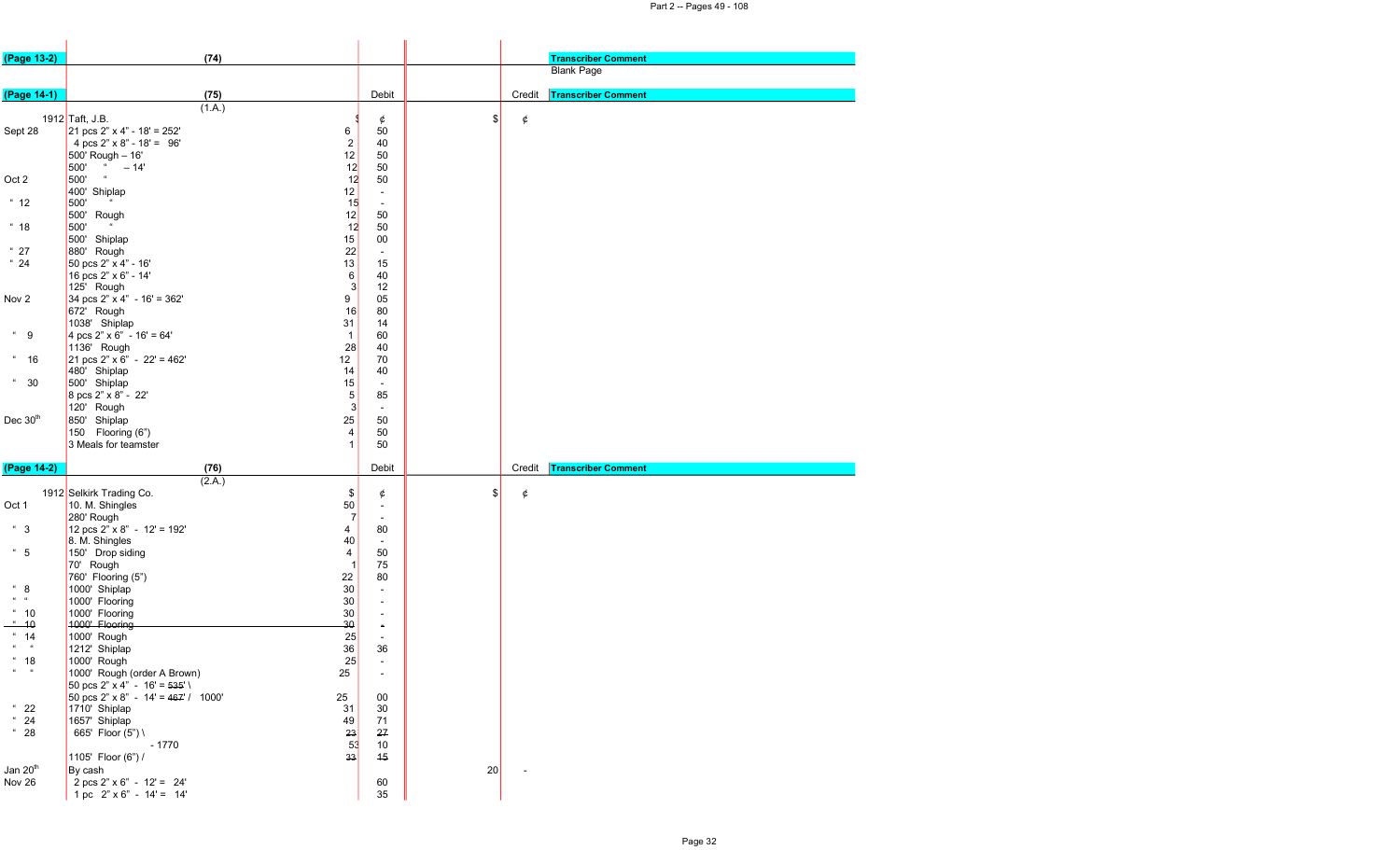## Part 2 -- Pages 49 - 108

|                         | 4 pcs $2" \times 8" - 14' = 75'$                                    | $\mathbf{1}$  | 85              |                                          |                          |                            |
|-------------------------|---------------------------------------------------------------------|---------------|-----------------|------------------------------------------|--------------------------|----------------------------|
|                         | 300' Drop siding                                                    | 9             | $\sim$          |                                          |                          |                            |
|                         | 1000' flooring (6")                                                 | 30            | $\sim$<br>70    | 8 <sup>1</sup>                           | 07?                      |                            |
|                         | 269' flooring (6")<br>$2 \text{ pcs } 2^n \times 6^n - 14' = (28')$ | 6             | 70              |                                          |                          |                            |
| " $28th$                | 550' flooring (6")                                                  | 16            | 50              |                                          |                          |                            |
|                         | 1335' shiplap                                                       | 40            | 05              |                                          |                          |                            |
|                         | 100' cull<br>Carried forward to next page                           | \$599         | 00<br>07        | $\overline{$20}$                         | $\sim$                   |                            |
|                         |                                                                     |               |                 |                                          |                          |                            |
| (Page 15-1)             | (77)<br>Selkirk Trading Co.                                         |               | Debit           |                                          | Credit                   | <b>Transcriber Comment</b> |
|                         | 1912 Brought forward                                                | \$599         | 07              | 20                                       | $\overline{\phantom{a}}$ |                            |
| Dec 10 <sup>th</sup>    | 1200' Shiplap                                                       | 36            | $\sim$          |                                          |                          |                            |
|                         | 34 pcs D.2.S. (473')                                                | 14            | 20              |                                          |                          |                            |
| 1913<br>Jan 17          | 1250' Shiplap                                                       | 37            | 50              |                                          |                          |                            |
|                         | 500' Shiplap                                                        | 15            | $\sim$          |                                          |                          |                            |
| $"$ 21                  | 500' 2" x 4" - 16'                                                  | 12            | 50              | 95                                       | 10?                      |                            |
| " 28                    | 1000' Shiplap                                                       | 30<br>744     | $\sim$<br>27    |                                          |                          |                            |
|                         | Error                                                               | 20            |                 |                                          |                          |                            |
|                         |                                                                     | 764           | 27              |                                          |                          |                            |
|                         | <b>Less 10%</b>                                                     | 76<br>687     | 42<br>85        |                                          |                          |                            |
| Sept 6                  | Account                                                             | 88            | 57              |                                          |                          |                            |
|                         |                                                                     | $\boxed{776}$ | 42              |                                          |                          |                            |
|                         | By error                                                            | $\boxed{773}$ | 66<br>76        |                                          |                          |                            |
| Sept 6 <sup>th</sup>    |                                                                     | $-694$        | $00\,$          |                                          |                          |                            |
|                         | <b>Bal</b> due                                                      | 79            | $\overline{76}$ |                                          |                          |                            |
|                         |                                                                     |               |                 |                                          |                          |                            |
|                         | H.A.C.<br>W.A. Rae<br>Paid                                          |               |                 |                                          |                          |                            |
|                         |                                                                     |               |                 |                                          |                          |                            |
| (Page 15-2)             | (78)                                                                |               |                 |                                          |                          | <b>Transcriber Comment</b> |
|                         | (4.A.)<br>1912 Cash Sales Oct 1 <sup>st</sup> 1912 to               |               | \$              | ¢                                        |                          |                            |
| Oct 1 <sup>st</sup>     | Grande Prairie School                                               |               |                 |                                          |                          |                            |
|                         | 4 M Shingles                                                        |               | 20              |                                          |                          |                            |
| $^u$ 1 <sup>st</sup>    | Smith - Grande Prairie                                              |               |                 |                                          |                          |                            |
|                         | 5 pcs 6" x 6" 20"<br>3 pcs 6" x 6" 22"                              |               |                 | $\begin{array}{c} 9 \\ 5 \end{array}$ 94 |                          |                            |
|                         | 13 Shingles                                                         |               | $65$ .          |                                          |                          |                            |
|                         | 2 pcs 1" x 12" - 14'                                                |               |                 | $\ 84$                                   |                          |                            |
|                         | 2 pcs 2" x 8" - 15"<br>4 pcs 1" x 8" - 14"                          |               |                 | 1 44<br>$\ 84$                           |                          |                            |
| $^u$ 1 <sup>st</sup>    | H.J. Derkes                                                         |               |                 |                                          |                          |                            |
|                         | 375' Shiplap                                                        |               |                 | 10 19                                    |                          |                            |
|                         | 950' Rough                                                          |               |                 | $23$ 75                                  |                          |                            |
| Oct 2 <sup>nd</sup>     | Mr. Beard<br>400' flooring                                          |               | $12$  -         |                                          |                          |                            |
|                         | 1 pc 2" x 6" - 16"                                                  |               |                 | $\parallel$ 40                           |                          |                            |
|                         | $40'$ planed                                                        |               |                 | 1 20                                     |                          |                            |
| $4^{4}$ 2 <sup>nd</sup> | Mr. Oatway<br>100' flooring                                         |               |                 | 3                                        |                          |                            |
| Oct $3^{\text{rd}}$     | T.E. Cooke                                                          |               |                 |                                          |                          |                            |
|                         | 300' Rough                                                          |               |                 | 4 50                                     |                          |                            |
| $4^{4}$ 3 <sup>rd</sup> | 200' Shiplap                                                        |               |                 | 6                                        |                          |                            |
|                         | Ch Boyd<br>39' Cull                                                 |               |                 | $\parallel$ 55                           |                          |                            |
| 4 <sup>th</sup>         | Trace Hamilly<br>1000' Flooring                                     |               | $30$ .          |                                          |                          |                            |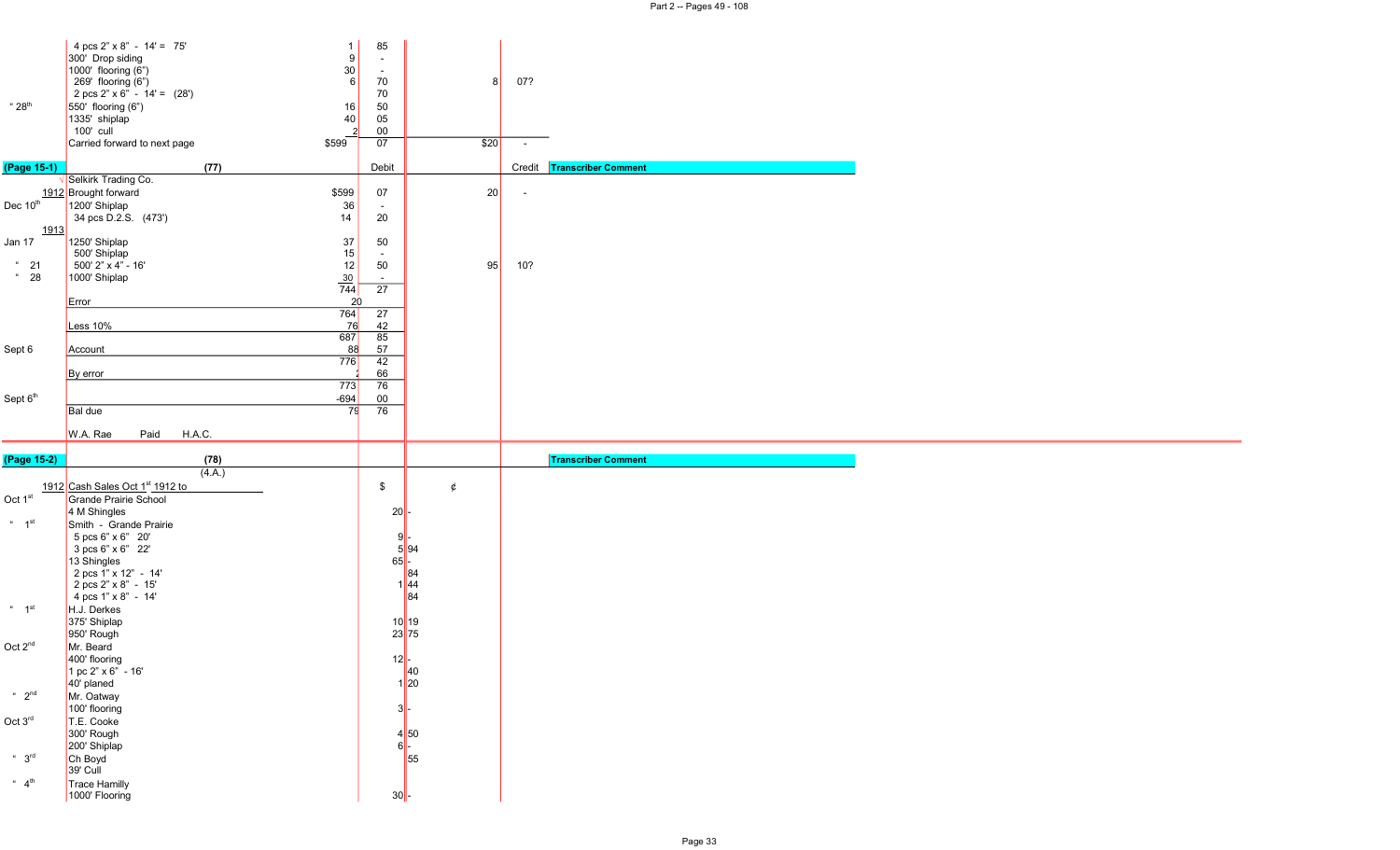## Part 2 -- Pages 49 - 108

| " 6 <sup>th</sup> | 68' Flooring (4")<br>D Minchen<br>700' Flooring<br>28 pcs 2" x 4" - 16'<br>56' Rough<br>See next page | $\begin{bmatrix} 21 \\ 7 \end{bmatrix}$ - | $2$   -<br>1 40                                    |                            |
|-------------------|-------------------------------------------------------------------------------------------------------|-------------------------------------------|----------------------------------------------------|----------------------------|
| (Page 16-1)       | (79)                                                                                                  |                                           |                                                    | <b>Transcriber Comment</b> |
|                   |                                                                                                       |                                           |                                                    |                            |
|                   | Cash Sales                                                                                            | \$                                        | ¢                                                  |                            |
| Oct. 14           | Mr Emerson<br>151' shiplap \                                                                          |                                           | 17 64                                              |                            |
|                   | 437' Flooring /                                                                                       |                                           |                                                    |                            |
|                   | 68' Rough                                                                                             |                                           | 1 70                                               |                            |
|                   | 20' Dressed                                                                                           |                                           | $\parallel 60$                                     |                            |
|                   | 700' Flooring                                                                                         | $21$ .                                    |                                                    |                            |
| Oct. 14           | R J Johnstone                                                                                         |                                           |                                                    |                            |
|                   | 300' Flooring                                                                                         |                                           | 9                                                  |                            |
|                   | 196' Rough                                                                                            |                                           | 3 92                                               |                            |
|                   | 20' Dressed                                                                                           |                                           | $\parallel 60$                                     |                            |
| Oct. 15           | J Webber                                                                                              |                                           |                                                    |                            |
|                   | 940' Rough                                                                                            |                                           | 23 50                                              |                            |
| Oct. 15           | Mr Carveth<br>300' Flooring                                                                           |                                           | $9$ .                                              |                            |
|                   | 724' Rough                                                                                            |                                           | 18 10                                              |                            |
| Oct. 16           | A Swanson                                                                                             |                                           |                                                    |                            |
|                   | 64' Rough                                                                                             |                                           | 1 50                                               |                            |
|                   | 35' Flooring                                                                                          |                                           | 1 05                                               |                            |
| Oct. 16           | Bert Laye                                                                                             |                                           |                                                    |                            |
|                   | 1000' Shiplap                                                                                         | $30$  -                                   |                                                    |                            |
| Oct. 17           | L.A. Beard                                                                                            |                                           |                                                    |                            |
|                   | 4 pcs 1" x 6" - 14"                                                                                   |                                           | $\parallel$ 84                                     |                            |
|                   | 4 pcs 1" x 3" - 16"                                                                                   |                                           | $\sqrt{81}$                                        |                            |
|                   | 5 pcs 2" x 6" - 16"                                                                                   |                                           | 2                                                  |                            |
|                   | 2 pcs 1" x 12" - 12"                                                                                  |                                           | $\vert$ 60                                         |                            |
|                   | 312' Rough                                                                                            |                                           | 7 80                                               |                            |
|                   | 650 Rough                                                                                             |                                           | $16$  25<br>$\parallel 60$                         |                            |
| Oct. 18           | 2 pcs 1" x 12" - 12"<br>Mr. Welch                                                                     |                                           |                                                    |                            |
|                   | 2 pcs 2" x 6" - 14'                                                                                   |                                           | $\parallel$ 70                                     |                            |
| Oct. 20           | S. Letang                                                                                             |                                           |                                                    |                            |
|                   | 350' flooring (4")                                                                                    |                                           | 12 25                                              |                            |
|                   |                                                                                                       |                                           |                                                    |                            |
| (Page 16-2)       | (80)                                                                                                  |                                           |                                                    | <b>Transcriber Comment</b> |
|                   |                                                                                                       |                                           |                                                    |                            |
|                   | Cash (6.A.) Sales                                                                                     | \$                                        | ¢                                                  |                            |
| Oct. 20           | T.E. Manning                                                                                          |                                           |                                                    |                            |
|                   | 500' No 2 Cull                                                                                        | $17$ .                                    | 7 50                                               |                            |
|                   | 680' Rough<br>8 pcs 2" x 4" - 10"                                                                     |                                           | 1 20                                               |                            |
|                   | $4 M$ Shingles                                                                                        |                                           |                                                    |                            |
| Oct. 13           | 30 pcs 2" x 4" - 16'                                                                                  |                                           | $\begin{bmatrix} 20 \\ 7 \\ 50 \end{bmatrix}$      |                            |
|                   | 15 pcs 2" x 6" - 14'                                                                                  |                                           | 5 20                                               |                            |
|                   | 640' Siding                                                                                           |                                           | $19$  20                                           |                            |
|                   | 630 Flooring                                                                                          |                                           | 18 <mark>∣</mark> 90                               |                            |
|                   | $2" \times 4" - 10"$ (132')                                                                           |                                           | 3 30                                               |                            |
| Oct. 21           | J Shortreed                                                                                           |                                           |                                                    |                            |
|                   | 750' Rough                                                                                            |                                           | $\begin{array}{c c} 18 & 75 \\ 2 & 25 \end{array}$ |                            |
|                   | $5$ pcs $2" \times 8"$ - 14'                                                                          |                                           |                                                    |                            |
| Oct. $22^{nd}$    | T Paul                                                                                                |                                           |                                                    |                            |
|                   | 45' Shiplap                                                                                           |                                           | 1 35                                               |                            |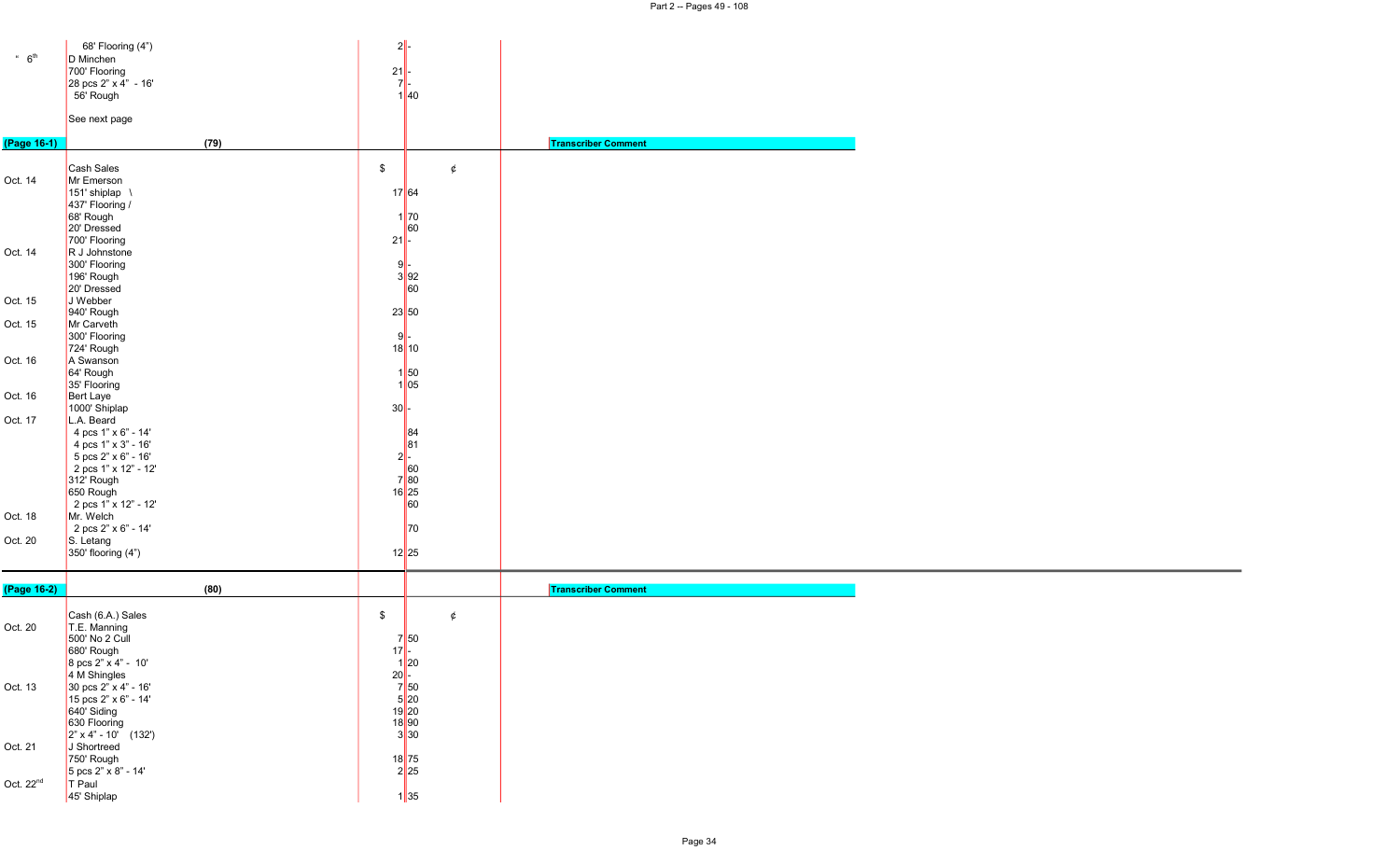| Oct. 23rd<br>Oct. 23rd<br>Oct. 24 <sup>th</sup> | L.D. Turner<br>322' Rough<br>$7. P. 2" \times 6" - 10'$<br>$9.P. 2" x 4" - 16'$<br>12.P. 2" x 4" - 10"<br>14.P. 2" x 4" - 14'<br>$3.P. 2" \times 6" - 14'$<br>550' Flooring<br>500' Drop siding<br>H.E. Alder<br>$3.P. 2" \times 6" - 16'$<br>(48')<br>44' Rough<br>48' Flooring<br>208' Shiplap<br>M Leslie<br>Rough 300'<br>$15.P. 2" x 4" - 12'$<br>200' Shiplap | $15$ .                                       | 805<br>$1$ 75<br>2 25 <br>1 50<br>3 15<br>1 05<br>16 50<br>2 30 <br>$1$ 44<br>$6$ 24<br>$\begin{bmatrix} 7 & 50 \\ 3 & - \\ 6 & - \end{bmatrix}$ |                            |  |
|-------------------------------------------------|---------------------------------------------------------------------------------------------------------------------------------------------------------------------------------------------------------------------------------------------------------------------------------------------------------------------------------------------------------------------|----------------------------------------------|--------------------------------------------------------------------------------------------------------------------------------------------------|----------------------------|--|
| (Page 17-1)                                     | (81)                                                                                                                                                                                                                                                                                                                                                                |                                              |                                                                                                                                                  | <b>Transcriber Comment</b> |  |
| Oct. 28 <sup>th</sup>                           | Cash Sales<br>A.W. Hamilton<br>$1000' - 2" \times 4"$                                                                                                                                                                                                                                                                                                               | \$<br>$25$                                   | ¢                                                                                                                                                |                            |  |
| Oct. $29th$                                     | H Campbell<br>333' Shiplap<br>50' Shiplap                                                                                                                                                                                                                                                                                                                           | $10$  -                                      | 1 50                                                                                                                                             |                            |  |
| Nov 2 <sup>nd</sup><br>Nov 8 <sup>th</sup>      | A.W. Hamilton<br>1088' Rough<br>Mr. Bredin                                                                                                                                                                                                                                                                                                                          |                                              | 27 20                                                                                                                                            |                            |  |
| Nov 3rd                                         | 1000' Rough<br>Dropsiding 2000'                                                                                                                                                                                                                                                                                                                                     | 25<br>60                                     |                                                                                                                                                  |                            |  |
| Nov 10 <sup>th</sup>                            | $25.P. 2" x 4" - 16'$<br>L.D. Turner<br>3.P. 2" x 12" - 16'<br>H.E. Alder<br>$7.P. 2" \times 6" - 16' \setminus 177'$                                                                                                                                                                                                                                               |                                              | 6 50<br>2 40 <br>4 35                                                                                                                            |                            |  |
| Nov 13 <sup>th</sup>                            | 70' Rough<br>$\sqrt{ }$<br>Mr. Dunlop<br>235' Flooring<br>100' Shiplap<br>L Fowler                                                                                                                                                                                                                                                                                  | $\begin{bmatrix} 7 \\ 3 \end{bmatrix}$ .     |                                                                                                                                                  |                            |  |
| Nov 16 <sup>th</sup>                            | 250' Flooring<br>Thos Leslie<br>400' flooring<br>Mr. Macklin                                                                                                                                                                                                                                                                                                        | $12$ .                                       | 7 50                                                                                                                                             |                            |  |
|                                                 | $6.$ Pcs. $2" \times 8"$ - 16'<br>$1.P. 2" x 4" - 14' \$<br>$1.P. 1" x 8" - 14' /$                                                                                                                                                                                                                                                                                  | $3$   -                                      | $\parallel$ 45                                                                                                                                   |                            |  |
| Nov 19 <sup>th</sup><br>Nov 20 <sup>th</sup>    | H Calihoo<br>100' Shiplap<br>A.W. Hamilton<br>$50 \text{ pcs } 2" \times 6" - 20'$<br>$\begin{bmatrix} 60 & 2^n \times 6^n - 18 \end{bmatrix}$                                                                                                                                                                                                                      | 3<br>$\begin{array}{c} 25 \\ 27 \end{array}$ |                                                                                                                                                  |                            |  |
| (Page 17-2)                                     | (82)                                                                                                                                                                                                                                                                                                                                                                |                                              |                                                                                                                                                  | <b>Transcriber Comment</b> |  |
| Nov 22 <sup>nd</sup>                            | 1912 Cash (8.A.) Sales<br>Mr. Dunlop<br>28 pcs 2" x 6" - 20"                                                                                                                                                                                                                                                                                                        | \$                                           | ¢                                                                                                                                                |                            |  |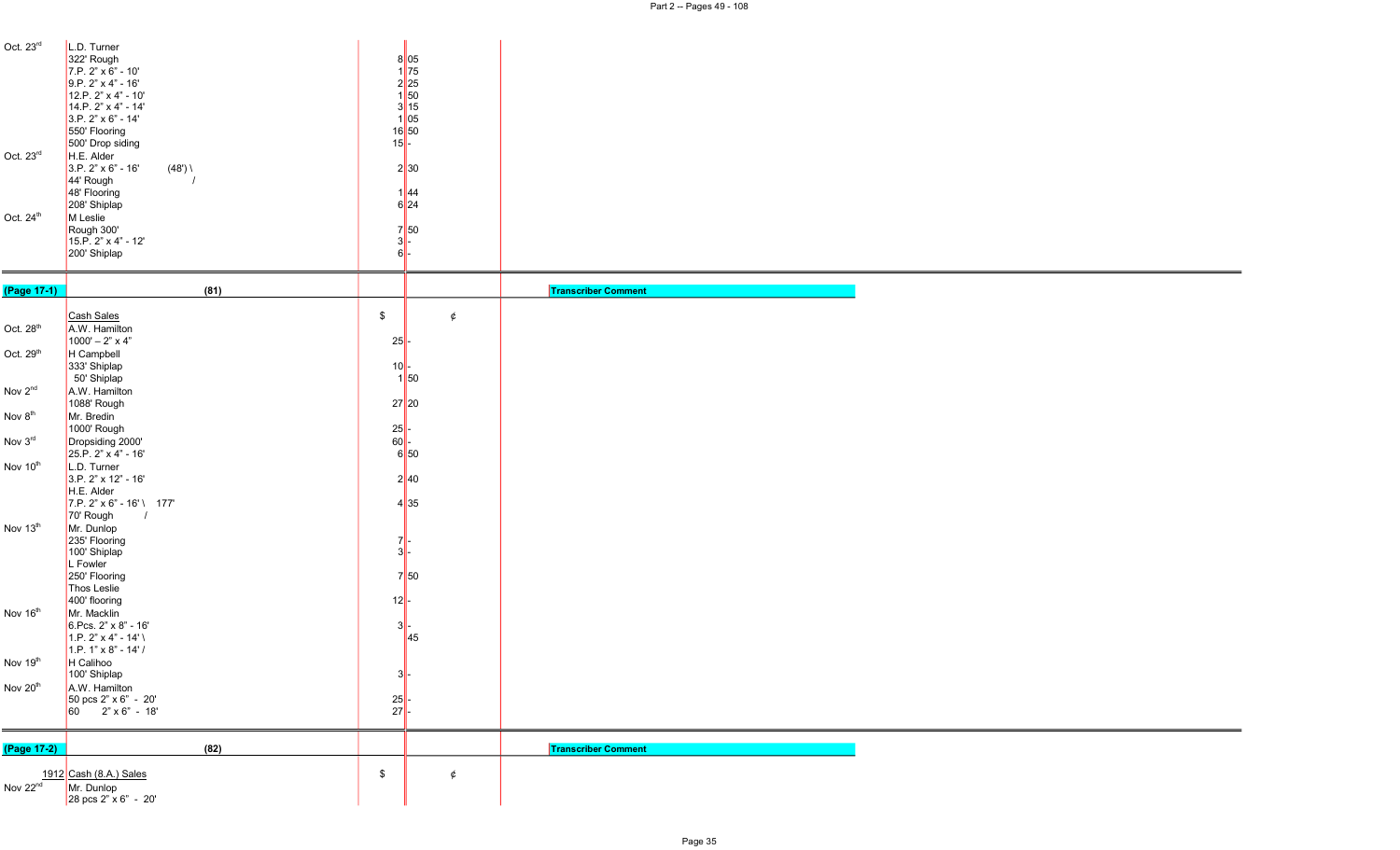|                      | 4 " $2" \times 6"$ - 12'               |                                                       |                                                                            |                                                 |  |
|----------------------|----------------------------------------|-------------------------------------------------------|----------------------------------------------------------------------------|-------------------------------------------------|--|
|                      | $40$ " $2" \times 4"$ - 18'            |                                                       |                                                                            |                                                 |  |
|                      | $24$ " $2" \times 4" - 26'$            |                                                       |                                                                            |                                                 |  |
|                      |                                        |                                                       |                                                                            |                                                 |  |
|                      | $42$ " $2" \times 4" - 14'$<br>(2000') | $\begin{bmatrix} 50 \\ 6 \end{bmatrix}$ -             |                                                                            |                                                 |  |
|                      | 200' Shiplap                           |                                                       |                                                                            |                                                 |  |
| Nov 27 <sup>th</sup> | $640'$ Flooring $(6")$                 | 19 20                                                 |                                                                            |                                                 |  |
|                      |                                        |                                                       | 50 15                                                                      |                                                 |  |
|                      | 1672' Shiplap                          |                                                       |                                                                            |                                                 |  |
| Nov 28 <sup>th</sup> | John Axon                              |                                                       |                                                                            |                                                 |  |
|                      | 3 pcs 2" x 8" - 16"                    |                                                       |                                                                            |                                                 |  |
|                      | $2^{4}$ 2" x 4" - 14"                  |                                                       | 2 05                                                                       |                                                 |  |
|                      |                                        |                                                       |                                                                            |                                                 |  |
| Dec $4th$            | D Goodwin                              |                                                       |                                                                            |                                                 |  |
|                      | 700' Cull                              |                                                       | 10 50                                                                      |                                                 |  |
|                      | 6 pcs 2" x 6" - 14"                    |                                                       |                                                                            |                                                 |  |
|                      | 64' Flooring (6")                      |                                                       |                                                                            |                                                 |  |
|                      |                                        |                                                       |                                                                            |                                                 |  |
|                      | 2 Meals $(100)$<br>By Cheque           |                                                       | 15 50                                                                      |                                                 |  |
| Dec $6th$            | Mr H Orvall                            |                                                       |                                                                            |                                                 |  |
|                      | 140' Rough                             |                                                       | 3 50                                                                       |                                                 |  |
|                      |                                        |                                                       |                                                                            |                                                 |  |
|                      | 250' Flooring (6")                     |                                                       | 7 50                                                                       |                                                 |  |
|                      | 10 pcs 2" x 6" - 14"                   |                                                       | 3 50                                                                       |                                                 |  |
| Dec $9th$            | J J Mc Donald                          |                                                       |                                                                            |                                                 |  |
|                      |                                        |                                                       |                                                                            |                                                 |  |
|                      | 1 pc 1" x 8" - 16'                     |                                                       |                                                                            |                                                 |  |
|                      | 18' Flooring (6")                      |                                                       |                                                                            |                                                 |  |
|                      | $42'$ Flooring $(8")$                  |                                                       |                                                                            |                                                 |  |
|                      | 150" Flooring (6")                     |                                                       | 6 60                                                                       |                                                 |  |
|                      |                                        |                                                       |                                                                            |                                                 |  |
| Dec 10 <sup>th</sup> | Mr. Dunlop                             |                                                       |                                                                            |                                                 |  |
|                      | 1750' planer Cull                      |                                                       |                                                                            |                                                 |  |
|                      | 400' Shiplap                           | $\begin{array}{c c}\n 35 \\  12 \\  240\n\end{array}$ |                                                                            |                                                 |  |
|                      | 80' Surfaced                           |                                                       |                                                                            |                                                 |  |
|                      |                                        |                                                       |                                                                            |                                                 |  |
|                      | Selkirk Trading Co.                    |                                                       |                                                                            |                                                 |  |
|                      | 200' 2" x 4"                           | $5$                                                   |                                                                            |                                                 |  |
|                      |                                        |                                                       |                                                                            |                                                 |  |
|                      |                                        |                                                       |                                                                            |                                                 |  |
|                      |                                        |                                                       |                                                                            |                                                 |  |
|                      |                                        |                                                       |                                                                            |                                                 |  |
| (Page 18-1)          | (83)                                   |                                                       |                                                                            | <b>Transcriber Comment</b>                      |  |
|                      |                                        |                                                       |                                                                            |                                                 |  |
|                      | <u>1913 Cash (9.A.) Sales</u>          | \$                                                    | ¢                                                                          |                                                 |  |
| Jan 4                | Frank Criger                           |                                                       |                                                                            |                                                 |  |
|                      | $240' - 2" \times 4"$                  |                                                       |                                                                            |                                                 |  |
|                      |                                        |                                                       | 6 00                                                                       |                                                 |  |
|                      | 70' Shiplap                            |                                                       | $2$ 10                                                                     |                                                 |  |
| "4"                  | Sid Smith                              |                                                       |                                                                            |                                                 |  |
|                      | 138' Rough                             |                                                       | 3 30                                                                       |                                                 |  |
|                      | 32' Shiplap                            |                                                       | $\vert$ 90                                                                 |                                                 |  |
|                      |                                        |                                                       |                                                                            |                                                 |  |
| "13"                 | Wm Calihoo                             |                                                       |                                                                            |                                                 |  |
|                      | 400' Flooring (6")                     |                                                       |                                                                            |                                                 |  |
|                      | 100' Mixed dimension                   |                                                       |                                                                            |                                                 |  |
|                      | 52' Surfaced                           |                                                       | $\begin{array}{c} 12 \\ 2 \\ 50 \end{array}$<br>1 45                       |                                                 |  |
|                      |                                        |                                                       |                                                                            |                                                 |  |
|                      | 100' Surfaced                          |                                                       | 2 75                                                                       |                                                 |  |
| <sup>"</sup> 15      | Dr Sproule                             |                                                       |                                                                            |                                                 |  |
|                      | 600' Shiplap                           | $18$ .                                                |                                                                            |                                                 |  |
| " 30                 | W. Wagar                               |                                                       |                                                                            |                                                 |  |
|                      |                                        |                                                       |                                                                            |                                                 |  |
|                      | 150' Rough                             |                                                       |                                                                            |                                                 |  |
|                      |                                        |                                                       |                                                                            |                                                 |  |
|                      | 400' Shiplap<br>500' No 2 Cull         |                                                       | $\begin{array}{c c}\n 3 & 75 \\  12 & - \\  \hline\n 7 & 50\n \end{array}$ |                                                 |  |
|                      |                                        |                                                       |                                                                            |                                                 |  |
|                      |                                        |                                                       |                                                                            |                                                 |  |
| (Page 18-2)          | (84)                                   |                                                       |                                                                            | <b>Transcriber Comment</b>                      |  |
|                      |                                        |                                                       |                                                                            |                                                 |  |
|                      |                                        |                                                       |                                                                            |                                                 |  |
|                      | Cash (10.A.) Sales                     | \$                                                    | ¢                                                                          | <b>Blank Page</b>                               |  |
|                      |                                        |                                                       |                                                                            |                                                 |  |
|                      |                                        |                                                       |                                                                            |                                                 |  |
| (Page 19-1)          | (85)                                   |                                                       |                                                                            | <b>Transcriber Comment</b><br><b>Blank Page</b> |  |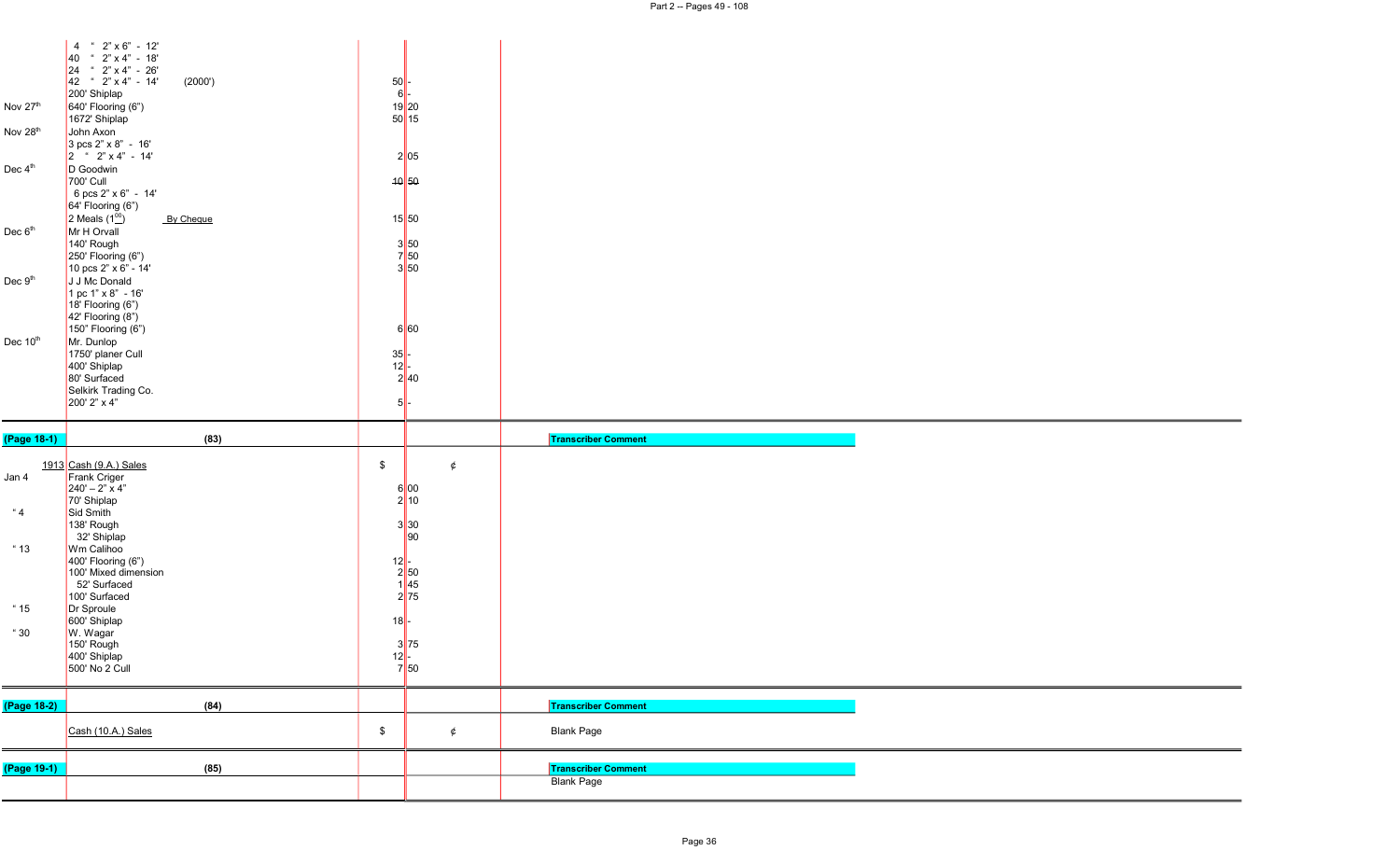| (Page 19-2)          |                                           | (86)    |                                                                                                                                           |                                         |                                                                    | <b>Transcriber Comment</b> |
|----------------------|-------------------------------------------|---------|-------------------------------------------------------------------------------------------------------------------------------------------|-----------------------------------------|--------------------------------------------------------------------|----------------------------|
|                      |                                           | B.14.   | Debit                                                                                                                                     |                                         |                                                                    |                            |
|                      |                                           |         | \$                                                                                                                                        |                                         | ¢                                                                  |                            |
|                      | W. Salmond                                |         |                                                                                                                                           |                                         |                                                                    |                            |
| Oct 1 <sup>st</sup>  | $2 \frac{1}{2}$ M. Shingles               |         |                                                                                                                                           | 12 50                                   |                                                                    |                            |
|                      | 4 pcs $6" \times 6" - 14'$                |         |                                                                                                                                           | 4 20                                    |                                                                    |                            |
|                      | $2^{4}$ 6" x 6" - 16"                     |         |                                                                                                                                           | 2 40                                    |                                                                    |                            |
|                      | $2$ " $6$ " x $6$ " - 12'                 |         |                                                                                                                                           | 1 80                                    |                                                                    |                            |
|                      | 250' Cull @ \$15 <sup>00</sup>            |         |                                                                                                                                           | $3$ 75                                  |                                                                    |                            |
| Oct $4^{\text{th}}$  | 50 pcs 2" x 4" - 12"                      |         |                                                                                                                                           | $10$ .                                  |                                                                    |                            |
|                      | 4 pcs 2" x 8" - 18"                       |         |                                                                                                                                           | 2 40                                    |                                                                    |                            |
|                      | 4 pcs 2" x 6" - 16"                       |         |                                                                                                                                           | 1 60                                    |                                                                    |                            |
| Oct $5th$            | $15$ " $2" \times 8" - 24"$               |         |                                                                                                                                           | $\begin{bmatrix} 12 \\ 9 \end{bmatrix}$ |                                                                    |                            |
|                      | 30 " 2" x 4" - 18"                        |         |                                                                                                                                           |                                         |                                                                    |                            |
|                      |                                           |         |                                                                                                                                           |                                         |                                                                    |                            |
|                      |                                           |         |                                                                                                                                           |                                         |                                                                    |                            |
| (Page 20-1)          |                                           | (87)    |                                                                                                                                           |                                         |                                                                    | <b>Transcriber Comment</b> |
|                      |                                           | B.15.   | Debit                                                                                                                                     |                                         |                                                                    |                            |
|                      |                                           |         |                                                                                                                                           |                                         |                                                                    |                            |
|                      | Kleskun Lake School District No. 2743     |         |                                                                                                                                           |                                         |                                                                    |                            |
|                      | 1912 See old ac't on page 24              |         | $\, \, \raisebox{-1.5pt}{\text{\circle*{1.5}}}\,$<br>¢                                                                                    |                                         |                                                                    |                            |
| Oct $2^{nd}$         | 1000' Shiplap                             |         | $30\,$                                                                                                                                    |                                         |                                                                    |                            |
| Nov 25 <sup>th</sup> | 81' Flooring (6") Drawn by Mr. Harris Jr. |         | $\overline{2}$<br> 45                                                                                                                     |                                         |                                                                    |                            |
|                      |                                           |         |                                                                                                                                           |                                         |                                                                    |                            |
| (Page 20-2)          |                                           | (88)    |                                                                                                                                           |                                         |                                                                    | <b>Transcriber Comment</b> |
|                      |                                           | B.16.   | Debit                                                                                                                                     |                                         |                                                                    |                            |
|                      |                                           |         |                                                                                                                                           |                                         |                                                                    |                            |
|                      | C.A Boyd (Employee)                       |         | ₫<br>\$                                                                                                                                   |                                         |                                                                    |                            |
| Oct $4^{\text{th}}$  | 300' Shiplap                              |         | 7 50                                                                                                                                      |                                         |                                                                    |                            |
|                      | 100' Drop siding                          |         | 2 50                                                                                                                                      |                                         |                                                                    |                            |
|                      | 166' Surfaced                             |         | 4 15                                                                                                                                      |                                         |                                                                    |                            |
|                      | 36' Rough                                 |         | 75                                                                                                                                        |                                         |                                                                    |                            |
|                      |                                           |         |                                                                                                                                           |                                         |                                                                    |                            |
| (Page 21-1)          |                                           | (89)    |                                                                                                                                           |                                         |                                                                    | <b>Transcriber Comment</b> |
|                      |                                           | (B.17.) | Debit                                                                                                                                     |                                         |                                                                    |                            |
|                      |                                           |         |                                                                                                                                           |                                         |                                                                    |                            |
|                      | Wm Calihoo, Edson Trail                   |         |                                                                                                                                           |                                         |                                                                    |                            |
|                      | 1912 See page 26 for old ac't.            |         | ₫                                                                                                                                         |                                         |                                                                    |                            |
| Oct $7th$            | 1000' Rough                               |         | $\begin{bmatrix} 1 \\ 25 \end{bmatrix}$                                                                                                   |                                         |                                                                    |                            |
|                      | 70 Slabs                                  |         | 2 10                                                                                                                                      |                                         |                                                                    |                            |
|                      |                                           |         |                                                                                                                                           |                                         |                                                                    |                            |
|                      |                                           |         |                                                                                                                                           |                                         |                                                                    |                            |
| (Page 21-2)          |                                           | (90)    |                                                                                                                                           |                                         |                                                                    | <b>Transcriber Comment</b> |
|                      |                                           | (B.18.) | Debit                                                                                                                                     |                                         |                                                                    |                            |
|                      |                                           |         |                                                                                                                                           |                                         |                                                                    |                            |
|                      | J. H. Moore                               |         |                                                                                                                                           |                                         |                                                                    |                            |
|                      | 1912 See old ac't page 16.                |         | $\boldsymbol{\phi}$                                                                                                                       |                                         |                                                                    |                            |
| Oct $8^{\text{th}}$  | 746' Shiplap<br>148' Rough                |         |                                                                                                                                           |                                         |                                                                    |                            |
|                      |                                           |         | $\begin{array}{r} 8 \ 22 \ 38 \ 3 \ 70 \ \underline{95} \ \underline{36} \ \underline{35} \ \underline{424} \ \underline{43} \end{array}$ |                                         |                                                                    |                            |
|                      | forward p. 16                             |         |                                                                                                                                           |                                         | $\begin{array}{r l}\n 26 & 08 \\  \hline\n 111 & 05\n \end{array}$ |                            |
|                      |                                           |         |                                                                                                                                           |                                         |                                                                    |                            |
|                      |                                           |         |                                                                                                                                           |                                         | 137 13                                                             |                            |
| (Page 22-1)          |                                           | (91)    |                                                                                                                                           |                                         |                                                                    | <b>Transcriber Comment</b> |
|                      |                                           | (B.19.) |                                                                                                                                           |                                         |                                                                    |                            |
|                      |                                           |         |                                                                                                                                           |                                         |                                                                    |                            |
|                      | 1912 Levi Rosser                          |         |                                                                                                                                           |                                         |                                                                    |                            |
| Oct $8th$            |                                           |         | $\frac{\mathsf{Dr}}{\underline{\phi}}$<br>$\mathcal{L}$                                                                                   |                                         |                                                                    |                            |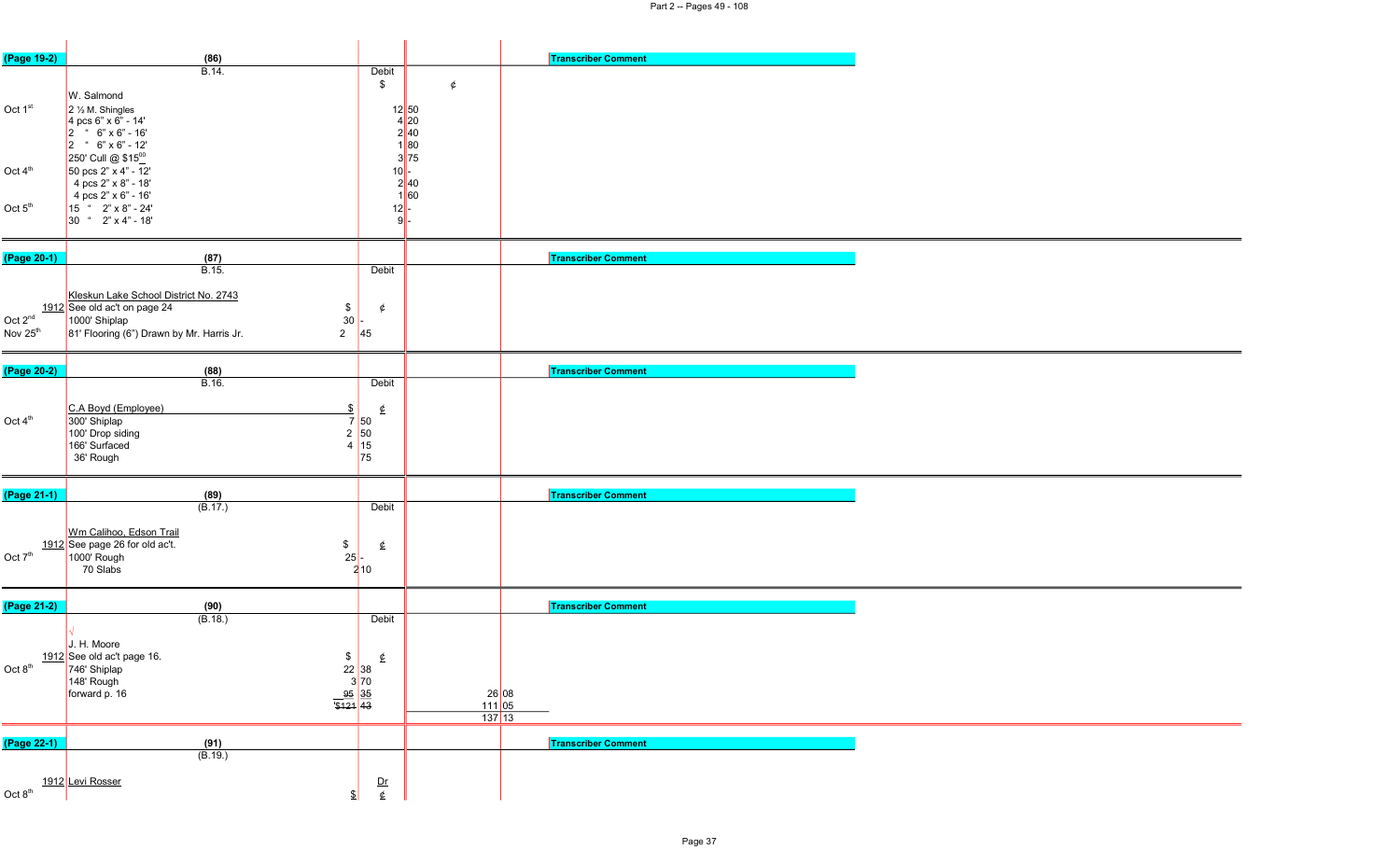|                                                                | To 300' Shiplap<br>28 pcs 2" x 6" - 12"                                                                                                                                                                                                                                                                                                | $\begin{bmatrix} 9 \\ 9 \\ 24 \end{bmatrix}$                                                |                                                  |                                                                                                         |                            |  |
|----------------------------------------------------------------|----------------------------------------------------------------------------------------------------------------------------------------------------------------------------------------------------------------------------------------------------------------------------------------------------------------------------------------|---------------------------------------------------------------------------------------------|--------------------------------------------------|---------------------------------------------------------------------------------------------------------|----------------------------|--|
|                                                                | 66' Rough                                                                                                                                                                                                                                                                                                                              | 165                                                                                         |                                                  |                                                                                                         |                            |  |
| (Page 22-2)                                                    | (92)                                                                                                                                                                                                                                                                                                                                   |                                                                                             |                                                  |                                                                                                         | <b>Transcriber Comment</b> |  |
| Oct $8^{\text{th}}$                                            | (B.20.)<br>Louis Freit & Tesar<br>104' Shiplap<br>64' Rough, Surfaced<br>236' Flooring \<br>96' Flooring /<br>200' Rough                                                                                                                                                                                                               | $\frac{Dr}{\underline{\phi}}$<br>$\frac{2}{3}$ 12<br>1 92<br>$\frac{9}{5}$ = $\frac{96}{5}$ |                                                  |                                                                                                         |                            |  |
| (Page 23-1)                                                    | (93)                                                                                                                                                                                                                                                                                                                                   |                                                                                             |                                                  |                                                                                                         | <b>Transcriber Comment</b> |  |
| Aug 4 <sup>th</sup><br>Aug 6 <sup>th</sup><br>40 <sup>th</sup> | 1913 A.W. Hamilton<br>1300 ft at 25 <sup>00</sup><br>$7\frac{1}{2}$ M Shingles $5^{00}_{-}$<br>1188 ft at 25 <sup>00</sup><br>$7\frac{1}{2}$ M Shingles $5^{00}_{-}$<br>1250 ft at 25 <sup>00</sup><br>$7$ % M Shingles $5^{00}$<br>550 Lumber 25 <sup>00</sup><br>70 P 2 x 4 x 14 - 653 $25\frac{00}{2}$<br>$7$ % M Shingles $5^{00}$ |                                                                                             |                                                  | 32 50<br>37 50<br>29 70<br>37 50<br>$31\overline{25}$<br>37 50<br>$13\overline{75}$<br>$16$ 32<br>37 50 |                            |  |
|                                                                | Transferred to new book page 69                                                                                                                                                                                                                                                                                                        |                                                                                             |                                                  | 273 52                                                                                                  |                            |  |
| (Page 23-2)                                                    | (94)                                                                                                                                                                                                                                                                                                                                   |                                                                                             |                                                  |                                                                                                         | <b>Transcriber Comment</b> |  |
|                                                                | OK Store $\sqrt$<br>Mr Dunlap Grand Prairie<br>45 Pieces 1 x 10 x 14<br>inch lumber<br>9 Pieces $2 \times 6 \times 16$<br>$13$ " $2 \times 6 \times 16$<br>$1^{\degree}$ 2 x 8 x 16<br>$6\frac{1}{4}$ M Shingles<br>$1\frac{3}{4}$ "<br>Settled<br>Rendered Aug 13/1913<br>1 shingles<br>By contra act<br>" lumber Ret<br>" cash       | $\begin{array}{r} 525 \\ 675 \\ 1200 \\ 144 \\ 208 \\ 21 \\ 373 \end{array}$<br>8           | $5^{00}$<br>$41$ 10<br>12 25<br>$27$ 48<br>80 83 | $30^{00}$<br>$9^{33}_{-}$<br>4000<br>$\sqrt[3]{79^{33}_{-}}$<br>$1^{50}$<br>$80^{83}$                   |                            |  |
| Aug 1st                                                        | Patrick Calihoo<br>$X 500$ ft of flooring $30^{00}$<br>Rendered Aug 16/1913<br>New book Page 82                                                                                                                                                                                                                                        |                                                                                             |                                                  | $\frac{15^{00}}{15^{00}}$                                                                               |                            |  |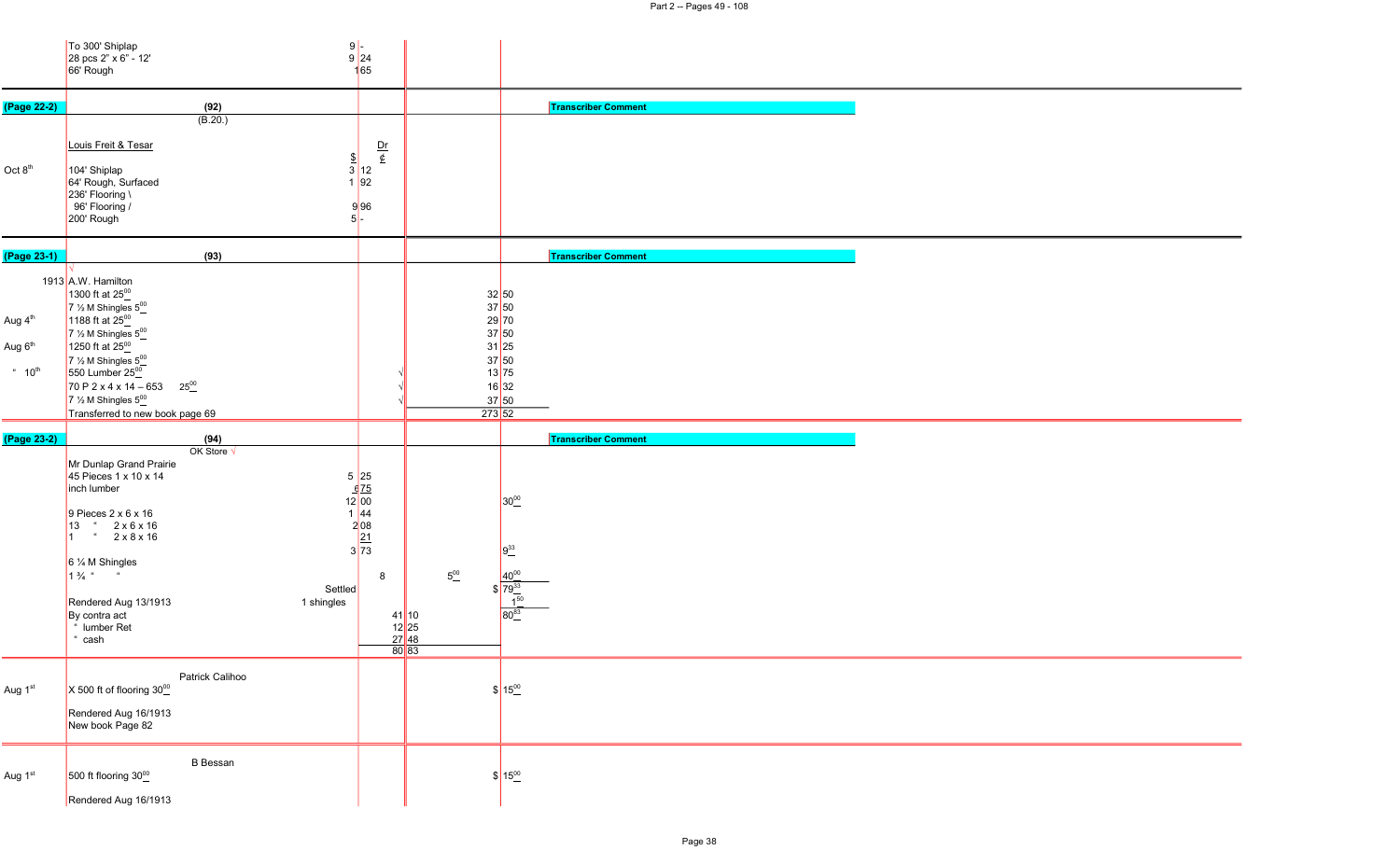|                           | New book Page 82                                                                                                                                                                                                                                                                                                |               |       |                                                                                                                             |                                                                                                                                      |                                                                                                                                                     |  |
|---------------------------|-----------------------------------------------------------------------------------------------------------------------------------------------------------------------------------------------------------------------------------------------------------------------------------------------------------------|---------------|-------|-----------------------------------------------------------------------------------------------------------------------------|--------------------------------------------------------------------------------------------------------------------------------------|-----------------------------------------------------------------------------------------------------------------------------------------------------|--|
| (Page 24-1)               | (95)                                                                                                                                                                                                                                                                                                            |               |       |                                                                                                                             |                                                                                                                                      | <b>Transcriber Comment</b>                                                                                                                          |  |
|                           |                                                                                                                                                                                                                                                                                                                 |               |       |                                                                                                                             |                                                                                                                                      | Blank Page                                                                                                                                          |  |
| (Page 24-2)               | (96)                                                                                                                                                                                                                                                                                                            |               |       |                                                                                                                             |                                                                                                                                      | <b>Transcriber Comment</b>                                                                                                                          |  |
|                           | <b>Timber Orders</b><br>A Rice<br>7 Pieces $2 \times 4 - 16$<br>5<br>$2 \times 4 - 14$<br>$\epsilon$<br>$\epsilon$<br>$2 \times 4 - 16$<br> 14 <br>$\alpha$<br>$ 10\rangle$<br>$2 \times 4 - 10$<br>$\alpha$<br>$\vert$ 4<br>$2 × 8 - 16$<br>650 ft ship lap<br>650 " sheeting<br>At $25^{00}$ per M<br>to call | Void          | - \$  |                                                                                                                             | $\begin{array}{c} 75 \\ 47 \end{array}$<br>1 49<br>67<br>85<br>$\begin{array}{c c} 6 & 50 \\ 6 & 50 \end{array}$<br>$17$ 23<br>43 07 |                                                                                                                                                     |  |
| June 17                   | Rev. A. Forbes<br>1410 ft ship lap $30^{00}$<br>Carried forward                                                                                                                                                                                                                                                 |               |       |                                                                                                                             | 42 30                                                                                                                                |                                                                                                                                                     |  |
| (Page 25-1)               | (97)                                                                                                                                                                                                                                                                                                            |               |       |                                                                                                                             |                                                                                                                                      | <b>Transcriber Comment</b><br><b>Contract Contract Contract Contract Contract Contract Contract Contract Contract Contract Contract Contract Co</b> |  |
|                           | R Moon R.M<br>778 ft<br>Lumber cut & out<br>$30P2x4x16$<br>New book Page 82                                                                                                                                                                                                                                     | Amount due \$ | 12.74 |                                                                                                                             |                                                                                                                                      |                                                                                                                                                     |  |
|                           | $\mathsf O$<br>D. Minchin<br>754 ft<br>Lumber gone out                                                                                                                                                                                                                                                          | Paid          |       |                                                                                                                             |                                                                                                                                      |                                                                                                                                                     |  |
|                           | W.<br>R Wales<br>754 ft<br>Lumber gone out                                                                                                                                                                                                                                                                      | Paid \$       | 20.83 |                                                                                                                             | 6 35                                                                                                                                 |                                                                                                                                                     |  |
|                           | Scott<br>300 ft Slab cull<br>By cash<br>New book Page 82                                                                                                                                                                                                                                                        | Bal           |       |                                                                                                                             | 3 60<br>1 00<br>2 60                                                                                                                 |                                                                                                                                                     |  |
| (Page 25-2)               | (98)                                                                                                                                                                                                                                                                                                            |               |       |                                                                                                                             |                                                                                                                                      | <b>Transcriber Comment</b>                                                                                                                          |  |
|                           | Liberal club $\sqrt$                                                                                                                                                                                                                                                                                            |               |       |                                                                                                                             |                                                                                                                                      |                                                                                                                                                     |  |
| March 28<br><b>Mar 31</b> | Rough lumber<br>$47 \,\mathrm{pc} 2 \times 6 \times 12$<br>$13$ " $2 \times 6 \times 14$<br>$10$ " $2 \times 6 - 14$<br>$5$ " $2 \times 10 - 12$<br>$1$ " $2 \times 12 - 14$<br>$1$ " $2 \times 12 - 12$<br>$1$ " $2 \times 10 \times 14$<br>6 " 2 x 6 x 16<br>$7$ " $2 \times 8 \times 12$                     | Baxter        |       | 750 $ft$<br>140<br>100<br>$\begin{bmatrix} 28 \\ 24 \\ 26 \\ 96 \end{bmatrix}$<br>$\begin{array}{c} 112 \\ 168 \end{array}$ | 564<br>182 1496                                                                                                                      |                                                                                                                                                     |  |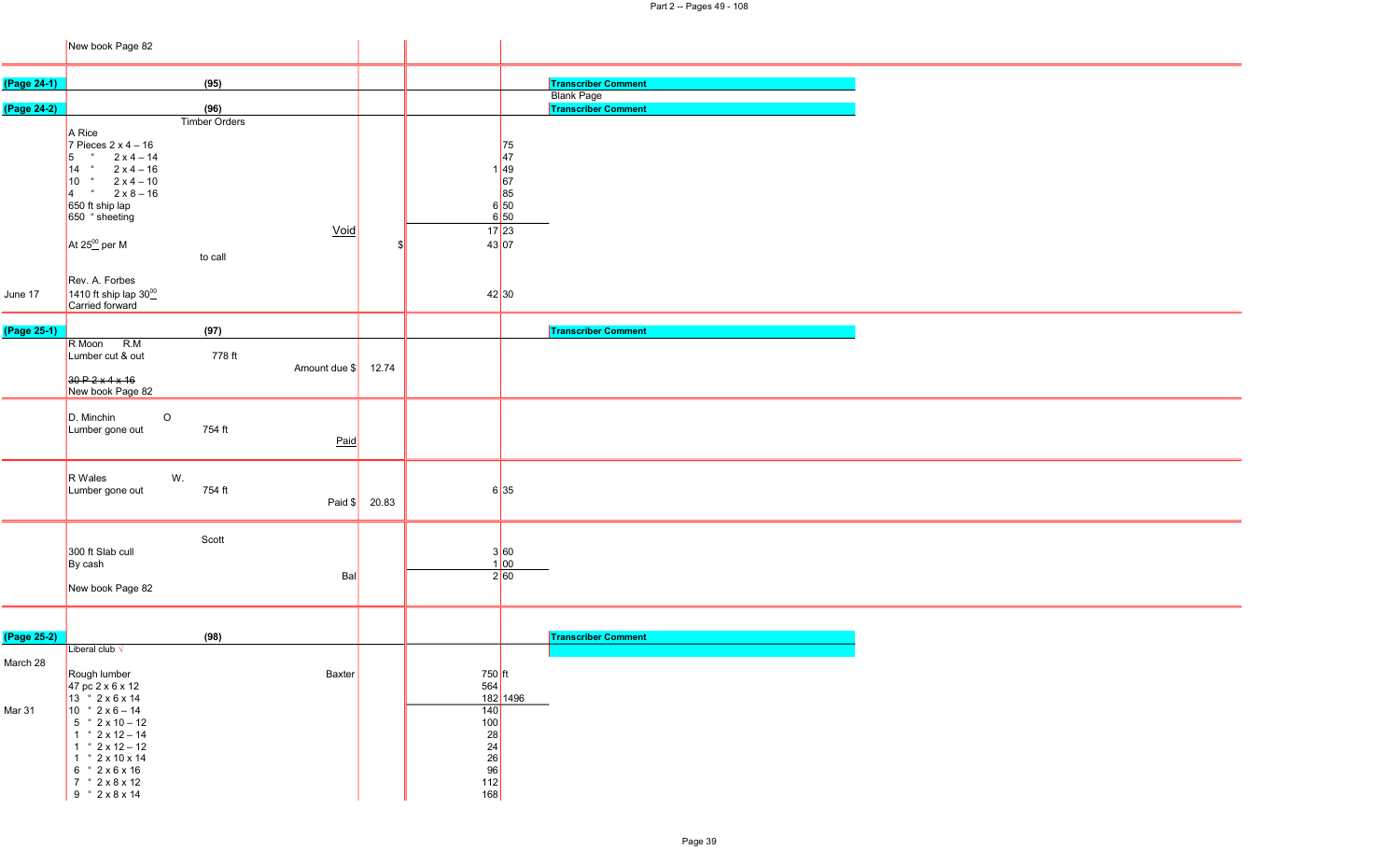## Part 2 -- Pages 49 - 108

|               | $2$ " $2 \times 8 \times 16$                     |                          |               | $\begin{array}{c} 43 \\ 48 \end{array}$            |                            |  |  |  |  |
|---------------|--------------------------------------------------|--------------------------|---------------|----------------------------------------------------|----------------------------|--|--|--|--|
|               | $2$ " $2 \times 8 \times 18$                     |                          |               |                                                    |                            |  |  |  |  |
|               |                                                  | Baxter                   |               |                                                    |                            |  |  |  |  |
| Apr 10        | Rough lumber<br>29 pieces $2 \times 6 \times 16$ |                          | 4 64          | 722<br>1507                                        |                            |  |  |  |  |
|               | $38$ " $2 \times 6 \times 14$                    |                          | 532           |                                                    |                            |  |  |  |  |
|               |                                                  | Baxter                   |               | 996                                                |                            |  |  |  |  |
| <b>Mar 30</b> | $10 \times 2 \times 4 \times 12$                 |                          | 120           |                                                    |                            |  |  |  |  |
|               | $37 \times 2 \times 4 \times 16$                 |                          | 395           |                                                    |                            |  |  |  |  |
|               | $47 \times 2 \times 4 \times 16$                 |                          | 501           |                                                    |                            |  |  |  |  |
| " 30          | 37 P 2 x 10 x 16                                 | J Hamilton               | 988           | 1016                                               |                            |  |  |  |  |
|               |                                                  | Baxter                   |               | $\overline{988}$                                   |                            |  |  |  |  |
| " 30          | 50P2x8x16                                        |                          | 10 84         |                                                    |                            |  |  |  |  |
|               |                                                  | Baxter                   |               | 1084                                               |                            |  |  |  |  |
| June 2        | $94 \times 2 \times 6 \times 12$                 |                          | $11$ 28       |                                                    |                            |  |  |  |  |
|               | $140 \times 2 \times 4 \times 16$                | Marfleet                 | 11 20         | 22<br>$\overline{48}$                              |                            |  |  |  |  |
| June 2        | $62P2x6x16$                                      |                          | 9 92          |                                                    |                            |  |  |  |  |
|               | $64$ 2 x 6 x 16                                  |                          | $10$ 24       |                                                    |                            |  |  |  |  |
|               | forward                                          | $25^{00}_{-}$            |               | 20<br>16                                           |                            |  |  |  |  |
|               |                                                  |                          |               |                                                    |                            |  |  |  |  |
|               |                                                  |                          | $113$ 57      | 113.57                                             |                            |  |  |  |  |
|               |                                                  |                          |               |                                                    |                            |  |  |  |  |
| (Page 26-1)   |                                                  | (99)                     |               |                                                    | <b>Transcriber Comment</b> |  |  |  |  |
|               | Liberal Club V                                   |                          |               |                                                    |                            |  |  |  |  |
|               | Brought forward                                  |                          |               | 113 57                                             |                            |  |  |  |  |
| June 4        | 44 Pieces 1 x 12 x 12                            |                          | 5 28          |                                                    |                            |  |  |  |  |
|               | 48 " 1 x 12 x 12<br> 62 <br>1 x 12 x 12          |                          | 4 80<br>7 44  | $27^{50}$                                          |                            |  |  |  |  |
|               | 26 <br>1 x 10 x 12                               |                          | 12 60         |                                                    |                            |  |  |  |  |
|               |                                                  | Douglas                  |               | 20 12                                              |                            |  |  |  |  |
| " 4           | 101 P 1 x 10 x 12                                |                          | 10 10         |                                                    |                            |  |  |  |  |
|               | 9 " 1 x 12 x 12                                  |                          | 1 08          | $27^{50}_{-}$                                      |                            |  |  |  |  |
|               | $1$ " $2 \times 6 \times 12$                     |                          | 12            |                                                    |                            |  |  |  |  |
|               | 76 " 1 x 12 x 12                                 |                          | $9$ 12<br>196 |                                                    |                            |  |  |  |  |
|               | 14 " 1 x 12 x 14                                 | Marfleet                 |               | 22 38                                              |                            |  |  |  |  |
| $"$ 16        | $30^{00}_{-}$<br>Dressed 2 Sides                 | $7\overline{ }$          | 85            | 7 85                                               |                            |  |  |  |  |
|               |                                                  |                          | 163.86        |                                                    |                            |  |  |  |  |
|               |                                                  |                          |               |                                                    |                            |  |  |  |  |
|               | 113.57 ft at 25 <sup>00</sup>                    |                          |               | 293 92                                             |                            |  |  |  |  |
|               | 42.50 " " 27 <sup>50</sup>                       |                          |               | $116$ 78                                           |                            |  |  |  |  |
|               | $7.85$ " $30\frac{00}{1}$                        |                          |               | 23 55                                              |                            |  |  |  |  |
|               | 163.92<br>forward to page 57 Journal             |                          |               | 434 25                                             |                            |  |  |  |  |
|               |                                                  |                          |               |                                                    |                            |  |  |  |  |
|               |                                                  |                          |               |                                                    |                            |  |  |  |  |
|               |                                                  |                          |               |                                                    |                            |  |  |  |  |
| (Page 26-2)   | W.C. Crowe V                                     | (100)                    |               |                                                    | <b>Transcriber Comment</b> |  |  |  |  |
| Mar 29        | $4004$ in floor                                  |                          |               | 14 00                                              |                            |  |  |  |  |
|               | 350 4 in $v$ joint                               |                          |               | 12 25                                              |                            |  |  |  |  |
|               | $6004$ in floor                                  |                          |               | 18 00                                              |                            |  |  |  |  |
|               | 500 ship lap \                                   |                          |               |                                                    |                            |  |  |  |  |
|               | $192$ $\frac{1}{2}$ $\frac{1}{2}$ $\frac{1}{2}$  |                          |               | 20 76                                              |                            |  |  |  |  |
|               | 2pc 4 x 5 x 16                                   |                          |               | 1 35                                               |                            |  |  |  |  |
| " 8           | Slabs                                            | Over to page 53 new book |               | \$66 36<br>10 00                                   |                            |  |  |  |  |
|               | $6 M$ Shingles $5^{00}$                          |                          |               |                                                    |                            |  |  |  |  |
|               | order Davidson                                   |                          |               | $\begin{array}{c c} 30 & 00 \\ 2 & 00 \end{array}$ |                            |  |  |  |  |
|               |                                                  |                          |               |                                                    |                            |  |  |  |  |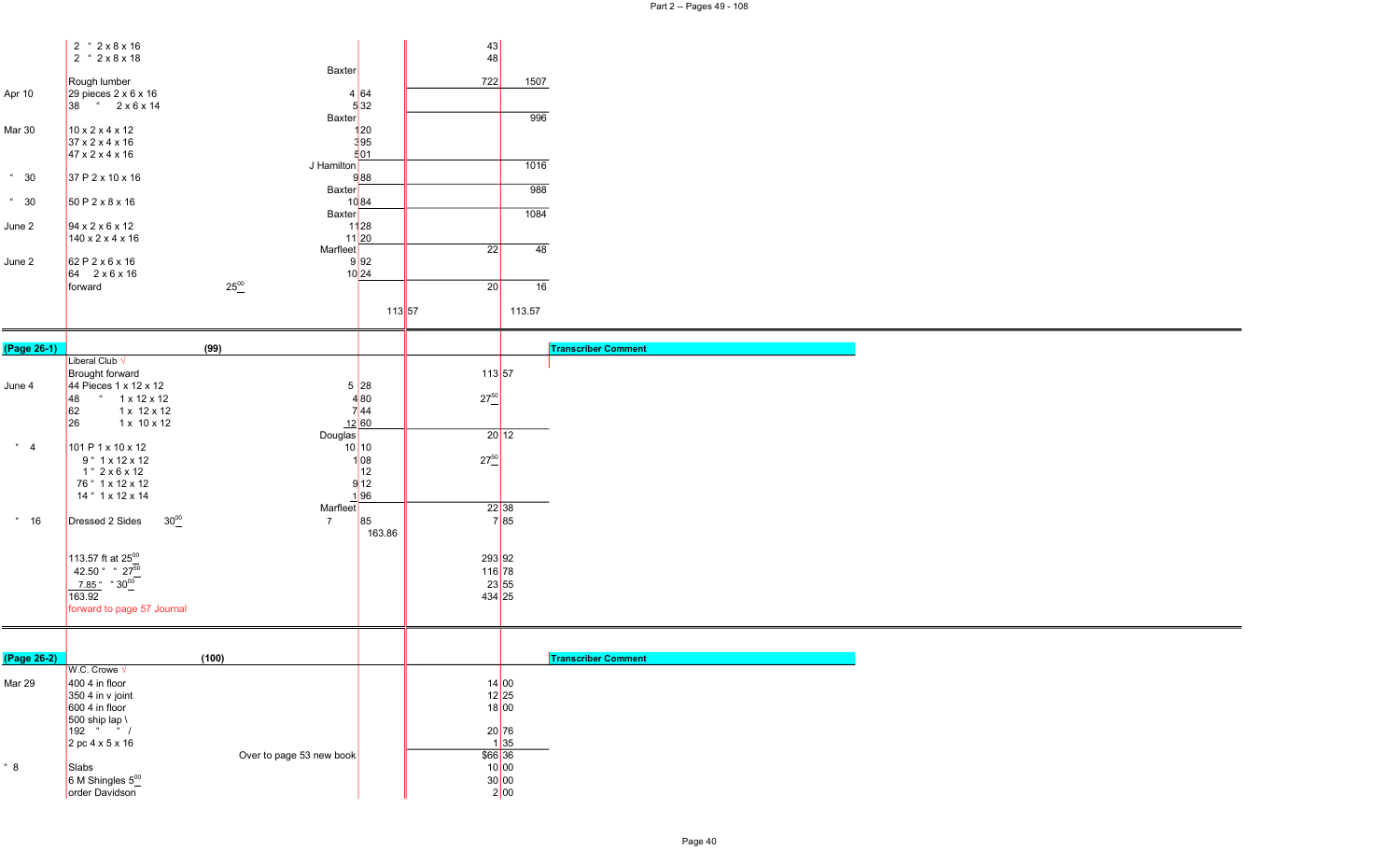| $\,^\circ$ 26                                                 | 90 ft D 1 Side 27 <sup>50</sup><br>Sept. 25<br>See about old ac't                                                                                                                                                               |                                                                                                              | 110 86    | 2 50<br>3 20                                                                                            |                            |  |
|---------------------------------------------------------------|---------------------------------------------------------------------------------------------------------------------------------------------------------------------------------------------------------------------------------|--------------------------------------------------------------------------------------------------------------|-----------|---------------------------------------------------------------------------------------------------------|----------------------------|--|
| June 7<br>Aug 30                                              | Wm Calihoo<br>Bal on lumber<br>400 ft flooring 30 <sup>00</sup><br>New book Page 83                                                                                                                                             | $\checkmark$                                                                                                 | $$114$ 06 |                                                                                                         | $\frac{3^{50}}{12^{00}}$   |  |
| (Page 27-1)                                                   | (101)                                                                                                                                                                                                                           |                                                                                                              |           |                                                                                                         | <b>Transcriber Comment</b> |  |
| Mar 29                                                        | $G.$ Blinkey $\sqrt$<br>$\frac{25^{00}}{30^{00}}$<br>632 ft in lumber<br>372 " 6 " flooring<br>252 "6<br>$\sim$ $\mu$                                                                                                           |                                                                                                              |           | 15 80<br>11 16<br>7 56<br>$\overline{34}$ 52                                                            |                            |  |
| July 28                                                       | Dressed lumber<br>Rend Aug 16th<br>Journal p. 50                                                                                                                                                                                |                                                                                                              |           | 1 67<br>$36$ 29                                                                                         |                            |  |
|                                                               | A. Blinkey V<br>$\frac{25^{00}}{30^{00}}$<br>626 ft in lumber<br>378 " 6 " flooring<br>$3^{00}_{-}$<br>252 " 6 "<br>Rend Aug 16 <sup>th</sup><br>Journal p. 50                                                                  |                                                                                                              | 11 34     | 15 65<br>$\overline{26}$ 99<br>7 56<br>34 55                                                            |                            |  |
| July 24<br>426<br>Sept 17                                     | T E Manning $\sqrt{ }$<br>$\frac{25^{00}}{25^{00}}$<br>1010 ft at<br>1096 " "<br>$\begin{array}{r} 600 \text{ ft call} & 15^{\underline{00}} \\ \text{forward to New Book Page } 80 \end{array}$                                |                                                                                                              |           | 25 25<br>27 40<br>$\begin{array}{ c c }\n\hline\n52 & 65 \\ \hline\n9 & 00\n\end{array}$<br>61 65       |                            |  |
| (Page 27-2)                                                   | (102)                                                                                                                                                                                                                           |                                                                                                              |           |                                                                                                         | <b>Transcriber Comment</b> |  |
| June 12<br>" 17<br>" 26<br>$\overline{\phantom{a}}$ .<br>" 26 | Hy Roberts<br>8 % M Shingles<br>3 Pieces 2 x 6 x 24<br>Rough inch lumber<br>" dimension<br>Dressed both sides<br>1 M Shingles<br>flooring<br>Rough inch 2/4<br>flooring<br>Halert name?<br>forward                              | $\checkmark$<br>$\checkmark$<br>$\checkmark$<br>$\checkmark$<br>$\checkmark$<br>$\checkmark$<br>$\checkmark$ | $102$ 12  | 43 75<br>72<br>15 08<br>9 91<br>$\begin{array}{c c} 7 & 30 \\ 5 & \end{array}$<br>5 51<br>4 53<br>10 32 |                            |  |
| (Page 28-1)<br>May 21                                         | (103)<br><b>Wappiti Club</b><br>$5 - 6 \times 6 \times 12 - 36$<br>$13 - 2 \times 8 \times 12 - 16$<br>$16$ 2 x 8 x 14<br>$5\quad 6 \times 6 \times 16$<br>$30 \t 2 \times 4 \times 16$<br>Shingles<br>Bill sent to City office | $\begin{array}{c c}\n 180 \\  208 \\  38 \\  40\n \end{array}$<br>320<br>8000                                |           |                                                                                                         | <b>Transcriber Comment</b> |  |
|                                                               |                                                                                                                                                                                                                                 |                                                                                                              |           |                                                                                                         |                            |  |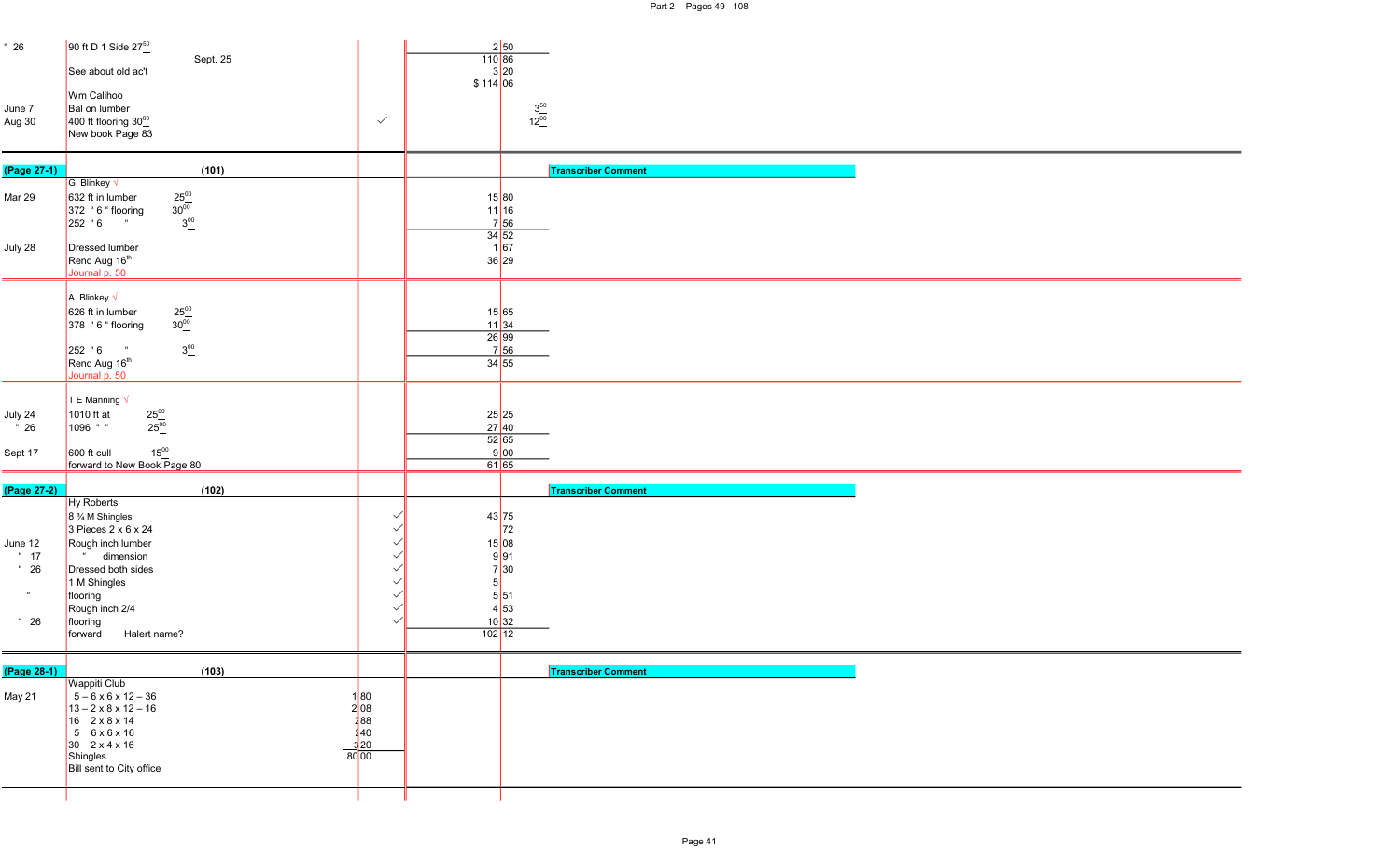| (Page 28-2)                     | (104)                                                                   |                  |              |        | <b>Transcriber Comment</b> |
|---------------------------------|-------------------------------------------------------------------------|------------------|--------------|--------|----------------------------|
|                                 | Squires                                                                 |                  |              |        |                            |
| Apr 10                          | 7 Pieces $2 \times 6 - 16$                                              | 112              |              |        |                            |
|                                 | $\sim$<br>$2 \times 6 \times 12$<br>16                                  | 192              |              |        |                            |
|                                 | $\epsilon$<br>5<br>$2 \times 6 \times 18$<br>$\alpha$                   | 90               |              |        |                            |
|                                 | 27<br>$2 \times 4 \times 12$<br>$\epsilon\epsilon$                      | 216              |              |        |                            |
|                                 | 8<br>$2 \times 4 \times 18$<br>$-66$                                    | 96<br>192        |              |        |                            |
|                                 | 18<br>$2 \times 4 \times 16$<br>$\alpha$<br>9<br>$6 \times 6 \times 12$ | 324              |              |        |                            |
|                                 | $\alpha$<br>$6 \times 6 \times 14$<br>$\overline{4}$                    | 168              |              |        |                            |
|                                 | $\mathbf{3}$<br>$-66$<br>$6 \times 6 \times 16$                         | 144              |              |        |                            |
|                                 | $\alpha$<br>14<br>$2 \times 4 \times 18$                                | 168              |              | 16 02  |                            |
| July 10                         | 92 P 2 x 6 x 12                                                         | Andress          |              | 11 04  |                            |
| $\frac{a}{2}$ 11                | 58 P 2 x 6 x 12 \                                                       |                  |              |        |                            |
|                                 | 59 " 2 x 4 x 10 /                                                       | Rockefeller      |              | 10 89  |                            |
| $"$ 11                          | 66 " 2 x 8 x 18                                                         | E Andress        |              | 15 84  |                            |
| $\alpha$<br>11                  | $16$ " $2 \times 8 \times 18$                                           |                  |              |        |                            |
| $"$ 11<br>$\overline{a}$        | 100 " 2 x 4 x 10 \                                                      |                  |              |        |                            |
| $\alpha$<br>18                  | $1$ " $2 \times 6 \times 10$ /<br>102 " 2 x 4 x 10 \                    | <b>W</b> Andress |              | 10 61  |                            |
| $\epsilon\epsilon$              | 15 " 2 x 6 x 16 /                                                       | W Andress        |              | 9 20   |                            |
| $\epsilon\epsilon$<br>21        | And 12 x 2 x 10 x 16 \                                                  |                  |              |        |                            |
|                                 | 26 x 2 x 10 x 18 /                                                      | Andress          |              | 10 80  |                            |
| $\mathcal{M}$<br>24             | $21 \times 2 \times 8 \times 16$                                        |                  |              |        |                            |
|                                 | $27 \times 2 \times 8 \times 18$                                        | Andress          |              | 10 96  |                            |
| $\alpha$<br>26                  | $21 \times 2 \times 8 \times 16$                                        |                  |              |        |                            |
|                                 | 29x2x8x18/                                                              | Andress          |              | 11 44  |                            |
| " 31                            | 5 P 6 x 6 x 16 \                                                        |                  |              |        |                            |
|                                 | $64$ " $2 \times 6 \times 12$ /                                         | Andress          |              | 10 08  |                            |
| Aug 1                           | $76"$ 2 x 6 x 12 \                                                      |                  |              |        |                            |
| $^{\circ}$ 2                    | 1 " 22 x 10 x 10 /                                                      | Andress          |              | 10 95  |                            |
|                                 | $74$ " $2 \times 6 \times 12$                                           | Andress          |              | 10 71  |                            |
|                                 | 1 " 10 x 10 x 22 /                                                      |                  |              |        |                            |
|                                 | over                                                                    |                  |              | 138 54 |                            |
|                                 |                                                                         | 691 9?           |              |        |                            |
| (Page 29-1)                     | (105)                                                                   |                  |              |        | <b>Transcriber Comment</b> |
|                                 | J. Squires                                                              |                  |              | 13854  |                            |
| Aug 2                           | 104 P 2 x 4 x 12 \                                                      |                  |              |        |                            |
| $"$ 6                           | 21 2 x 6 x 14 / Andress<br>15 2 x 12 x 12 \                             |                  |              | 100 0  |                            |
|                                 | 502x 6x12                                                               |                  |              |        |                            |
|                                 | $52x$ 4 x 12 /<br>Andress                                               |                  |              | 100 0  |                            |
| $\mathcal{M}$<br>9              | $\overline{16}$<br>Rough lumber                                         |                  |              | 102 0  |                            |
| " 9                             |                                                                         |                  |              | 103 4  |                            |
| $\mathbf{u}$<br>12              | Rough lumber                                                            |                  |              | 80 0   |                            |
| $\overline{\phantom{aa}}$<br>13 |                                                                         |                  |              | 88 2   |                            |
| $"$ 13                          |                                                                         |                  | $\checkmark$ | 87 9   |                            |
| $\mathbf{u}$<br>26              | $\alpha$<br>$\alpha$                                                    |                  | $\checkmark$ | 84 0   |                            |
| $\epsilon\epsilon$<br>28        | 64 P 2 x 8 x 12 x $^{16}$                                               |                  | $\checkmark$ | 102 4  |                            |
| $\mathbf{u}$<br>28              | Rough Lumber                                                            | Johnston         | $\checkmark$ | 100 0  |                            |
| 29                              | Rough                                                                   | Andress          | $\checkmark$ | 100 0  |                            |
| $\alpha$<br>30                  | 155 P 2 x 4 x 12 - 1240                                                 |                  |              |        |                            |
|                                 | 150 ° 2 x 4 x 12 - 1200                                                 | Marfleet         | $\checkmark$ | 24 40  |                            |
| Sept 1st                        | Rough                                                                   | E Johnston       | $\checkmark$ | 10 46  |                            |
|                                 | $\Box$ " 5 D Siding<br>$\mathcal{N}$                                    |                  | $\checkmark$ | 10 98  |                            |
| $\Box$                          | $1 - 2 \times 8 \times 12$                                              | Marfleet         |              | 46     |                            |
|                                 | $\Box$ " 5 D Siding                                                     |                  | $\checkmark$ | 11 23  |                            |
|                                 | $\Box$ " 5 D 4 Sides 40 <sup>00</sup>                                   | Brown            | $\checkmark$ | 9 97   |                            |
|                                 | $\Box$ " 6 4 in flooring                                                | E Johnston       | $\checkmark$ | 10 34  |                            |
|                                 | $\Box$ " 64 " "                                                         | C Johnston       |              | 12 11  |                            |
|                                 | $\Box$ " 8 65 – 2 x 6 x 16                                              | E Johnston       |              | 10 40  |                            |
|                                 |                                                                         |                  |              |        |                            |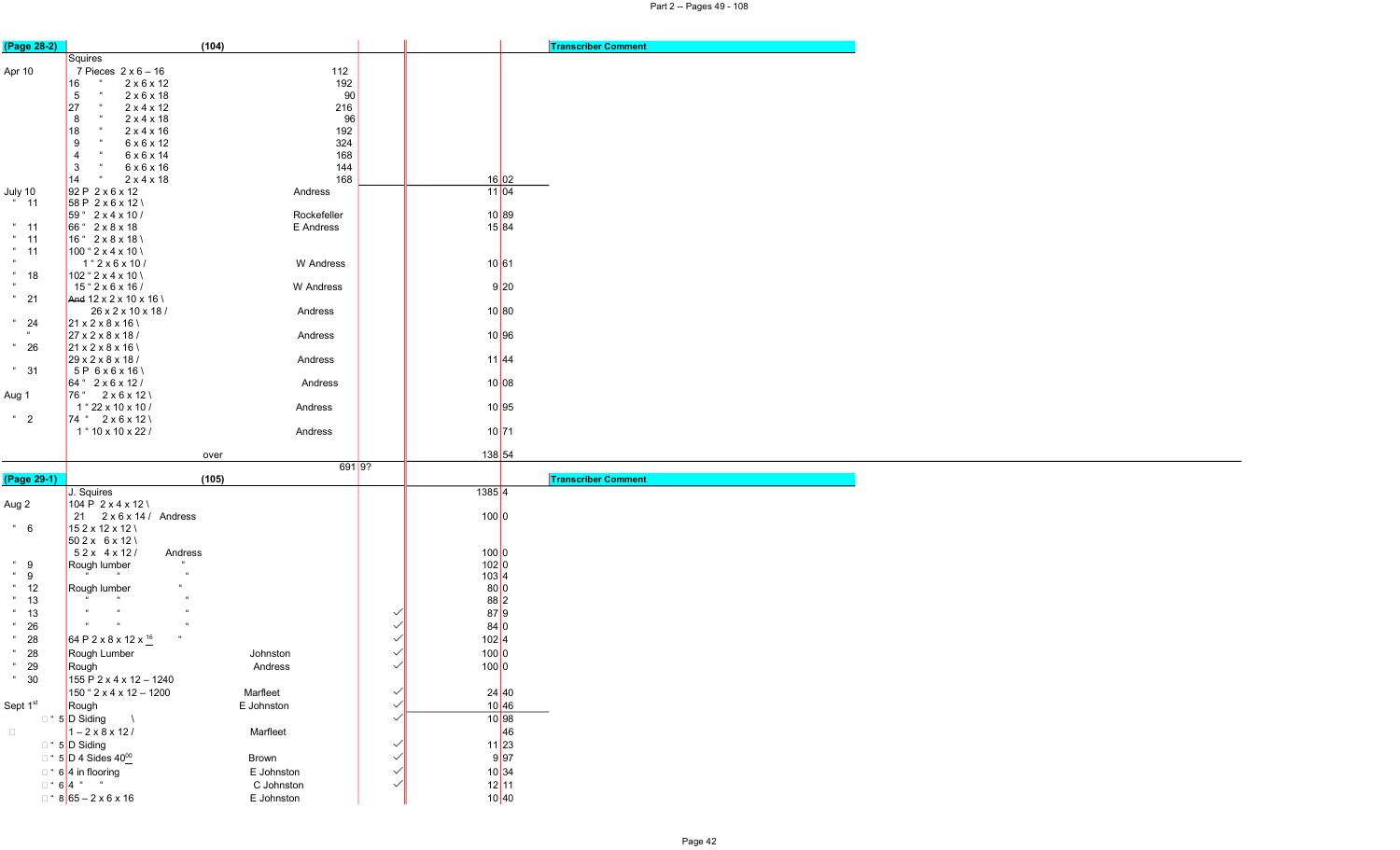|                                                          | $\Box$ " 8 4 in flooring<br>$\Box$ " 9 Dimension<br>$\Box$ " 12 2 loads No amount<br>$\Box$ " 16 7 M Shingles<br>$\Box$ " 24 Rough<br>Drop Siding /<br>$\Box$ " 24 4 in flooring \                                                                                                                                                       | Brown<br>E Johnston<br>Johnston \$67.72<br>C Johnston        | $\checkmark$<br>$\checkmark$<br>$\checkmark$                 | 13 24<br>90 5<br>$18\overline{5}$<br>$118\overline{5}$                                                 | 10 95                                              |                                              |  |
|----------------------------------------------------------|------------------------------------------------------------------------------------------------------------------------------------------------------------------------------------------------------------------------------------------------------------------------------------------------------------------------------------------|--------------------------------------------------------------|--------------------------------------------------------------|--------------------------------------------------------------------------------------------------------|----------------------------------------------------|----------------------------------------------|--|
| (Page 29-2)                                              | $\Box$ Ship lap /                                                                                                                                                                                                                                                                                                                        | C Johnston<br>(106)                                          |                                                              |                                                                                                        | 8 4                                                | <b>Transcriber Comment</b>                   |  |
| June 9                                                   | Mr Vos Grand Prairie<br>5 M Shingles $5^{00}$<br>600 ft flooring 30 <sup>00</sup><br>By 1 Belt<br>2 Cans of oil $7^{50}_{-}$<br>$\alpha$<br>" 1 sack flour                                                                                                                                                                               |                                                              | 2500<br>15 00<br>$rac{6}{45}$ 00                             | 25 00<br>18 00<br>43 00                                                                                |                                                    |                                              |  |
| Nov 15                                                   | 1500 Drop siding<br>5 M Shingles<br>By 13 gal oil $1^{50}_{-}$<br>order Rockefeller<br>Nov 15 <sup>th</sup><br>By cash                                                                                                                                                                                                                   | 19<br>$\frac{15}{79}$ $\frac{25}{75}$<br>$\frac{33}{113}$ 25 | 50                                                           | 45 00<br>25 00<br>113 00                                                                               |                                                    |                                              |  |
| $\Box$                                                   | John Squires<br>$\Box$ 24 10 M shingles<br>$\Box$ 30 2 loads – no name<br>$\Box$ Oct 6 620 ft D Siding<br>Shingles 2 M<br>forward to New Book Page 78                                                                                                                                                                                    |                                                              |                                                              | \$54 59                                                                                                | 6 20                                               |                                              |  |
| (Page 30-1)<br>May 10<br>June 2<br>" 27<br>" 27<br>Aug 6 | (107)<br>Mr Taft<br>$\frac{10^{00}}{5^{00}}$<br>$\frac{5^{00}}{25^{00}}$<br>836 ft D.B. Cull<br>1 <sup>/4</sup> M Shingles<br>$4\frac{1}{2}$ "<br>210 ft Rough<br>$\frac{25^{00}}{27^{50}}$<br>27 <sup>50</sup><br>27 <sup>50</sup><br>579 "<br>429 " D 1 Side<br>500 ft at<br>$32$ " $2 \times 6 \times 16$ $25^{00}$<br>Settled Contra | $206$ 27<br>Bal Paid                                         | $\checkmark$<br>$\checkmark$<br>$\checkmark$<br>$\checkmark$ | \$836<br>625<br>2125<br>525<br>14 47<br>1180<br>1375<br>76<br>81.89<br>3495<br>3200<br>148.84<br>57.43 |                                                    | <b>Transcriber Comment</b>                   |  |
| (Page 30-2)<br>Apr 10<br>" 17                            | 108<br>City Yard<br> ?<br>Whitfield                                                                                                                                                                                                                                                                                                      |                                                              |                                                              |                                                                                                        | $\begin{array}{c c} 13 & 94 \\ 8 & 48 \end{array}$ | <b>Transcriber Comment</b><br>Name illegible |  |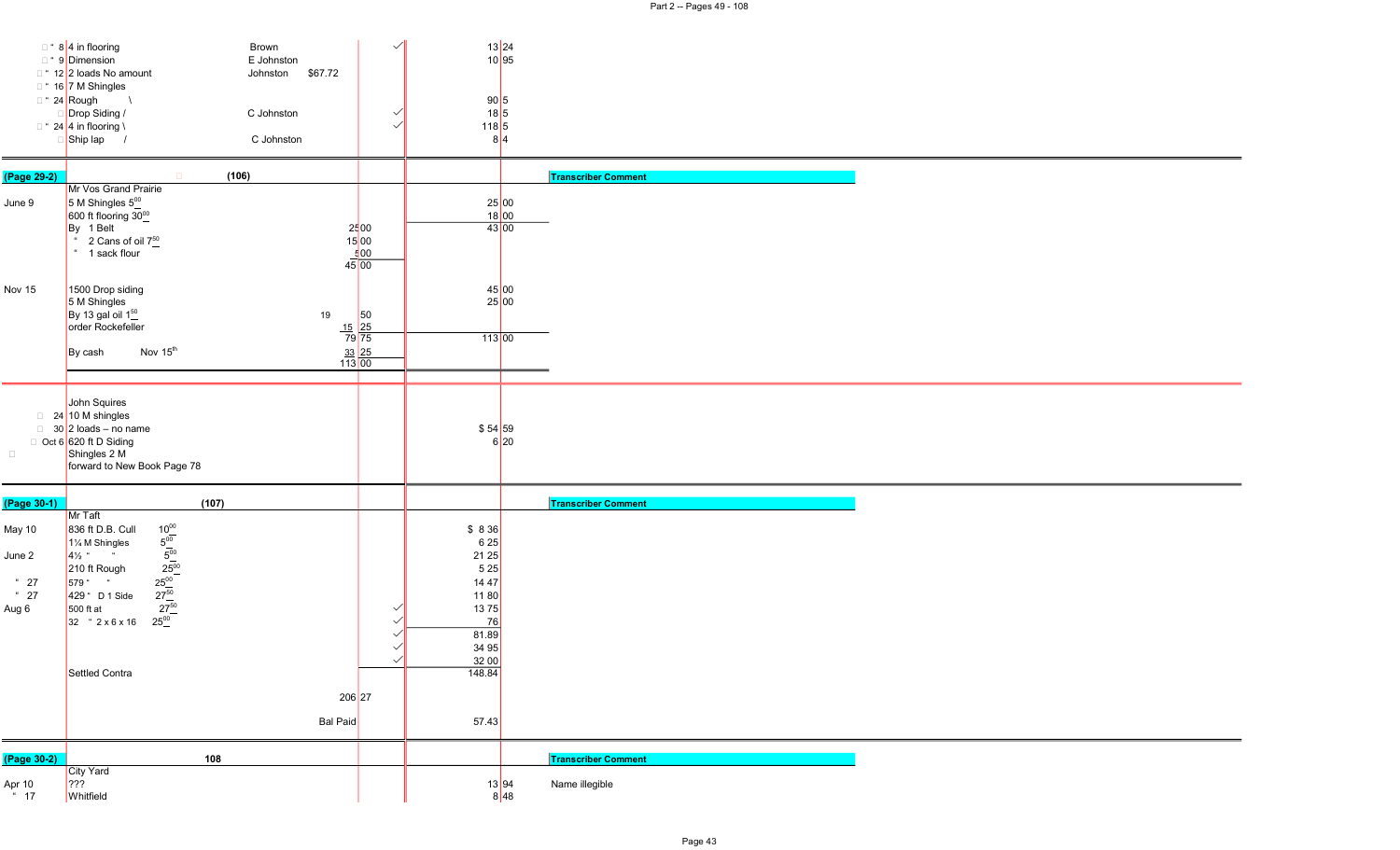|                                                  |                         | End of Part 2 |                |                  |                                                                                |  |
|--------------------------------------------------|-------------------------|---------------|----------------|------------------|--------------------------------------------------------------------------------|--|
|                                                  |                         |               |                |                  |                                                                                |  |
|                                                  |                         | 308 14        |                |                  |                                                                                |  |
| $\overline{7}$<br>" 7                            | N Andress<br>N Andress  |               | 39<br>40       | $\Box$<br>$\Box$ | 10 47<br>10 20                                                                 |  |
| 66<br>$\overline{7}$<br>$\alpha$                 | <b>WJ</b> Andress       |               |                |                  | 10 20                                                                          |  |
| $\epsilon\epsilon$<br>$\overline{7}$             | Rockefeller             |               |                |                  | 10 00                                                                          |  |
| $"$ 7                                            | Whitfield               |               |                |                  | 1 12                                                                           |  |
|                                                  | E Andress               |               | 28             | $\Box$           | 10 12                                                                          |  |
|                                                  | C Andress               |               | $27\,$         | $\Box$           | 10 44                                                                          |  |
|                                                  | A Rockefeller           |               |                |                  | $10$ 70                                                                        |  |
| $\overline{\mathbf{u}}$<br>$\boldsymbol{\Delta}$ | <b>WJ</b> Andress       |               |                |                  | $10$ 27                                                                        |  |
| 30<br>June 4                                     | E Andress<br>Whitfield  |               | 14             | $\Box$           | 13 20<br>11 16                                                                 |  |
| 30<br>$\alpha$                                   | A Patrick               |               |                |                  | 13 70                                                                          |  |
| 30<br>$\alpha$<br>$\alpha$                       | A Rockefeller           |               |                |                  | 11 43                                                                          |  |
| 29<br>$\epsilon$                                 | H Campbell              |               |                |                  |                                                                                |  |
| 29<br>$\alpha$                                   | H Callio                |               |                |                  | $\begin{array}{c c}\n9 & 36 \\ 10 & 32\n\end{array}$                           |  |
| 29<br>$\mathfrak{g}$                             | E Andress               |               | $\overline{7}$ | $\Box$           | 11 07                                                                          |  |
| 27<br>$\alpha$                                   | A Rockefeller           |               |                |                  | $\begin{bmatrix} 9 \\ 24 \\ 5 \\ 00 \\ 5 \\ 9 \\ 24 \\ 11 \\ 06 \end{bmatrix}$ |  |
| 26<br>$\epsilon$                                 | C Whitford              |               |                |                  |                                                                                |  |
| $\alpha$<br>24                                   | P. Callio<br>J Belcourt |               |                |                  |                                                                                |  |
| 26<br>66                                         | C Andress               |               | 49             | $\Box$           |                                                                                |  |
| $\alpha$<br>26<br>$\epsilon$                     | E Andress               |               | 48             | $\Box$           | 10 24                                                                          |  |
| $\alpha$<br>26                                   | A Rockefeller           |               |                |                  |                                                                                |  |
| 23<br>$\overline{16}$                            | A Rockefeller           |               |                |                  |                                                                                |  |
| May 23                                           | E Andress               |               | 44             | $\Box$           |                                                                                |  |
| " 19                                             | Dolan                   |               |                |                  | 15 98 20<br>3 20<br>3 20<br>9 00 28<br>10 28<br>10 28                          |  |
| $\overline{\mathbf{u}}$<br>19                    | Bickford                |               |                |                  |                                                                                |  |
| May 1<br>66<br>13                                | ski                     |               |                |                  |                                                                                |  |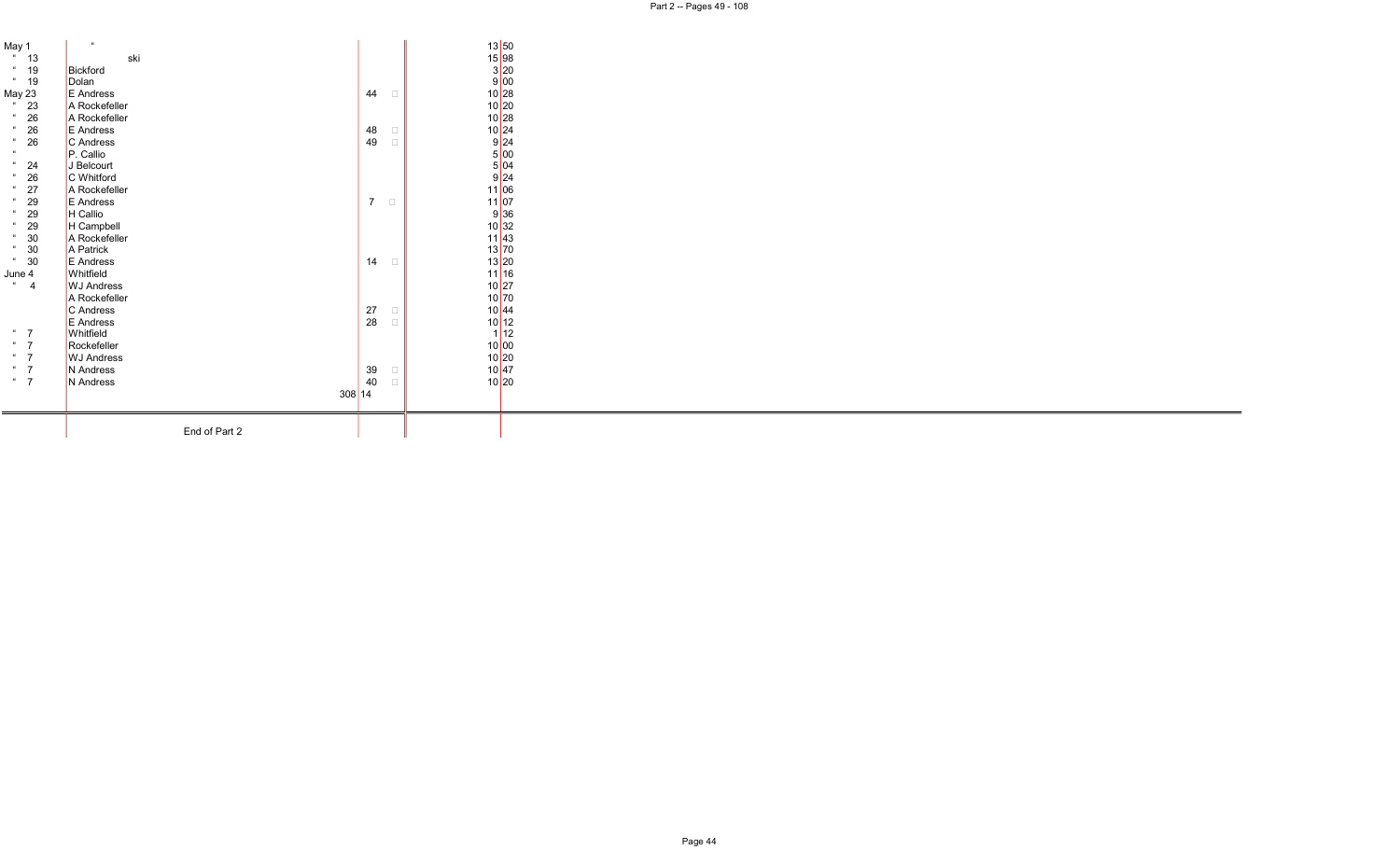| (Page 1-1)                                             | 109                                    |              |         | <b>Transcriber Comment</b> |
|--------------------------------------------------------|----------------------------------------|--------------|---------|----------------------------|
|                                                        |                                        |              |         |                            |
| June 9                                                 | City Yard<br>forward                   |              | 308 14  |                            |
|                                                        | C Crowe                                |              |         | 8 56                       |
| $\boldsymbol{\mu}$<br>9                                | Whitfield                              |              |         | 56                         |
| $\epsilon\epsilon$<br>10                               | C Andress                              | 47           |         | 10 24                      |
| $\epsilon\epsilon$<br>10                               | E Andress                              | 47<br>$\Box$ |         | 10 60                      |
| $\epsilon\epsilon$<br>10<br>$\epsilon\epsilon$         | Rockefeller                            |              |         | 10 80                      |
| 10<br>$\epsilon\epsilon$<br>13                         | <b>WJ</b> Andress<br><b>WJ</b> Andress |              |         | 12 26<br>10 96             |
| $\epsilon\epsilon$<br>14                               | J Gunn                                 |              |         | 8 94                       |
| $\boldsymbol{\mu}$<br>15                               | W Whitfield                            |              |         | 10 14                      |
| $\boldsymbol{\mu}$<br>15                               | Rockefeller                            |              |         | 12 03                      |
| $\mathfrak{c}\mathfrak{c}$<br>16                       | <b>WJ</b> Andress                      |              |         | 12 84                      |
| $\boldsymbol{\mu}$<br>16                               |                                        |              |         | 56                         |
| $\mathfrak{c}\mathfrak{c}$<br>16<br>$\boldsymbol{\mu}$ | E Andress                              | 9            |         | 13 78                      |
| 16<br>$\epsilon\epsilon$<br>17                         | E Andress<br>W Whitfield               | 10           |         | 12 82<br>10 44             |
| $\epsilon$<br>13                                       | C Crowe                                |              |         | 9 04                       |
| $\boldsymbol{\mu}$<br>13                               | E Andress                              |              |         | 10 96                      |
| $\boldsymbol{\mu}$<br>13                               | A Rockefeller                          |              |         | 12 74                      |
| $\epsilon\epsilon$<br>18                               | C Crowe                                |              |         | 9 04                       |
| $\epsilon\epsilon$<br>19<br>$\boldsymbol{\mu}$         | Thos Shern                             |              |         | 20 28                      |
| 27<br>$\boldsymbol{\mu}$                               | Whitfield                              |              |         | 10 56<br>9 67              |
| 27<br>$\epsilon\epsilon$<br>30                         | C Crowe<br>C Crowe                     |              |         | 11 00                      |
| $\mathfrak{c}\mathfrak{c}$<br>30                       | W Whitfield                            |              |         | 11 08                      |
| $\mathfrak{u}$<br>30                                   | E Andress                              | 31           |         | 9 01                       |
| July 8                                                 | W Whitfield                            |              |         | 4 87                       |
| " 9                                                    | Rockefeller                            |              |         | 10 13                      |
| " 9                                                    | E Andress                              | 40           |         | 14 92                      |
| "11<br>"11                                             | C Crowe<br>$\alpha$                    |              |         | 4 13<br>8 36               |
| " 16                                                   | Whitfield                              |              |         | 5 22                       |
|                                                        |                                        |              |         |                            |
| (Page 1-2)                                             | 110                                    |              |         | <b>Transcriber Comment</b> |
| July 18                                                | Rockefeller                            |              |         | 8 88                       |
| 18                                                     | E Andress                              | 9            |         | 7 19                       |
| $\epsilon\epsilon$<br>21                               | Johnston for Squires                   |              |         | 20 00                      |
| $\boldsymbol{\mu}$<br>21                               | Rockefeller                            |              |         | 10 14                      |
| $\boldsymbol{\mu}$<br>21                               | E Andress                              | 22           |         | 10 35                      |
| $\epsilon\epsilon$<br>21<br>$\epsilon\epsilon$         | N Andrress                             |              | $11$ 11 |                            |
| 21<br>$\boldsymbol{\mu}$<br>21                         | C Crow<br><b>F</b> Blinkey             |              |         | 10 30<br>7 68              |
| $\mathfrak{c}\mathfrak{c}$<br>21                       | A Blinkey                              |              |         | 7 68                       |
| $\boldsymbol{\mu}$<br>21                               | <b>F</b> B Whitfield                   |              |         | 10 27                      |
| $\alpha$<br>23                                         | Rockefeller                            |              |         | 10 08                      |
| $\mathfrak{c}\mathfrak{c}$<br>23                       | Andress                                | 34           |         | 10 56                      |
| $\mathfrak{c}\mathfrak{c}$<br>23                       | E Andress                              | 35           |         | $11$ 27                    |
| $\boldsymbol{\mu}$<br>23<br>" $23$                     | C Crowe                                |              |         | 10 00                      |
|                                                        | G Blinkey<br>A Blinkey                 |              |         | 10 08<br>10 08             |
| $"$ 25                                                 | A Blinkey                              |              |         | 10 08                      |
|                                                        | G Blinkey                              |              |         | 10 08                      |
| $"$ 26                                                 | E Andress for Roberts                  |              |         | 8 08                       |
| " 28                                                   | Blinkey                                |              |         | 10 08                      |
|                                                        | A Blinkey                              |              |         | 10 00                      |
| " 28                                                   | J Squires per D Johnson                |              |         | 10 08                      |
| Aug 5                                                  | J Gunn                                 |              |         | 10 08                      |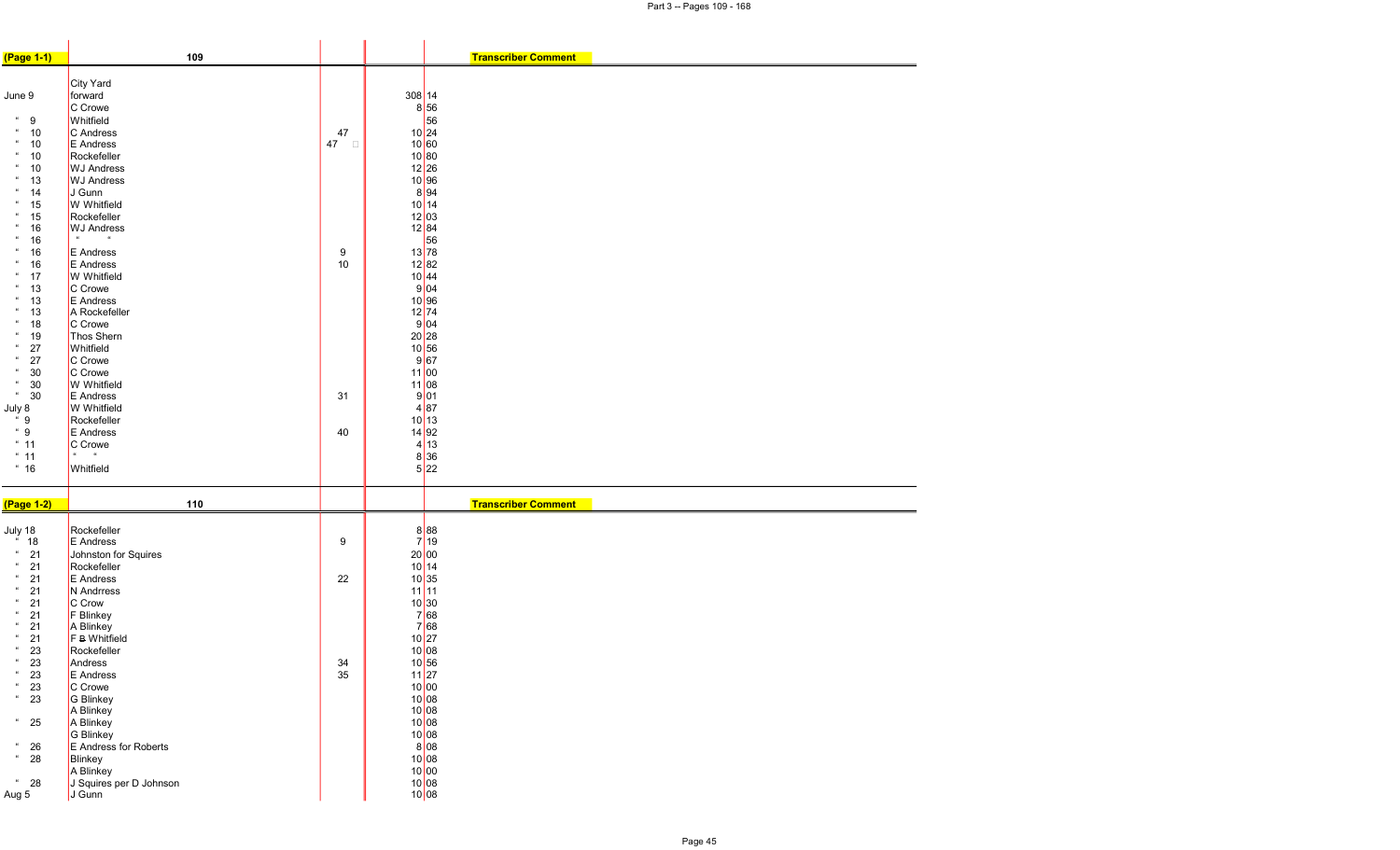| "3                                                         | Baxter                                                                       |                         |                     | 10 04          |                            |
|------------------------------------------------------------|------------------------------------------------------------------------------|-------------------------|---------------------|----------------|----------------------------|
|                                                            | 244 35                                                                       |                         |                     |                |                            |
|                                                            | $\frac{624}{869}$ 33                                                         |                         |                     |                |                            |
|                                                            |                                                                              |                         |                     |                |                            |
| (Page 2-1)                                                 | 111<br>City Yard                                                             |                         |                     |                | <b>Transcriber Comment</b> |
| Sept 25                                                    | Whitfield                                                                    |                         |                     | 10 08          |                            |
|                                                            |                                                                              |                         |                     | 14 24          |                            |
| $\epsilon\epsilon$<br>$\overline{\phantom{a}}$ 66<br>$\mu$ |                                                                              |                         |                     | 25 28          |                            |
| 30<br>Oct 10                                               |                                                                              |                         |                     | 11 80<br>11 20 |                            |
| Nov 5                                                      |                                                                              |                         |                     | 13 72          |                            |
| $\mathfrak{g}$<br>8                                        |                                                                              |                         |                     | 29 12          |                            |
| " 11                                                       |                                                                              |                         |                     | 29 44          |                            |
|                                                            | 112                                                                          |                         |                     |                | <b>Transcriber Comment</b> |
| (Page 2-2)                                                 |                                                                              |                         |                     |                | <b>Blank Page</b>          |
|                                                            |                                                                              |                         |                     |                |                            |
| (Page 3-1)                                                 | 113                                                                          |                         |                     |                | <b>Transcriber Comment</b> |
|                                                            |                                                                              |                         |                     |                | <b>Blank Page</b>          |
| (Page 3-2)                                                 | 114                                                                          |                         |                     |                | <b>Transcriber Comment</b> |
|                                                            | <b>City Yard</b>                                                             |                         |                     |                |                            |
| 26                                                         | May 26 Shingles<br>Callies<br>Balcour                                        |                         |                     | 50 00<br>50 00 |                            |
| 26                                                         | Rockefeller                                                                  |                         |                     | 5 00           |                            |
| 27                                                         | Andress                                                                      |                         |                     | 5 00           |                            |
| 29                                                         | Rockefeller                                                                  |                         |                     | 2 50           |                            |
| 29<br>$30\,$                                               | Patrick<br>Andress                                                           |                         |                     | 2 50<br>2 50   |                            |
| June 2                                                     | <b>WJ Andress</b>                                                            |                         |                     | 2 50           |                            |
| $\sqrt{2}$                                                 | Rockefeller                                                                  |                         |                     | 2 50           |                            |
|                                                            | C Andress                                                                    |                         |                     | 2 50           |                            |
|                                                            | E Andress                                                                    |                         |                     | 2 50           |                            |
| $\overline{7}$<br>23                                       | Whitfield<br>$\alpha$                                                        |                         |                     | 50 00<br>60 00 |                            |
| $30\,$                                                     | E Andress                                                                    |                         |                     | 20 00          |                            |
| 30                                                         | Rockefeller                                                                  |                         |                     | 80 00          |                            |
| July 7                                                     | Whitfield                                                                    |                         |                     | 12 50          |                            |
| "11"                                                       | Whitfield                                                                    |                         | 127 50              | 80 00          |                            |
| Sept                                                       |                                                                              |                         |                     |                |                            |
| $(Page 4-1)$                                               | 115                                                                          |                         |                     |                | <b>Transcriber Comment</b> |
|                                                            | ??? & Johnston<br>July 28 2004 ft flooring                                   |                         |                     |                |                            |
| $30\,$                                                     | $30^{00}_{-}$<br>1010 ft Rough                                               | $\Box$<br>$\Box$        | \$60 12             | 25 25          |                            |
| $\mathfrak{c}\mathfrak{c}$<br>30                           | $5^{00}_{-}$<br>7 M Shingles                                                 | $\Box$                  |                     | 35 00          |                            |
|                                                            | $\frac{5^{00}}{25^{00}}$<br>25 <sup>00</sup><br>25 <sup>00</sup><br>31   9 " | $\Box$                  |                     | 45 00          |                            |
| $\epsilon\epsilon$                                         | 31 600 ft lumber                                                             | $\Box$                  |                     | 15 00          |                            |
|                                                            | 45 P 2 x 4 x 14 - 420                                                        | $\Box$                  |                     | 10 50          |                            |
|                                                            | $25^{00}_{-}$<br>Aug $2$ 900 ft Dim                                          | $\Box$                  |                     | 35 00          |                            |
|                                                            | $30\rm{^{00}}$<br>" $2 \big  939 \big $ "Ship lap                            | $\Box$                  | $$241\overline{54}$ | 28 17          |                            |
|                                                            | Rendered Aug 16th 1913                                                       |                         |                     |                |                            |
|                                                            | By turnips                                                                   |                         |                     |                |                            |
|                                                            | 15# butter $\frac{40}{ }$                                                    | $\frac{1^{00}}{6^{00}}$ |                     |                |                            |
|                                                            |                                                                              |                         | $234\overline{54}$  |                |                            |
|                                                            | To Rendered Sept 6/1913                                                      |                         |                     |                |                            |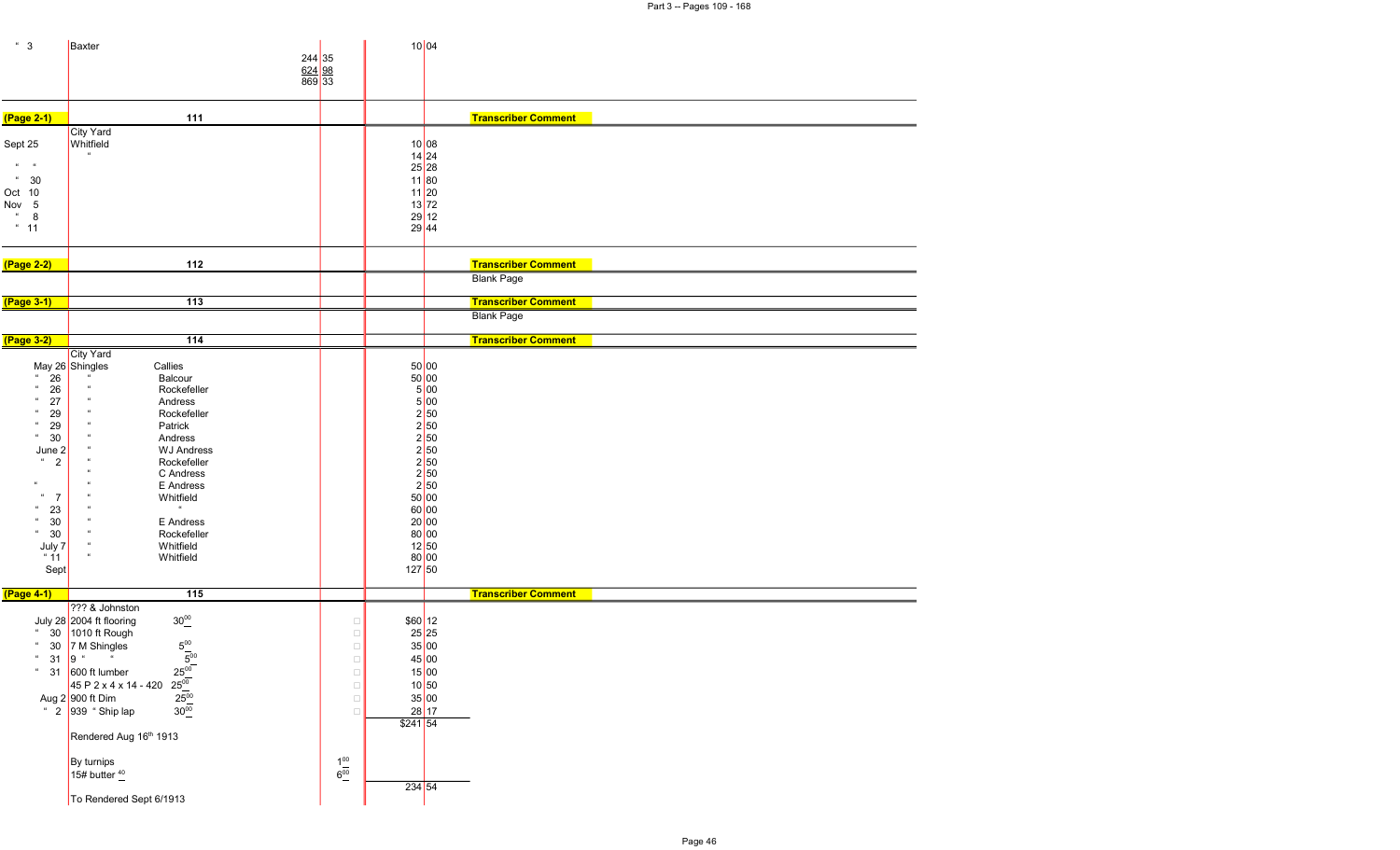| Sept 10 <sup>th</sup> | By note                                                                                                            |              | \$234 54       |              |                            |
|-----------------------|--------------------------------------------------------------------------------------------------------------------|--------------|----------------|--------------|----------------------------|
| (Page 4-2)            | 116                                                                                                                |              |                |              | <b>Transcriber Comment</b> |
|                       | Kleskun Lake A.A. Hall                                                                                             |              |                |              |                            |
|                       | $\frac{5^{00}}{5^{00}}$<br>$\frac{25^{00}}{35^{00}}$<br>$\frac{35^{00}}{5^{00}}$<br>June 6 5000 Shingles<br>Waller |              | 25 00          |              |                            |
|                       | 5000<br>Hayes                                                                                                      |              | 25 00          |              |                            |
|                       | July 28 $800$ ft<br>lumber                                                                                         |              | 20 00          |              |                            |
|                       | Aug $4 1000$ " 4 in<br>$\mathfrak{g}$<br>$\boldsymbol{\mathfrak{u}}$                                               |              | 35 00<br>10 50 |              |                            |
|                       | " $10 \mid 300 \mid 4 \text{ in}$<br>$27^{50}_{-}$<br>" $10$ 300 " D 1 Side                                        |              |                | 8 25         |                            |
|                       | $25^{\overline{00}}$<br>" $13 1008$ " lumber $2 \times 6 \times 18$                                                | $\Box$       | 24 45          |              |                            |
|                       | 200 ' 4" flooring                                                                                                  |              | $\overline{7}$ |              |                            |
|                       | 672 1400 Shiplap                                                                                                   |              | 42             |              |                            |
| $\Box$<br>$\Box$      | 400 drop siding<br>1200 rough lumber                                                                               |              | 12<br>30       |              |                            |
|                       | 5 M shingles                                                                                                       |              | 25             |              |                            |
|                       | 392 / 272 dimension                                                                                                |              |                | 6 80         |                            |
|                       | \173 d.d.                                                                                                          |              |                | 5 19         |                            |
|                       | By cash                                                                                                            |              | 277 19<br>50   |              |                            |
|                       |                                                                                                                    | $\mathbf{s}$ | 227 19         |              |                            |
|                       | account rendered Sept 6th 1913                                                                                     |              |                |              |                            |
|                       |                                                                                                                    |              |                |              |                            |
|                       | Transferred to New Book Page 81                                                                                    |              |                |              |                            |
| $(Page 5-1)$          | 117                                                                                                                |              |                |              | <b>Transcriber Comment</b> |
|                       |                                                                                                                    |              |                |              | <b>Blank Page</b>          |
| (Page 5-2)            | 118                                                                                                                |              |                |              | <b>Transcriber Comment</b> |
|                       | Aug 26/1913                                                                                                        |              |                |              |                            |
|                       |                                                                                                                    |              |                |              |                            |
|                       | Polock Tob<br>" 26 Stewart 4 pipes                                                                                 |              | 25             |              |                            |
|                       | Sep 2 Towelch Tob                                                                                                  |              | 15             |              |                            |
|                       | Harris - See about Nov 10th & Dec                                                                                  |              |                |              |                            |
|                       | 119                                                                                                                |              |                |              | <b>Transcriber Comment</b> |
| (Page 6-1)            | Aug 9                                                                                                              |              |                |              |                            |
|                       | $\overline{\bigcup_{u} \overline{y}}$ 19                                                                           |              |                |              |                            |
|                       | 14 Tob by cash                                                                                                     |              |                | 15           |                            |
|                       | 14 Mark Geary tob                                                                                                  |              |                | 25           |                            |
|                       | 15 Stowert<br>tob<br>Mc Neely<br>tob                                                                               |              |                | 25<br>25     |                            |
|                       | 15 Johnson<br>Tob                                                                                                  |              |                | 15           |                            |
|                       | 15 E haskell<br>Tob                                                                                                |              |                | 15           |                            |
|                       | Stowert<br>Met on slak (???)                                                                                       |              |                |              |                            |
|                       | 17 C Dunlop<br>Tob<br>Tob<br>17 Towelch                                                                            |              |                | 25<br>25     |                            |
|                       | 17 Wolaver<br>Tob                                                                                                  |              |                | 25           |                            |
|                       | 17 Wolaver<br>Shirt                                                                                                |              |                | 25           |                            |
|                       | 20 G Stewart Stable                                                                                                |              | 10 00          |              |                            |
|                       | Welsh<br>" $G$ Stewart Meat 7 - 18                                                                                 |              |                | 9 00<br>1 26 |                            |
|                       | " 20 Paid Smith G Stewart                                                                                          |              | 12 65          |              |                            |
|                       | ? cash                                                                                                             |              | 155 57         |              |                            |
|                       | $\mathfrak{c}\mathfrak{c}$<br>City office<br>$\alpha$                                                              |              | 150 00         |              |                            |
|                       | Pollock<br>M Geary Building                                                                                        |              | 11 00          |              |                            |
|                       | $\alpha$<br>H Conrad "                                                                                             |              | 25 00          |              |                            |
|                       |                                                                                                                    |              |                |              |                            |
|                       | " 20 Mc Nealy tob<br>Wolaver                                                                                       |              |                | 25<br>15     |                            |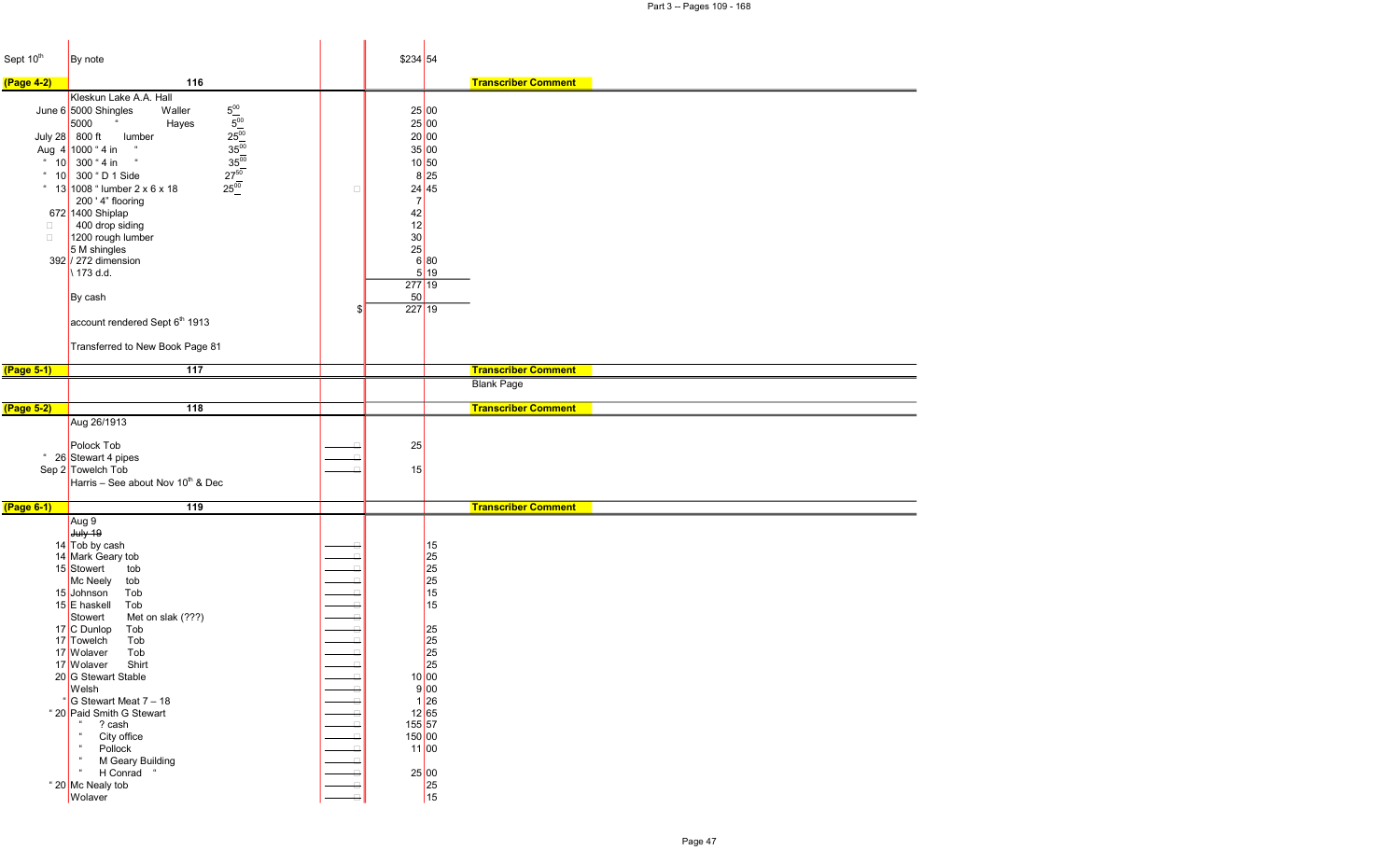|            | "22 Stowert<br>Pottos (?) 1 pack               |                          |          |              |                            |  |
|------------|------------------------------------------------|--------------------------|----------|--------------|----------------------------|--|
|            | Wolaver<br>Mach                                |                          |          | $ 10\rangle$ |                            |  |
|            | " $22$ 1 pr sleighs                            |                          |          | 20 00        |                            |  |
|            | <b>Wolaver</b> tob                             |                          |          | 40           |                            |  |
|            | C Dunlap "                                     |                          |          | 50           |                            |  |
|            | Stowert<br>Buter (sp?) 50 lbs                  | ₽                        |          | 1 00         |                            |  |
|            | T.A. Welch Tob                                 | ⊟                        |          | 25           |                            |  |
|            | 25 Mill Melor by cash                          | $\frac{1}{2}$            |          | 1 00         |                            |  |
| (Page 6-2) | 120                                            |                          |          |              | <b>Transcriber Comment</b> |  |
|            | July 1913                                      |                          |          |              |                            |  |
|            | 29 C Dunlop<br>Tob                             | Ξ                        |          | 15           |                            |  |
|            | 30 Mc Neely<br>Tob                             | $\Box$                   |          | 20           |                            |  |
|            | Tob<br>Aug 1 C Dunlop                          | $\overline{\phantom{a}}$ |          | 15           |                            |  |
|            | E Johnston cash                                | ₽                        |          | 40 00        |                            |  |
|            | Aug $4 \times 1$ E Johnston Tob                | ₽                        |          | 15           |                            |  |
|            | 4 TA Welch Tob                                 |                          |          | 15           |                            |  |
|            | 4 sugar bag cash                               |                          |          | 35           |                            |  |
|            | 4 Mc Neely<br>Tob                              | ⊟                        |          | 25           |                            |  |
|            | $4$ C Dunlop<br>Tob                            |                          |          | 30           |                            |  |
|            | 4 Mc Neely<br>(Socks, 3 Pairs)                 |                          |          |              |                            |  |
|            | "E Johnson<br>cash                             | ₽                        |          | 2 00         |                            |  |
|            | 7 E Johnson Tob                                |                          |          | 30           |                            |  |
|            | 7 Stowert<br>Meat 7 lb.                        |                          |          |              |                            |  |
|            | 7 C Dunlap<br>Mach                             |                          |          | 10           |                            |  |
|            | 7 Stowert<br>Meat 6 lb.                        |                          |          | 10           |                            |  |
|            | $7$ ? Mils<br>cash<br>8 E Haskel<br>Mach       | $\Box$                   |          | 1 00         |                            |  |
|            | Mach<br>8 Mc Neely                             |                          |          | 20<br>20     |                            |  |
|            | 8 Mils by cash                                 |                          |          | 1 25         |                            |  |
|            | 9 Mils by cash                                 |                          |          | 50           |                            |  |
|            |                                                |                          |          |              |                            |  |
|            |                                                |                          |          |              |                            |  |
|            | 9 Mils by cash                                 |                          |          | 1 00         |                            |  |
|            | 9 Mc Neely Tob                                 |                          |          | 25           |                            |  |
|            | 12 Johnson<br>Tob                              |                          |          | 15           |                            |  |
|            | 13 C Dunlap Tob                                |                          |          | 25           |                            |  |
|            | 13 TA Welch Tob                                |                          |          | 25           |                            |  |
|            | 13 Tob by cash                                 |                          |          | 15           |                            |  |
|            | 13 Tob by cash                                 |                          |          | 25<br>2 00   |                            |  |
|            | 14 Mils by cash<br>14 Mils by cash             | Ð                        |          | 90           |                            |  |
|            |                                                |                          |          |              |                            |  |
| (Page 7-1) | 121                                            |                          |          |              | <b>Transcriber Comment</b> |  |
|            | <b>July 1913</b>                               |                          |          |              |                            |  |
|            | 18 Polock Tob                                  |                          |          | 35           |                            |  |
|            | 18 wutfeild Tob                                | ₽                        |          | 25           |                            |  |
|            | 18 Jarry 7 man 1 day                           |                          |          |              |                            |  |
|            | 18 TA Welch Tob                                |                          |          | 25           |                            |  |
|            | 19 D. Johnson 3220 ft slabs<br>19 C Donlap Tob |                          |          | 35           |                            |  |
|            | 19 Jarry 6 man 1 day                           |                          |          |              |                            |  |
|            | 19 E Johnson Tob                               | ₽                        |          | 35           |                            |  |
|            | G Stewart slabs 3892                           | $\Box$                   |          |              |                            |  |
|            | 20 Jarry 6 man 1 day                           |                          |          |              |                            |  |
|            | Stewart Tob                                    |                          |          | 35           |                            |  |
|            | " 23 E Johnson cash                            |                          |          | 1 25         |                            |  |
|            | 23 E Johnson Mach                              |                          |          | 10           |                            |  |
|            | 25 Mc Neely Tob                                |                          |          | 35           |                            |  |
|            | uptown levy (?)                                |                          | $101$ 15 |              |                            |  |
|            | 25 W McGowan                                   |                          |          | 50 00        |                            |  |
|            | " 25 G Stewart Cash                            |                          | 100 00   |              |                            |  |
|            | " M Geary                                      |                          | 100 00   |              |                            |  |
|            | G Stewart axe handle<br>26 Mc Neely by cash    |                          |          | 25           |                            |  |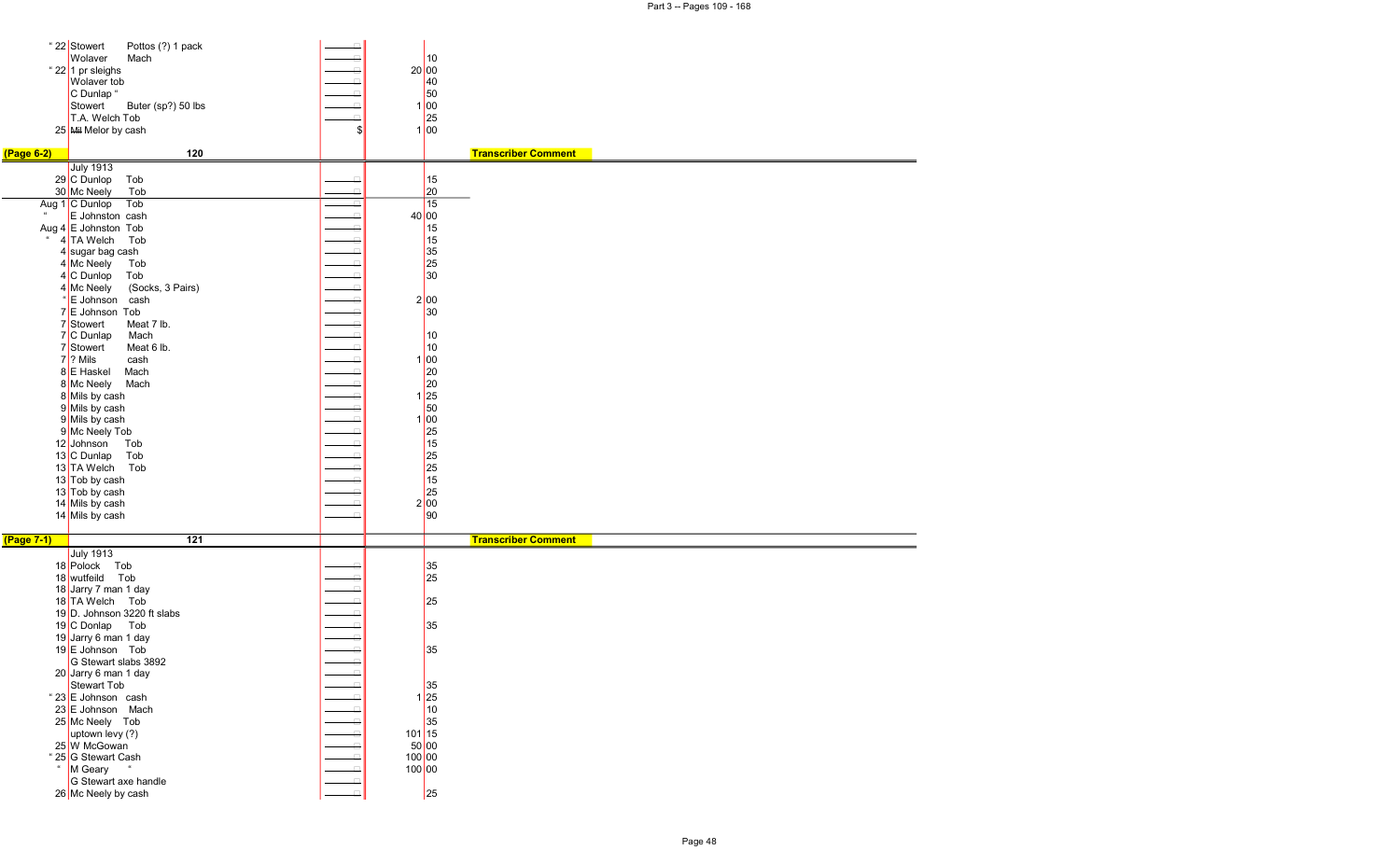| Pollock cash<br>26 E Johonson Tob<br>26 T.A. Welch Tob<br>G Stewart Oats<br>Lumber<br>27 Stewort 15 lb meat                                                                                                                                                                                                                                                                                                                                                                                                                                                                                                        | $\Box$<br>€<br>Е<br>₽                                           | (60 00)<br>(1 00)<br>15<br> 15<br>7 50                                                                           |
|--------------------------------------------------------------------------------------------------------------------------------------------------------------------------------------------------------------------------------------------------------------------------------------------------------------------------------------------------------------------------------------------------------------------------------------------------------------------------------------------------------------------------------------------------------------------------------------------------------------------|-----------------------------------------------------------------|------------------------------------------------------------------------------------------------------------------|
| 122<br>(Page 7-2)                                                                                                                                                                                                                                                                                                                                                                                                                                                                                                                                                                                                  |                                                                 | <b>Transcriber Comment</b>                                                                                       |
| <b>July 1913</b><br>July 10 Tarry 5 mils<br>10 Mr. M. Geary<br>$\alpha$<br>10 Mc Neely Tob<br>10 Tarry 4 mils<br>11 Tarry 4 mils<br>11 Tarry 5 mils<br>11 T.A. Welch Tob<br>12 Tarry 4 mils<br>12 Tarry 4 mils<br>12 Tarry 4 mils<br>13 Tarry 4 mils<br>13 Tarry 4 mils<br>13 Tarry 4 mils<br>13 Dunlop Tob<br>14 Tarry 5 man 1 day<br>14 M Pollock $(?)$<br>14 A McNeally<br>15 Tarry 5 man 1 day<br>16 Mr Pollock Mach<br>16 Mr Johonson Mach<br>15 C Dunlop soap<br>16 Tarry 5 man 1 day<br>17 Johonson Tob<br>17 Weatfeald Tob<br>17 Mc Meely Tob<br>18 M Geary cash<br>17 Tarry 5 man 1 day<br>18 2 man $(?)$ | \$2]<br>\$2<br>$\overline{2}$<br>$\overline{2}$<br>Ē<br>$\Box$  | 50<br>10<br>35<br>00<br>00<br>00<br>35<br>50<br>7 50<br>5 50<br>05<br>05<br>50<br>25<br>45<br>35<br>2.00<br>1.00 |
| 123<br>(Page 8-1)                                                                                                                                                                                                                                                                                                                                                                                                                                                                                                                                                                                                  |                                                                 | <b>Transcriber Comment</b>                                                                                       |
| June<br>28 Mr. Minchin Tob<br>tob <sup>25</sup> Matches <sup>20</sup><br>29 Mc Neely<br>30 H Conrad                                                                                                                                                                                                                                                                                                                                                                                                                                                                                                                | $\boxplus$<br>$\overline{\phantom{0}}$<br>Ð.                    | 25 <br> 45<br>20 00                                                                                              |
| July 1st<br>July 1 <sup>st</sup> Shirt F Welsh<br>$E(?)$ Sakell Mach<br>WA Rae order (?) Porter<br>$\alpha$<br>order Wm Calihoo 1700 ft 2<br>G Stewart 50# Rice<br>Pollock Mach<br>Mr E Johnson tob<br>McNeely tob<br>Mr. Minchin Tob<br>Welch Tob<br>Johnson Mach<br>Pollock Tob<br>Conrad meats<br>July 1 <sup>st</sup> Crowe order Davidson<br>7 Andress "                                                                                                                                                                                                                                                      | $\oplus$<br>$\Box$<br>$\Box$<br>θ<br>Ō<br>⊟<br>⊟<br>$\Box$<br>Ē | 2 00<br> 10<br>25 00<br> 10<br>25<br>25<br>25<br>25<br>10<br>25<br>1 25<br>2 00<br>5 00                          |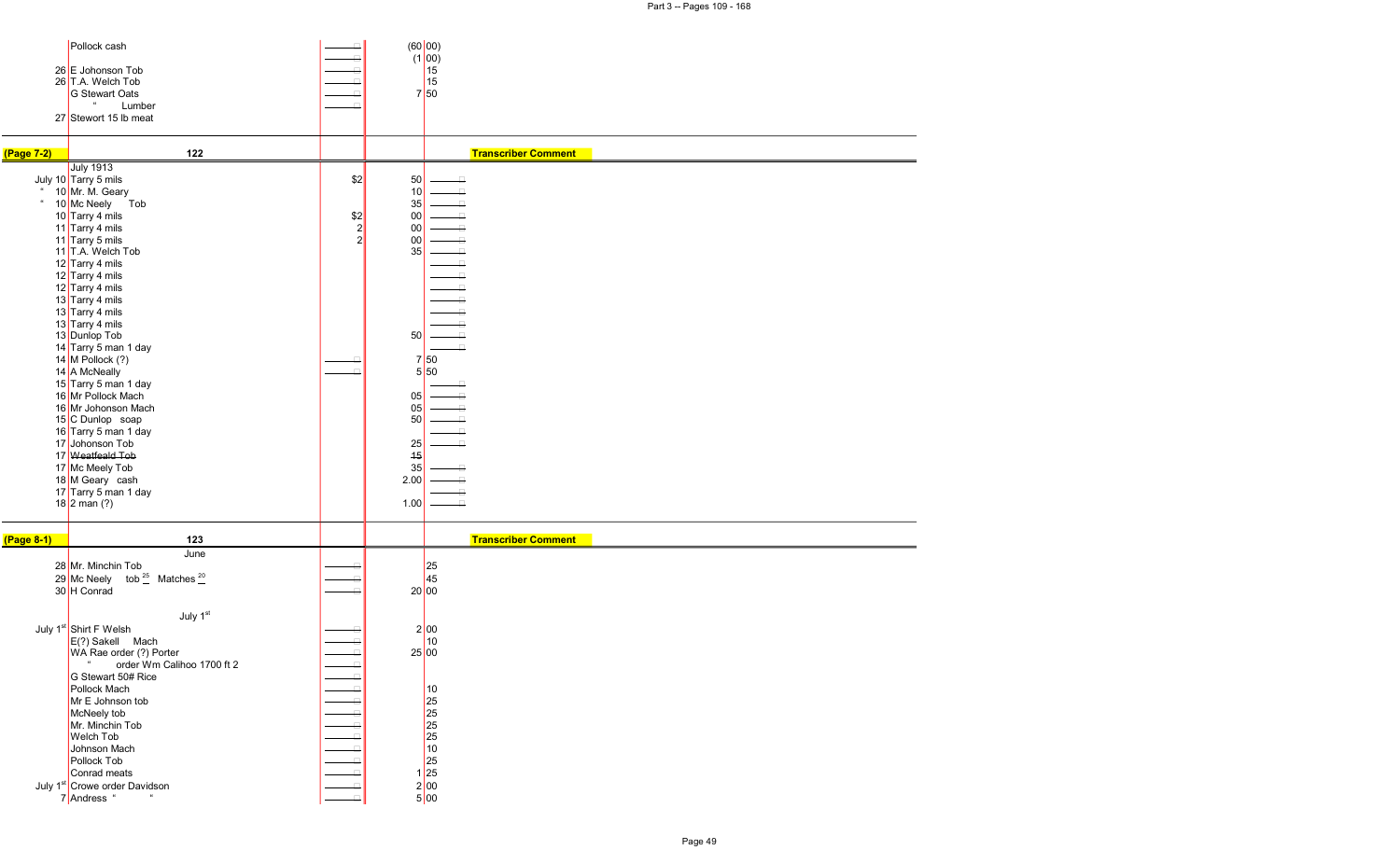| $\mathfrak{c}\mathfrak{c}$ | 7 Crowe cull<br>7 M Geary tob<br>8 Johnson mils<br>8 G Dunlap Tob<br>July 9 Stowert Tob<br>9Tarry mils 4<br>10 Tarry mils 6<br>10 Mc Neely Mach<br>10 Johnson Tob<br>10 Pollock Tob |       | 3 60<br>35<br>2 00<br>50<br>1 00<br>2 00<br>3 00<br> 10<br>25<br>25 |                            |
|----------------------------|-------------------------------------------------------------------------------------------------------------------------------------------------------------------------------------|-------|---------------------------------------------------------------------|----------------------------|
| (Page 8-2)                 | 124                                                                                                                                                                                 |       |                                                                     | <b>Transcriber Comment</b> |
|                            | Account for Month of June                                                                                                                                                           |       |                                                                     |                            |
|                            | June 17 Mr. Pollock Tobacco                                                                                                                                                         |       | $\begin{array}{c} 25 \\ 25 \end{array}$                             |                            |
|                            | June 18 Mr. Welsh Tob                                                                                                                                                               |       |                                                                     |                            |
|                            | June 18 Mr. Welsh Mat                                                                                                                                                               |       | 10                                                                  |                            |
|                            | June 18 Mr. Welsh Tob                                                                                                                                                               |       | 25                                                                  |                            |
|                            | 18 Conrad Muslin*<br>18 M Geary                                                                                                                                                     |       | 30<br>30                                                            |                            |
|                            | 18 Pollock                                                                                                                                                                          |       | 30                                                                  |                            |
|                            | 18 McGarvin "                                                                                                                                                                       |       | 30                                                                  |                            |
|                            | 19 Mr. C. Dunlop Tob                                                                                                                                                                |       |                                                                     |                            |
|                            | 19 A McNeelly                                                                                                                                                                       |       |                                                                     |                            |
|                            | 20 Clot tob                                                                                                                                                                         |       | 25<br>25<br>25                                                      |                            |
|                            | 20 E Johnson Tob                                                                                                                                                                    |       | 25                                                                  |                            |
|                            | 20 Haskell Matches                                                                                                                                                                  |       | 10                                                                  |                            |
|                            | 21 C Dunlop Tob                                                                                                                                                                     |       | $\phi$ 50                                                           |                            |
|                            | 21 Pollock                                                                                                                                                                          |       | 50                                                                  |                            |
|                            | 21 Minchin<br>22 Haskell Tob                                                                                                                                                        |       | 25                                                                  |                            |
|                            | M. Carny mach                                                                                                                                                                       |       | 25<br>10                                                            |                            |
|                            | 23 A. McNeally tob                                                                                                                                                                  |       | 25                                                                  |                            |
|                            | 23 Mr. E. Johnson Tob                                                                                                                                                               |       | 25                                                                  |                            |
|                            | 23 Mr Geary tob                                                                                                                                                                     |       |                                                                     |                            |
|                            | 25 Mr. McKellar Tob                                                                                                                                                                 |       | $\begin{array}{c} 25 \\ 25 \end{array}$                             |                            |
|                            | 25 Mr Welsh Tob                                                                                                                                                                     |       | 25                                                                  |                            |
|                            | 25 Mc Neally Boots                                                                                                                                                                  |       | 4 50                                                                |                            |
|                            | 26 Mr Welsh Tob                                                                                                                                                                     |       | 25<br>25<br>25                                                      |                            |
|                            | 26 Chas. Dunlop Tob                                                                                                                                                                 |       |                                                                     |                            |
|                            | 26 E. Johnson Tobacco                                                                                                                                                               |       |                                                                     |                            |
|                            | 27 Mr. Pollock Tob                                                                                                                                                                  |       | 25                                                                  |                            |
|                            | 27 Mr Welsh Matches                                                                                                                                                                 |       | 10                                                                  |                            |
|                            | 28 M Geary cash<br>28 Mr Welsh Tob                                                                                                                                                  | 50 00 |                                                                     |                            |
|                            | 28 Mr Geary Tob                                                                                                                                                                     |       | 25<br>25                                                            |                            |
|                            |                                                                                                                                                                                     |       |                                                                     |                            |
|                            |                                                                                                                                                                                     |       |                                                                     |                            |
| (Page 9-1)                 | 125                                                                                                                                                                                 |       |                                                                     | <b>Transcriber Comment</b> |
|                            | June 1 <sup>st</sup>                                                                                                                                                                | \$    | ¢                                                                   |                            |
|                            | June 2 Mr. Pollock Mat                                                                                                                                                              |       | 20                                                                  |                            |
|                            | June 2 Mr. C. Dunlop Tob                                                                                                                                                            |       | 25                                                                  |                            |
|                            | June 3 Mr. Welsh Tob                                                                                                                                                                |       | 25                                                                  |                            |
|                            | June 5 Mr. Welsh Mat.                                                                                                                                                               |       | 10                                                                  |                            |
|                            |                                                                                                                                                                                     |       | 4 00                                                                |                            |
| $\alpha$<br>5 <sup>1</sup> | $\frac{5}{4}$ Mr. Welsn ivia<br>4 Marfleet 8 meals $\frac{50}{4}$                                                                                                                   |       | 2 00                                                                |                            |
| $\alpha$                   | $50\,$<br>$\mathfrak{g}$<br>5 Baxter 4                                                                                                                                              |       | 2 00                                                                |                            |
| $\alpha$                   | 5 Marfleet Biscuits                                                                                                                                                                 |       | 50                                                                  |                            |
|                            | <b>Clot Matches</b>                                                                                                                                                                 |       | 10                                                                  |                            |
|                            | June 5 Mr. Welsh Matches                                                                                                                                                            |       | 20                                                                  |                            |
|                            | June 6 Mr. Pollock Matches                                                                                                                                                          |       | 10                                                                  |                            |
|                            | June 6 Mr. Geary Mat.                                                                                                                                                               |       | 20                                                                  |                            |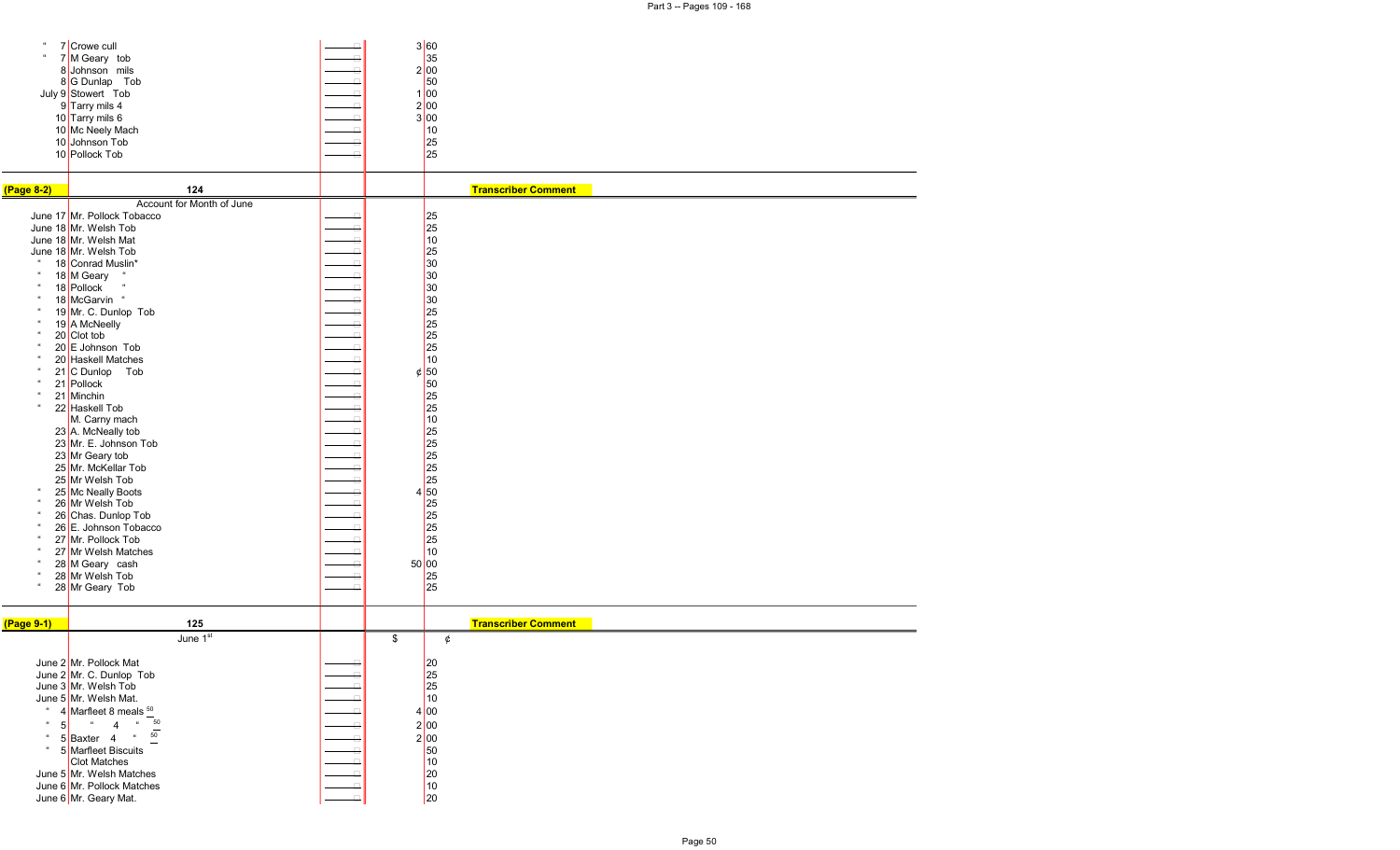|                            | June 6 Mr. C. Dunlop Tob       |   | 50                         |                            |
|----------------------------|--------------------------------|---|----------------------------|----------------------------|
|                            | June 6 Mr. N. Caswell Tob      |   | 25                         |                            |
|                            | June 7 Mr. Haskell Tob         |   | 25                         |                            |
|                            | June 7 Mr. Pollock Tob         |   | 25                         |                            |
|                            | June 7 Mr. Welsh Tob           |   | 25                         |                            |
|                            | June 7 Mr. Geary Underclothes  |   | 5 00                       |                            |
|                            | June 8 Mr. C. Dunlop Tob       |   | 25                         |                            |
|                            | S Dunlop Meals                 |   | 4 00                       |                            |
| $\mathfrak{c}\mathfrak{c}$ | 9 N. Caswell Braces            |   | 50                         |                            |
|                            | June 9 N. Caswell Tob          |   | 25                         |                            |
|                            | June 11 Mr. Haskell Mat        |   | 20                         |                            |
|                            | June 12 Mr. N. Caswell Tob     |   | 25                         |                            |
|                            | June 12 Mr. Welsh Tob          |   | 25                         |                            |
|                            | June 13 Mr. Pollock Tob        |   | 25                         |                            |
|                            | June 14 Mr. Haskell Mitts      |   | 1 25                       |                            |
|                            | 14 Mr. N. Caswell Tob          |   | 25                         |                            |
| ,,                         | 15 Mr. N. Caswell Handkerchief |   | 15                         |                            |
|                            | 15 Mr. N. Caswell Mat          |   | 20                         |                            |
| ,,                         | 16 J. McKellar tob             |   | 25                         |                            |
| ,,                         | 16 Mr. C. Dunlop Mat           |   | 10                         |                            |
|                            | over                           |   |                            |                            |
|                            |                                |   |                            |                            |
| (Page 9-2)                 | 126                            |   |                            | <b>Transcriber Comment</b> |
|                            | May                            |   |                            |                            |
|                            | Account for the Month of May   |   |                            |                            |
|                            | 17 Mr. Welsh Tob               |   | 25                         |                            |
|                            | 17 Mr. C. Dunlop Tob           |   | 25                         |                            |
|                            | 18 Mr. C. Dunlop Suspenders    | П | 50                         |                            |
|                            | 18 Mr. Welsh Suspenders        |   | 50                         |                            |
|                            | 18 Mr. Pollock stockings       |   | 1 00                       |                            |
|                            | 19 Mr. C. Dunlop Tob           |   | 25                         |                            |
|                            | 19 Mr. McGarvin stockings      |   | 35                         |                            |
|                            | May 20 <sup>th</sup>           |   |                            |                            |
|                            | 20 Mr. S. Dunlop Tob           |   | 25                         |                            |
|                            | 20 Mr. Cox Tob                 |   | 25                         |                            |
|                            | 20 Mr. Welsh Tob               |   | 25                         |                            |
|                            | 20 Mr. C. Dunlop Mat           |   | 10                         |                            |
|                            | 21 N. Caswell Tob              |   | 25                         |                            |
|                            | 23 Mr. Clark Tob               |   | 50                         |                            |
|                            | 23 Mr. Pollock Tob             |   | 25                         |                            |
|                            | 23 Mr. Geary Tob               |   | 50                         |                            |
| 24                         | $\mathsf{Tab}(?)$              |   | 15                         |                            |
|                            | 24 Mr. S. Dunlop Tob           |   | 25                         |                            |
|                            | 24 Mr. S. Dunlop Mat           |   | 10                         |                            |
|                            | 26 Mr. C. Dunlop Tob           |   | 25                         |                            |
|                            | 26 Mr. Welsh Matches           |   | 10                         |                            |
|                            | 26 Mr. N. Caswell Tob          |   | 25                         |                            |
|                            | 27 Mr. Welsh Tob               |   | 25                         |                            |
|                            | 27 Mr. Pollock Tob             |   | 25                         |                            |
|                            | 28 Mr. Geary Tob               |   | 25                         |                            |
|                            | 28 Mr. Welsh Mat               |   | 10                         |                            |
|                            | 29 Mr. S. Dunlop Tob           |   | 25                         |                            |
|                            | 29 Mr. Geary Tob               |   |                            |                            |
|                            | 29 Mr. Welsh Tob               |   |                            |                            |
|                            | 30 Mr. N. Caswell Tob          |   | 25<br>25<br>25<br>25<br>25 |                            |
|                            | 31 Mr. Pollock Tob             |   |                            |                            |
|                            |                                |   |                            |                            |
|                            |                                |   |                            |                            |
| (Page 10-1)                | 127                            |   |                            | <b>Transcriber Comment</b> |
|                            | May 1913                       |   |                            |                            |
|                            |                                |   |                            |                            |
|                            | May 2 M. Geary Tob Stewart     |   | 50                         |                            |
|                            | May 2 S. Dunlop Mat            |   | 10                         |                            |
|                            |                                |   |                            |                            |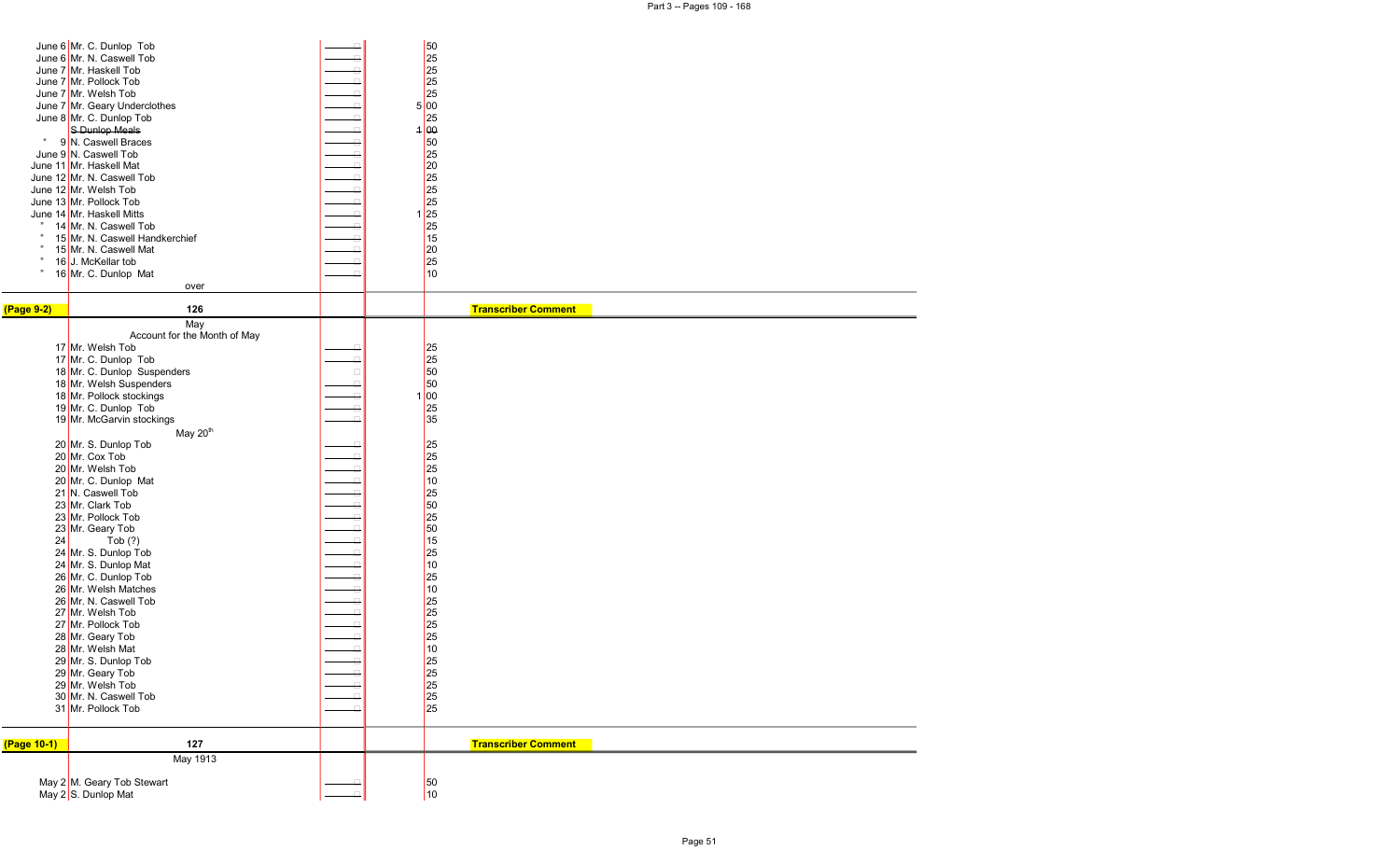|                      | May 3 Mr. Cox Tob Stewart                                                                    |                    |                 | 25                         |
|----------------------|----------------------------------------------------------------------------------------------|--------------------|-----------------|----------------------------|
|                      | May 3 Mr. Pollock Tob                                                                        |                    |                 | 25                         |
|                      | May 3 Mr. Welsh Tob                                                                          |                    |                 | 25                         |
|                      | May 3 Mr. Welsh Matches                                                                      |                    |                 | 10<br>1 75                 |
|                      | May 4 Mr. Welsh Shirt<br>May 4 Mr. C. Dunlop Sox                                             |                    |                 | 1 00                       |
|                      | May 4 Mr. N. Caswell Tob                                                                     |                    |                 | 25                         |
|                      | 6 McGarvin Mitts                                                                             |                    |                 | 75                         |
| $\pmb{\mathfrak{y}}$ | 6 Sam Donlap tob                                                                             |                    |                 | 50                         |
|                      | $6$ F. Clark tob                                                                             |                    |                 | 50                         |
|                      | 6 M Garevy tob                                                                               |                    |                 | 50                         |
|                      | 7 Casweall Mitts                                                                             |                    |                 | 75                         |
|                      | 8 Pollock Tob                                                                                |                    |                 | 25                         |
|                      | 8 Caswell                                                                                    |                    |                 | 10                         |
|                      | 8 M Toruny matts                                                                             |                    |                 | 10                         |
|                      | 10 Mr. Cox Matches                                                                           | п                  |                 | 10                         |
|                      | 10 Mr. N. Caswell Matches                                                                    |                    |                 | 20                         |
|                      | 10 Mr. Welsh Tob                                                                             |                    |                 | 25                         |
|                      | 10 Mr. Welsh Matches                                                                         |                    |                 | 20                         |
|                      | 11 Mr. C. Dunlop Tob                                                                         |                    |                 | 25                         |
|                      | 13 Mr. N. Caswell Tob                                                                        |                    |                 | 15                         |
|                      | 13 Mr. S. Dunlop Tob Stewart<br>13 Mr. Welsh Tob Stewart                                     |                    |                 | 25<br>25                   |
|                      | 14 Mr. Pollock Matches                                                                       |                    |                 | 10                         |
|                      | 15 Mr. Geary Tob                                                                             |                    |                 | 1 00                       |
|                      | 15 Mr. Pollock overalls                                                                      |                    |                 | 1 25                       |
| ,,                   | 16 Mr. Cox Tob                                                                               |                    |                 | 25                         |
|                      | 17 Mr. C. Dunlop Mitts                                                                       |                    |                 | 1 25                       |
| ,,                   | 17 Mr. S. Dunlop Tob                                                                         |                    |                 | 25                         |
| ,,                   | 17 Mr. S. Pollock Tob                                                                        |                    |                 | 25                         |
|                      | over                                                                                         |                    |                 |                            |
|                      |                                                                                              |                    |                 |                            |
|                      |                                                                                              |                    |                 |                            |
| (Page 10-2)          | 128                                                                                          |                    |                 | <b>Transcriber Comment</b> |
|                      |                                                                                              |                    |                 | <b>Blank Page</b>          |
|                      |                                                                                              |                    |                 |                            |
| (Page 11-1)          | 129                                                                                          | $\mathbf{\hat{s}}$ |                 | <b>Transcriber Comment</b> |
|                      | March 1913<br>Samuel Dunlop                                                                  |                    | ¢               |                            |
|                      | 16 Tobacco<br>$\Box$                                                                         |                    | 50              |                            |
|                      | 17 Beamer Mitts<br>$\Box$                                                                    |                    | 35              |                            |
|                      | 17 Mrs. Beamer Matches<br>$\Box$                                                             |                    | 10              |                            |
|                      | 17 Vickers shirt<br>$\Box$                                                                   |                    | ∥75             |                            |
|                      | $\Box$<br>1 pair mitts                                                                       |                    | 35              |                            |
|                      | $\Box$<br>2 plugs tobacco                                                                    |                    | 50              |                            |
|                      | 18 G. Stewart 1 Mitts<br>$\Box$                                                              |                    | $\parallel$ 75  |                            |
|                      | Horseshoe nails<br>$\Box$                                                                    |                    | 70              |                            |
|                      | " 18 G. Stewart                                                                              |                    |                 |                            |
|                      | " 18 Beamer towel<br>$\Box$<br>$\Box$                                                        |                    | 50<br>15 15     |                            |
|                      | " 18 Mr. Nimmo Oats<br>" 19 Marfleet Mitts<br>0                                              |                    | 1∥00            |                            |
|                      | " $19$ Gox tob<br>$\Box$                                                                     |                    | $\parallel$ 25  |                            |
|                      | " 19 Billy Decquin tob<br>$\Box$                                                             |                    | $\parallel$ 50  |                            |
|                      | " 19 Wilson Matches<br>$\Box$                                                                |                    | $\vert$ 10      |                            |
|                      | " 20 Watson Tobacco<br>$\Box$                                                                |                    | $\ 25$          |                            |
|                      | " 20 Mr. Nimmo Moccasins<br>$\Box$                                                           |                    | 2 00            |                            |
|                      | " 22 N. Caswell 2 Tobacco<br>$\Box$                                                          |                    | 50              |                            |
|                      | " 22 S. Dunlop 2 Tobacco<br>$\Box$                                                           |                    | $\parallel$ 25  |                            |
|                      | " 22 Mr. Cox Tobacco<br>$\Box$                                                               |                    | $\parallel$ 25  |                            |
|                      | " 22 Mr. B. Decquin Matches<br>$\Box$<br>" 23 G. Stewart Overalls<br>$\Box$<br>" 23 Mike ??? |                    | $\ $ 20<br>1 25 |                            |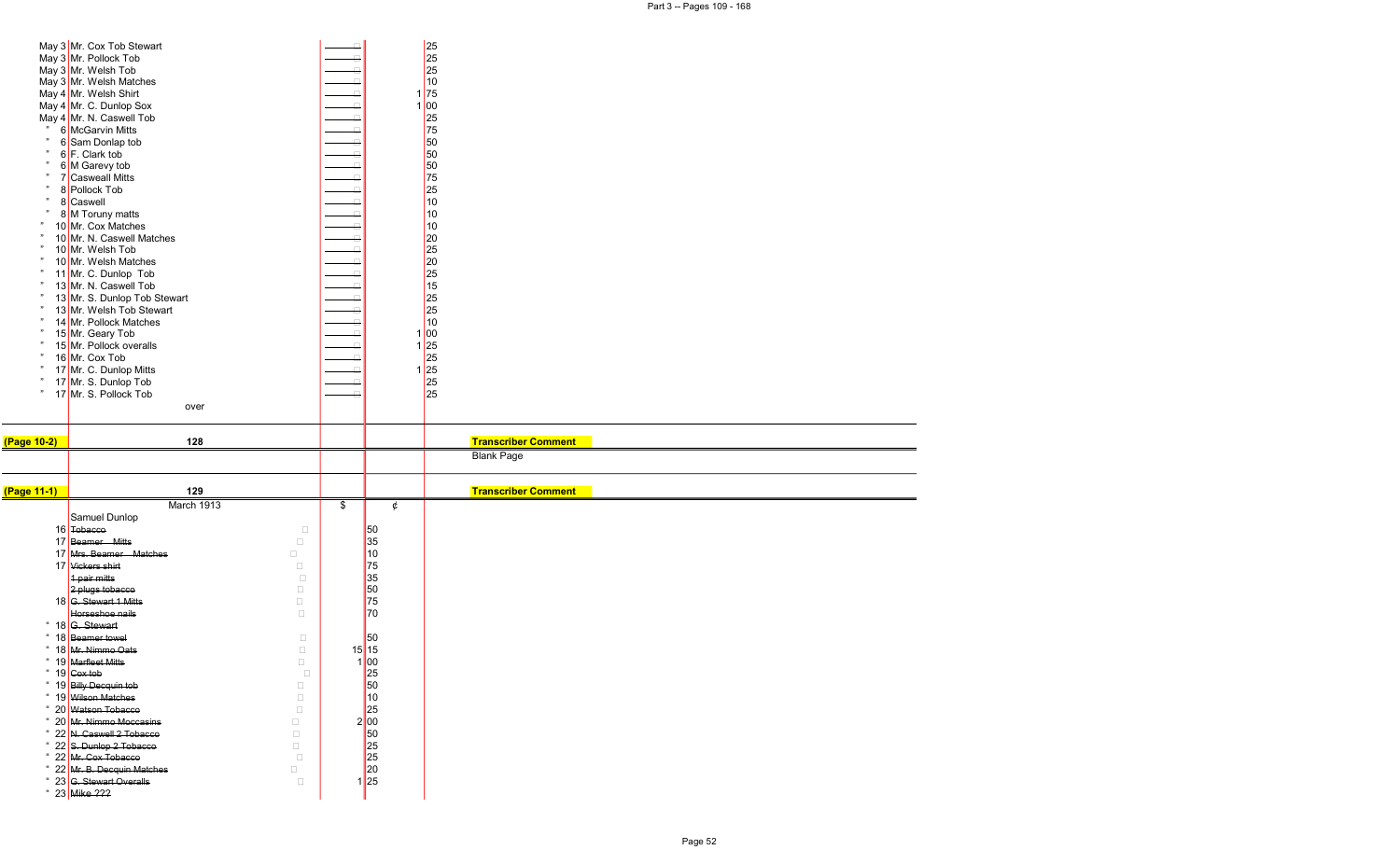| $\mathfrak{u}$     | " <sub>1</sub> Shirt<br>$\Box$                                                             |        | $1$ 75         |                            |
|--------------------|--------------------------------------------------------------------------------------------|--------|----------------|----------------------------|
| $\alpha$           | $\Box$<br>suit of underclothes                                                             |        | 2 50           |                            |
|                    | " 23 Mr. Bramer Tobacco<br>$\Box$                                                          |        | 1 00           |                            |
|                    | " 23 Mr. C. Dunlop Tobacco<br>$\Box$                                                       |        | 1 00           |                            |
| " 23               | " Matches<br>$\Box$                                                                        |        | 10             |                            |
|                    | " 24 G. Stewart cash<br>$\Box$                                                             | 10 00  |                |                            |
|                    | 24 Mr. Nimmo Tobacco<br>$\Box$                                                             |        | $\ 25$         |                            |
|                    | 24 B. Decquin Tobacco<br>$\Box$                                                            |        | 1 00           |                            |
|                    | " 22 Beamer Board<br>$\Box$                                                                |        | 1 00           |                            |
|                    |                                                                                            |        |                |                            |
|                    |                                                                                            |        |                |                            |
| (Page 11-2)        | 130                                                                                        |        |                | <b>Transcriber Comment</b> |
|                    |                                                                                            |        |                |                            |
|                    | Jan 25 Quinn Sox<br>$\Box$                                                                 |        | 1 00           |                            |
|                    | Mar 25 Watson Tob<br>$\Box$                                                                |        | $\ $ 25        |                            |
|                    | Mar 25 Mark Geary Tob-<br>$\Box$                                                           |        | 1 00           |                            |
|                    | Mar 25 Geary Matches<br>$\Box$                                                             |        | $\parallel$ 10 |                            |
|                    | Mar 27 S. Dunlop Tobacco<br>$\Box$                                                         |        | $\ $ 25        |                            |
|                    | $\Box$<br>Mar 27 Mr. Watson Matches                                                        |        | $\parallel$ 10 |                            |
|                    | Mar 28 B. Decquin Sox<br>$\Box$                                                            |        | $\parallel$ 35 |                            |
|                    | Mar 28 N. Caswell Tob<br>$\Box$                                                            |        | $\parallel$ 25 |                            |
|                    | Mar 29 Watson Tob<br>$\Box$                                                                |        | $\parallel$ 50 |                            |
|                    | Mar 29 Vickers Overalls<br>$\Box$                                                          |        | 1 25           |                            |
|                    | Mar 29 B. Decquin overalls<br>$\Box$                                                       |        | 1 25           |                            |
|                    | 29 S. Dunlop Cash<br>$\Box$                                                                | 25 00  |                |                            |
|                    | " 29 Watson overalls<br>$\Box$                                                             |        | 1 25           |                            |
|                    | " 29 W. Courtney                                                                           |        |                |                            |
|                    | Shirt 1 <sup>75</sup> — underwear 2 <sup>50</sup><br>$\Box$                                |        | 4 25           |                            |
|                    | " $29$ Gox to $\overline{^{25}}$<br>$\Box$                                                 |        | $\ $ 25        |                            |
|                    | " 31 N. Caswell Tob<br>$\Box$                                                              |        | 15∥            |                            |
|                    | " 31 N. Caswell cash<br>$\Box$                                                             | 100 00 |                |                            |
|                    | $"31$ S. Dunlop $"$<br>$\Box$                                                              | 7500   |                |                            |
|                    |                                                                                            |        |                |                            |
|                    |                                                                                            |        |                |                            |
|                    | " 29 Geary Matches<br>$\Box$                                                               |        | 1 25           |                            |
|                    |                                                                                            |        |                |                            |
|                    | April 1st                                                                                  |        |                |                            |
|                    | April 2 Mr. Beamer                                                                         |        |                |                            |
|                    | Overalls 1.25                                                                              |        |                |                            |
|                    | suspenders $50¢$<br>C. Beamer matches                                                      |        |                | 1 75                       |
|                    |                                                                                            |        |                | 20<br>10                   |
|                    | C. Dunlop matches                                                                          |        |                |                            |
|                    | " 3 <sup>S.</sup> Dunlop matches                                                           |        |                | 10                         |
|                    | " 4 cash G. Stewart                                                                        |        | 30 00          |                            |
|                    | " 5 H.A. Cox tob                                                                           |        |                | 25                         |
|                    | " 4 Beamer Tob                                                                             |        |                | 25                         |
|                    | 5 S. Dunlop tob                                                                            |        |                | 25                         |
|                    | 5 Mr. Geary Tob                                                                            |        |                | 1 00                       |
|                    | 7 Mr. Caswell Tob                                                                          |        |                | 25                         |
|                    |                                                                                            |        |                |                            |
|                    | 131                                                                                        |        |                | <b>Transcriber Comment</b> |
|                    |                                                                                            |        |                |                            |
|                    | April                                                                                      |        |                |                            |
|                    | 7 Mr. Cox matches ? Tobacco                                                                |        |                | 25                         |
|                    | 7 Mr. S. Dunlop Tob                                                                        |        |                | 25                         |
| (Page 12-1)        | 8 Mr. Beamer Tob                                                                           |        |                | 25                         |
|                    | 8 Mr. Beamer Mat.                                                                          |        |                | 10                         |
|                    | 9 Mr. Cox Tob.                                                                             |        |                | 25                         |
|                    | 9 Mr. Geary matches                                                                        |        |                | 20                         |
|                    |                                                                                            |        |                |                            |
| $\epsilon\epsilon$ | 9 Mr. Watson Tob                                                                           |        |                | 25                         |
|                    | 9 <sup>M.</sup> Geary Cash                                                                 |        | 25 00          |                            |
|                    | " $11$ C. Beamer "                                                                         |        | 25 00          |                            |
|                    | " $11$ Squires - 4 meals $\frac{50}{6}$<br>" " $\sqrt{\frac{1}{1}}$ Nimmo – 2 days 4 meals |        |                | 2 00                       |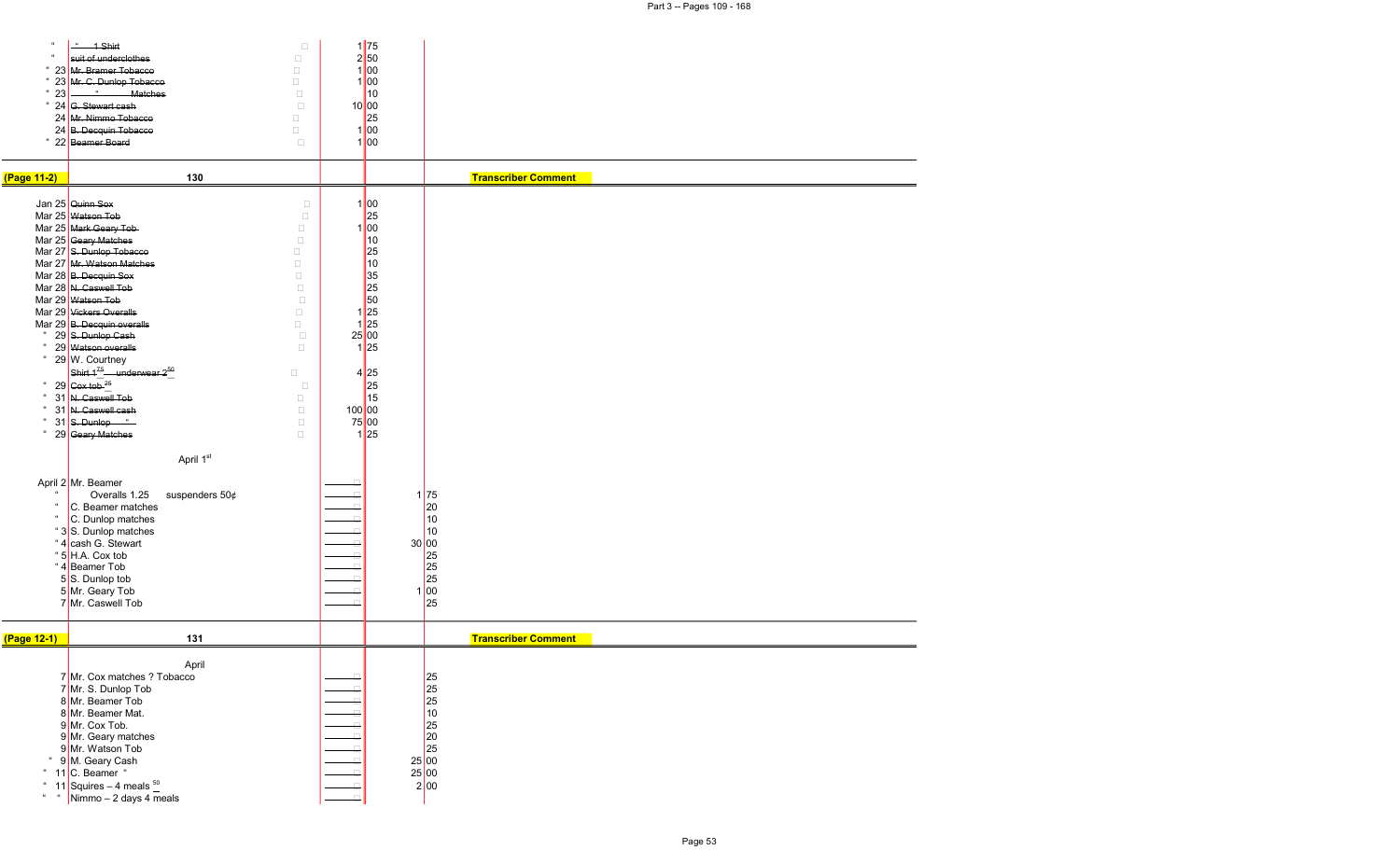|                                                          | Baxter 2 meals<br>12 Mr. Watson Tob.<br>12 Mr. S. Dunlop Tob<br>12 Mr. Caswell Tob<br>Squires Hay<br>Credit G. Stewart Hay<br>13 N. Caswell Overalls<br>13 Mr. Watson Mat.<br>M. Bush sox $1^{00}$<br>April 14 <sup>th</sup><br>14 Mr. Geary Tob<br>" 14 Mr. Nimmo Cr. G Stewart<br>G Stewart Charge of Mr. Nimmo<br>1 1/2 days work Courtney<br>15 Mr. Caswell Tob<br>15 Mr. Cox Tob<br>15 Mr. Watson Tob<br>16 Mr. Welsh Tob<br>17 Mr. Caswell Tob<br>17 Mr. Beamer Tob<br>17 Mr. S. Dunlop Tob<br>17 Mr. Welsh Tob                                                                                                                                                                               | ₽ | 1 00<br>25<br>$\begin{array}{c} 25 \\ 25 \end{array}$<br>2 00 <br>2 00 <br>1 25<br>$ 20\rangle$<br>1 00<br>1 00<br>40 00<br>40 00<br> 25 <br>15<br>25<br>25<br>25<br>50<br>25<br>25                                                                     |                            |  |
|----------------------------------------------------------|-----------------------------------------------------------------------------------------------------------------------------------------------------------------------------------------------------------------------------------------------------------------------------------------------------------------------------------------------------------------------------------------------------------------------------------------------------------------------------------------------------------------------------------------------------------------------------------------------------------------------------------------------------------------------------------------------------|---|---------------------------------------------------------------------------------------------------------------------------------------------------------------------------------------------------------------------------------------------------------|----------------------------|--|
| (Page 12-2)                                              | 132                                                                                                                                                                                                                                                                                                                                                                                                                                                                                                                                                                                                                                                                                                 |   |                                                                                                                                                                                                                                                         | <b>Transcriber Comment</b> |  |
| $\mathfrak{c}\mathfrak{c}$<br>$\mathfrak{c}\mathfrak{c}$ | April 18 Mr. Beamer Hankerchief<br>18 Mr. C. Dunlop Tob<br>18 Mr. Watson Matches<br>19 Mr. Welsh sox<br>19 Mr. Caswell Tob<br>19 Mr. Cox Matches<br>20 Mr. S. Dunlop suspenders<br>23 Mr. Cox Tob<br>24 Mr. Caswell Tob<br>25 S. Dunlop tob<br>25 Mr. Welsh Tob<br>26 Mr Geary lumber 80 ft.<br>26 G. Stewart leather<br>26 Welsh overalls<br>26 C. Dunlop Tob<br>26 Mr. Welsh Matches<br>27 S. Dunlop matches<br>27 N. Caswell Tob Stewart<br>28 Mr. Geary Tob Stewart<br>28 Mr. C. Dunlop Mat<br>28 Mr. Garvin Mat.<br>28 S. Dunlop 3 Stewart 1 Company<br>28 M. Pollock Tob Stewart<br>28 Mr. Welsh Tob Stewart<br>28 N. Caswell Tob Stewart<br>May $1st$<br>1 <sup>st</sup> C. Dunlop Tob Stew. |   | $\begin{array}{c} 25 \\ 25 \\ 20 \end{array}$<br>1 00<br>25<br>20<br>50<br>25<br>25<br>$\begin{array}{c} 25 \\ 25 \end{array}$<br>2 00 <br>1 00<br>1 25<br> 25 <br>10<br>10<br>15<br>50¢<br>$ 10\rangle$<br>$ 10\rangle$<br>50<br>25<br>25<br>25<br> 25 |                            |  |
| (Page 13-1)                                              | 133                                                                                                                                                                                                                                                                                                                                                                                                                                                                                                                                                                                                                                                                                                 |   |                                                                                                                                                                                                                                                         | <b>Transcriber Comment</b> |  |
| March 15 Nimmo                                           | Cash Paid out<br>wages<br>28 S. Dunlop<br>G. Stewart<br>26 Oats Mead & Grant<br>Lock $1^{00}$ nails $^{20}$ stationery $^{75}$<br>Telegram <sup>75</sup> meals 60                                                                                                                                                                                                                                                                                                                                                                                                                                                                                                                                   |   | 1 00<br>25 00<br>10 00<br>46 40<br>1 95<br>1 35                                                                                                                                                                                                         |                            |  |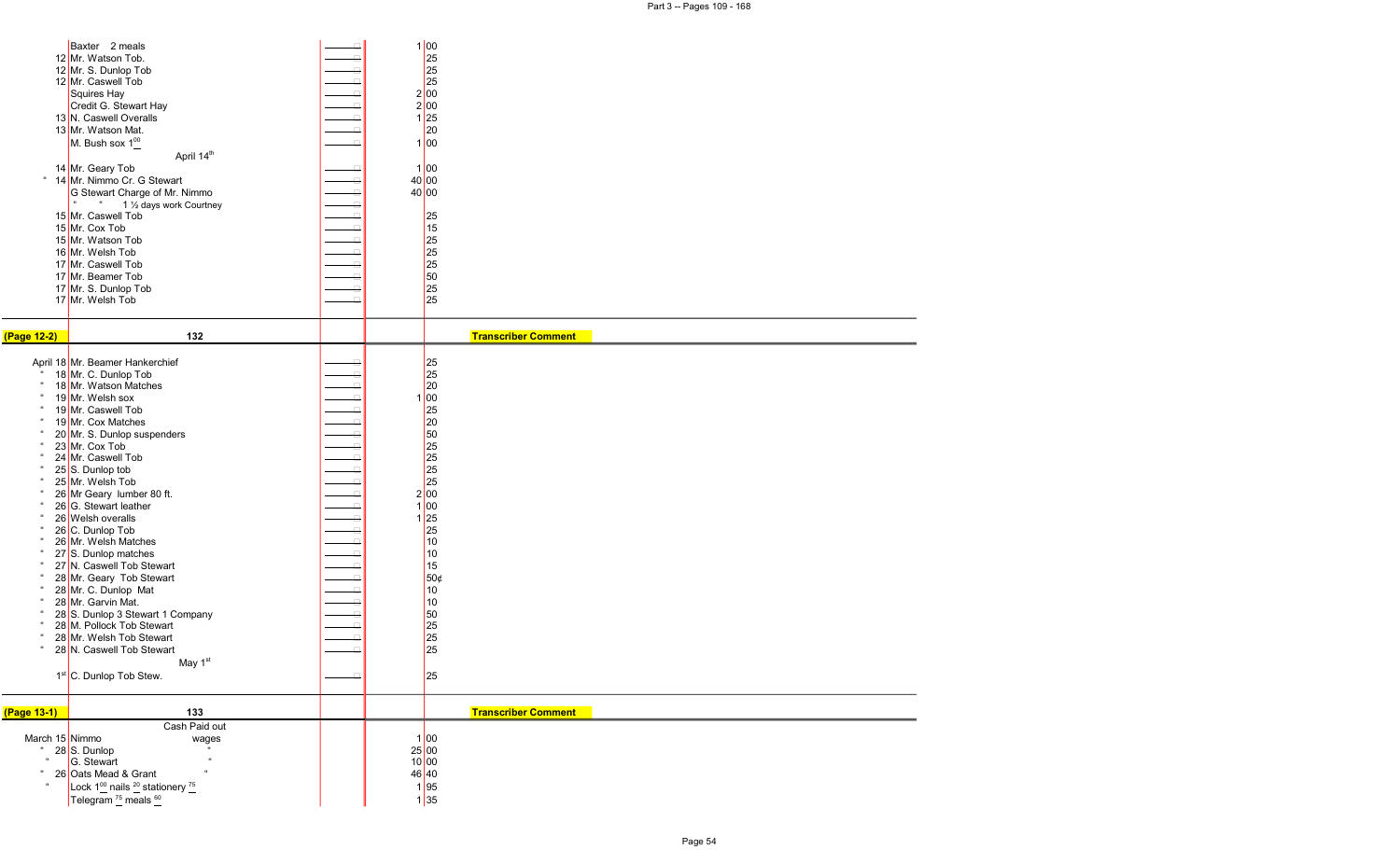| $\mathfrak{c}\mathfrak{c}$<br>$\boldsymbol{\mu}$<br>$\mathfrak{c}\mathfrak{c}$<br>$\mathfrak{a}$<br>6<br>$\vert 9 \vert$<br>10<br>14<br>15<br>17<br>18<br>18<br>19<br>28<br>28<br>28                                                                                                                                                                                                                                                                                                          | 29 Vickers<br>wages<br>29 Dequinn<br>$\boldsymbol{\mathfrak{u}}$<br>31 N. Caswell<br>$\alpha$<br>31 S. Dunlop<br>Apr. 1 <sup>st</sup> cash on hand<br>4 cash G. Stewart<br>Kersley<br>wages<br>$\epsilon$<br>M. Geary<br>wages<br>$\alpha$<br>C. Beamer<br>wages<br>$\epsilon$<br>M. Bush<br>wages<br>W. Courtney<br>$\mathfrak{g}$<br>Nimmo<br>$\alpha$<br><b>Bickford</b><br>$\alpha$<br>leather from Ellert<br>2 telegrams $^{75}_{-}$<br>$\mathfrak{g}$<br>Watson<br>wages<br>flour mill in town<br>$\boldsymbol{\mu}$<br>spices Dunlop OK<br>Cox expenses 4 days $1^{00}_{-}$<br>$\mathfrak{g}$<br>May 1 cash on hand                                                                                                                                                                                                                 | $\Box$<br>$\Box$<br>$\Box$<br>$\Box$                                                                                                                                                                                     | 15 30<br>$10$ 70<br>50 00<br>75 00<br>236 70<br>45 32<br>282 02<br>30 00<br>20 75<br>25 00<br>25 00<br>148 95<br>29 60<br>75 00<br>10 00<br>1 00<br>1 50<br>58 57<br>1 25<br>25<br>4 00<br>430 87<br>55 95<br>486 82                                                                        |                            |
|-----------------------------------------------------------------------------------------------------------------------------------------------------------------------------------------------------------------------------------------------------------------------------------------------------------------------------------------------------------------------------------------------------------------------------------------------------------------------------------------------|--------------------------------------------------------------------------------------------------------------------------------------------------------------------------------------------------------------------------------------------------------------------------------------------------------------------------------------------------------------------------------------------------------------------------------------------------------------------------------------------------------------------------------------------------------------------------------------------------------------------------------------------------------------------------------------------------------------------------------------------------------------------------------------------------------------------------------------------|--------------------------------------------------------------------------------------------------------------------------------------------------------------------------------------------------------------------------|---------------------------------------------------------------------------------------------------------------------------------------------------------------------------------------------------------------------------------------------------------------------------------------------|----------------------------|
| (Page 13-2)                                                                                                                                                                                                                                                                                                                                                                                                                                                                                   | 134                                                                                                                                                                                                                                                                                                                                                                                                                                                                                                                                                                                                                                                                                                                                                                                                                                        |                                                                                                                                                                                                                          |                                                                                                                                                                                                                                                                                             | <b>Transcriber Comment</b> |
| $\epsilon$<br>$\mathfrak{a}$<br>$\mathfrak{c}\mathfrak{c}$<br>$\mathfrak{c}\mathfrak{c}$<br>$\epsilon\epsilon$<br>$\alpha$<br>$\mathfrak{g}$<br>$\mathbf{3}$<br>$\alpha$<br>$\overline{7}$<br>$\alpha$<br>8<br>$\alpha$<br>12<br>12<br>$\mathfrak{c}\mathfrak{c}$<br>14<br>$\mathfrak{c}\mathfrak{c}$<br>17<br>$\mathfrak{u}$<br>17<br>$\alpha$<br>18<br>$\boldsymbol{\mu}$<br>19<br>21<br>23<br>28<br>$\mathfrak{c}$<br>28<br>18<br>17<br>$\mathfrak{c}\mathfrak{c}$<br>$\mathfrak{u}$<br>28 | March 15 cash on hand<br>19 Cash meals<br>66<br>" 15 Paid out Nimmo 1 <sup>00</sup><br>25 Leather (?) Calais Sturgeon Lake<br>25 Check to Marfleet<br>20 <sup>"</sup> from Ellert<br>25 cash from City Office<br>31 Board<br>'Apr 1 <sup>st</sup> Cash in till<br>Rice lumber<br>Meals<br>$\epsilon$<br>slabs<br>$\alpha$<br>shingles old stock<br>$\boldsymbol{\mu}$<br>lumber<br>lumber<br>$\epsilon\epsilon$<br>$\alpha$<br>17 cash from City Office<br>$\epsilon\epsilon$<br>$\epsilon$<br>$\mathfrak{c}\mathfrak{c}$<br>$\alpha$<br>$\alpha$<br>$\overline{\mathbf{u}}$<br>$\epsilon\epsilon$<br>$\epsilon$<br>$\mathfrak{g}$<br>$\epsilon$<br>$\alpha$<br>Shingles<br>$\alpha$<br>lumber<br>$\epsilon$<br>Shingles<br>lumber city yard<br>meals<br>lumber<br>$\overline{\mathbf{u}}$<br>$\epsilon$<br>tobacco<br>$\epsilon$<br>meals | $\Box$<br>$\Box$<br>$\Box$<br>$\Box$<br>$\Box$<br>$\Box$<br>$\Box$<br>$\Box$<br>$\Box$<br>$\Box$<br>$\Box$<br>$\Box$<br>$\Box$<br>$\Box$<br>$\Box$<br>$\Box$<br>$\Box$<br>$\Box$<br>$\Box$<br>$\Box$<br>$\Box$<br>$\Box$ | 9 90<br>1 00<br>25<br>$170$ 12<br>10 00<br>40 00<br>45 00<br>5 75<br>282 02<br>45 32<br>23 10<br>1 50<br>1 00<br>20 00<br>85 78<br>90 80<br>14 05<br>7 20<br>70 00<br>20 30<br>1 32<br>30 00<br>21 25<br>26 30<br>5 00<br>2 25<br>1 50<br>466 67<br>2 70<br>14 60<br>1 35<br>1 50<br>486 82 |                            |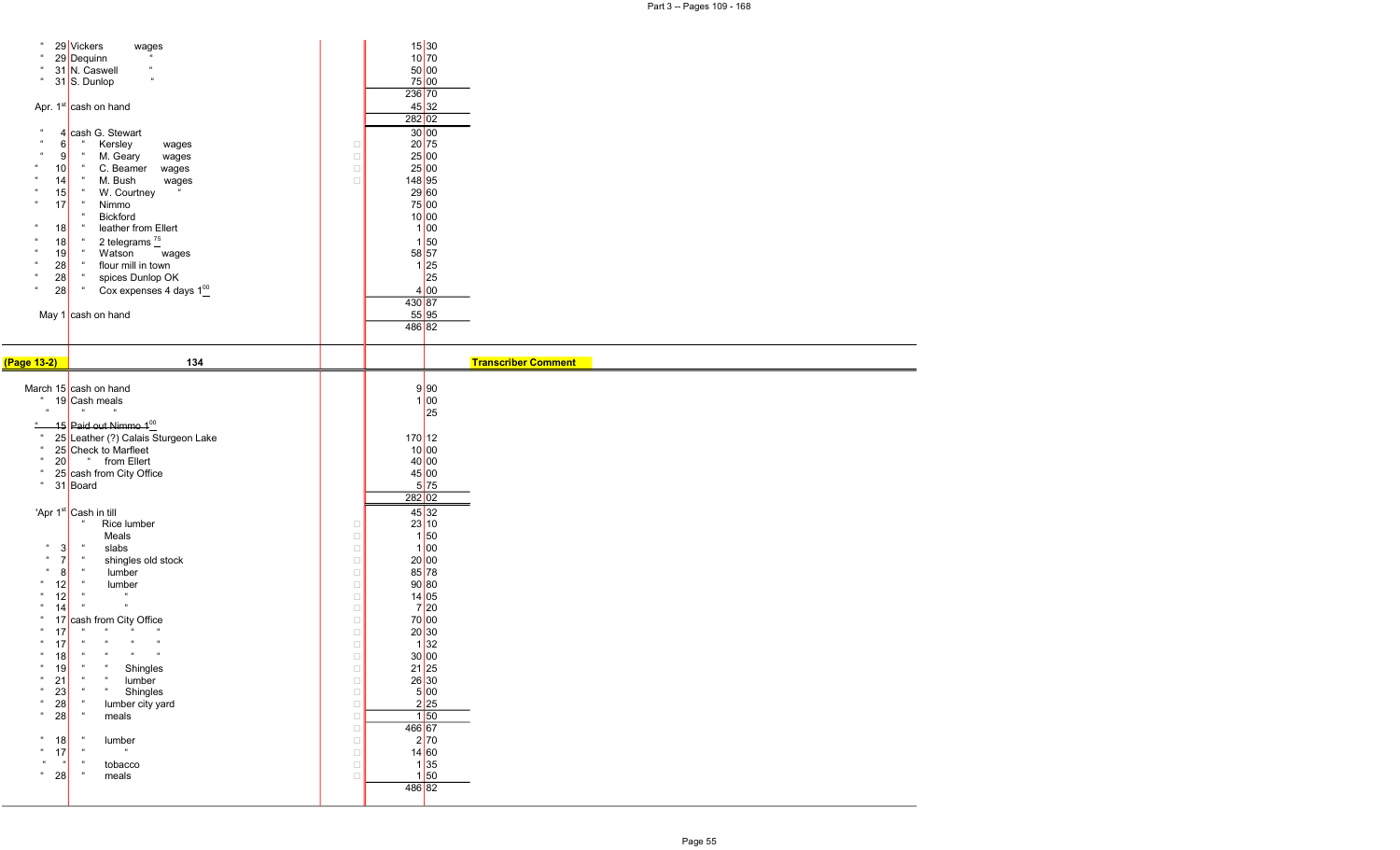| (Page 14-1)    | 135                                               |                  |                                                    |      | <b>Transcriber Comment</b> |
|----------------|---------------------------------------------------|------------------|----------------------------------------------------|------|----------------------------|
|                |                                                   |                  |                                                    |      | <b>Blank Page</b>          |
|                |                                                   |                  |                                                    |      |                            |
| (Page 14-2)    | 136                                               |                  |                                                    |      | <b>Transcriber Comment</b> |
|                |                                                   |                  |                                                    |      |                            |
|                | Lumber                                            |                  |                                                    |      |                            |
|                | Hudson Bay                                        |                  |                                                    |      | $\sqrt{2}$                 |
|                | 200 ft $2 \times 4$<br>400 "flooring              |                  |                                                    |      | $\sqrt{}$<br>- Old         |
|                | 500 " planed 1S                                   |                  |                                                    |      | $\ensuremath{\mathit{II}}$ |
|                | 500 " rough                                       |                  |                                                    |      |                            |
|                | 1600 "                                            |                  | 43 25                                              |      |                            |
|                |                                                   |                  |                                                    |      |                            |
| (Page 15-1)    | 137                                               |                  |                                                    |      | <b>Transcriber Comment</b> |
|                |                                                   |                  |                                                    |      |                            |
|                | A. Marfleet                                       |                  |                                                    |      |                            |
|                | 700 ft assorted                                   |                  |                                                    |      |                            |
|                | forward                                           |                  |                                                    |      |                            |
|                |                                                   |                  |                                                    |      |                            |
| (Page 15-2)    | 138                                               |                  |                                                    |      | <b>Transcriber Comment</b> |
|                |                                                   |                  |                                                    |      |                            |
|                | Dan Gulick                                        |                  |                                                    |      |                            |
|                | lumber as per order                               |                  | 85 78                                              |      |                            |
|                | Paid Apr 8 <sup>th</sup> HAC                      |                  |                                                    |      |                            |
|                |                                                   |                  |                                                    |      |                            |
| (Page 16-1)    | 139                                               |                  |                                                    |      | <b>Transcriber Comment</b> |
|                |                                                   |                  | out                                                |      |                            |
|                | Cash                                              |                  | May                                                |      |                            |
|                | May 1 <sup>st</sup> cash G. Stewart<br>" M. Geary | $\Box$<br>$\Box$ | 90 00<br>10 00                                     |      |                            |
| " 16           | " Hauling lumber ski                              | $\Box$           | 10 00                                              |      |                            |
|                | " tobacco pool room                               | $\Box$           | 1 00                                               |      |                            |
|                | " telegram                                        | $\Box$           | 1 00                                               |      |                            |
| $\alpha$       | Clark                                             | $\Box$           | 25 00                                              |      |                            |
| 31             | " Welsh<br>May 26 Bickford cash                   | $\Box$<br>$\Box$ | 15 00<br>10 00                                     |      |                            |
|                | " 26 J. Wilson cash                               | $\Box$           | 10 00                                              |      |                            |
|                | J. Belcour "                                      | $\Box$           | 2 00                                               |      |                            |
| $\alpha$       | Mr. Nimmo                                         | $\Box$           | 80 00                                              |      |                            |
| $\alpha$       | Claud Whitford<br>" $28$ <sup>"</sup> Pachrim     | $\Box$           | 10 00                                              |      |                            |
|                | " 26 Wire $\frac{75}{10}$ Meat $2^{00}$           | $\Box$<br>$\Box$ | 20 85<br>2 75                                      |      |                            |
|                | Cox $1^{00}$ Expense up town $3^{00}$             | $\Box$           | 4 00                                               |      |                            |
|                |                                                   |                  | $292$ 10                                           |      |                            |
|                | June                                              |                  |                                                    |      |                            |
| June $1$ Cox   |                                                   |                  |                                                    | 5 00 |                            |
|                | 15 S.J. Dunlop                                    |                  | 106 50                                             |      |                            |
|                | " 15 N. Caswell                                   |                  | $\begin{array}{c c} 14 & 00 \\ 8 & 15 \end{array}$ |      |                            |
| $\mathfrak{a}$ |                                                   |                  | 158 96                                             |      |                            |
|                | " $15$ C. Dunlap                                  |                  | 400 00                                             |      |                            |
|                | " 21 G Watson                                     |                  | 15 30                                              |      |                            |
|                | " 15 N. Caswell<br>" 28 J McKellar                |                  | 104 00<br>64 50                                    |      |                            |
|                | " 28 M Geary                                      |                  | 50 00                                              |      |                            |
|                | " 28 H Conrad                                     |                  | $\begin{array}{c c} 20 & 00 \\ 1 & 00 \end{array}$ |      |                            |
| $\mathfrak{g}$ | Medicine for camp                                 |                  |                                                    |      |                            |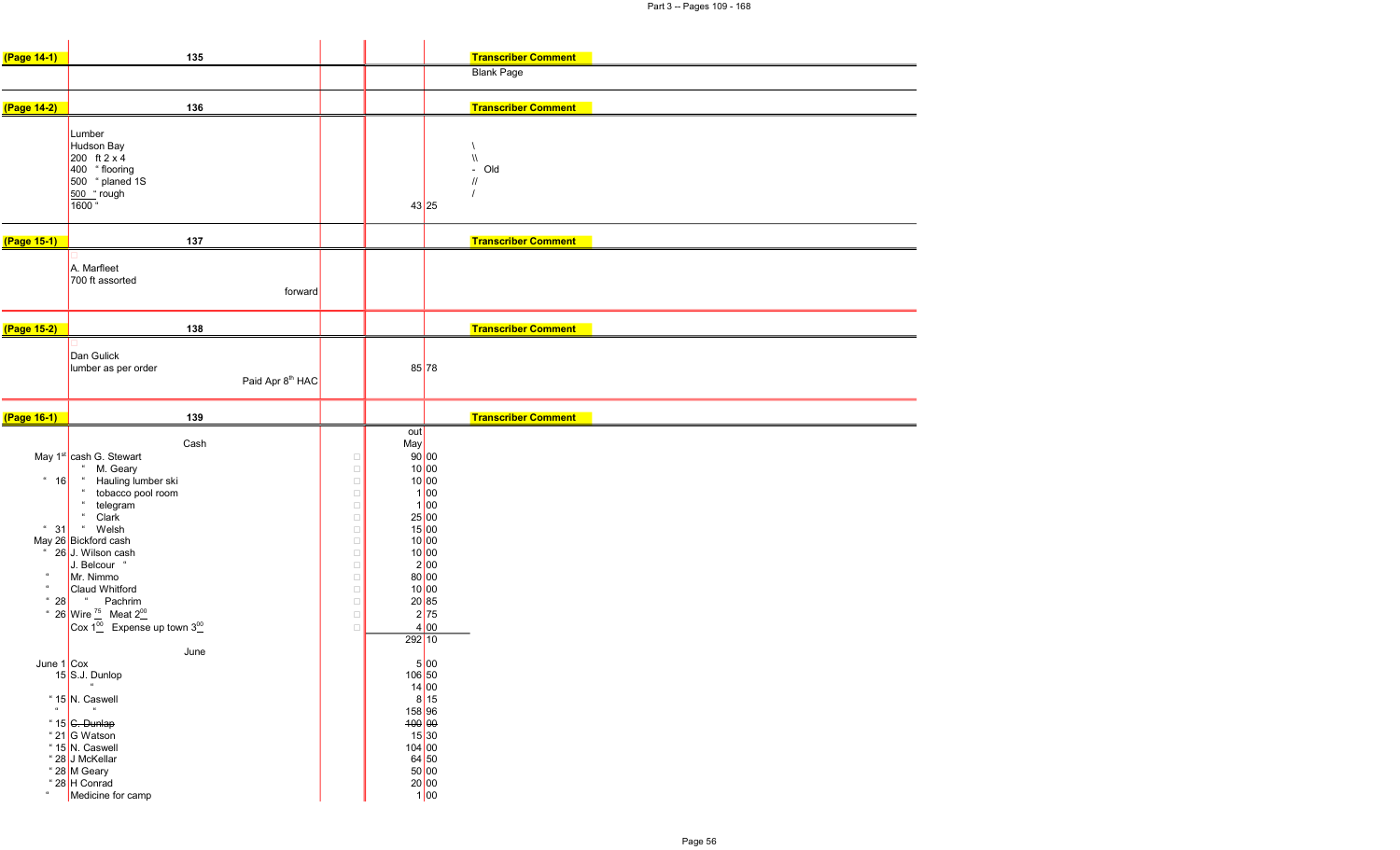|                                             | Expense up town<br>"30 cash on hand                                                                      |                  | 146 55           | 1 50         |                            |  |
|---------------------------------------------|----------------------------------------------------------------------------------------------------------|------------------|------------------|--------------|----------------------------|--|
|                                             | forward                                                                                                  |                  | 695 46           |              |                            |  |
|                                             |                                                                                                          |                  |                  |              |                            |  |
| (Page 16-2)                                 | 140<br>Account                                                                                           |                  | $\ln$            |              | <b>Transcriber Comment</b> |  |
|                                             | May 1 <sup>st</sup> cash on hand                                                                         |                  | 55 95            |              |                            |  |
| May $6th$                                   | $\sim$ 44<br>for shingles                                                                                |                  | 20 00            |              |                            |  |
| $\mathfrak{c}\mathfrak{c}$<br>8 <br>a<br>16 | $\alpha$<br>" shingles & lumber<br>$\mu$<br>Lumber City Yard                                             |                  | 61 85            | 9 15         |                            |  |
| $\mathfrak{c}\mathfrak{c}$                  | $16$ C "<br>Lumber H.B.                                                                                  |                  | 10 00            |              |                            |  |
| $\mathfrak{g}$<br>14                        | $\alpha$<br>lumber Turner<br>$\epsilon$                                                                  |                  | 48 45            |              |                            |  |
| 19<br>$\alpha$<br>$27\,$                    | " Callihoo<br>Turner lumber                                                                              |                  | 16 95            | 5 00         |                            |  |
| 29                                          | $\alpha$<br>Lumber                                                                                       | $\Box$           | 12 85            |              |                            |  |
| $\epsilon$<br>$\alpha$                      | 26 cash from W.A. Rae                                                                                    |                  | 40 00            |              |                            |  |
| 26                                          | " Packrim                                                                                                |                  | 286 20           | 6 00         |                            |  |
|                                             | Meals                                                                                                    |                  |                  | 6 00         |                            |  |
|                                             |                                                                                                          |                  | 292 20           |              |                            |  |
|                                             | June<br>cash on hand                                                                                     |                  |                  | 10           |                            |  |
|                                             | June 2 Cash Brookbank \ Rough                                                                            |                  | 42 60            |              |                            |  |
|                                             | Bratburn /<br>66<br>$\epsilon\epsilon$<br>1000 ft Rough                                                  |                  | 10 92<br>25 00   |              |                            |  |
| 4                                           | 300 ft surface                                                                                           |                  |                  | 8 25         |                            |  |
|                                             | Brookbank surface                                                                                        |                  | 20 28            |              |                            |  |
| a<br>15<br>$\mathfrak{c}\mathfrak{c}$<br>11 | Meals<br>$\alpha$<br>Chas Dunlop cash on act.                                                            |                  | 10 25            | 1 00         |                            |  |
|                                             | City Office                                                                                              |                  | 225 00           |              |                            |  |
|                                             | 9 John Calihoo<br>cash<br>$\alpha$                                                                       |                  |                  | 6 50         |                            |  |
|                                             | D. Boyd<br>$\epsilon$<br>$14$ J Gunn                                                                     |                  | 45 00            | 3 00         |                            |  |
|                                             | 17R Wales<br>Custom work                                                                                 |                  | 24 67            |              |                            |  |
|                                             | 11 Parks<br>Cash                                                                                         |                  |                  | 4 35         |                            |  |
|                                             | 13 D Dougall<br>13 Belcourt                                                                              |                  | 30 05<br>23 88   |              |                            |  |
|                                             | 19 Robinson                                                                                              |                  | 94 55            |              |                            |  |
|                                             | forward                                                                                                  |                  | 575 40           |              |                            |  |
| (Page 17-1)                                 | 141                                                                                                      |                  |                  |              | <b>Transcriber Comment</b> |  |
|                                             | 1913                                                                                                     |                  |                  |              |                            |  |
|                                             | July Cash                                                                                                |                  |                  |              |                            |  |
|                                             | July 5 Tobacco 1 <sup>00</sup> & Milk <sup>80</sup> & Corn Starch <sup>40</sup><br>5 Expense Cox up town | $\Box$<br>$\Box$ |                  | 3 20<br>1 50 |                            |  |
|                                             | " 7 Bob Minchen Salary                                                                                   | $\Box$           | 22 30            |              |                            |  |
|                                             | " $14$ Soap $\frac{50}{2}$ *Mapoline $\frac{60}{2}$<br>Milk $\frac{25}{ }$                               | $\Box$           |                  | 1 35         |                            |  |
|                                             | Expense Cox up town<br>" $23$ E Johnson Cash                                                             | $\Box$<br>$\Box$ |                  | 1 50<br>1 25 |                            |  |
|                                             | M Geary                                                                                                  | $\Box$           |                  | 2 00         |                            |  |
|                                             | C B Johnson                                                                                              | $\Box$           |                  | 6 00         |                            |  |
|                                             | M Geary<br>G Stewart                                                                                     | $\Box$<br>$\Box$ | 100 00<br>100 00 |              |                            |  |
|                                             | " 25 12 files Geary "                                                                                    | $\Box$           |                  | 2 40         |                            |  |
| $\alpha$                                    | 25 W McGowan                                                                                             | $\Box$           | 50 00            |              |                            |  |
|                                             | 28 Blinkey 20# butter $\frac{35}{1}$<br>cash up town Cox exp                                             | $\Box$<br>$\Box$ |                  | 7 00<br>1 50 |                            |  |
| $\alpha$                                    | H A Cox cash                                                                                             | $\Box$           | 101 30           |              |                            |  |
| $\mathfrak{g}$                              | Whitfield                                                                                                | $\Box$           | 22 38            |              |                            |  |
|                                             | E Johnston<br>E                                                                                          | $\Box$<br>$\Box$ | 40 00            | 2 00         |                            |  |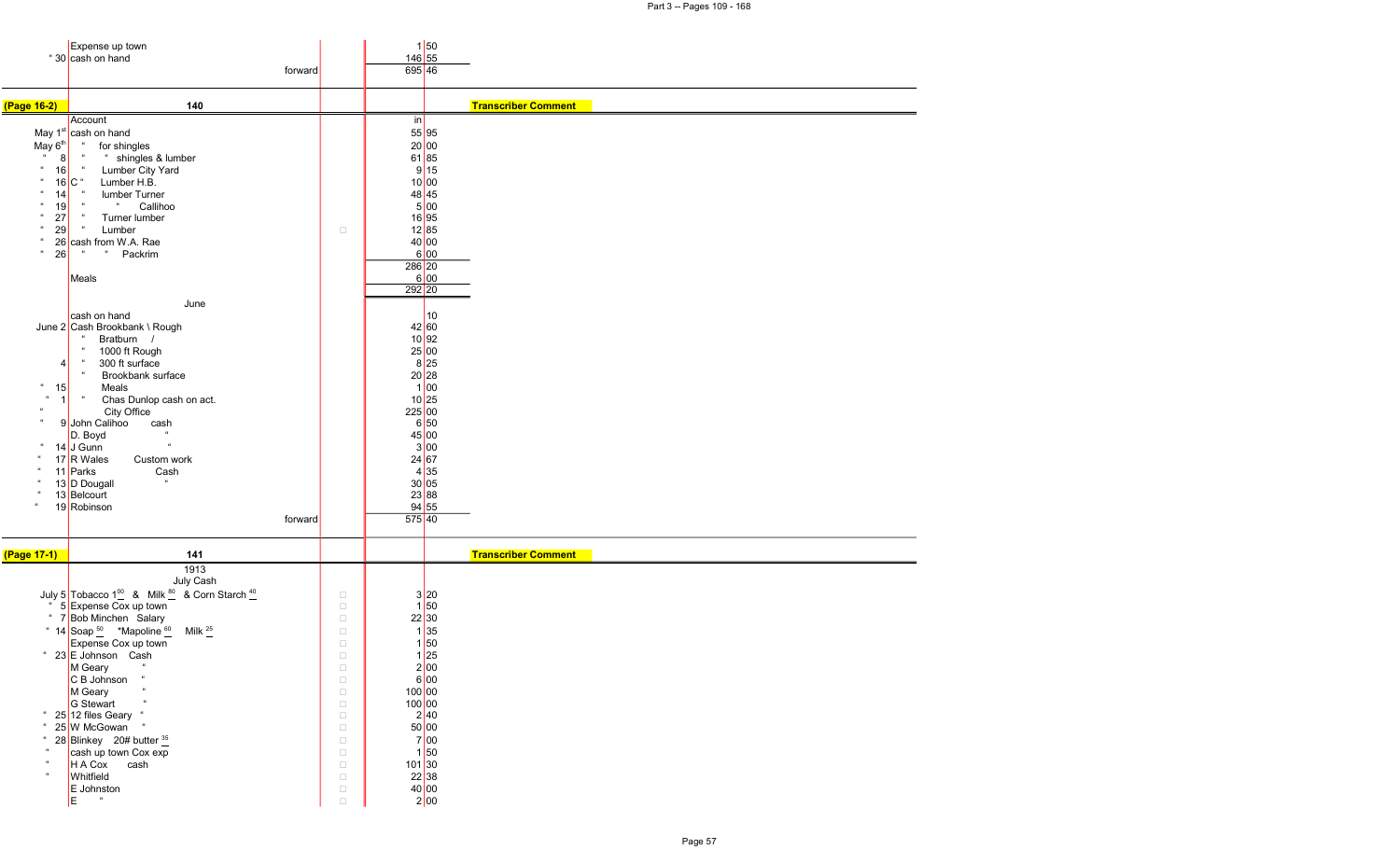|                            | M Pollock                                                 | $\Box$           |          | 1 00 |                            |  |
|----------------------------|-----------------------------------------------------------|------------------|----------|------|----------------------------|--|
|                            | Cash on hand                                              |                  | 104 55   |      |                            |  |
|                            |                                                           |                  | 732 38   |      |                            |  |
|                            |                                                           |                  |          |      |                            |  |
| (Page 17-2)                | 142                                                       |                  |          |      | <b>Transcriber Comment</b> |  |
|                            | Cash Received                                             |                  |          |      |                            |  |
|                            | forward                                                   |                  | $575$ 40 |      |                            |  |
|                            | Cash<br>June Turner                                       |                  | 39 50    |      |                            |  |
|                            | " 27 D McDougall Cash                                     |                  | 18 44    |      |                            |  |
|                            | " 13 Turner<br>Cash                                       |                  | 62 10    |      |                            |  |
|                            |                                                           |                  | 695 44   |      |                            |  |
|                            | July 1 <sup>st</sup> Cash on hand                         |                  | 146 55   |      |                            |  |
|                            | " 7 " Davidson Lumber                                     | $\Box$           | 11 60    |      |                            |  |
|                            | " $10$ F Curry                                            | $\Box$           | 21 00    |      |                            |  |
|                            | " 10S. Newton                                             | $\Box$           | 30 00    |      |                            |  |
|                            | " $17$ 4 Meals $\frac{50}{ }$                             | $\Box$           |          | 2 00 |                            |  |
| $\epsilon$                 | 17 <sup>S.</sup> Newton<br>Lumber                         | $\Box$           | 26 50    |      |                            |  |
|                            | " 18 T. Sheehan<br>$\mathfrak{c}\mathfrak{c}$<br>$\alpha$ | $\Box$           |          | 9 43 |                            |  |
| $\epsilon$                 | 18T. Sheehan                                              | $\Box$           | 40 99    |      |                            |  |
| $\epsilon\epsilon$         | 19 Cameron<br>Slabs                                       | $\Box$           |          | 4 50 |                            |  |
| $\mathfrak{c}\mathfrak{c}$ | 19B Foster<br>Lumber<br>$\mathfrak{g}$                    | $\Box$           | $31$ 20  |      |                            |  |
| $\epsilon$                 | 19 F Curry<br>$\alpha$                                    | $\Box$           | 20 55    |      |                            |  |
|                            | 21 S. Newton<br>$\mathbf{a}$                              | $\Box$           | 32 75    |      |                            |  |
|                            | 22 F Pesching                                             | $\Box$           | 40 10    |      |                            |  |
|                            | 23 Caurtic<br>26 D Shaw                                   | $\Box$<br>$\Box$ | 43 00    | 9 00 |                            |  |
|                            | board<br>26 A H McQuarrie<br>board                        | $\Box$           | 16 00    |      |                            |  |
|                            | 26 Moore                                                  | $\Box$           | 22 38    |      |                            |  |
|                            | 24 Goodwin<br>Lumber                                      | $\Box$           | 15 50    |      |                            |  |
|                            | 28 Pesching<br>х                                          | $\Box$           | 46 25    |      |                            |  |
|                            | 28 S Newton<br>х                                          | $\Box$           | 30 00    |      |                            |  |
| $\mathbf{g}$               | 28 Carveth<br>$\pmb{\times}$                              | $\Box$           | 28 30    |      |                            |  |
|                            | 31 McDougal                                               | $\Box$           | 22 45    |      |                            |  |
| $\mathfrak{c}\mathfrak{c}$ | 31 Alward                                                 | $\Box$           | 25 70    |      |                            |  |
|                            | " " $1$ Board $\frac{75}{1}$ 1 shingles $1\frac{25}{1}$   | $\Box$           |          | 2 00 |                            |  |
| $\alpha$<br>$\alpha$       | Meals & tobacco                                           | $\Box$           |          | 9 50 |                            |  |
|                            | " 31 Shingles                                             | $\Box$           | 20 00    |      |                            |  |
|                            | Cash on hand                                              |                  | 732 25   |      |                            |  |
|                            |                                                           |                  |          |      |                            |  |
|                            | 143                                                       |                  |          |      | <b>Transcriber Comment</b> |  |
| (Page 18-1)                | Cash Paid out                                             |                  |          |      |                            |  |
|                            |                                                           |                  |          |      |                            |  |
|                            | Aug 12 Cash for teaming                                   | $\Box$           |          | 50   |                            |  |
|                            | 13 Cash F Welsh                                           | $\Box$           |          | 8 00 |                            |  |
|                            | 14 Bear Meat                                              | $\Box$           |          | 1 50 |                            |  |
|                            | 18 G Stewart<br>Cash Smith                                | $\Box$           | 12 65    |      |                            |  |
|                            | 18 Selkirk Trading Co.                                    | $\Box$           |          | 1 10 |                            |  |
|                            | " 18 H. Nimmo Cash                                        | $\Box$           | 155 57   |      |                            |  |
| $\alpha$                   | 18 W A Rae                                                | $\Box$           | 150 00   |      |                            |  |
| 66                         | 19H A Cox<br>expense city                                 | $\Box$           |          | 3 70 |                            |  |
|                            | 16 E Haskell<br>wages                                     | $\Box$           | 97 46    |      |                            |  |
|                            | 19 M Pollock<br>cash                                      | $\Box$           | 11 00    |      |                            |  |
|                            | F Welsh<br>cash                                           |                  |          | 9 00 |                            |  |
|                            | $\alpha$<br>$\alpha$<br>expense uptown                    |                  |          | 1 00 |                            |  |
| u                          | 27 Whitfield<br>cash                                      |                  |          | 6 00 |                            |  |
|                            | 27 Pollock<br>cash                                        |                  | 100 00   |      |                            |  |
|                            | 27 A McNeally<br>$\boldsymbol{u}$                         |                  | 56 78    |      |                            |  |
|                            | 24 W Wolaver                                              |                  | 25 15    |      |                            |  |
|                            | $24$ AMc <sub>N</sub> E Johnston                          |                  | 43 33    |      |                            |  |
|                            | 24 ??? Hamilton                                           |                  |          | 1 00 |                            |  |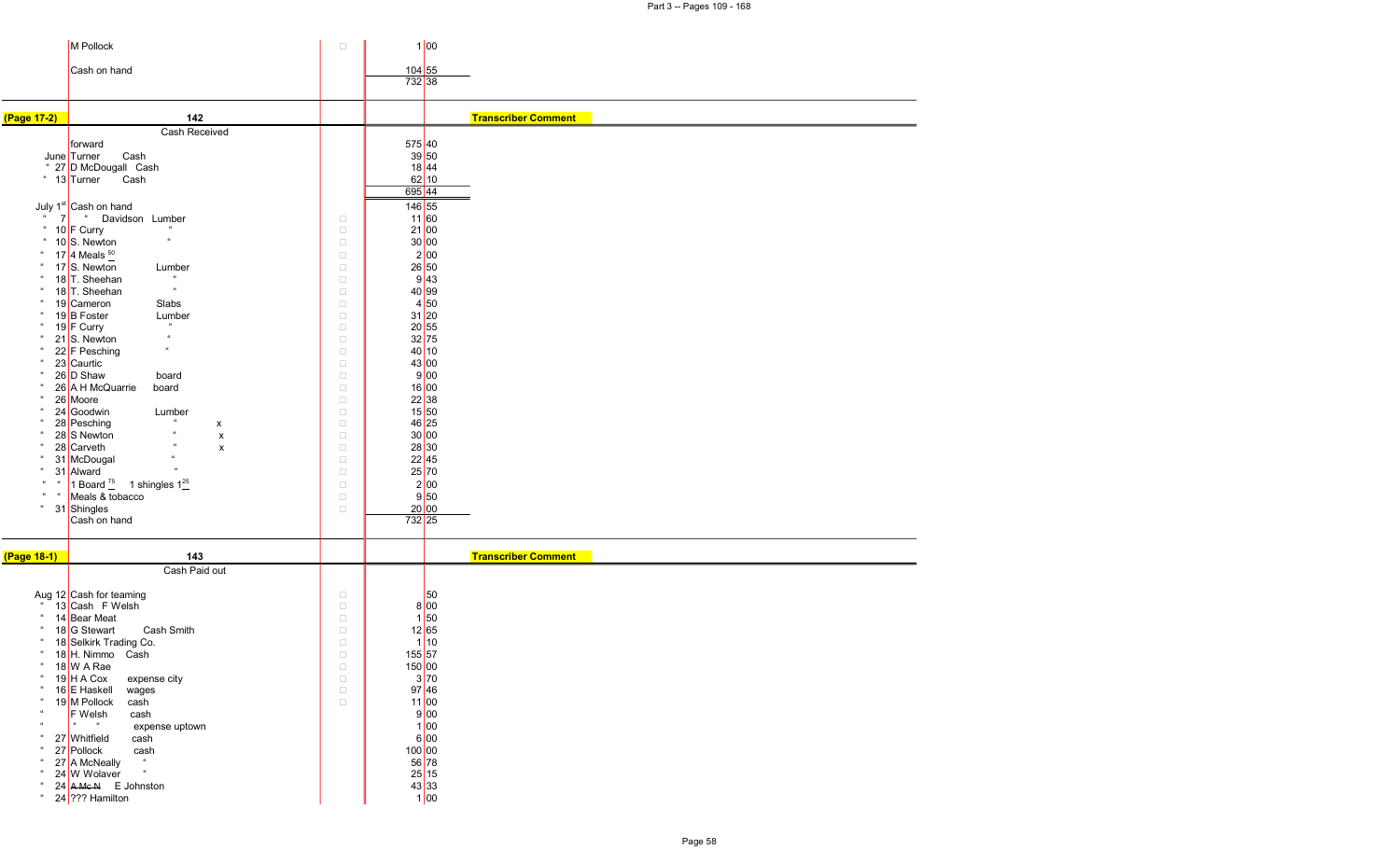|                                       | 28 Expense looking for timber                                |                  |                   | 8 50            |                            |  |
|---------------------------------------|--------------------------------------------------------------|------------------|-------------------|-----------------|----------------------------|--|
|                                       | 28 H A Cox cash<br>Cash on hand                              |                  | 38 00             | 60              |                            |  |
|                                       |                                                              |                  | 730 84            |                 |                            |  |
|                                       |                                                              |                  |                   |                 |                            |  |
| (Page 18-2)                           | 144                                                          |                  |                   |                 | <b>Transcriber Comment</b> |  |
|                                       | Cash Received August                                         |                  |                   |                 |                            |  |
|                                       | Aug 2 Cash from City Yard                                    |                  | 55 00             |                 |                            |  |
| $\vert$ 1<br>$\mathfrak{g}$           | $\epsilon\epsilon$<br>J Rice<br>lumber                       | $\Box$           |                   | 1 00            |                            |  |
| $\vert$ 1<br>$\mathfrak{g}$           | $\epsilon$<br>Venmer<br>$\mathfrak{g}$<br>$\epsilon\epsilon$ | $\Box$           | 32 16             |                 |                            |  |
| $\overline{2}$<br>$\alpha$<br>$\vert$ | F Curry<br>$\mathfrak{u}$<br>" Westside                      | $\Box$<br>$\Box$ | 25 00             | 4 85            |                            |  |
| $\boldsymbol{\mu}$<br>$\vert$         | $\epsilon$<br>$\alpha$                                       | $\Box$           | 15 60             |                 |                            |  |
|                                       | Aug 1 <sup>st</sup> Cash on hand                             |                  | 104 55            |                 |                            |  |
|                                       | $6 G \text{ Scott}$                                          |                  | 10 05             |                 |                            |  |
|                                       | " 7 Newton                                                   |                  |                   | 18 00           |                            |  |
|                                       | " $7$ Curry                                                  |                  |                   | 5 00            |                            |  |
|                                       | " $10$ Meals                                                 |                  |                   | 3 50            |                            |  |
|                                       | " 10 tobacco                                                 |                  |                   | 30 <sub>o</sub> |                            |  |
|                                       | " 12 Carveth<br>" 13 Anderson                                |                  | 80 50             | 1 35            |                            |  |
|                                       | " $13$ Meals                                                 |                  |                   | 3 50            |                            |  |
|                                       | " $14$ Meals                                                 |                  |                   | 1 00            |                            |  |
| " $14$                                |                                                              |                  |                   | 1 00            |                            |  |
|                                       | " 14 tobacco                                                 |                  |                   | 1 00            |                            |  |
|                                       | " $14$ Meal $\frac{50}{ }$ tob $\frac{25}{ }$                |                  |                   | 75              |                            |  |
|                                       | " $14$ 3 Meals                                               |                  |                   | 1 50            |                            |  |
|                                       | " 19 Dunlop City<br>" 19 Rev. Forbes                         |                  | 27 48<br>100 00   |                 |                            |  |
|                                       | " 19 Kleskun Lake A.A. Manning                               |                  | 50 00             |                 |                            |  |
|                                       | " 19 City Office                                             |                  | 24 82             |                 |                            |  |
|                                       | " $25$ Hatt<br>lumber                                        |                  | 25 00             |                 |                            |  |
|                                       | " $25$ Leslie<br>shingles                                    |                  | 30 00             |                 |                            |  |
|                                       | " 27 Meals                                                   |                  |                   | 1 00            |                            |  |
|                                       | " 30 F H Thompson                                            |                  | 31 95<br>75 00    |                 |                            |  |
|                                       | " 27 City Office                                             |                  | 730 86            |                 |                            |  |
|                                       |                                                              |                  |                   |                 |                            |  |
| (Page 19-1)                           | 145                                                          |                  |                   |                 | <b>Transcriber Comment</b> |  |
|                                       | H.A. Cox<br>Sept 2 Moon team 1 day                           |                  |                   | 5 00            |                            |  |
|                                       | F Welsh<br>check                                             |                  | 180 38            |                 |                            |  |
|                                       | C Dunlop<br>check                                            |                  | $306$ 72          |                 |                            |  |
|                                       | M Pollock<br>Stewart Mrs. G                                  |                  | 23 00<br>$152$ 22 |                 |                            |  |
|                                       | check<br>$\alpha$<br>Geo<br>check                            |                  | 261 81            |                 |                            |  |
|                                       | M Geary<br>check                                             |                  | 215 85            |                 |                            |  |
|                                       | 9 <sup>1</sup> Hammer                                        |                  |                   | 75              |                            |  |
| $\alpha$                              | 8 W McGovern<br>cash                                         |                  | 12 50             |                 |                            |  |
|                                       |                                                              |                  |                   | 5 00            |                            |  |
|                                       | Benson                                                       |                  |                   |                 |                            |  |
|                                       | Whitfield<br>check                                           |                  | 100 00            |                 |                            |  |
|                                       | McGarvin<br>check                                            |                  |                   | 50 00           |                            |  |
|                                       |                                                              |                  |                   |                 |                            |  |
|                                       | Paid out in cash                                             |                  | 46 25             |                 |                            |  |
|                                       | Expense going out                                            |                  |                   | 35 00           |                            |  |
|                                       | Expense looking up timber<br>Ellert                          |                  |                   | 12 50<br>2 55   |                            |  |
|                                       | Livery feed bill                                             |                  |                   | 5 00            |                            |  |
|                                       | Shoring                                                      |                  |                   | 4 00            |                            |  |
|                                       | H. A. Cox                                                    |                  | 111 00            | 5 70            |                            |  |

L,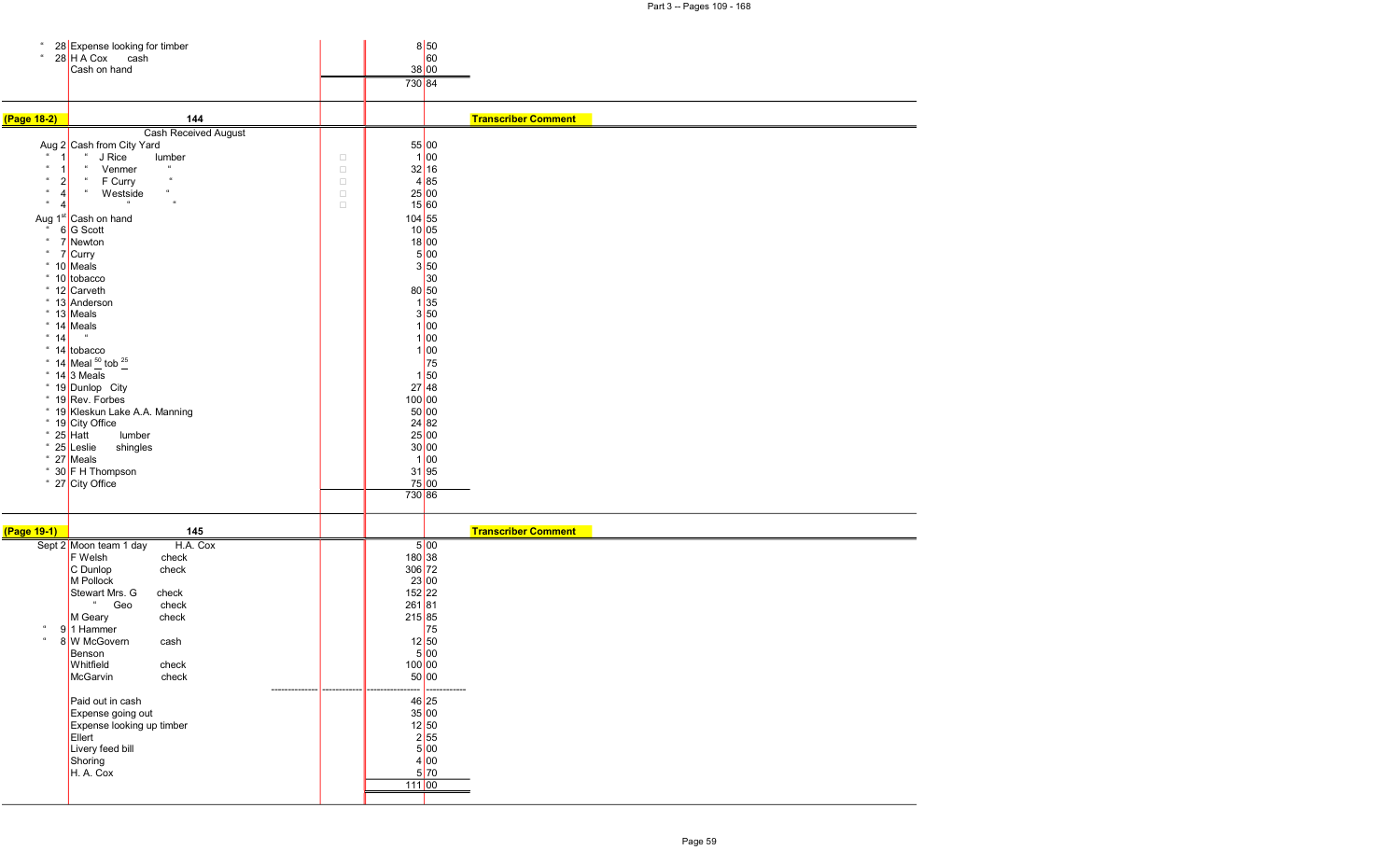| (Page 19-2)                       | 146                                                                             |              |        |       | <b>Transcriber Comment</b> |  |
|-----------------------------------|---------------------------------------------------------------------------------|--------------|--------|-------|----------------------------|--|
|                                   | Sept 1 <sup>st</sup> Cash on hand                                               |              |        | 38 00 |                            |  |
| $\alpha$<br>8                     | mill yard<br>$\alpha$                                                           |              |        | 45 00 |                            |  |
| $\alpha$                          | 8 300# flooring M. Pollock                                                      |              |        | 9 00  |                            |  |
| $\mathbf{a}$                      | 8W. McGovern<br>Blanket                                                         | $\sim$       |        | 8 50  |                            |  |
|                                   | $-44$<br>Cash                                                                   | $\sim$       |        | 4 00  |                            |  |
| $\frac{a}{a}$<br>$\boldsymbol{u}$ | 8Benson                                                                         | $\sim$       |        | 5 00  |                            |  |
|                                   | 13 H L Pukmin                                                                   |              |        | 18 00 |                            |  |
|                                   |                                                                                 |              | 110 00 |       |                            |  |
|                                   |                                                                                 |              |        |       |                            |  |
|                                   | Expense coming in<br>Received from WA Rae                                       |              | 110 00 |       |                            |  |
|                                   | Board of teams<br>$20\,$                                                        | $ 00\rangle$ |        |       |                            |  |
|                                   | 14 00<br>Board & Room                                                           |              |        |       |                            |  |
|                                   | Shoring                                                                         | 800          |        |       |                            |  |
|                                   | feed stable                                                                     | 7 00         |        |       |                            |  |
|                                   | 35M                                                                             | 2 50         |        |       |                            |  |
|                                   | Athabasca River                                                                 | 5 00         |        |       |                            |  |
|                                   | Sturgeon Lake                                                                   | 1 20         |        |       |                            |  |
|                                   | Feed & Provisions on trail<br>38                                                | 60           |        |       |                            |  |
|                                   | Railway fare Edson                                                              | 8 60         |        |       |                            |  |
|                                   |                                                                                 | 5 00         |        |       |                            |  |
|                                   | 109 90                                                                          |              |        |       |                            |  |
|                                   |                                                                                 |              |        |       |                            |  |
| (Page 20-1)                       | 147                                                                             |              |        |       | <b>Transcriber Comment</b> |  |
|                                   | Mill                                                                            |              |        |       |                            |  |
|                                   | Cash while Cox was away                                                         |              |        |       |                            |  |
|                                   | Sept 10 Thompson<br>26 45                                                       |              |        |       |                            |  |
| $\mathfrak{c}\mathfrak{c}$        | 11 80<br>10 Rasser                                                              |              |        |       |                            |  |
| $\mathfrak{g}$                    | 10 Cash                                                                         | 180          |        |       |                            |  |
|                                   | 20 45<br><b>Bert Hayes</b><br>$\epsilon\epsilon$                                | 500          |        |       |                            |  |
| $\alpha$                          | Cash                                                                            | 20 00        |        |       |                            |  |
| $\alpha$                          | Thompson                                                                        | 75           |        |       |                            |  |
|                                   | J Shortreed                                                                     | 1 00         |        |       |                            |  |
|                                   | 15 C Hansher                                                                    | 28 45        |        |       |                            |  |
|                                   | " 15 C Hansher                                                                  | 3 50         |        |       |                            |  |
|                                   | " $17$ Welb                                                                     | 350          |        |       |                            |  |
|                                   | " 17 Robinson                                                                   | 50 00        |        |       |                            |  |
|                                   | 17 15<br>" 27 Cash Wales                                                        |              |        |       |                            |  |
|                                   | " $29$ Drynan                                                                   | 17 40        |        |       |                            |  |
|                                   | Oct 7 Thompson                                                                  | 75           |        |       |                            |  |
| $\alpha$                          | 8 F.B. Corey<br>15 00                                                           |              |        |       |                            |  |
|                                   | " 7 F Corey                                                                     | 1 85         |        |       |                            |  |
|                                   | " $7$ J Santen                                                                  | 1 20         |        |       |                            |  |
|                                   | " 7 L Pickering                                                                 | 6 50         |        |       |                            |  |
| $\alpha$                          | " 12 McDougall<br>12 Ordiway                                                    | 60<br>60     |        |       |                            |  |
|                                   | Dec 4 Davidson                                                                  | 8 95         |        |       |                            |  |
| Nov 28                            | $\alpha$                                                                        | 60           |        |       |                            |  |
| 28<br>$\mathfrak{c}\mathfrak{c}$  |                                                                                 |              |        |       |                            |  |
|                                   | $\begin{array}{r} 288 \\ 200 \\ 500 \\ \hline\n252\n\end{array}$<br>22 Trombley |              |        |       |                            |  |
|                                   | Dec 12 Davidson                                                                 |              |        |       |                            |  |
|                                   |                                                                                 |              |        |       |                            |  |
|                                   | Banked                                                                          |              | 182 60 |       |                            |  |
|                                   | Expense                                                                         |              |        | 2 90  |                            |  |
|                                   |                                                                                 |              | 185 50 |       |                            |  |
|                                   | Bal due us                                                                      | 66 65        |        |       |                            |  |
|                                   |                                                                                 |              |        |       |                            |  |
| (Page 20-2)                       | 148                                                                             |              |        |       | <b>Transcriber Comment</b> |  |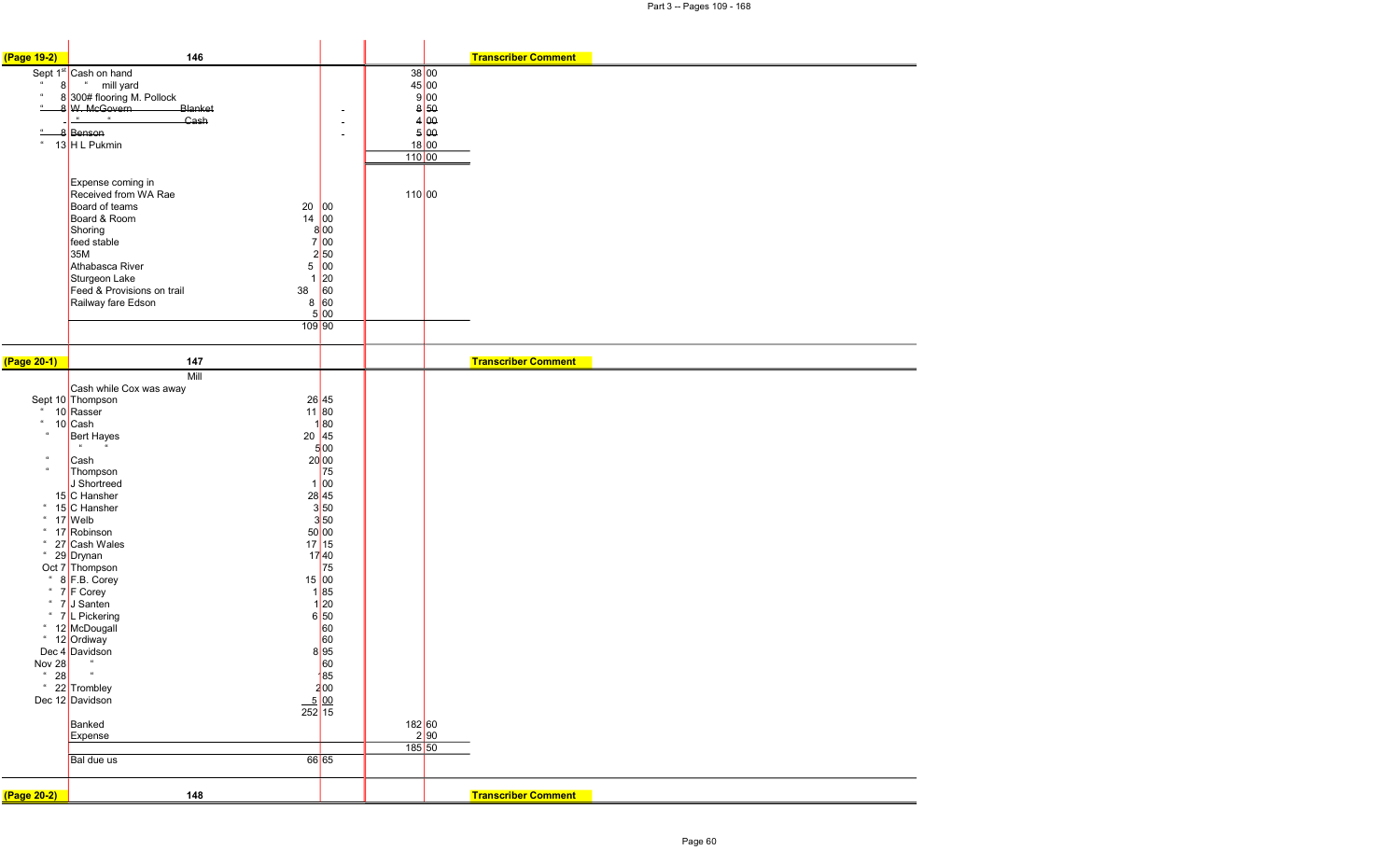|                                                                          | Banked<br>Expense<br>Charged to Conrad<br>\$                                                                                                                                                                                                                                                                                                                                                | 53 50<br>45 00<br>182 60<br>66 65<br>$252$ 15            | $22$ 15<br>45 00<br>8 95<br>8 00<br>2 90 |                                           |                            |  |
|--------------------------------------------------------------------------|---------------------------------------------------------------------------------------------------------------------------------------------------------------------------------------------------------------------------------------------------------------------------------------------------------------------------------------------------------------------------------------------|----------------------------------------------------------|------------------------------------------|-------------------------------------------|----------------------------|--|
| (Page 21-1)                                                              | 149                                                                                                                                                                                                                                                                                                                                                                                         |                                                          |                                          |                                           | <b>Transcriber Comment</b> |  |
|                                                                          |                                                                                                                                                                                                                                                                                                                                                                                             |                                                          |                                          |                                           | <b>Blank Page</b>          |  |
| (Page 21-2)                                                              | 150                                                                                                                                                                                                                                                                                                                                                                                         |                                                          |                                          |                                           | <b>Transcriber Comment</b> |  |
|                                                                          |                                                                                                                                                                                                                                                                                                                                                                                             |                                                          |                                          |                                           | <b>Blank Page</b>          |  |
| (Page 22-1)                                                              | 151                                                                                                                                                                                                                                                                                                                                                                                         |                                                          |                                          |                                           | <b>Transcriber Comment</b> |  |
|                                                                          |                                                                                                                                                                                                                                                                                                                                                                                             |                                                          |                                          |                                           | <b>Blank Page</b>          |  |
| (Page 22-2)                                                              | 152                                                                                                                                                                                                                                                                                                                                                                                         |                                                          |                                          |                                           | <b>Transcriber Comment</b> |  |
| Aug 4<br>$\overline{7}$<br>$\alpha$<br>9<br>Axon<br>--------<br>" $97$ " | Grand Prairie Agricultural So.<br>July 28 50 P 2 x 6 x 18 - 900<br>$\frac{1}{2}$ 14 " 2 x 4 x 12 - 112<br>Brard 86 " $2 \times 4 \times 12 - 688$<br>--------/ Rough inch lumber 332<br>$\mathfrak{a}$<br>$\mu$<br>Aug 7 9 M Shingles<br>6200 ft at 25 <sup>00</sup><br>16 M Shingles 5 <sup>00</sup><br>Rendered Aug 16th 1913<br>Transferred to New Book Page<br>\$142.07                 | 1700                                                     | 19 57<br>162 00<br>\$155 00<br>\$235 00  | 20 32<br>10 00<br>12 11<br>62 00<br>80 00 |                            |  |
| (Page 23-1)                                                              | 153                                                                                                                                                                                                                                                                                                                                                                                         |                                                          |                                          |                                           | <b>Transcriber Comment</b> |  |
|                                                                          | Mr Carveth<br>July 31 1010 ft inch lumber $25\frac{00}{10}$<br>Paid Aug 12/1913 H.A. Cox                                                                                                                                                                                                                                                                                                    |                                                          |                                          | 25 25                                     |                            |  |
| (Page 23-2)                                                              | 154                                                                                                                                                                                                                                                                                                                                                                                         |                                                          |                                          |                                           | <b>Transcriber Comment</b> |  |
|                                                                          | Rev. A Forbes "Hospital"<br>June 17 1410 ft Ship lap "Sicely"<br>July 29 60 P 2 x 4 x 12 - 480 ft \<br>"Griffitti"<br>" $29 27$ " $2 \times 6 \times 12$ - 324 /<br>804<br>" $29 30$ " $2 \times 4 \times 16$ - 320<br>"Sicely"<br>$\lambda$<br>" $29 \overline{74}$ " $2 \times 4 \times 18$ - 888 / 1208<br>Sept 10 57 " $2 \times 8 \times 12 - 912$<br>$10$ 15 " $2 \times 8 \times 20$ | $30^{00}$<br>$25^{00}_{-}$<br>$25^{00}_{-}$<br>$22^{80}$ |                                          | 42 30                                     |                            |  |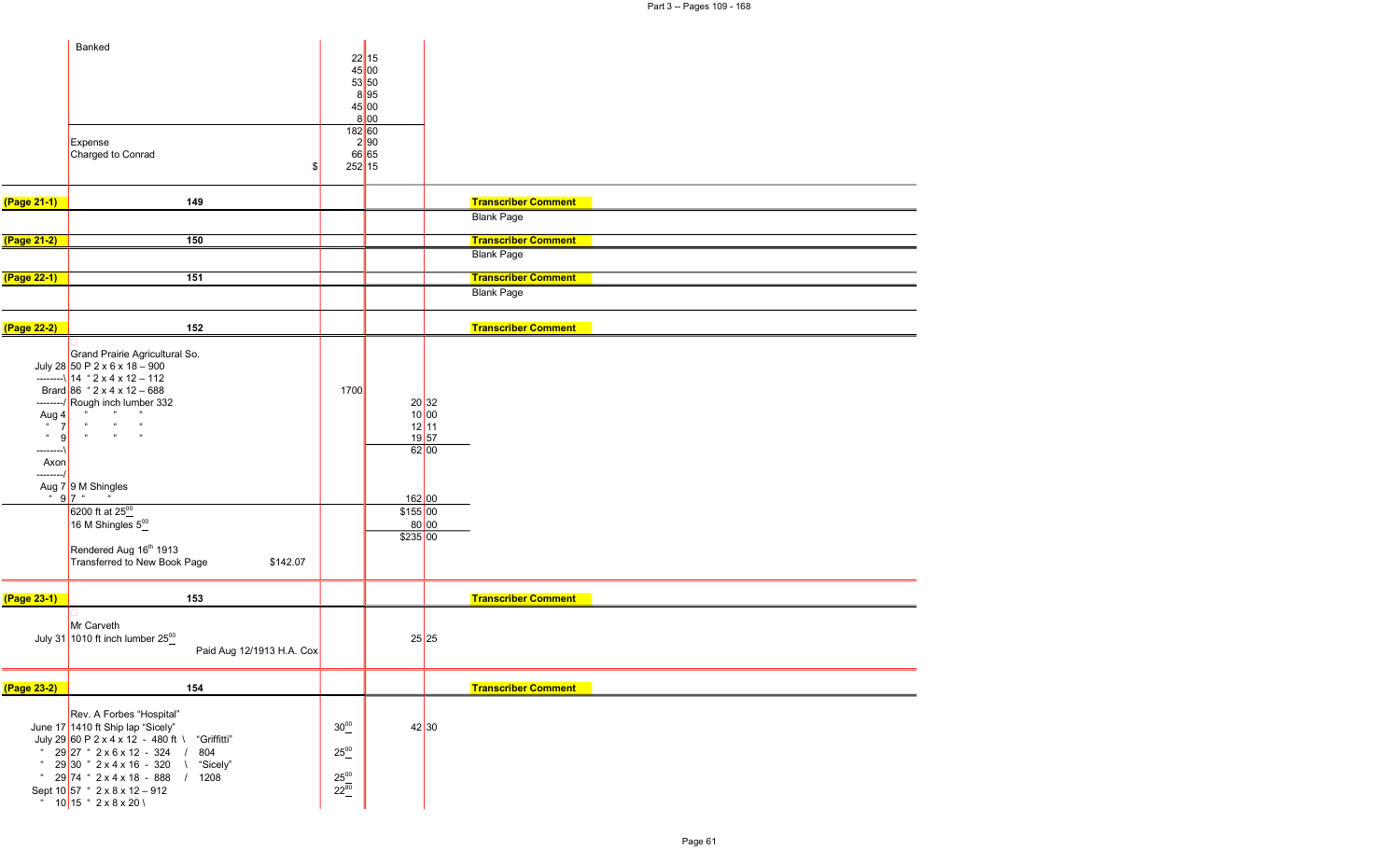| $\mathfrak{u}$<br>15<br>$\alpha$ | 2 x 8 x 16 / 1125<br> 34 <br>$2 \times 8 \times 12$<br>$16$ $2 \times 8 \times 14$<br>$3$ 1 x 8 x 16<br><b>D2S</b><br>$3 \frac{1}{2} \times 10 \times 16$<br>$32 \times 8 \times 18$<br>Rough<br>110 ft<br>15 Rough lumber<br>1246<br>" $17$ 20 P 2 x 6 x 16 - 320 \<br>45 P 2 x 6 x 12 - 540 -<br>148 / 1008<br>Rough<br>Oct 4 Rough<br>1000<br>Oct 7 Rough<br>500<br>ship lap<br>504<br>Nov 11 R Lumber<br>2000                                                                                      | $28^{12}_{-}$<br>$\frac{24\frac{26}{15}}{31\frac{15}{15}}$<br>$\frac{25^{20}}{25^{00}}$<br>$\frac{12^{50}}{15^{12}}$<br>$\frac{15^{12}}{15}$<br>$50^{00}$  |                             |                                                          |
|----------------------------------|--------------------------------------------------------------------------------------------------------------------------------------------------------------------------------------------------------------------------------------------------------------------------------------------------------------------------------------------------------------------------------------------------------------------------------------------------------------------------------------------------------|------------------------------------------------------------------------------------------------------------------------------------------------------------|-----------------------------|----------------------------------------------------------|
| (Page 24-1)                      | 155                                                                                                                                                                                                                                                                                                                                                                                                                                                                                                    |                                                                                                                                                            |                             | <b>Transcriber Comment</b>                               |
|                                  | Hodgins Bros.<br>Aug $4 \mid 1106$ ft ship lap<br>900 " " "<br>$295u$ $uu$<br>65 P 2 x 4 x 14 - 607<br>Rendered Aug 16th 1913<br>Transferred to New Book Page 82                                                                                                                                                                                                                                                                                                                                       | $30^{00}$<br>$30^{00}$<br>$\frac{30^{00}}{25^{00}}$                                                                                                        | $$84$ 21                    | 33 18<br>27 00<br>8 85<br>15 18                          |
| (Page 24-2)                      | 156                                                                                                                                                                                                                                                                                                                                                                                                                                                                                                    |                                                                                                                                                            |                             | <b>Transcriber Comment</b>                               |
|                                  | Wm Salmon<br>July 28 1200 ft D Siding<br>1005 " Ship lap<br>" $31 \mid 500 \text{ }$ " 6 in floor<br>300 " Ship lap<br>1200 " Rough<br>Aug 13 240 "<br>500 " D Siding                                                                                                                                                                                                                                                                                                                                  | $30^{00}_{-}$<br>$30^{00}_{-}$<br>$30^{00}_{-}$<br>$30^{00}_{-}$<br>$\frac{25\frac{1}{100}}{25\frac{1}{100}}$<br>$\frac{25\frac{1}{100}}{30\frac{1}{100}}$ |                             | 36 00<br>30 15<br>15 00<br>9 00<br>30 00                 |
|                                  | 500 " flooring<br>" $28 \mid 28 \mid P \mid 2 \times 8 \times 18 - 672$<br>$2 * 6 \times 6 \times 20 - 120$<br>6 "6 x 6 x 12 - 216 1008 at<br>" $28$ 300 ft 6 in floor<br>Sept 4 59 P 2 x 4 x 14 - 550<br>43 " 2 x 4 x 16 - 458<br>1008<br>Oct 10 6 $2 \times 8 \times 14 - 112$<br>$62 \times 6 \times 14 - 84$<br>$82x4x12-64$<br>260<br>$161x4x16D - 85$<br>$51 \times 8 \times 16$ " - 53<br>$1\frac{1}{2}$ 10 x 16 - 120<br>258<br>" 10 7 M Shingles<br>Sept 12 Received cheque in full<br>WA Rae | $30^{00}_{-}$<br>$25^{00}_{-}$<br>$30^{00}_{-}$<br>$\Box$<br>$\Box$<br>$5^{00}$                                                                            | 15 00<br>$\Box$<br>\$258 79 | 15 00<br>25 20<br>9 00<br>25 20<br>6 50<br>7 74<br>35 00 |
| (Page 25-1)                      | 157                                                                                                                                                                                                                                                                                                                                                                                                                                                                                                    |                                                                                                                                                            |                             | <b>Transcriber Comment</b>                               |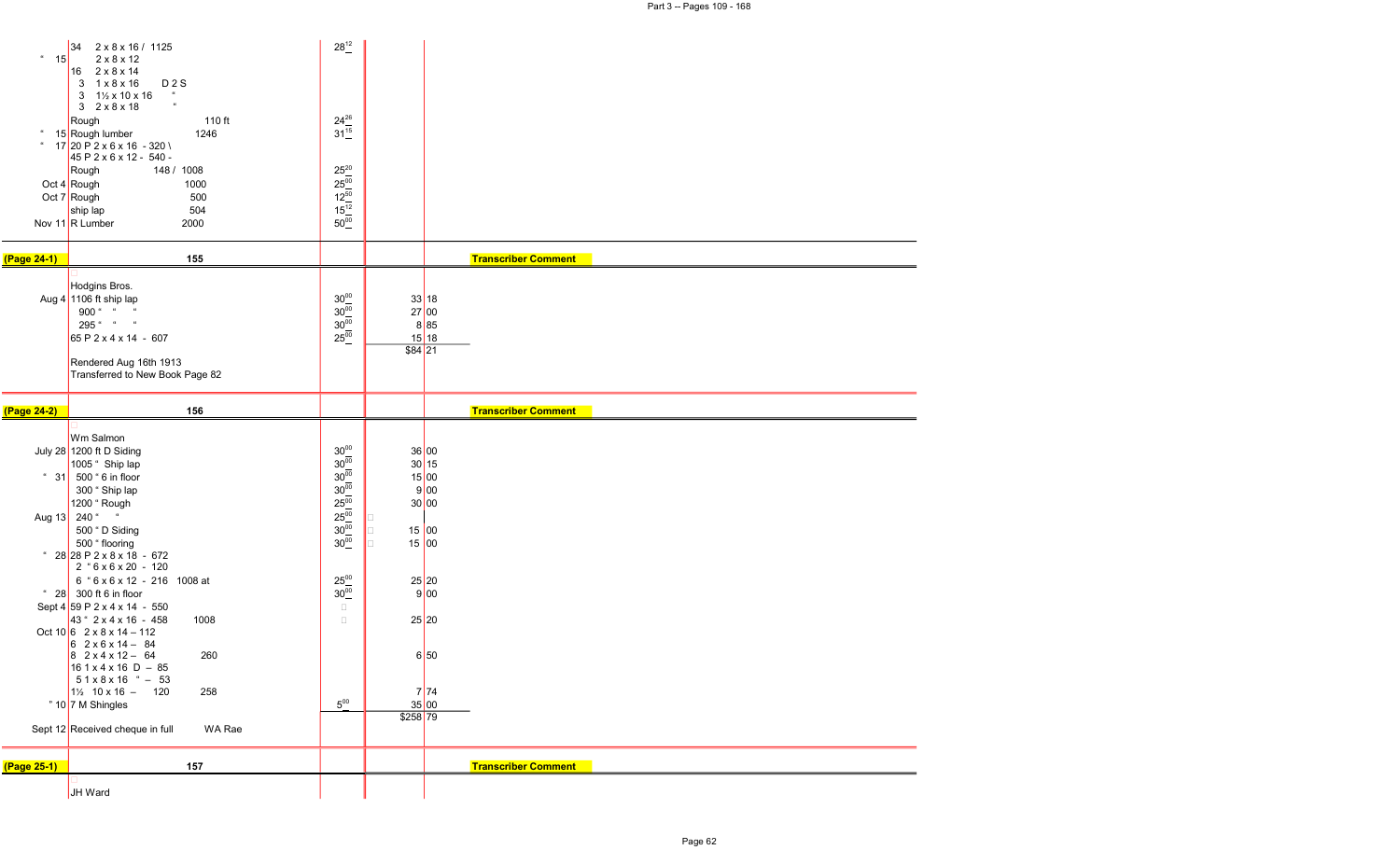|                     | Aug 5 300 ft inch lumber<br>4 M Shingles                                                  |                | $\frac{25^{00}}{5^{00}}$                                                    |              |         | 7 50<br>20 00 |                                                 |
|---------------------|-------------------------------------------------------------------------------------------|----------------|-----------------------------------------------------------------------------|--------------|---------|---------------|-------------------------------------------------|
|                     |                                                                                           |                |                                                                             |              |         | 27 50         |                                                 |
|                     | Rendered Aug 16th<br>Paid by order for salary                                             |                |                                                                             |              |         |               |                                                 |
|                     |                                                                                           |                |                                                                             |              |         |               |                                                 |
| (Page 25-2)         | 158                                                                                       |                |                                                                             |              |         |               | <b>Transcriber Comment</b>                      |
|                     | John Axan                                                                                 |                |                                                                             |              |         |               |                                                 |
|                     | Aug $4$ 1491 ft Ship lap                                                                  | Paid Whitfield | $30^{00}_{-}$                                                               |              |         | 44 75         |                                                 |
|                     | Rendered Aug 16th                                                                         |                |                                                                             |              |         |               |                                                 |
| (Page 26-1)         | 159                                                                                       |                |                                                                             |              |         |               | <b>Transcriber Comment</b>                      |
|                     |                                                                                           | 2310           | $57$ 75                                                                     |              |         |               |                                                 |
|                     |                                                                                           | 357<br>224     |                                                                             | 9 82<br>5 60 |         |               |                                                 |
|                     |                                                                                           | 512            | 12 80                                                                       |              |         |               |                                                 |
| (Page 26-2)         | 160                                                                                       |                |                                                                             |              |         |               | <b>Transcriber Comment</b>                      |
|                     |                                                                                           |                |                                                                             |              |         |               |                                                 |
|                     | English Church<br>Aug 6 8 Pieces $2 \times 6 \times 16 - 128$                             |                |                                                                             |              |         |               |                                                 |
|                     | $32$ " $2 \times 6 \times 12 - 384$<br>61 " $2 \times 4 \times 12 - 488 = 1000$           |                |                                                                             |              | \$25 00 |               |                                                 |
| $\boldsymbol{n}$    | 9 Ship lap 1005 ft at 30 <sup>00</sup>                                                    |                | $\frac{25^{00}_{-00}}{30^{00}_{-00}}$ $\frac{30^{00}_{-00}}{35^{00}_{-00}}$ | E            | 30 15   |               |                                                 |
| $\boldsymbol{\eta}$ | " $12 1000$ ft drop siding $30\frac{00}{0}$<br>2 $\Box$ 800 " 4 in floor 35 <sup>00</sup> |                |                                                                             |              | 30 00   | 28 00         |                                                 |
|                     |                                                                                           |                |                                                                             |              |         |               |                                                 |
|                     | Page 84 New Book                                                                          |                |                                                                             |              |         |               |                                                 |
| (Page 27-1)         | 161                                                                                       |                |                                                                             |              |         |               | <b>Transcriber Comment</b><br><b>Blank Page</b> |
|                     |                                                                                           |                |                                                                             |              |         |               |                                                 |
| (Page 27-2)         | 162                                                                                       |                |                                                                             |              |         |               | <b>Transcriber Comment</b>                      |
|                     | Dept Public Works                                                                         |                |                                                                             |              |         |               |                                                 |
|                     | Aug 13 24 - 2 x 12 x 12 - 576                                                             |                |                                                                             |              |         |               |                                                 |
|                     | $9 - 2 \times 12 \times 14 - 252$<br>$4 - 2 \times 10 \times 14 - 93$                     |                |                                                                             |              |         |               |                                                 |
|                     | At \$25 <sup>00</sup><br>921                                                              |                |                                                                             | I۵           | 23 02   |               |                                                 |
|                     | 3 ft inch iron<br>Aug 14 2 Meals Vickers                                                  |                |                                                                             | O            |         | 1 00          |                                                 |
|                     | 14 2 Meals Scott                                                                          |                |                                                                             | I٥           |         | 1 00          |                                                 |
|                     | Rendered Aug 16th                                                                         |                |                                                                             |              |         |               |                                                 |
|                     | WR                                                                                        |                |                                                                             |              |         |               |                                                 |
|                     | 3222                                                                                      |                |                                                                             |              |         |               |                                                 |
|                     | $\frac{2427}{56.49}$<br>9522                                                              |                |                                                                             |              |         |               |                                                 |
| (Page 28-1)         | 163                                                                                       |                |                                                                             |              |         |               | <b>Transcriber Comment</b>                      |
|                     |                                                                                           |                |                                                                             |              |         |               | <b>Blank Page</b>                               |
|                     |                                                                                           |                |                                                                             |              |         |               |                                                 |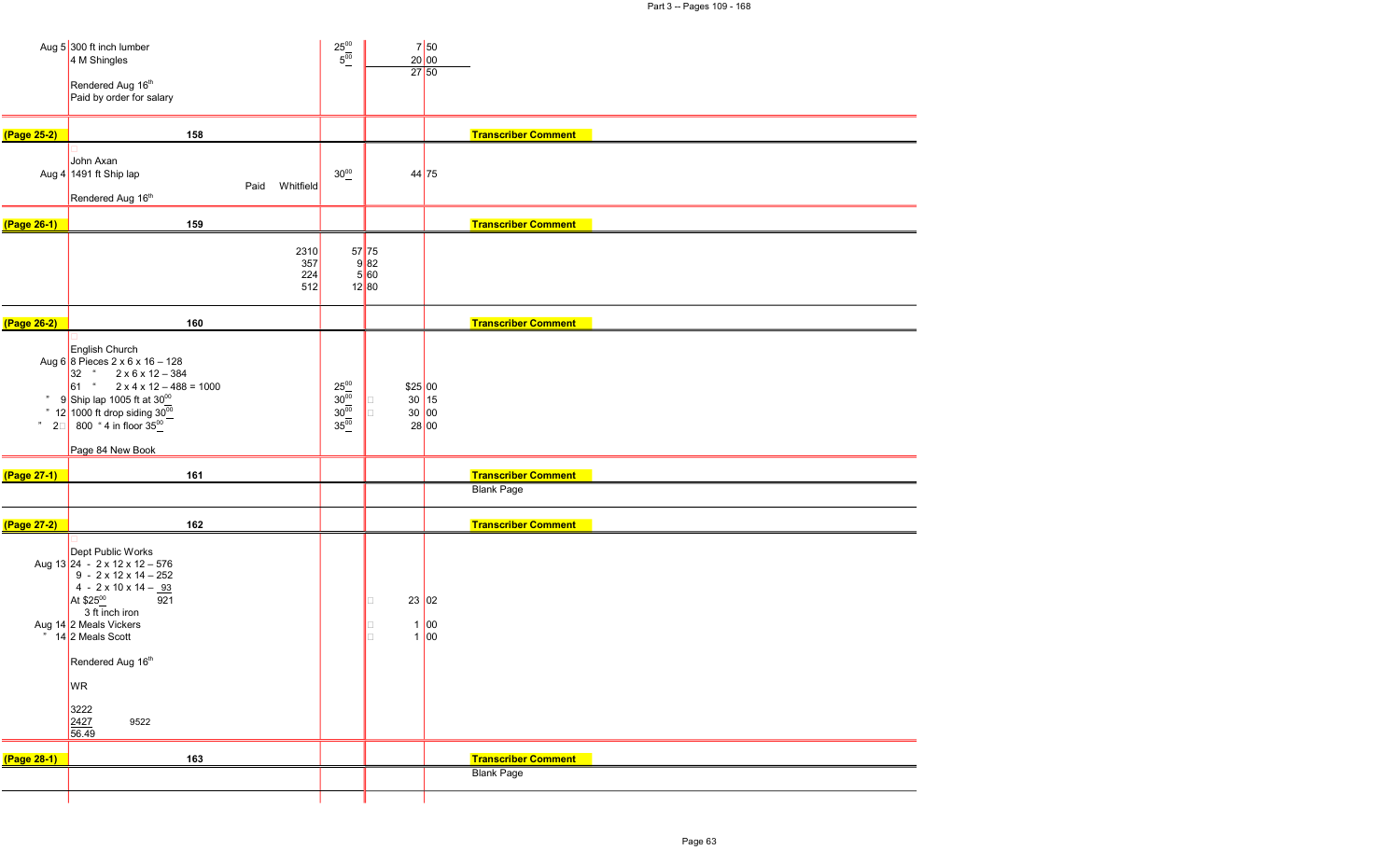| (Page 28-2)                       | 164                                                      | <b>Transcriber Comment</b>          |  |
|-----------------------------------|----------------------------------------------------------|-------------------------------------|--|
|                                   |                                                          |                                     |  |
|                                   | D Johnston                                               |                                     |  |
|                                   | 3220 ft cull                                             |                                     |  |
|                                   |                                                          |                                     |  |
|                                   | $\Box$                                                   |                                     |  |
|                                   |                                                          |                                     |  |
| (Page 29-1)                       | 165                                                      | <b>Transcriber Comment</b>          |  |
|                                   |                                                          | <b>Blank Page</b>                   |  |
|                                   |                                                          |                                     |  |
|                                   |                                                          |                                     |  |
| (Page 29-2)                       | 166                                                      | <b>Transcriber Comment</b>          |  |
|                                   |                                                          |                                     |  |
|                                   | Dept Public Works<br>Smokey Ferry                        |                                     |  |
|                                   |                                                          |                                     |  |
|                                   | July 8428 ft timber at $25\frac{00}{10}$                 | 210 70                              |  |
|                                   | Planing                                                  | 3 95                                |  |
|                                   | 25# of tallow $\frac{15}{6}$                             | 3 75                                |  |
|                                   | <b>Blacksmith work</b>                                   | 3 00                                |  |
|                                   | Bar iron                                                 | 1 50                                |  |
| Aug 14                            | Board                                                    | 222 90                              |  |
|                                   | Hamilton                                                 | 12 00                               |  |
|                                   | Wolverm                                                  | 15 65                               |  |
|                                   | Christianson                                             | 16 00                               |  |
|                                   | Dad                                                      | 16 00                               |  |
|                                   |                                                          | 282 55                              |  |
|                                   | Send to government                                       |                                     |  |
|                                   | Sept 4 Received cheque                                   | 282 55                              |  |
|                                   |                                                          |                                     |  |
| (Page 30-1)                       | 167                                                      | <b>Transcriber Comment</b>          |  |
|                                   |                                                          | <b>Blank Page</b>                   |  |
|                                   |                                                          |                                     |  |
|                                   |                                                          |                                     |  |
| (Page 30-2)                       | 168                                                      | <b>Transcriber Comment</b>          |  |
|                                   |                                                          |                                     |  |
|                                   |                                                          |                                     |  |
|                                   | Mr. Wales A.R.                                           |                                     |  |
|                                   | Aug 25 5 M Shingles $4^{50}_{-}$                         | 22 50                               |  |
| " 276"                            | $\boldsymbol{u}$                                         | 27 00                               |  |
|                                   | $4^{50}_{-}$                                             | $28$ 12 <sup>1</sup> / <sub>2</sub> |  |
| $^{\prime\prime}$ 28 61/4 "<br>,, | $4^{50}_{-}$<br>$\langle \mathbf{a} \rangle$<br>$\alpha$ |                                     |  |
| $\boldsymbol{n}$                  | 29 61/4 "<br>$4^{50}$                                    | $28 12\frac{1}{2}$                  |  |
|                                   | 28 18 ft 2 x 4 x 14 30 <sup>00</sup>                     | 54                                  |  |
|                                   | $30\frac{V_2 M}{2}$ Shingles $4^{50}$                    | 2 50                                |  |
|                                   | Sept 1 <sup>st</sup> 24 M Shingles 4 <sup>50</sup>       | 108 00                              |  |
|                                   | 18 ft 2 x 4 D 4 S                                        | 54                                  |  |
|                                   | 100 " 4 in floor 31 <sup>50</sup>                        | 3 15                                |  |
|                                   | 1000 ft ice house Rough                                  | 18 00                               |  |
| $\mathfrak{c}$                    | $1000$ " $4 \times 6$                                    | 20 00                               |  |
| $\mathfrak{u}$<br>6               |                                                          | 149 69                              |  |
| $\mathfrak{u}$<br>6               |                                                          | 24 27                               |  |
| $\epsilon\epsilon$                |                                                          | 21 58                               |  |
|                                   | 8 \$18.11 & 1382                                         | 195 54                              |  |
|                                   | Sept 9 By cash<br>Check WA Rae                           | 31 93<br>227   47                   |  |
|                                   |                                                          |                                     |  |
|                                   | End of Part 3                                            |                                     |  |
|                                   |                                                          |                                     |  |
|                                   |                                                          |                                     |  |
|                                   |                                                          |                                     |  |
|                                   |                                                          |                                     |  |
|                                   |                                                          |                                     |  |
|                                   |                                                          |                                     |  |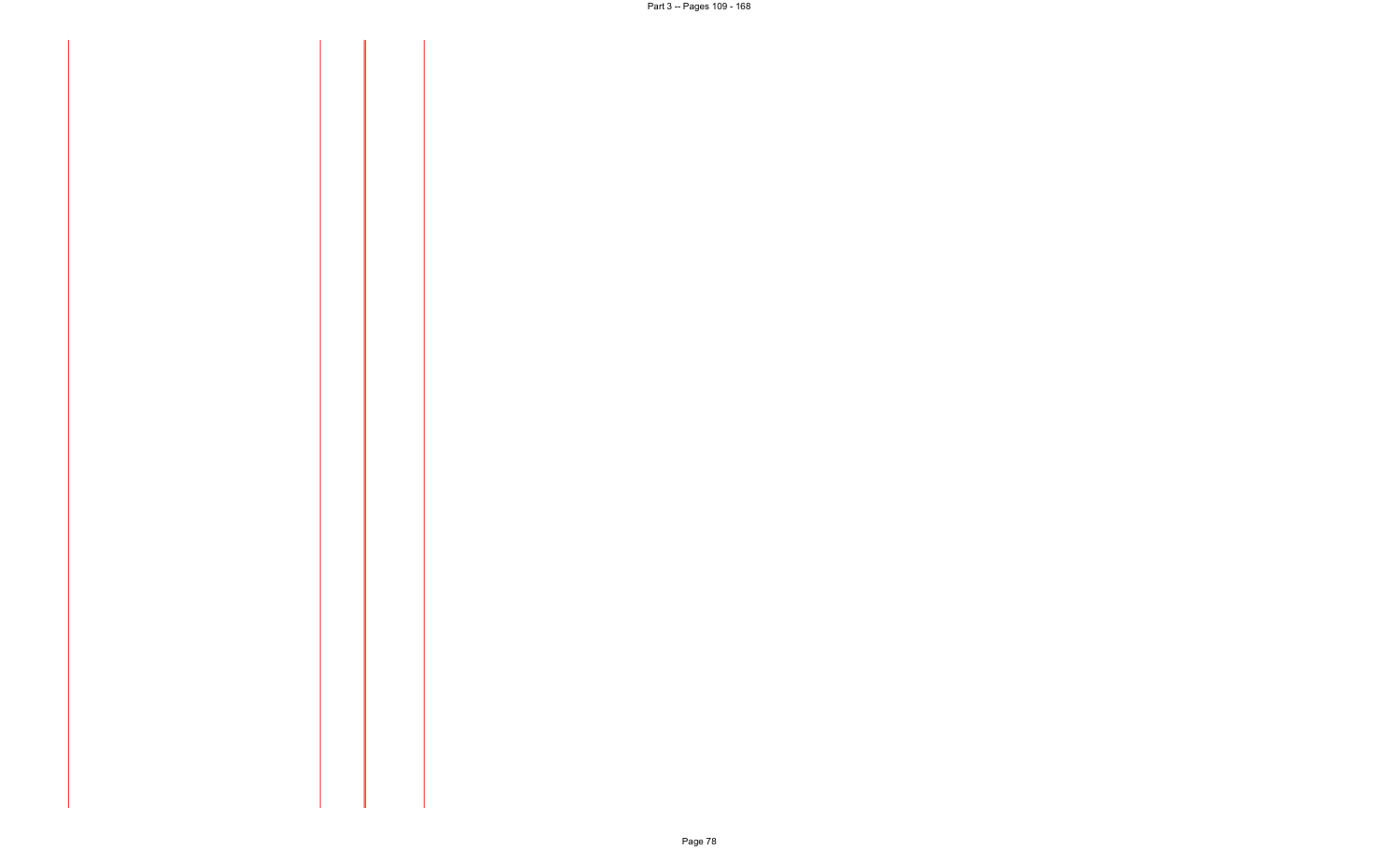I.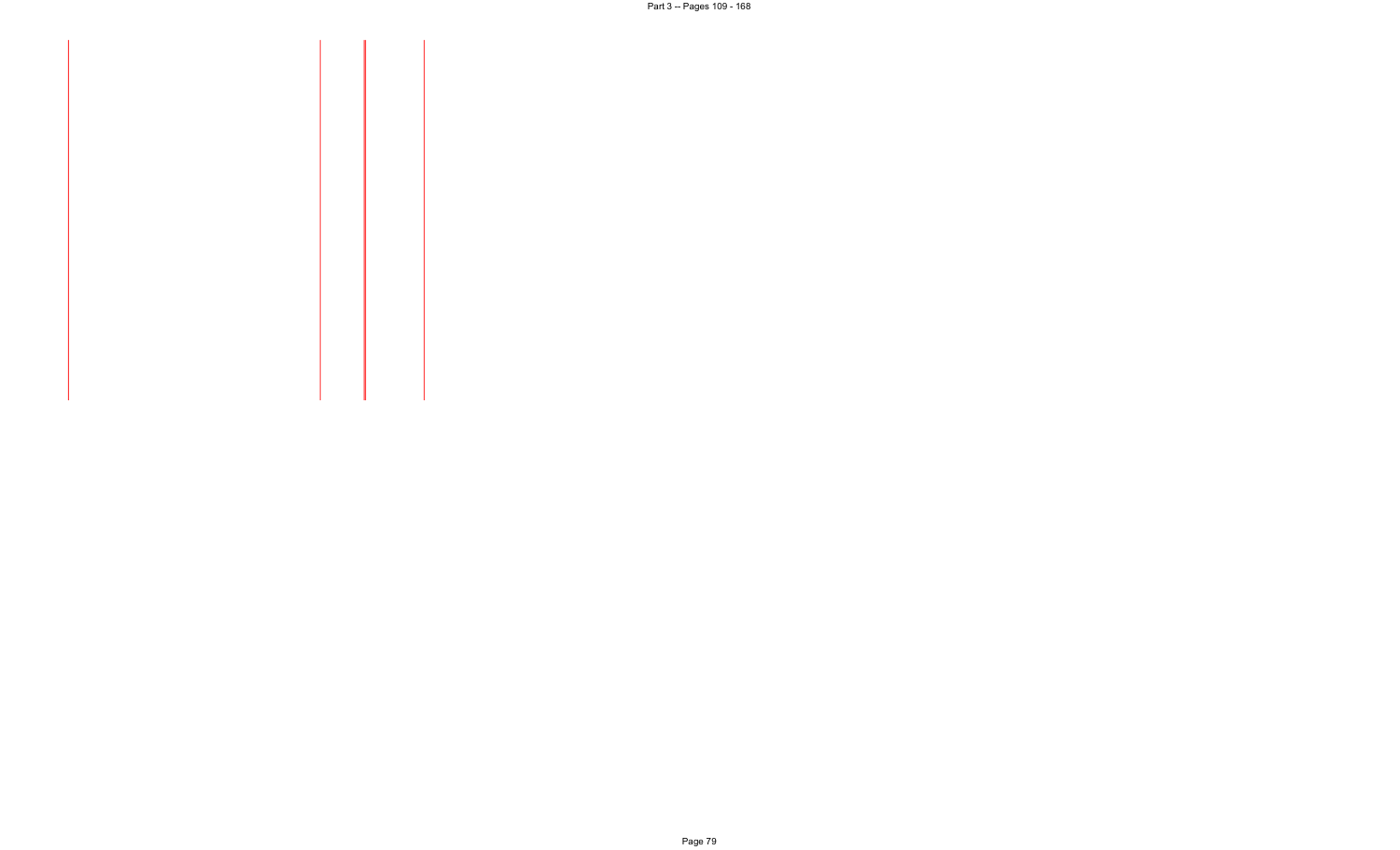| (Page 1-1)         | 169                                                                                                                                                                                                                                                                                                                                                                                                                                                                                                                                                                                                                                                                                  |                                                                                                                                                                                                                                                                            |                                   | <b>Transcriber Comment</b>                      |  |
|--------------------|--------------------------------------------------------------------------------------------------------------------------------------------------------------------------------------------------------------------------------------------------------------------------------------------------------------------------------------------------------------------------------------------------------------------------------------------------------------------------------------------------------------------------------------------------------------------------------------------------------------------------------------------------------------------------------------|----------------------------------------------------------------------------------------------------------------------------------------------------------------------------------------------------------------------------------------------------------------------------|-----------------------------------|-------------------------------------------------|--|
|                    | H Roberts<br>Sept 11 1120 ft Dressed                                                                                                                                                                                                                                                                                                                                                                                                                                                                                                                                                                                                                                                 | 30 80                                                                                                                                                                                                                                                                      |                                   |                                                 |  |
| (Page 1-2)         | 170<br>p. 49 Journal                                                                                                                                                                                                                                                                                                                                                                                                                                                                                                                                                                                                                                                                 |                                                                                                                                                                                                                                                                            |                                   | <b>Transcriber Comment</b>                      |  |
| $\epsilon\epsilon$ | Feb 17 H Roberts<br>1435 ft D Siding<br>1415 Rough<br>2000 ft flooring 4 in<br>$40P$ 2 x 4 x 18 - 480<br>17 " 1 x 10 x 16 227 D1S<br>1200 ft 6 in floor<br>Feb 21 1041 " 6 in floor<br>360 Rough<br>738 "<br>1338 Dimension<br>70 Rough<br>$30P 2 \times 8 \times 16 - 640$<br>420 ft 4 in floor<br>1386 ft not scaled in yard<br>Feb $25$ 900 ft ship lap<br>64 "surfaced<br>26 Chas Howard act<br>Mar 15 240 ft surfaced<br>42 " D 4 Side<br>540 °D ???<br>750 " flooring 6 in<br>9 <sup>3</sup> / <sub>4</sub> M Shingles<br>$3P$ 2 x 6 x 24 = 72 ft<br>June 12 1508 rough lumber<br>991 Dimensions<br>D 2 Side 730 ft<br>551 ft flooring $-4$<br>453 " 2 x 4<br>1032 ft flooring | 43 05<br>37 38<br>70 00<br>12 00<br>6 24<br>36 00<br>$31$ 23<br>9 00<br>18 45<br>33 45<br>$1$ 75<br>16 00<br>14 70<br>40 58<br>27 00<br>1 76<br>54 05<br>6 40<br>1 47<br>16 20<br>22 50<br>48 75<br>1 80<br>37 70<br>24 78<br>21 90<br>19 29<br>11 33<br>$36$ 12<br>701 08 |                                   |                                                 |  |
|                    | <b>Geo Roberts</b>                                                                                                                                                                                                                                                                                                                                                                                                                                                                                                                                                                                                                                                                   | 46 50                                                                                                                                                                                                                                                                      |                                   |                                                 |  |
| (Page 2-1)         | 171                                                                                                                                                                                                                                                                                                                                                                                                                                                                                                                                                                                                                                                                                  |                                                                                                                                                                                                                                                                            |                                   | <b>Transcriber Comment</b>                      |  |
|                    |                                                                                                                                                                                                                                                                                                                                                                                                                                                                                                                                                                                                                                                                                      |                                                                                                                                                                                                                                                                            |                                   | <b>Blank</b> page                               |  |
| (Page 2-2)         | 172                                                                                                                                                                                                                                                                                                                                                                                                                                                                                                                                                                                                                                                                                  |                                                                                                                                                                                                                                                                            |                                   | <b>Transcriber Comment</b><br><b>Blank</b> page |  |
| $(Paae 3-1)$       | 173                                                                                                                                                                                                                                                                                                                                                                                                                                                                                                                                                                                                                                                                                  |                                                                                                                                                                                                                                                                            |                                   | <b>Transcriber Comment</b>                      |  |
|                    |                                                                                                                                                                                                                                                                                                                                                                                                                                                                                                                                                                                                                                                                                      |                                                                                                                                                                                                                                                                            |                                   | <b>Blank</b> page                               |  |
| $(Page 3-2)$       | 174                                                                                                                                                                                                                                                                                                                                                                                                                                                                                                                                                                                                                                                                                  |                                                                                                                                                                                                                                                                            |                                   | <b>Transcriber Comment</b>                      |  |
|                    | Dec 22 R Hamilton tob<br>Dan Murray "<br>2 pr sox Hamilton<br>A McNeally cash<br>FA Welsh Braces<br>Dan-Murray tob<br>Hamilton<br>$\frac{a}{a}$                                                                                                                                                                                                                                                                                                                                                                                                                                                                                                                                      | 40 40                                                                                                                                                                                                                                                                      | 25<br>50<br>100<br>50<br>50<br>50 |                                                 |  |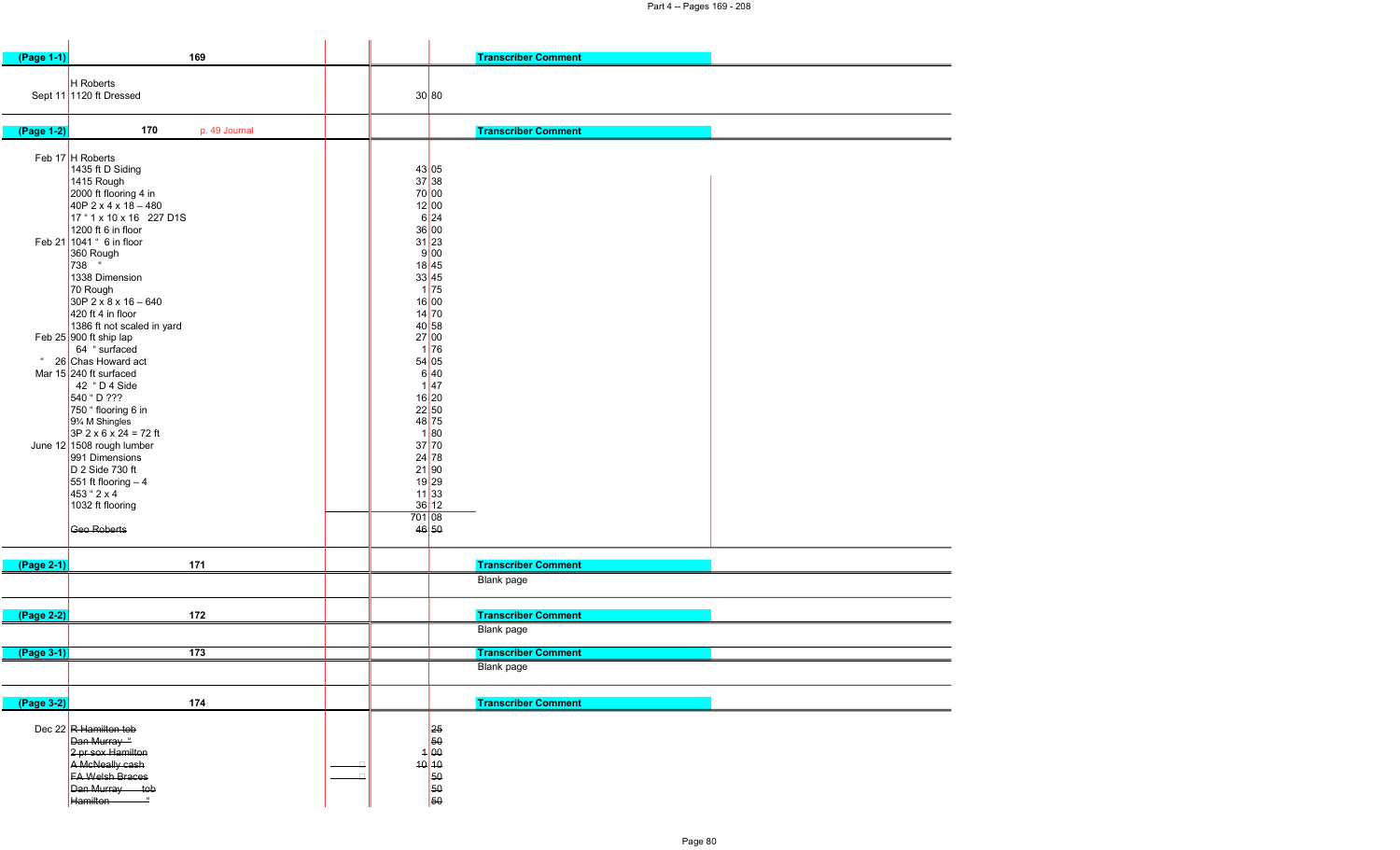|                                                                                                                                                                                                                                                                                                                               | Welsh<br>Alex McNeally "<br><b>H</b> Baxter G Sox<br>H Baxter 2 Meals 50<br><b>C</b> Beamer 1 Meal<br>A McNeally 2 Meals<br>R Hamilton<br>$-$ tob<br><b>F-Welsh</b><br>$\alpha$<br>$\alpha$<br>Peebles<br>McNeally<br>tob<br><b>D</b> Murray Mitts<br>$\mathbf{u}$ and $\mathbf{u}$<br>tob<br>Hamilton "<br>A McNeally tob                                                                                                                                                                                                                                                                                                                                                                                                                                                                                                                             | 50<br>30<br>1 50<br>1 00<br>50<br>1 00<br>50<br>50<br>50<br>25<br>4 00<br>25<br> 45<br> 45                                                                                                                            |                            |  |
|-------------------------------------------------------------------------------------------------------------------------------------------------------------------------------------------------------------------------------------------------------------------------------------------------------------------------------|--------------------------------------------------------------------------------------------------------------------------------------------------------------------------------------------------------------------------------------------------------------------------------------------------------------------------------------------------------------------------------------------------------------------------------------------------------------------------------------------------------------------------------------------------------------------------------------------------------------------------------------------------------------------------------------------------------------------------------------------------------------------------------------------------------------------------------------------------------|-----------------------------------------------------------------------------------------------------------------------------------------------------------------------------------------------------------------------|----------------------------|--|
| $\mathfrak{c}\mathfrak{c}$<br>$\boldsymbol{\mu}$<br>66                                                                                                                                                                                                                                                                        | Welsh F <sup>1</sup><br><b>Cox supplies</b><br>Rae W.A. Check<br>Dec 25 G. Pitts tob<br>A Melsh<br>tob<br>J. Fitzpatrick "<br>Dec 27 <sup>th</sup> J. Fitzpatrick S. Packs<br>R Hamilton tob<br>Dec 29 Peebles tob<br>H. Klaks moccasins<br>30 Barnes tob<br>31 N. Langille tob<br>S. Welsh tob                                                                                                                                                                                                                                                                                                                                                                                                                                                                                                                                                        | 25<br>57 45<br>$67$ 75<br>65<br>25<br>25<br>3 00<br>25<br>25<br>275<br>25<br>50<br>25                                                                                                                                 |                            |  |
| (Page 4-1)                                                                                                                                                                                                                                                                                                                    | 175                                                                                                                                                                                                                                                                                                                                                                                                                                                                                                                                                                                                                                                                                                                                                                                                                                                    |                                                                                                                                                                                                                       | <b>Transcriber Comment</b> |  |
| $\epsilon\epsilon$<br>66<br>$\epsilon\epsilon$<br>$\epsilon\epsilon$<br>2 <sup>nd</sup><br>$\alpha$<br>$\alpha$<br>2<br>$\alpha$<br>2<br>$\mathfrak{g}$<br>$\alpha$<br>3<br>Jan 5<br>$\alpha$<br>66<br>$\epsilon\epsilon$<br>5<br>$\epsilon\epsilon$<br>$\overline{7}$<br>$\mathbf{u}$<br>8<br>$\alpha$<br>$\epsilon\epsilon$ | Jan 1 <sup>st</sup> W. Fitzpatrick tob<br>P. H. Pitts<br>$-44$<br>$\alpha$<br>F-Welsh<br>$\alpha$<br>R Hamilton<br>H Baxter moccasins 3 <sup>00</sup> & Socks <sup>50</sup><br>W. Fitzpatrick Shoe Packs<br>H. Klukas Moccasins<br>W. Taft cash<br>C. Beamer comb<br>W Barnes tob<br>S. Welsh tob<br>C Beamer "<br>P. Kehor<br>D. Murray tob<br>Julics team Lantern Globe<br>Hamilton<br>tob<br>$\alpha$<br>Welsh-<br>$\alpha$<br><b>W</b> Barnes<br>$\alpha$<br>D. Murray<br>$\alpha$<br><b>D.</b> Peebles<br>W. Fitzpatrick "<br>Jan 9 $\frac{1}{\sqrt{\frac{1}{1-\frac{1}{n}}}}$ S. Peebles "<br>J. Fitzpatrick "<br>$B.$ Pitts $\overline{R}$<br>R Hamilton $\overline{R}$<br>Watson tob 1 <sup>00</sup> -matches <sup>25</sup><br>J Sedore Mitts $3^{50}$ Moccasins $1^{75}$<br>N. Langille tob<br>Welsh "<br>W McGovern Rubbers<br>HA Needlean " | 40<br>25<br>25<br>25<br>3 00<br>1 50<br>1 00<br>25<br>40<br>45<br>0e<br>$\overline{1}$<br>25<br>40<br>25<br>25<br>25<br>25<br>45<br>25<br>25<br>50<br>25<br>50<br>50<br>50<br>4 25<br>525<br>25<br>25<br>4 50<br>4 50 |                            |  |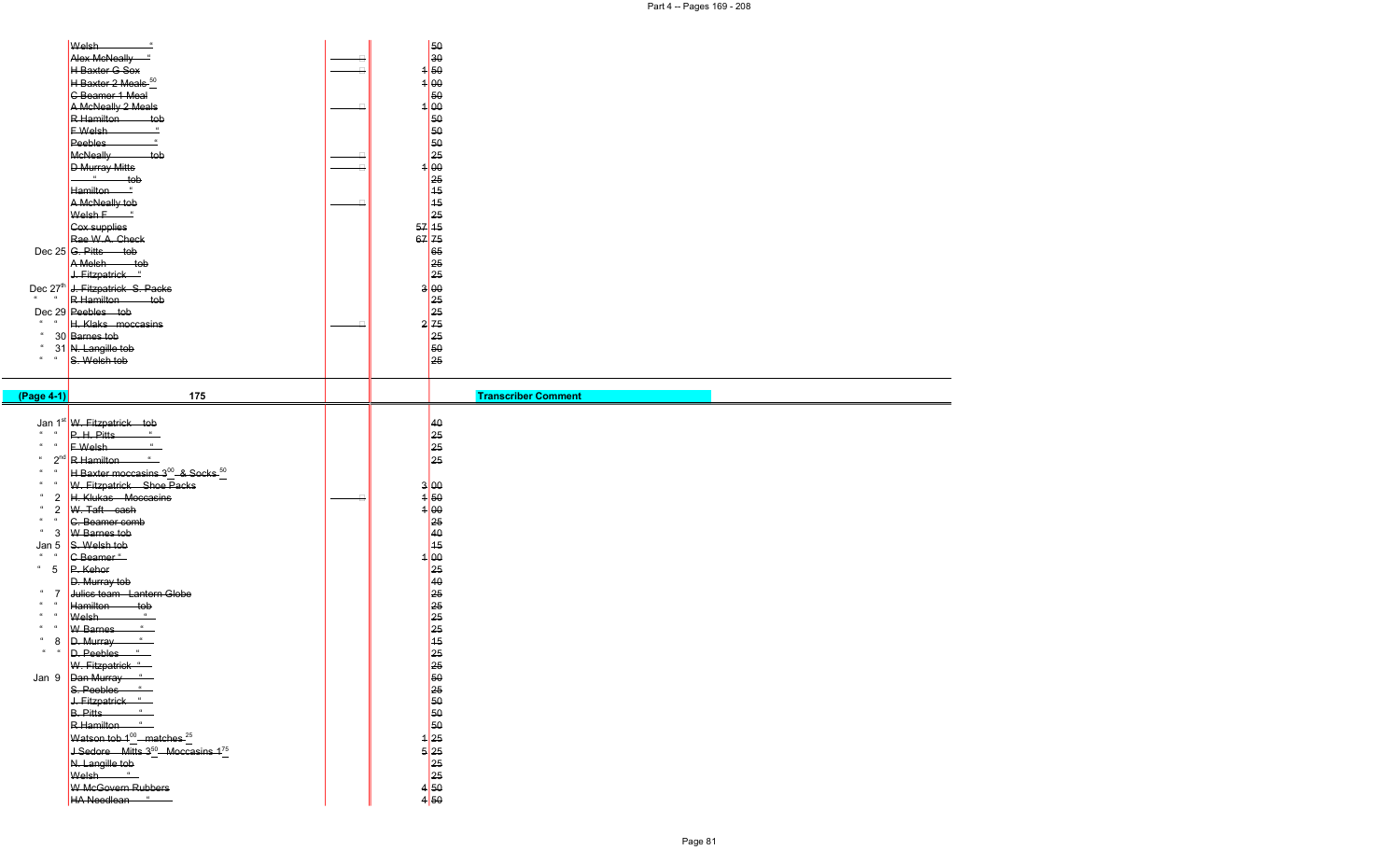| (Page 4-2)                  | 176                                                                                                                                                               |        |       | <b>Transcriber Comment</b> |  |
|-----------------------------|-------------------------------------------------------------------------------------------------------------------------------------------------------------------|--------|-------|----------------------------|--|
|                             | J. Rice<br>dot                                                                                                                                                    |        |       |                            |  |
|                             | J. Watson<br><b>Mitts</b>                                                                                                                                         |        |       | 50<br>4 25                 |  |
|                             | $-66$<br><b>B.</b> Pitts                                                                                                                                          |        |       | 125                        |  |
|                             | tob                                                                                                                                                               |        |       | 50                         |  |
|                             | Jan 13 W. Barnes sox $1^{00}$ Mitts $^{50}$ boots $4^{50}$                                                                                                        |        |       |                            |  |
|                             | 13 Watson 1 pr overalls                                                                                                                                           |        |       |                            |  |
|                             | 13 Welsh 1 pipe                                                                                                                                                   |        |       | 175                        |  |
|                             | 14 T Watson tob                                                                                                                                                   |        |       | 25                         |  |
|                             | 15 H. Conrad sox                                                                                                                                                  |        |       | 1 00                       |  |
|                             | 15 Jas Sedore Pills                                                                                                                                               |        |       | 50                         |  |
|                             | 15 W Barnes tob                                                                                                                                                   |        |       | 25                         |  |
|                             | 15 Hamilton matches                                                                                                                                               |        |       | $\overline{\theta}$        |  |
|                             | 15 Beamer                                                                                                                                                         |        |       | $\overline{\theta}$        |  |
| $\alpha$                    | 16 Peebles matches                                                                                                                                                |        |       | $\overline{\theta}$        |  |
| $\alpha=-\alpha$            | Jan 18/1914                                                                                                                                                       |        |       |                            |  |
|                             | <b>H-Conrad</b>                                                                                                                                                   |        | 1000  |                            |  |
|                             | P.A. Pitts mat                                                                                                                                                    |        |       | $\overline{\theta}$        |  |
|                             | J.V. Barnes "                                                                                                                                                     |        |       | $\overline{\theta}$        |  |
|                             | $\alpha$<br>Beamer                                                                                                                                                |        |       | $\overline{\theta}$        |  |
|                             | N. Langille tob                                                                                                                                                   |        |       | 25                         |  |
|                             | <b>F-Welsh</b><br>$\mathfrak{c}$                                                                                                                                  |        |       | 25                         |  |
|                             | $\alpha$<br>Peebles                                                                                                                                               |        |       | 25                         |  |
|                             | $\alpha$<br>Watson                                                                                                                                                |        |       | 50                         |  |
|                             | $\alpha$<br><b>B.</b> Pitts                                                                                                                                       |        |       | 25                         |  |
|                             | $\alpha$<br>Beamer                                                                                                                                                |        |       | 25                         |  |
|                             | <b>Rubbers</b>                                                                                                                                                    |        |       | 4 50                       |  |
|                             | Smock                                                                                                                                                             |        |       | 100                        |  |
|                             | <b>R</b> Hamilton<br>$\overline{\text{tob}}$                                                                                                                      |        |       | 25                         |  |
|                             | Pat Kehoe<br>underwear                                                                                                                                            |        |       | 4 50                       |  |
|                             | <b>W</b> Barnes                                                                                                                                                   |        |       | 25                         |  |
|                             | Jan 20 tob Welsh                                                                                                                                                  |        |       | $\frac{25}{2}$             |  |
|                             | Cash <sub>"</sub>                                                                                                                                                 |        |       | 1 00                       |  |
|                             | Conrad Meals                                                                                                                                                      |        |       | 2 00                       |  |
|                             | " cash                                                                                                                                                            |        | 20 00 |                            |  |
|                             |                                                                                                                                                                   |        |       |                            |  |
| (Page 5-1)                  | 177                                                                                                                                                               |        |       | <b>Transcriber Comment</b> |  |
|                             | Jan 22 <sup>nd</sup> 1914                                                                                                                                         |        |       |                            |  |
|                             | Jan 22 tob Beamer                                                                                                                                                 |        |       | 25                         |  |
|                             | 23 W. Barnes 1 Pair H. Hide mitts                                                                                                                                 |        |       | 4 25                       |  |
| $\epsilon\epsilon$          | 24 H. Needham M.S. Mitts                                                                                                                                          |        |       | 4 25                       |  |
| $\boldsymbol{\mathfrak{c}}$ | 24 N. Langille tob                                                                                                                                                |        |       | 15                         |  |
|                             | Jan 26 G Beamer tob                                                                                                                                               |        |       | 50                         |  |
|                             | $\begin{array}{r} \hbox{Gomb-$^{50}$}\quad \text{pipe-}{\text{75}} \quad \text{glasses 4$^{50}$}\ \hbox{W. Barnes} \quad \hbox{tob} \quad \text{---} \end{array}$ |        |       | 575                        |  |
|                             |                                                                                                                                                                   |        |       | $\vert$ 25                 |  |
|                             | B. Pitts tob                                                                                                                                                      |        |       | 50                         |  |
|                             | J. McDonald tob —                                                                                                                                                 |        |       | 100                        |  |
|                             | Fitzpatrick "                                                                                                                                                     |        |       | 25                         |  |
|                             | F. Watson                                                                                                                                                         |        |       | 50                         |  |
|                             | Smith Shirt                                                                                                                                                       |        |       | $2\overline{25}$           |  |
|                             | Pain Killer                                                                                                                                                       |        |       | 35                         |  |
|                             | tobacco                                                                                                                                                           |        |       | 25                         |  |
|                             | Peebles "                                                                                                                                                         |        |       | 25                         |  |
|                             | $H = \begin{bmatrix} 1 & 1 & 1 \\ 1 & 1 & 1 \\ 1 & 1 & 1 \\ 1 & 1 & 1 \end{bmatrix}$                                                                              |        |       | 25                         |  |
|                             |                                                                                                                                                                   |        |       | 25                         |  |
|                             | C Beamer order Cox-                                                                                                                                               |        |       | 2 00                       |  |
|                             | " 27 N. Langille tob                                                                                                                                              |        |       | 25                         |  |
|                             | $\mathbf{u}$<br>27 F. Welsh                                                                                                                                       |        |       | 25                         |  |
|                             | Jan 31 cash Beamer                                                                                                                                                | $\Box$ |       | 2 00                       |  |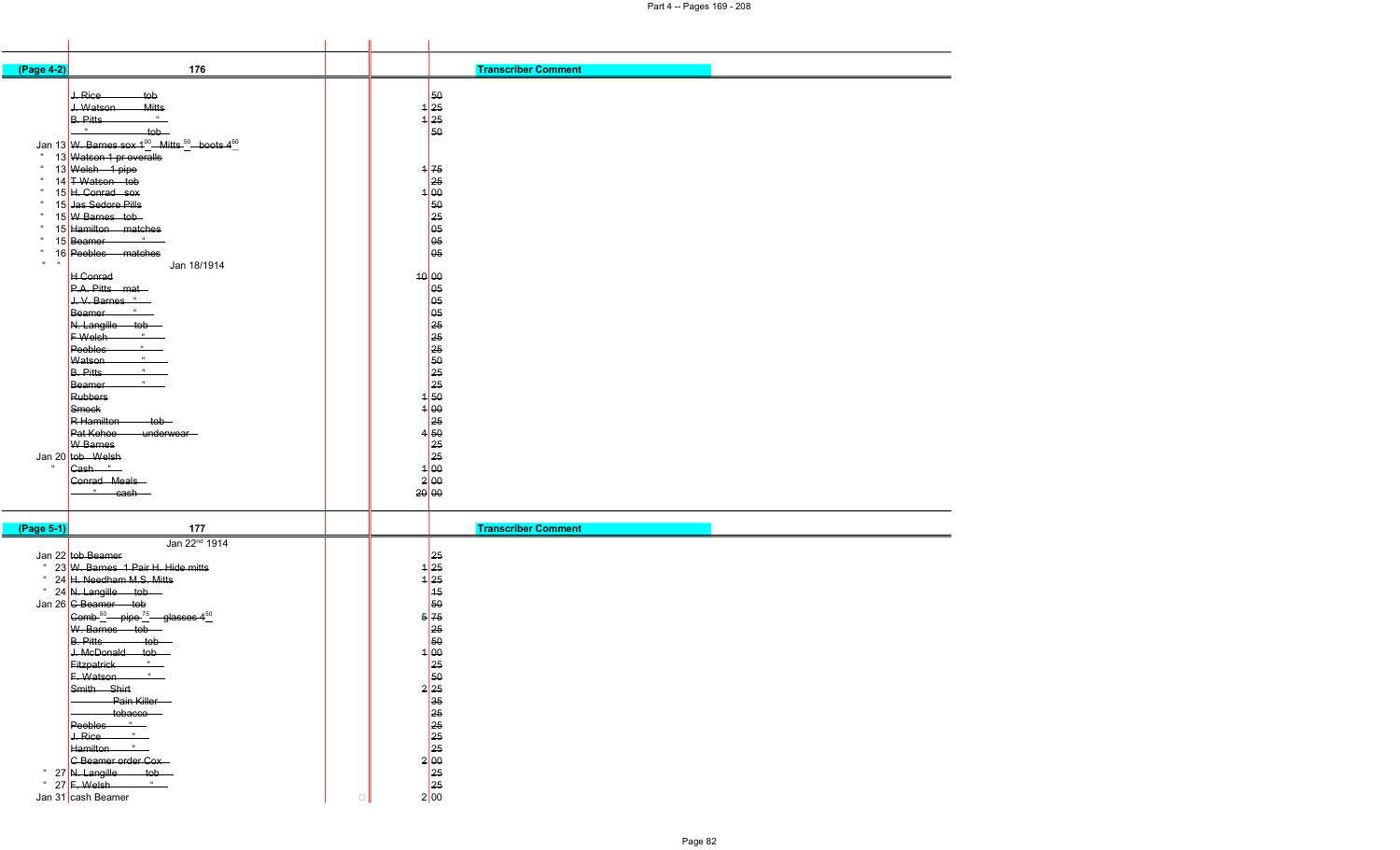|                                                                                                                                                                          | tob Fitzpatrick<br>W. Barnes<br>$\Box$<br>tob<br>Beamer<br>$\Box$<br>Welsh<br>$\alpha$<br>$\Box$<br>Feb $4th$ W Barnes<br>$\Box$<br>4 N Langille<br>9 C Beamer<br>J McDonald "<br>J Rice<br>Watson<br>Smith<br>Beamer                                                                                                                                                                                                                                                                                                                                                                                                                                                                         | $\Box$<br>$\Box$<br>$\Box$<br>$\Box$<br>$\Box$<br>$\Box$<br>$\Box$                                                                                                                                                                                                                   | $\begin{array}{r} 25 \\ 25 \end{array}$<br>25<br>25<br>25<br>25<br>25<br>2 00<br>1 00<br>75<br>1 00<br>25                                                                                                                 |                                                          |
|--------------------------------------------------------------------------------------------------------------------------------------------------------------------------|-----------------------------------------------------------------------------------------------------------------------------------------------------------------------------------------------------------------------------------------------------------------------------------------------------------------------------------------------------------------------------------------------------------------------------------------------------------------------------------------------------------------------------------------------------------------------------------------------------------------------------------------------------------------------------------------------|--------------------------------------------------------------------------------------------------------------------------------------------------------------------------------------------------------------------------------------------------------------------------------------|---------------------------------------------------------------------------------------------------------------------------------------------------------------------------------------------------------------------------|----------------------------------------------------------|
| (Page 5-2)                                                                                                                                                               | 178                                                                                                                                                                                                                                                                                                                                                                                                                                                                                                                                                                                                                                                                                           |                                                                                                                                                                                                                                                                                      |                                                                                                                                                                                                                           | <b>Transcriber Comment</b>                               |
| $\epsilon\epsilon$<br>$\alpha$<br>$\epsilon\epsilon$<br>$\epsilon\epsilon$<br>$\boldsymbol{\mu}$<br>14<br>$\mathfrak{c}\mathfrak{c}$<br>$\boldsymbol{\mu}$<br>$\epsilon$ | Pitts tob<br>Watson matches<br>Smith<br>Feb N Langille<br>Med<br>W. Whitfield cash<br>Feb $9$ E Downing mitts<br>W Barnes sox<br>Feb 14 E. Downing Overalls<br>14 N Langille tob<br>" 14 Welsh<br>14 Whitfield<br>$\boldsymbol{\mu}$<br>14 B Barnes<br>tob<br>$\epsilon\epsilon$<br>14 C Beamer<br>$\alpha$<br>$\epsilon$<br>matches<br>14 Smith<br>tob<br>14 P. Kehoe<br>Rubbers<br>14 Bert Pitts<br>tob<br>" 14 Watson<br>$\alpha$<br>" $14$ E. Downing "<br>Feb 16th 1914<br><b>C</b> Beamer Sweater<br>W Barnes tobaccco<br>W Barnes G. Socks<br>J. Campbell overalls<br>J. Rice underwear<br><b>B.</b> Pitts<br>tob<br>E. Downing shirt<br>underwear<br>J. McDarnell sox<br>tob<br>shirt | $\Box$<br>$\Box$<br>$\Box$<br>$\Box$<br>$\Box$<br>$\Box$<br>$\Box$<br>$\Box$<br>$\Box$<br>$\Box$<br>$\Box$<br>$\Box$<br>$\Box$<br>$\Box$<br>$\Box$<br>$\Box$<br>$\Box$<br>$\Box$<br>$\Box$<br>$\Box$<br>$\Box$<br>$\Box$<br>$\Box$<br>$\Box$<br>$\Box$<br>$\Box$<br>$\Box$<br>$\Box$ | 35<br>15<br>15<br>1 00<br>3 00<br>1 25<br>50<br>1 50<br>50<br>1 00<br>1 00<br>1 00<br>1 00<br>60<br>1 00<br>3 75<br>50<br>50<br>50<br>2 00 <br>50<br>1 50<br>$1$ 75<br>3 00<br>50<br>2 00<br>3 00<br>1 30<br>1 00<br>4 50 |                                                          |
| (Page 6-1)                                                                                                                                                               | 179                                                                                                                                                                                                                                                                                                                                                                                                                                                                                                                                                                                                                                                                                           |                                                                                                                                                                                                                                                                                      |                                                                                                                                                                                                                           | <b>Transcriber Comment</b>                               |
|                                                                                                                                                                          | Feb 18 W Barnes<br>2 pr sox $\frac{40}{1}$<br>1 pr overalls<br>2 shirt<br>1 shirt<br>C Beamer<br>2 shirts $1^{00}$ Sweater $3^{00}$<br><b>Braces</b>                                                                                                                                                                                                                                                                                                                                                                                                                                                                                                                                          | $\Box$<br>$\Box$<br>$\Box$<br>$\Box$<br>$\Box$ x<br>$\Box$                                                                                                                                                                                                                           | 80<br>1 75<br>3 50<br>1 50<br>50                                                                                                                                                                                          | $\Box$<br>$\Box$<br>$\Box$<br>$\Box$<br>$\Box$<br>$\Box$ |
|                                                                                                                                                                          | P. Keyoe $2 \text{ pr sox } \frac{30}{2}$<br>J Rice under. Shirt                                                                                                                                                                                                                                                                                                                                                                                                                                                                                                                                                                                                                              | $\Box$<br>$\Box$                                                                                                                                                                                                                                                                     | 2 00                                                                                                                                                                                                                      | $\Box$<br>$\Box$                                         |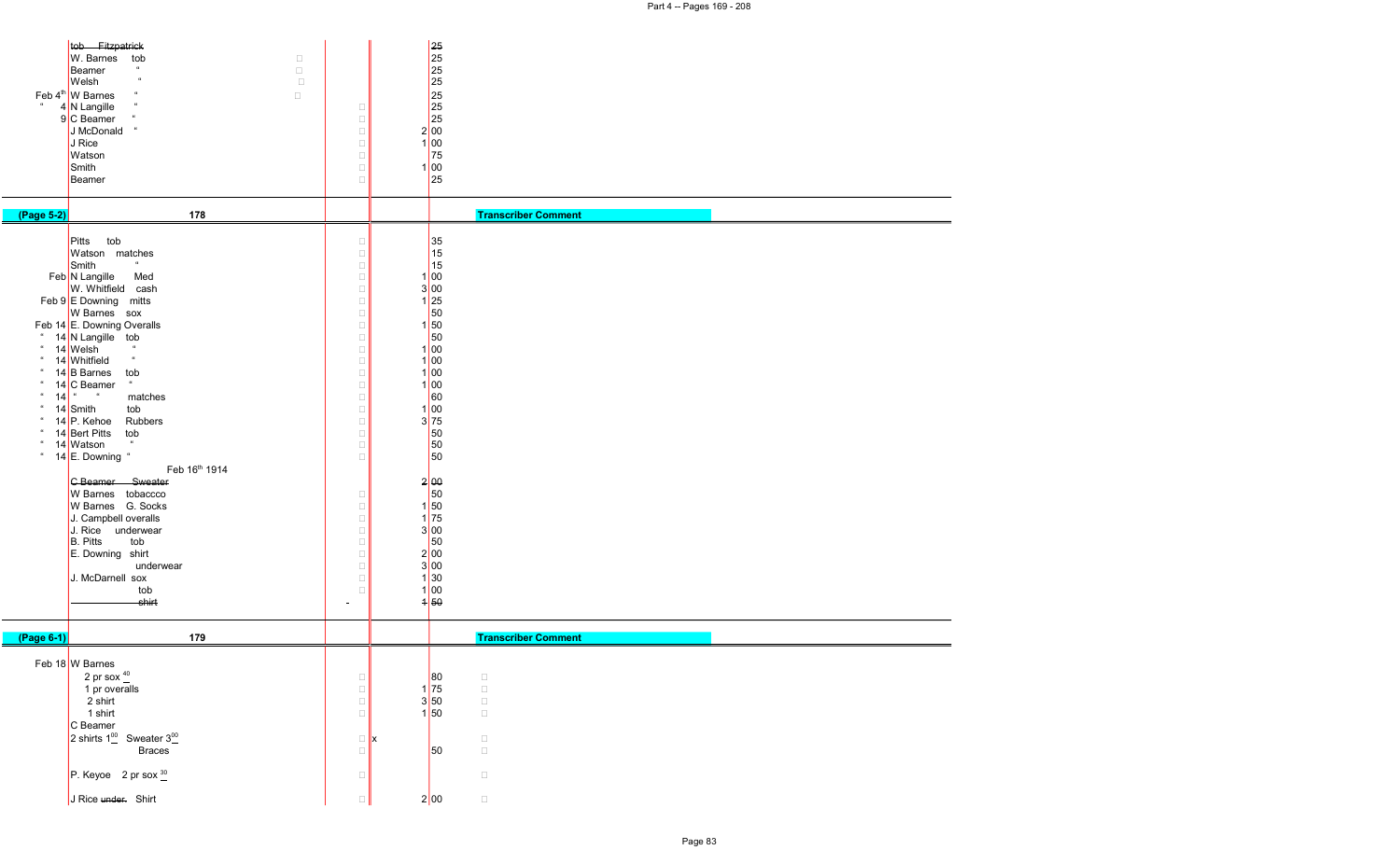|                | E Smith<br>2 shirts<br>$\overline{7}$ ob $\frac{50}{2}$ Matches $\frac{15}{2}$ sox $\frac{60}{2}$<br>W McGovern<br>1 pr overalls 38/32<br>$3$ $\degree$ sox<br>1 pr mitts<br>Feb 18 Welsh Shirt 2 <sup>50</sup> 2 <sup>50</sup> 1 <sup>25</sup> 1 <sup>75</sup><br>Sweater<br>2 underwear 3 <sup>00</sup><br>1 shirt<br>W Whitfield<br>Lantern $2^{00}_{-}$ overalls $2^{00}_{-}$ tob $2^{5}$<br>gloves                                                                                                                                              | $\Box$<br>$\Box$<br>$\Box$<br>$\Box$<br>$\Box$<br>$\Box$<br>$\Box$<br>$\Box$<br>$\Box$<br>$\Box$<br>$\Box$<br>$\Box$<br>$\Box$                                                   | 3 75<br>1 25<br>8 00<br>3 00<br>6 00<br>17 00<br>2 00 <br>19 00<br>2 25<br>1 25                                             | $\Box$<br>$\Box$<br>$\Box$<br>$\Box$<br>$\Box$<br>$\Box$<br>$\Box$<br>$\Box$<br>$\Box$<br>$\Box$<br>$\Box$<br>$\Box$ |
|----------------|------------------------------------------------------------------------------------------------------------------------------------------------------------------------------------------------------------------------------------------------------------------------------------------------------------------------------------------------------------------------------------------------------------------------------------------------------------------------------------------------------------------------------------------------------|----------------------------------------------------------------------------------------------------------------------------------------------------------------------------------|-----------------------------------------------------------------------------------------------------------------------------|----------------------------------------------------------------------------------------------------------------------|
| (Page 6-2)     | 180                                                                                                                                                                                                                                                                                                                                                                                                                                                                                                                                                  |                                                                                                                                                                                  |                                                                                                                             | <b>Transcriber Comment</b>                                                                                           |
| $\mathfrak{c}$ | Feb 20 W Whitfield 1 sweater 3 <sup>00</sup> 1 P. Socks <sup>40</sup><br>22 J Rice tobacco<br>JC Whorley tob<br>E Smith<br>Exp telegram $1^{25}$ Mitts $^{50}$ Johnson $2^{00}$ Cox $1^{00}$<br>E Smith<br>cash<br>Feb 22 D. Peebles<br>Overalls<br>22 P. Kehoe<br>Overalls<br>" 23 W Barnes<br>suit underwear<br>C Beamer<br>tob<br>E Downing<br>boots<br>E Smith<br>tob<br><b>W</b> Barnes<br>tob<br><b>B</b> Pitts<br>boots<br>P. Kehoe<br>tob<br>D. Peebles tob<br>F Welsh<br>" 25 J. McDarnell matches<br>N Langille shirt $1^{50}$ tob $^{25}$ | $\Box$<br>$\Box$<br>$\Box$<br>$\Box$<br>$\Box$<br>$\Box$<br>$\Box$<br>$\Box$<br>$\Box$<br>$\Box$<br>$\Box$<br>$\Box$<br>$\Box$<br>$\Box$<br>$\Box$<br>$\Box$<br>$\Box$<br>$\Box$ | 3 40<br>50<br>25<br>25<br>2 00<br>2 00<br>2 00<br>3 00<br>50<br>8 25<br>50<br>25<br>10 00<br>1 00<br>25<br>25<br>50<br>1 75 |                                                                                                                      |
|                | J Campbell<br>Sugar 13 <sup>50</sup> tea 5 <sup>00</sup><br>B Powder $\frac{60}{58}$<br>58# Bacon $\frac{32}{58}$<br>yeast cake <sup>15</sup><br>R Oats 8 <sup>50</sup> Syrup 1 <sup>25</sup>                                                                                                                                                                                                                                                                                                                                                        | $\Box$<br>$\Box$<br>$\Box$<br>$\Box$                                                                                                                                             | 18 50<br>75<br>18 56<br>9 75<br>47 56                                                                                       |                                                                                                                      |
|                | Feb $27$ Beamer tob<br>Barnes "<br>Feb 28 J Rice suit underware $3^{00}$ 1P Socks $^{40}$<br>Sully S. Underware<br>J.C. Whorley tob<br>Mar $3^{\text{rd}}$ P. H. Pitts<br>tob                                                                                                                                                                                                                                                                                                                                                                        | $\Box$<br>$\Box$<br>$\Box$<br>$\Box$<br>$\Box$<br>$\Box$                                                                                                                         | 1 00<br>50<br>$\Box$<br>$\Box$<br>25<br>50                                                                                  |                                                                                                                      |
| (Page 7-1)     | 181                                                                                                                                                                                                                                                                                                                                                                                                                                                                                                                                                  |                                                                                                                                                                                  |                                                                                                                             | <b>Transcriber Comment</b>                                                                                           |
|                | March 3rd<br>C Beamer $pipe \stackrel{75}{\_} $ candles $\stackrel{25}{\_}$<br>J. McDonald cash                                                                                                                                                                                                                                                                                                                                                                                                                                                      | $\Box$<br>$\Box$                                                                                                                                                                 | 1 00<br>8 00                                                                                                                |                                                                                                                      |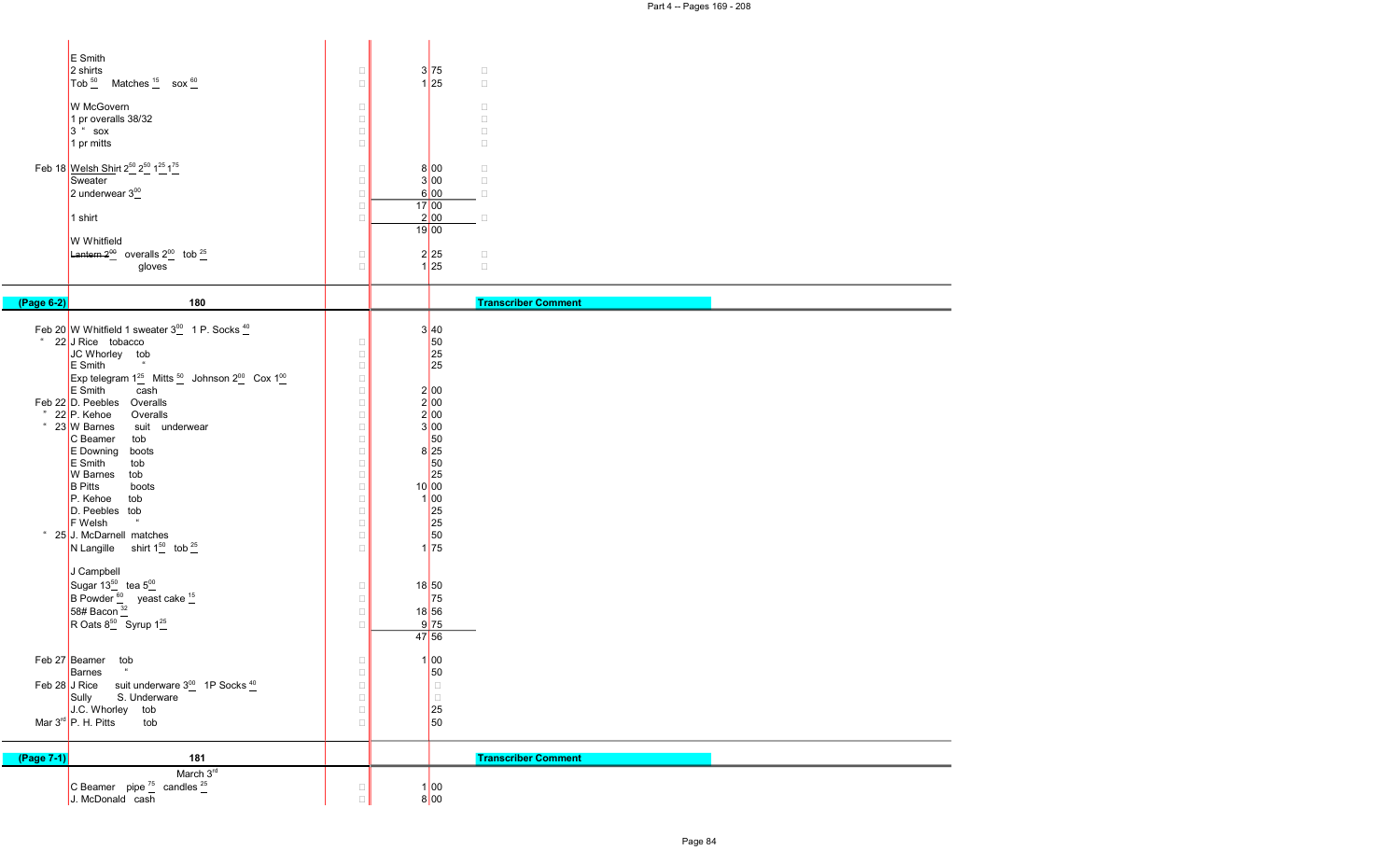|                                      | March 19th<br>C Beamer<br>Boots                                                      | $\Box$           |       | 4 50         |                            |
|--------------------------------------|--------------------------------------------------------------------------------------|------------------|-------|--------------|----------------------------|
| (Page 8-1)                           | 183                                                                                  |                  |       |              | <b>Transcriber Comment</b> |
|                                      | F Welsh<br>Overalls                                                                  | $\Box$           |       | 1 50         |                            |
|                                      | tea kettle<br>lamp                                                                   | $\Box$           |       |              |                            |
|                                      | Sweater 3 <sup>00</sup><br>J. McDarnell                                              | $\Box$           |       | 3 00         |                            |
|                                      | Mar 17 N Langille<br>Shirt $1^{00}_{\infty}$ Overalls $1^{25}_{\infty}$              | $\Box$           |       | 2 25         |                            |
|                                      | <b>B.</b> Pitts<br>tob<br>J Rice<br>tob                                              | $\Box$<br>$\Box$ |       | 50<br>25     |                            |
|                                      | J. McDonald Pants                                                                    | $\Box$           |       | 3 00         |                            |
|                                      | E. Smith<br>tob<br>C Beamer<br>gloves                                                | $\Box$<br>$\Box$ |       | 25<br>1 50   |                            |
|                                      | comb $\frac{25}{1}$ spool $\frac{10}{1}$<br>March 16 Campbell<br>J. McDonald candles | $\Box$<br>$\Box$ |       | 35<br>1 50   |                            |
|                                      | N. Langille<br>tob<br>D. Peebles<br>$\alpha$                                         | $\Box$<br>$\Box$ |       | 25<br>25     |                            |
|                                      | F. Roberts<br>tob cash<br>$\mathfrak{c}\mathfrak{c}$<br>E. Smith                     | $\Box$<br>$\Box$ |       | 15<br>15     |                            |
|                                      | Cash<br>W Barnes<br>tob                                                              | $\Box$<br>$\Box$ | 30 00 | 50           |                            |
|                                      | D. Peebles                                                                           |                  |       |              |                            |
|                                      | " "Clyde"                                                                            | $\Box$<br>$\Box$ |       | 80<br>30     |                            |
|                                      | $4$ Meals $\frac{50}{6}$<br>sox "Slim"                                               | $\Box$           |       | 2 00         |                            |
|                                      | Smith & Sons                                                                         |                  |       |              |                            |
|                                      | Chas Beamer Order Watson                                                             | $\Box$           |       | 6 50         |                            |
|                                      | Spencer 69 Hay                                                                       |                  |       |              |                            |
| $(Page 7-2)$                         | 182                                                                                  |                  |       |              | <b>Transcriber Comment</b> |
|                                      | R. Campbell cash                                                                     | $\Box$           |       | 5 00         |                            |
|                                      | Welsh<br><b>Boots</b><br>Mar 10 Watson<br>tob                                        | $\Box$<br>$\Box$ |       | 4 75<br>25   |                            |
|                                      | <b>F</b> Welsh<br>tob<br>J McDonald<br>tob                                           | $\Box$<br>$\Box$ |       | 25<br>50     |                            |
|                                      | tob $\frac{50}{ }$ matches $\frac{10}{ }$<br><b>B.</b> Pitts<br>E Downing<br>tob     | $\Box$<br>$\Box$ |       | 60<br>50     |                            |
|                                      | March 9th 1914<br>Mar. 9 <sup>th</sup> Tobacco<br>N Langille                         | $\Box$           |       | 25           |                            |
|                                      | F Welsh<br>tob                                                                       | $\Box$<br>$\Box$ |       | 25           |                            |
|                                      | J. Campbell sox<br>S. Watson<br>matches                                              | $\Box$           |       | 1 50<br>10   |                            |
|                                      | $\alpha$<br>W. Barnes<br>Williamson<br>$\alpha$                                      | $\Box$<br>$\Box$ |       | 50<br>25     |                            |
| $\alpha$<br>$\mathbf{u}=-\mathbf{u}$ | R. Campbell S. UND.<br>E Smith<br>tob                                                | $\Box$<br>$\Box$ |       | 3 00<br>1 00 |                            |
|                                      | N Langille<br>tob<br>$\boldsymbol{\mu}$<br>Mar. 8 <sup>th</sup> Watson               | $\Box$<br>$\Box$ |       | 25<br>25     |                            |
|                                      | paper $\frac{50}{6}$ envelopes $\frac{25}{6}$<br>Peebles<br>tob                      | $\Box$<br>$\Box$ |       | 75<br>25     |                            |
|                                      | <b>Blankets</b><br>Stamps<br>W Barnes                                                | $\Box$<br>$\Box$ | 10 00 | 25           |                            |
|                                      | $\alpha$<br>F.Welsh                                                                  | $\Box$           | 25 00 |              |                            |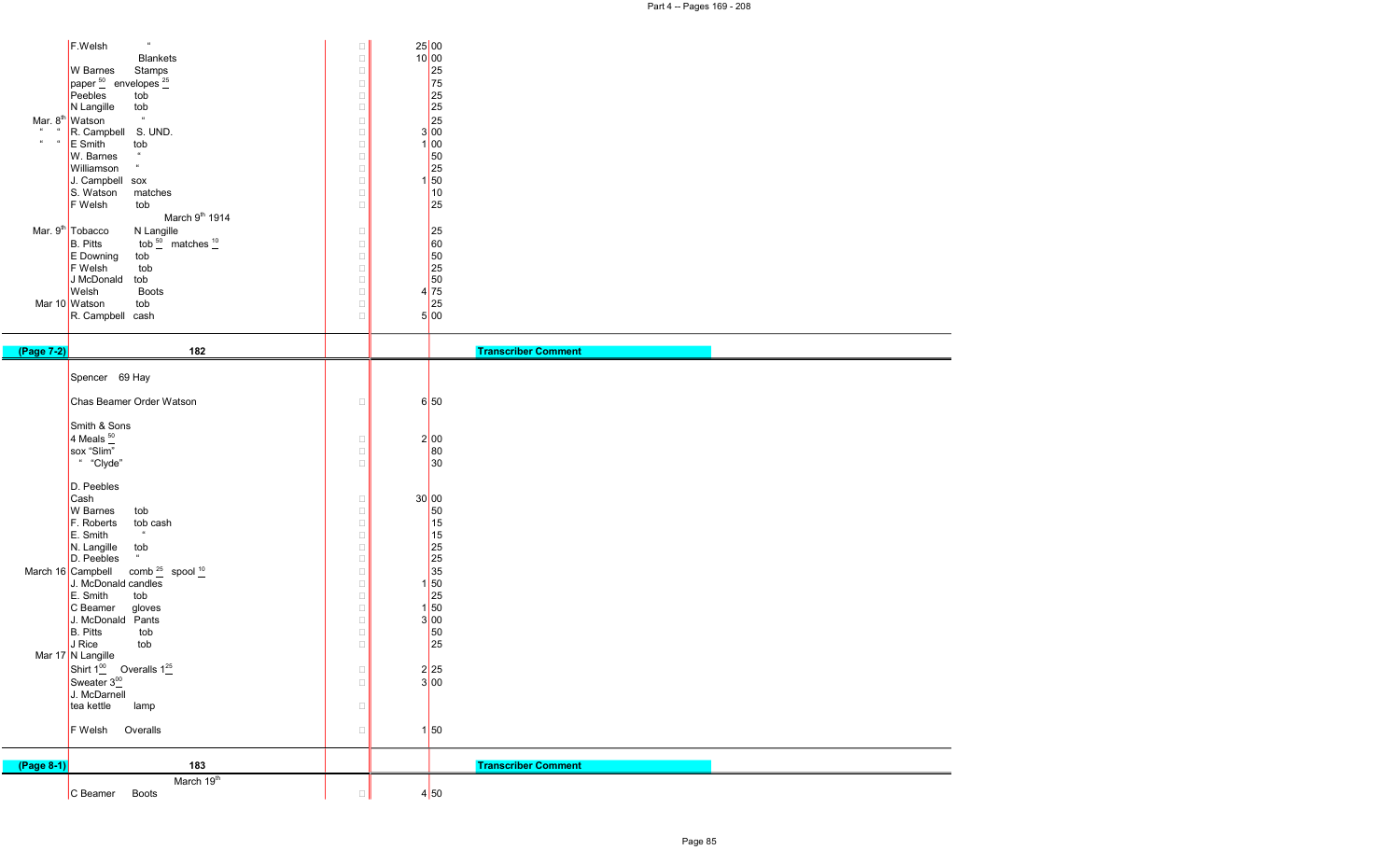|            | " " order J Kerr                                                                                                                                                                                                                                                                                          |                                                                                                                      | 42 00  |                                                                                       |
|------------|-----------------------------------------------------------------------------------------------------------------------------------------------------------------------------------------------------------------------------------------------------------------------------------------------------------|----------------------------------------------------------------------------------------------------------------------|--------|---------------------------------------------------------------------------------------|
|            | Campbell boots                                                                                                                                                                                                                                                                                            | $\Box$                                                                                                               |        | 4 50                                                                                  |
|            | C Beamer<br>sugar 13 <sup>50</sup> tea 4 <sup>50</sup><br>yeast cake <sup>30</sup> B Powder 2 <sup>10</sup>                                                                                                                                                                                               | $\Box$                                                                                                               |        | 18 00<br>2 40                                                                         |
|            | salt $4^{00}_{\perp}$ Beans $2^{76}_{\perp}$ Rice $6^{00}_{\perp}$<br>Coffee $5^{00}_{\perp}$ Spice $^{50}_{\perp}$ Mustard $^{60}_{\perp}$<br>Currents $2^{00}_{\infty}$ Prunes $4^{75}_{\infty}$ Apples $5^{00}_{\infty}$<br>syrup $4^{50}_{\infty}$ Matches $1^{00}_{\infty}$ flour $20^{00}_{\infty}$ | $\Box$                                                                                                               |        | 12 76<br>6 10<br>11 75<br>25 50                                                       |
|            | Bacon $15^{00}$ Lard $8^{25}$<br>R Oats $2^{00}$ Rasins $2^{00}$                                                                                                                                                                                                                                          | $\Box$                                                                                                               | 103 76 | 23 25<br>4 00                                                                         |
|            | Williamson tob<br>E Smith                                                                                                                                                                                                                                                                                 | $\Box$<br>$\Box$                                                                                                     |        | 25 <br>25                                                                             |
|            | W Barnes<br>boots tob $25$                                                                                                                                                                                                                                                                                | $\Box$                                                                                                               |        | 10 25                                                                                 |
|            | John W Campbell<br>350 flooring 3000<br>660 Rough<br>$\sqrt{2}$                                                                                                                                                                                                                                           | $\Box$                                                                                                               |        | 10 50                                                                                 |
|            | 223 Diamention /                                                                                                                                                                                                                                                                                          | $\Box$                                                                                                               |        | 22 08                                                                                 |
|            | H Conrad order E. Downing                                                                                                                                                                                                                                                                                 | $\Box$                                                                                                               |        | 23 10                                                                                 |
|            | E Downing order Conrad                                                                                                                                                                                                                                                                                    | $\Box$                                                                                                               |        | 23 10                                                                                 |
|            | C Beamer tob                                                                                                                                                                                                                                                                                              | $\Box$                                                                                                               |        | 25<br>50                                                                              |
|            | Matches                                                                                                                                                                                                                                                                                                   | $\Box$                                                                                                               |        |                                                                                       |
| (Page 8-2) | 184                                                                                                                                                                                                                                                                                                       |                                                                                                                      |        | <b>Transcriber Comment</b>                                                            |
|            | F Welsh<br>tob                                                                                                                                                                                                                                                                                            | $\Box$                                                                                                               |        | 25                                                                                    |
|            | Jas. McDonald note                                                                                                                                                                                                                                                                                        | $\Box$                                                                                                               | 100 00 |                                                                                       |
|            | H.H. Conrad                                                                                                                                                                                                                                                                                               | $\Box$<br>$\Box$                                                                                                     |        | 4 00<br>2 75                                                                          |
|            | By contra                                                                                                                                                                                                                                                                                                 | $\Box$<br>$\Box$                                                                                                     |        | $6\overline{75}$<br>5 60<br>1 15                                                      |
|            | W Barnes<br>salts                                                                                                                                                                                                                                                                                         | $\Box$                                                                                                               |        | 15                                                                                    |
|            | <b>B</b> Pitts<br>tob<br>March 24 <sup>th</sup>                                                                                                                                                                                                                                                           | $\Box$                                                                                                               |        | 25                                                                                    |
|            | John Rice, Pants<br>Mar $23^{rd}$ E Smith Matches<br>C Beamer tob<br>D. Peebles mat.<br>R. Campbell Sox<br>S. Hortie Welsh tob<br>W Barnes<br>tob<br>Williamson tob<br>A Smith<br>Peebles<br>tob<br>R Campbell sox<br>Sully<br>tob                                                                        | $\Box$<br>$\Box$<br>$\Box$<br>$\Box$<br>$\Box$<br>$\Box$<br>$\Box$<br>$\Box$<br>$\Box$<br>$\Box$<br>$\Box$<br>$\Box$ |        | 4 00<br>$\sqrt{25}$<br>50<br>10<br>50<br>15<br>1 00<br>25<br>1 00<br>25<br>50<br>1 00 |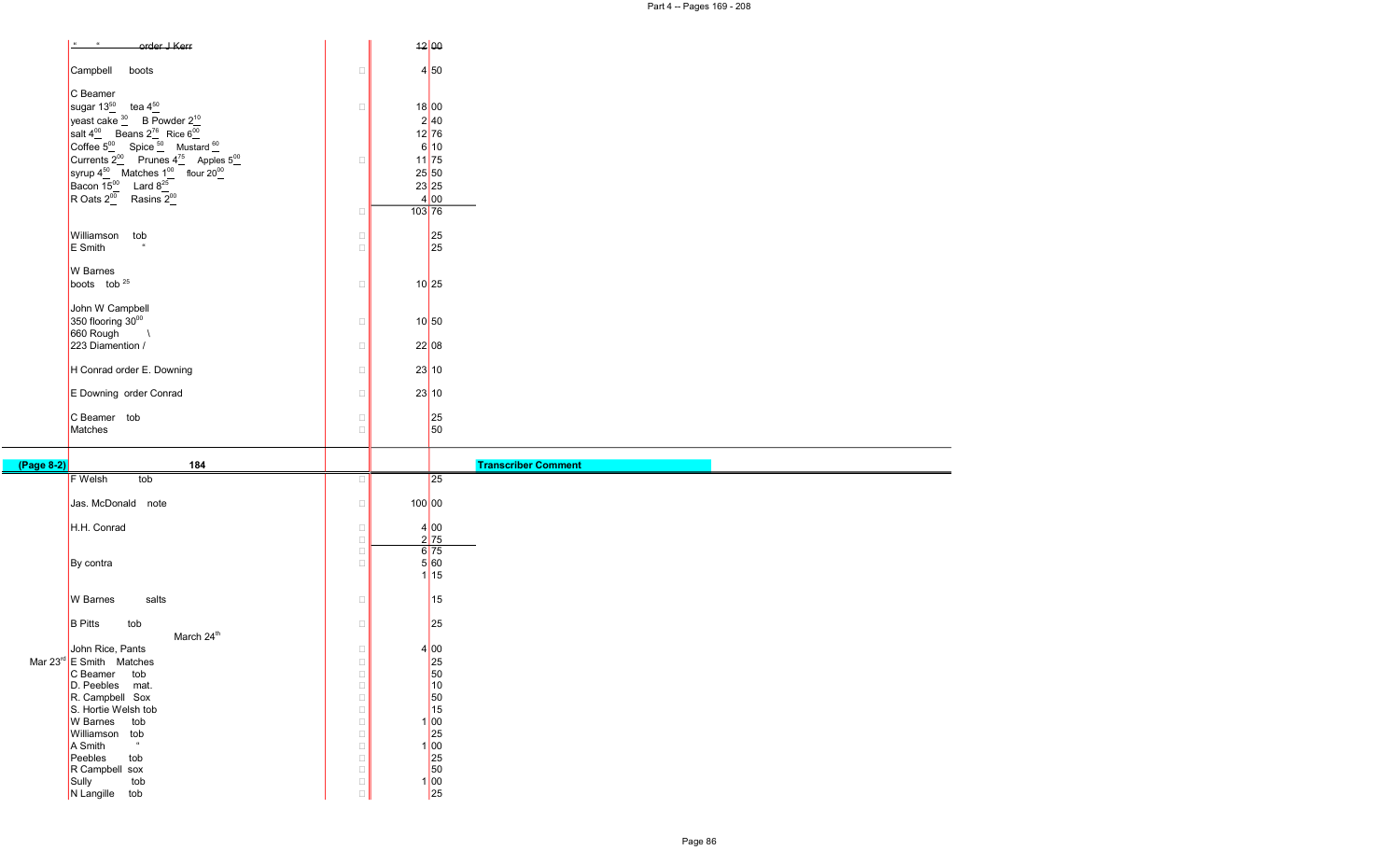# Part 4 -- Pages 169 - 208

|              | Welsh<br>$\alpha$<br>J Kerr order Beamer<br>S. Welsh tob<br>$\mu$<br>Barr<br>D. Peebles "                                                                                                                                                                                                                                   | $\Box$<br>$\Box$<br>$\Box$<br>$\Box$<br>$\Box$                                                                                                     | $\begin{array}{c} 25 \\ 100 \end{array}$<br>$\begin{array}{r} 25 \\ 25 \\ 25 \end{array}$                      |                            |
|--------------|-----------------------------------------------------------------------------------------------------------------------------------------------------------------------------------------------------------------------------------------------------------------------------------------------------------------------------|----------------------------------------------------------------------------------------------------------------------------------------------------|----------------------------------------------------------------------------------------------------------------|----------------------------|
| (Page 9-1)   | 185                                                                                                                                                                                                                                                                                                                         |                                                                                                                                                    |                                                                                                                | <b>Transcriber Comment</b> |
|              | B. Pitts<br>200 flour 10 <sup>00</sup><br>$2$ lard $2^{75}$<br>Rasins<br>Overalls<br>shirts<br>mitts<br>Chg                                                                                                                                                                                                                 |                                                                                                                                                    | 20 00<br>5 50<br>4 75<br>1 50<br>3 50<br>50<br>35   75                                                         |                            |
|              | Langille N                                                                                                                                                                                                                                                                                                                  | $\Box$                                                                                                                                             | 10 00                                                                                                          |                            |
|              | F Turner<br>4759 ft Rough<br>$\overline{1}$<br>2797 "flooring 11/2<br>Permit No. 182751                                                                                                                                                                                                                                     | $\Box$                                                                                                                                             | 47 59<br>41 95<br>89 54                                                                                        |                            |
|              | Mar 29 R Campbell<br>Envelopes<br>W Barnes<br>tob<br>Envelopes<br>C Sully<br>Williamson<br>tob<br>C Beamer<br>tob<br>W Barnes<br>mitts<br>F Welsh<br>tob<br>Henry March<br>tob<br>C Beamer<br>Pants<br>shirt<br>mitts<br>Taft<br>Syrup \<br>Flour /<br>$\frac{60^{00}}{72^{00}}$<br>Dan Julich<br>$\mathbf{u} = \mathbf{u}$ | $\Box$<br>$\Box$<br>$\Box$<br>$\Box$<br>$\Box$<br>$\Box$<br>$\Box$<br>$\Box$<br>$\Box$<br>$\Box$<br>$\Box$<br>$\Box$<br>$\Box$<br>$\Box$<br>$\Box$ | 25<br>50<br>25<br>50<br>50<br>50<br>1<br>25<br>56<br>$\begin{array}{c c} 4 & 00 \\ 2 & 00 \end{array}$<br>1 25 |                            |
| $(Page 9-2)$ | 186                                                                                                                                                                                                                                                                                                                         |                                                                                                                                                    |                                                                                                                | <b>Transcriber Comment</b> |
|              | J. McDonald<br>Oats Oatway                                                                                                                                                                                                                                                                                                  | $\Box$                                                                                                                                             | 25 00                                                                                                          |                            |
|              |                                                                                                                                                                                                                                                                                                                             |                                                                                                                                                    |                                                                                                                |                            |
|              | <b>WJ</b> Williamson<br>cash<br>$\alpha$                                                                                                                                                                                                                                                                                    | $\Box$                                                                                                                                             | 52 00                                                                                                          |                            |
|              | Beamer                                                                                                                                                                                                                                                                                                                      | $\Box$                                                                                                                                             | 2 00                                                                                                           |                            |
|              | P Kehoe<br>Jorgen Benson<br>J McDonald<br>tob<br>J Rice<br>D. Peebles<br>tob mat<br>R Campbell<br>mat                                                                                                                                                                                                                       | $\Box$<br>$\Box$<br>$\Box$<br>$\Box$<br>$\Box$                                                                                                     | 10 00<br>25<br>45<br>35<br>10                                                                                  |                            |
|              | Bal<br>J Beard                                                                                                                                                                                                                                                                                                              | $\Box$                                                                                                                                             | 1 65                                                                                                           |                            |
|              | M Beard                                                                                                                                                                                                                                                                                                                     | $\Box$                                                                                                                                             | $67$ 25                                                                                                        |                            |
|              | sox $1^{00}$ tob <sup>75</sup><br>J Rice                                                                                                                                                                                                                                                                                    | $\Box$                                                                                                                                             |                                                                                                                |                            |
|              | P Kehoe $50x - 50$ Pants $100$ shirt $200$                                                                                                                                                                                                                                                                                  | $\Box$                                                                                                                                             |                                                                                                                |                            |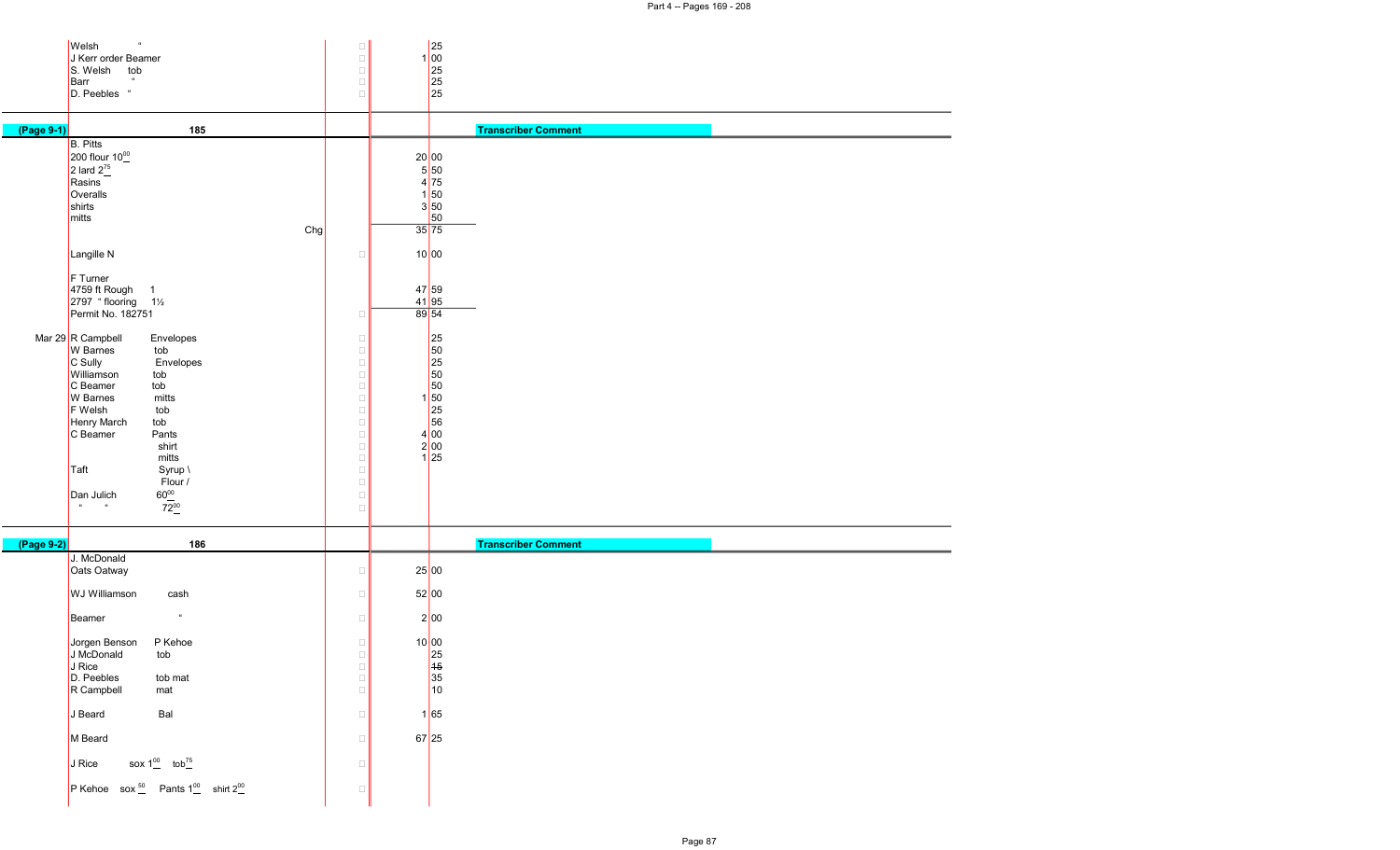|             | W McGovern                    | shirt                                          | $\Box$           |                |                                                    | $\Box$                     |
|-------------|-------------------------------|------------------------------------------------|------------------|----------------|----------------------------------------------------|----------------------------|
|             |                               | smock boots                                    | $\Box$           |                |                                                    | $\Box$                     |
|             | W Spry                        | tob                                            | $\Box$           |                | 25                                                 |                            |
|             |                               | towels                                         | $\Box$           |                |                                                    |                            |
|             | <b>Barnes</b>                 | tob<br>$\alpha$                                | $\Box$           |                | 75                                                 |                            |
|             | McDonald                      |                                                | $\Box$           |                | 75                                                 |                            |
|             | J Barr                        | tob                                            | $\Box$           |                | 25                                                 |                            |
|             | Beamer                        | tob                                            | $\Box$           |                | 1 00                                               |                            |
|             | Sully                         | tobacco                                        | $\Box$           |                | 1 00                                               |                            |
|             | Welsh                         | tob                                            | $\Box$           |                | 35                                                 |                            |
|             | Beamer                        | tob                                            | $\Box$           |                | 50                                                 |                            |
|             | S-Welsh                       | salts                                          |                  |                |                                                    |                            |
|             | <b>B</b> Johnstone            | 26 bus Oats                                    | $\Box$           |                |                                                    |                            |
|             |                               | 187                                            |                  |                |                                                    | <b>Transcriber Comment</b> |
| (Page 10-1) | Apr 9 <sup>th</sup> Hodgins   |                                                |                  |                | 10                                                 |                            |
|             | Spry                          | mat<br>$\overline{\mathbf{a}}$                 | $\Box$<br>$\Box$ |                | $10$                                               |                            |
|             | Peebles                       | order Kerr                                     | $\Box$           |                | 1 00                                               |                            |
|             | Welsh                         | tob                                            | $\Box$           |                | 25                                                 |                            |
|             | Spry                          | tob                                            | $\Box$           |                | 50                                                 |                            |
|             | Welsh                         | tob                                            | $\Box$           |                | 50                                                 |                            |
|             | Williamson                    | tob                                            | $\Box$           |                | 50                                                 |                            |
|             |                               | shirt                                          | $\Box$           |                | 1 25                                               |                            |
|             | Campbell                      | overalls                                       | $\Box$           |                | 1 50                                               |                            |
|             | J Kerr                        | tob $2^{00}$<br>By cash $2^{00}$               | $\Box$           |                |                                                    |                            |
|             | Campbell                      |                                                | $\Box$           |                |                                                    |                            |
|             | Peebles                       | cash<br>$\mathfrak{c}\mathfrak{c}$             |                  | 35 32<br>96 25 |                                                    |                            |
|             | Beamer                        | $\alpha$                                       | $\Box$           |                | 6 00                                               |                            |
|             |                               | $\frac{1}{2}$ comb $\frac{50}{2}$              | $\Box$           |                |                                                    |                            |
|             | Moich                         |                                                | $\Box$           |                | 75                                                 |                            |
|             | S Welsh                       | $\text{tob}$ + mat                             | $\Box$           |                | 35                                                 |                            |
|             | C Beamer                      | tob<br>$\mu$                                   | $\Box$           |                | 50                                                 |                            |
|             | Hargrave<br>Hanson            | Paid                                           | $\Box$<br>$\Box$ |                | 25                                                 |                            |
|             |                               | Box mat                                        | $\Box$           |                |                                                    |                            |
|             | D Hodgins                     | tob                                            | $\Box$           |                | 25                                                 |                            |
|             | D Hodgins                     | mat<br>Hat                                     | $\Box$           |                | 2 50                                               |                            |
|             | Apr 15 C Beamer<br>J McDonald | Wash                                           | $\Box$           |                | 3 00                                               |                            |
|             | W McGovern                    |                                                | $\Box$           |                |                                                    |                            |
|             | Windows 2                     |                                                | $\Box$           |                |                                                    |                            |
|             | Nails                         |                                                | $\Box$           |                | 4 50                                               |                            |
|             |                               | $25 & 5 - 30 -$                                | $\Box$           |                | 2 50                                               |                            |
|             | Stove pipes 10<br>Beamer      |                                                | $\Box$           |                | 50                                                 |                            |
|             | Welsh                         | pipe                                           | $\Box$           |                | 15                                                 |                            |
|             | McGovern                      | overalls                                       | $\Box$           |                | 1 50                                               |                            |
|             | Sully                         | Pipes $\frac{30}{6}$<br>Matches $\frac{10}{6}$ | $\Box$           |                | 40                                                 |                            |
|             | <b>F</b> Welsh                | tob                                            | $\Box$           |                | 25                                                 |                            |
|             |                               |                                                |                  |                |                                                    |                            |
|             |                               |                                                |                  |                |                                                    |                            |
| (Page 10-2) |                               | 188                                            |                  |                |                                                    | <b>Transcriber Comment</b> |
|             | Apr 18 L Hodgins              | tob                                            | $\Box$           |                | 50                                                 |                            |
|             | M Pollock                     | Boots                                          | $\Box$           |                | 6 50                                               |                            |
|             | Spry<br>Moich                 | tob                                            | $\Box$           |                | 50<br>10                                           |                            |
|             |                               | Matches                                        | $\Box$           |                |                                                    |                            |
|             | Williamson                    | tob                                            | $\Box$           |                | 25                                                 |                            |
|             |                               | April 19th                                     |                  |                |                                                    |                            |
|             | D Barr                        | Overalls $1^{50}$ tob <sup>25</sup>            |                  |                | 1 75                                               |                            |
|             | D Hodgins                     | tob                                            | $\Box$<br>$\Box$ |                |                                                    |                            |
|             | F Welsh                       | tob                                            | $\Box$           |                | $\begin{array}{c} 25 \\ 25 \end{array}$            |                            |
|             | C Beamer                      | tob                                            | $\Box$           |                |                                                    |                            |
|             | D Hodgins                     | overalls                                       |                  |                | $\begin{bmatrix} 25 \\ 1 \\ 50 \\ 1 \end{bmatrix}$ |                            |
|             | C Beamer                      | overalls                                       | $\mathop\square$ |                |                                                    |                            |
|             |                               |                                                |                  |                |                                                    |                            |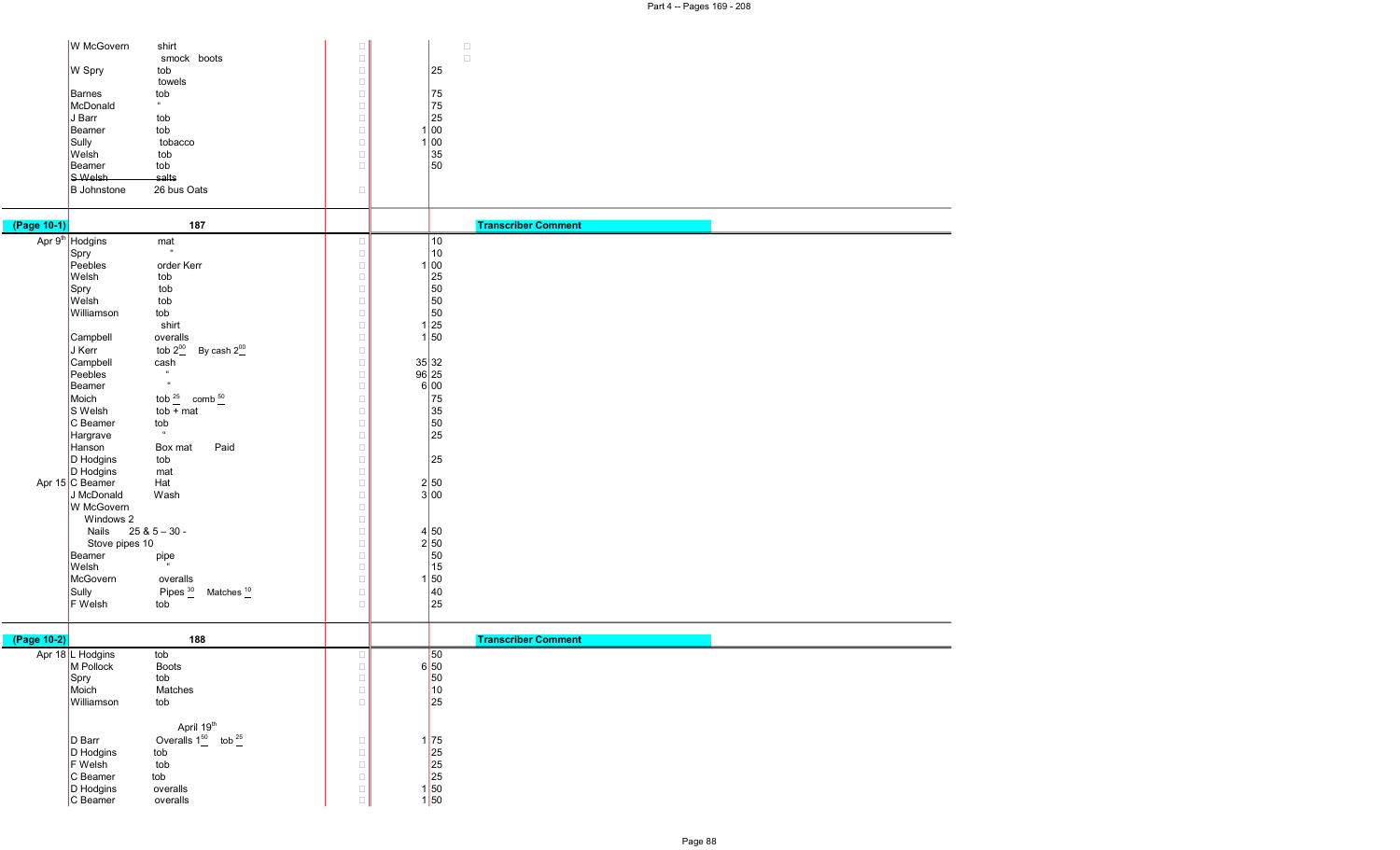|               | Spry                          | tob                                                                         | $\Box$                                                       |        | 15                                                                   |                            |  |
|---------------|-------------------------------|-----------------------------------------------------------------------------|--------------------------------------------------------------|--------|----------------------------------------------------------------------|----------------------------|--|
|               |                               |                                                                             |                                                              |        |                                                                      |                            |  |
|               | Beamer                        | tob                                                                         | $\Box$                                                       |        | 1 00                                                                 |                            |  |
|               | Spry                          | tob                                                                         | $\Box$                                                       |        | 50                                                                   |                            |  |
|               | D Hodgins                     | tob                                                                         | $\Box$                                                       |        | 25                                                                   |                            |  |
|               |                               |                                                                             |                                                              |        |                                                                      |                            |  |
|               | Spry                          | Meal Johnston                                                               | $\Box$                                                       |        | 50                                                                   |                            |  |
|               | Expense                       | Johnson                                                                     | $\Box$                                                       |        | 1 75                                                                 |                            |  |
|               | Rivets                        |                                                                             |                                                              |        | 50                                                                   |                            |  |
|               |                               |                                                                             |                                                              |        |                                                                      |                            |  |
|               | Cox in town                   |                                                                             |                                                              |        | 1 50                                                                 |                            |  |
|               | Beamer                        | cash                                                                        | $\begin{array}{c} \square \\ \square \\ \square \end{array}$ |        | 1 00                                                                 |                            |  |
|               | J McDarnell                   | cash                                                                        | $\Box$                                                       |        | 5 00                                                                 |                            |  |
|               |                               |                                                                             |                                                              |        | 4 00                                                                 |                            |  |
|               |                               | overalls                                                                    | $\Box$                                                       |        |                                                                      |                            |  |
|               |                               | tob                                                                         | $\Box$                                                       |        | 2 00                                                                 |                            |  |
|               |                               | sox                                                                         | $\Box$                                                       |        | 90                                                                   |                            |  |
|               | Rice                          | cash                                                                        | $\Box$                                                       | 101 50 |                                                                      |                            |  |
|               |                               | $\epsilon$                                                                  |                                                              |        |                                                                      |                            |  |
|               | Sully                         |                                                                             |                                                              | 40 00  |                                                                      |                            |  |
|               | Paid Mrs Higby                |                                                                             | $\Box$                                                       |        | 20 00                                                                |                            |  |
|               | $\epsilon\epsilon$<br>Carveth |                                                                             | $\Box$                                                       |        | 42 80                                                                |                            |  |
|               | Sexsmith                      |                                                                             | $\Box$                                                       |        | 49 58                                                                |                            |  |
|               |                               |                                                                             |                                                              |        |                                                                      |                            |  |
|               | H Hargraves                   |                                                                             | $\Box$                                                       |        | 40 00                                                                |                            |  |
|               |                               |                                                                             |                                                              |        |                                                                      |                            |  |
|               |                               |                                                                             |                                                              |        |                                                                      |                            |  |
| (Page 11-1)   |                               | 189                                                                         |                                                              |        |                                                                      | <b>Transcriber Comment</b> |  |
|               |                               |                                                                             |                                                              |        |                                                                      |                            |  |
|               |                               | Apr 27                                                                      |                                                              |        |                                                                      |                            |  |
|               | <b>B</b> Sully                | underware                                                                   | $\Box$                                                       |        | 3 00                                                                 |                            |  |
|               |                               | shirt                                                                       | $\Box$                                                       |        | 2 00                                                                 |                            |  |
|               |                               |                                                                             |                                                              |        | 50                                                                   |                            |  |
|               |                               | SOX                                                                         | $\Box$                                                       |        |                                                                      |                            |  |
|               | S Welsh                       | tob                                                                         |                                                              |        | 50                                                                   |                            |  |
|               | D Hodgins                     | <b>Boots</b>                                                                |                                                              |        | 10 00                                                                |                            |  |
|               | Moich                         | tob                                                                         | $\begin{array}{c} \square \\ \square \\ \square \end{array}$ |        | 50                                                                   |                            |  |
|               |                               |                                                                             |                                                              |        |                                                                      |                            |  |
|               | Spry                          | nails                                                                       | $\Box$                                                       |        | 20                                                                   |                            |  |
|               | Wm Harris                     | cash                                                                        | $\Box$                                                       | 43 00  |                                                                      |                            |  |
|               | Wm Campbell                   | shirt                                                                       | $\Box$                                                       |        | 2 00                                                                 |                            |  |
|               |                               |                                                                             | $\Box$                                                       |        | $1$ 75                                                               |                            |  |
|               |                               | smock                                                                       |                                                              |        |                                                                      |                            |  |
|               | J Jansen                      | Nails                                                                       | $\Box$                                                       |        | 10                                                                   |                            |  |
|               | E Johnston                    | Sox                                                                         | $\Box$                                                       |        | 50                                                                   |                            |  |
|               | D Hodgins                     | cash                                                                        |                                                              |        | 45                                                                   |                            |  |
|               |                               |                                                                             |                                                              |        |                                                                      |                            |  |
|               |                               |                                                                             |                                                              |        | 50                                                                   |                            |  |
|               | Sully                         | cash                                                                        |                                                              |        |                                                                      |                            |  |
|               | Crowe                         | tob                                                                         |                                                              |        |                                                                      |                            |  |
|               |                               |                                                                             | $\begin{array}{c} \square \\ \square \end{array}$            |        | 25                                                                   |                            |  |
|               | Spry                          | tob<br>$\alpha$                                                             | $\Box$                                                       |        | 50                                                                   |                            |  |
|               | Sully                         |                                                                             | $\Box$                                                       |        | 1 00                                                                 |                            |  |
|               |                               | salts                                                                       | $\Box$                                                       |        | 15                                                                   |                            |  |
|               | Jim Kerr                      | oil                                                                         |                                                              |        | 35                                                                   |                            |  |
|               | $\alpha$                      |                                                                             | $\Box$                                                       |        |                                                                      |                            |  |
|               |                               | salts                                                                       | $\Box$                                                       |        | 15                                                                   |                            |  |
|               | Beamer                        | tob                                                                         |                                                              |        | 25                                                                   |                            |  |
|               | F Welsh                       | <b>Boots</b>                                                                | $\begin{array}{c} \square \\ \square \end{array}$            |        | 7 50                                                                 |                            |  |
|               | M Pollock                     | tob                                                                         |                                                              |        |                                                                      |                            |  |
|               |                               | $\alpha$                                                                    | $\Box$                                                       |        | 25                                                                   |                            |  |
|               | E Johnston                    |                                                                             | $\Box$                                                       |        | 25                                                                   |                            |  |
|               | Jansen                        |                                                                             |                                                              |        |                                                                      |                            |  |
|               | J Kerr                        | tob                                                                         | $\Box$                                                       |        | 50                                                                   |                            |  |
|               | C Crowe                       | pipe                                                                        | $\Box$                                                       |        | 50                                                                   |                            |  |
|               |                               |                                                                             |                                                              |        |                                                                      |                            |  |
|               | <b>B</b> Sully                | order Kerr                                                                  | $\Box$                                                       |        | 1 50                                                                 |                            |  |
|               | D Barr                        | tob                                                                         | $\Box$                                                       |        | 25                                                                   |                            |  |
|               |                               |                                                                             |                                                              |        |                                                                      |                            |  |
|               |                               |                                                                             |                                                              |        |                                                                      |                            |  |
| $(Page 11-2)$ |                               | 190                                                                         |                                                              |        |                                                                      | <b>Transcriber Comment</b> |  |
|               |                               |                                                                             |                                                              |        |                                                                      |                            |  |
|               |                               | May 1st 1914                                                                |                                                              |        |                                                                      |                            |  |
|               | E Johnstone                   |                                                                             |                                                              |        |                                                                      |                            |  |
|               |                               |                                                                             |                                                              |        |                                                                      |                            |  |
|               |                               |                                                                             |                                                              |        | 40                                                                   |                            |  |
|               | Meat House                    | pipe $\frac{15}{10}$<br>Tobacco <sup>25</sup><br>480 SL 30 <sup>00</sup>    |                                                              |        |                                                                      |                            |  |
|               |                               |                                                                             |                                                              |        |                                                                      |                            |  |
|               |                               |                                                                             |                                                              |        |                                                                      |                            |  |
|               |                               |                                                                             |                                                              |        | $\begin{array}{r} 14 \\ 40 \\ 2 \\ 16 \\ \hline 4 \\ 35 \end{array}$ |                            |  |
|               | M Pollock                     | $72$ floor $30^{00}$<br>174 Rough $25^{00}$<br>5 days labor $2^{00}$<br>tob | $\begin{bmatrix} 1 \\ 1 \end{bmatrix}$                       |        | 21 91<br>25                                                          |                            |  |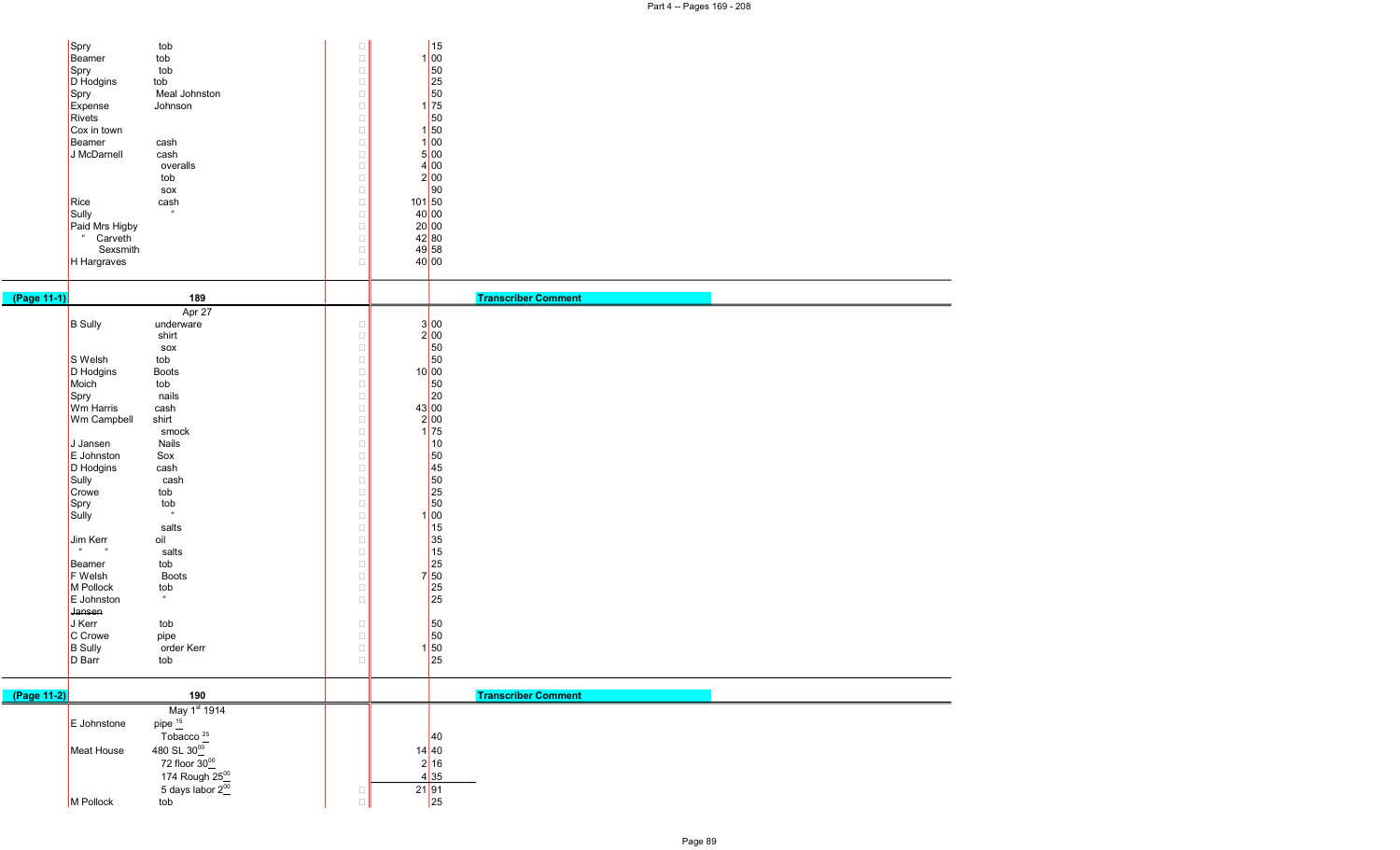|             |                               | salts                                                   | $\Box$                  |        | 15           |                            |  |  |
|-------------|-------------------------------|---------------------------------------------------------|-------------------------|--------|--------------|----------------------------|--|--|
|             | Jas Kerr                      | SOX                                                     | $\Box$                  |        | 50           |                            |  |  |
|             | <b>Hy Moich</b>               | tob                                                     | $\Box$                  |        | 50           |                            |  |  |
|             | C W Crowe                     | $\mathbf{u}$                                            | $\Box$                  |        | 25           |                            |  |  |
|             | E Johnston                    | $\boldsymbol{\mathfrak{u}}$                             | $\Box$                  |        | 25           |                            |  |  |
|             | E Johnston                    | Mat                                                     | $\Box$                  |        | $10$         |                            |  |  |
|             |                               |                                                         |                         |        |              |                            |  |  |
|             | H Sloat                       | Mat                                                     | $\Box$                  |        | 10           |                            |  |  |
|             | Pollock                       | tob                                                     | $\Box$                  |        | 25           |                            |  |  |
|             | Crowe                         | $\alpha$                                                | $\Box$                  |        | 25           |                            |  |  |
|             | Spry                          | $\alpha$                                                | $\Box$                  |        | 75           |                            |  |  |
|             | T Haden                       | pipe $15$<br>maches $\frac{10}{1}$ tob $\frac{50}{1}$   | $\Box$                  |        | 75           |                            |  |  |
|             | P Klassen                     | tob                                                     |                         |        | 35           |                            |  |  |
|             |                               |                                                         | $\Box$                  |        |              |                            |  |  |
|             | D Barr                        | tobacco                                                 | $\Box$                  |        | 25           |                            |  |  |
|             | H Sloat                       | salts                                                   | $\Box$                  |        | 15           |                            |  |  |
|             | James Kerr                    | moccasins                                               | $\Box$                  |        | 2 25         |                            |  |  |
|             | Parent & Orr                  | order Beamer                                            | $\Box$                  |        |              |                            |  |  |
|             |                               | cash Cox                                                | $\Box$                  |        |              |                            |  |  |
|             | May 10 C W Crowe              | overalls                                                | $\Box$                  |        | 1 50         |                            |  |  |
|             | M Pollock                     | tob                                                     | $\Box$                  |        | 25           |                            |  |  |
|             |                               |                                                         |                         |        |              |                            |  |  |
|             | H Slote                       | tob                                                     | $\Box$                  |        | 50           |                            |  |  |
|             | C W Crowe                     | tob                                                     | $\Box$                  |        | 25           |                            |  |  |
|             | T Haden                       | pipe                                                    | $\Box$                  |        | 50           |                            |  |  |
|             | Pollock                       | cob pipe & tob                                          | $\Box$                  |        | 40           |                            |  |  |
|             | E Johnston                    | tob                                                     | $\Box$                  |        | 25           |                            |  |  |
|             |                               |                                                         |                         |        |              |                            |  |  |
|             |                               |                                                         |                         |        |              |                            |  |  |
| (Page 12-1) |                               | 191                                                     |                         |        |              | <b>Transcriber Comment</b> |  |  |
|             |                               |                                                         |                         |        |              |                            |  |  |
|             |                               | May 15/1014                                             |                         |        |              |                            |  |  |
|             | P Klassen                     | tob                                                     | $\Box$                  |        | 35           |                            |  |  |
|             | <b>B</b> Sully                | tob                                                     | $\Box$                  |        | 25           |                            |  |  |
|             |                               |                                                         |                         |        |              |                            |  |  |
|             | P Klassen                     |                                                         |                         |        |              |                            |  |  |
|             |                               | pipe                                                    | $\Box$                  | 1      | 10           |                            |  |  |
|             | J. Kerr                       | overalls                                                | $\Box$                  |        | 50           |                            |  |  |
|             | Crowe                         | mat & tob                                               | $\Box$                  |        | 35           |                            |  |  |
|             | H Monch                       | tob                                                     | $\Box$                  |        | 25           |                            |  |  |
|             | May 21 A Smith                | Shiplap                                                 | $\Box$                  |        | 1 00         |                            |  |  |
|             | W Spry                        | tob                                                     | $\Box$                  |        | 50           |                            |  |  |
|             | Klassen                       | tob                                                     | $\Box$                  |        | 35           |                            |  |  |
|             |                               | tob                                                     |                         |        |              |                            |  |  |
|             | May 22 T Haden                | tob                                                     | $\Box$                  |        | 75           |                            |  |  |
|             | Pollock                       |                                                         | $\Box$                  |        | 25           |                            |  |  |
|             | E Johnston                    | tob                                                     | $\Box$                  |        | 25           |                            |  |  |
|             | May 23 Alex Wishart           |                                                         | $\Box$                  |        |              |                            |  |  |
|             | 6 % M Shingles                |                                                         | $\Box$                  |        |              |                            |  |  |
|             | 24 ft Rough                   |                                                         | $\Box$                  |        |              |                            |  |  |
|             | Mack                          |                                                         | $\Box$                  |        |              |                            |  |  |
|             | 1 days work team              |                                                         | $\Box$                  |        |              |                            |  |  |
|             | 1 load of shingles            |                                                         | $\Box$                  |        |              |                            |  |  |
|             | Jas Kerr                      |                                                         |                         |        |              |                            |  |  |
|             |                               |                                                         | $\Box$                  |        |              |                            |  |  |
|             | Shirt $2^{00}$ Braces $^{75}$ |                                                         | $\Box$                  |        | 2 75         |                            |  |  |
|             | W Crowe                       | tob                                                     | $\Box$                  |        | 25           |                            |  |  |
|             | E Johnston                    | tob                                                     | $\Box$                  |        | 25           |                            |  |  |
|             | Pollock                       | tob                                                     | $\Box$                  |        | 15           |                            |  |  |
|             | W McGovern                    |                                                         | $\Box$                  |        | 1 05         |                            |  |  |
|             | Taft                          | $s$ ox $\frac{30}{1}$ Braces $\frac{75}{1}$             |                         |        |              |                            |  |  |
|             |                               |                                                         | $\Box$                  |        |              |                            |  |  |
|             | Sully                         | feed $2^{00}$<br>tob $\frac{10}{ }$ pipe $\frac{15}{ }$ | $\Box$                  |        | 25           |                            |  |  |
|             | Spry                          | tob                                                     | $\Box$                  |        | 25           |                            |  |  |
|             | May Cash                      |                                                         |                         | 200 00 |              |                            |  |  |
|             | Paid out                      | $81^{00}_{-}$ $13^{50}_{-}$ $43^{35}_{-}$ $4^{80}_{-}$  |                         |        |              |                            |  |  |
|             | C W Crowe                     | sox                                                     | $\Box$                  |        | 50           |                            |  |  |
|             | H Monch                       | tob                                                     |                         |        |              |                            |  |  |
|             |                               |                                                         | $\Box$                  |        | 25           |                            |  |  |
|             | Pollock<br>Spry               | mat<br>$\epsilon\epsilon$                               | $\hfill \Box$<br>$\Box$ |        | 10<br>$10\,$ |                            |  |  |

 $\sim$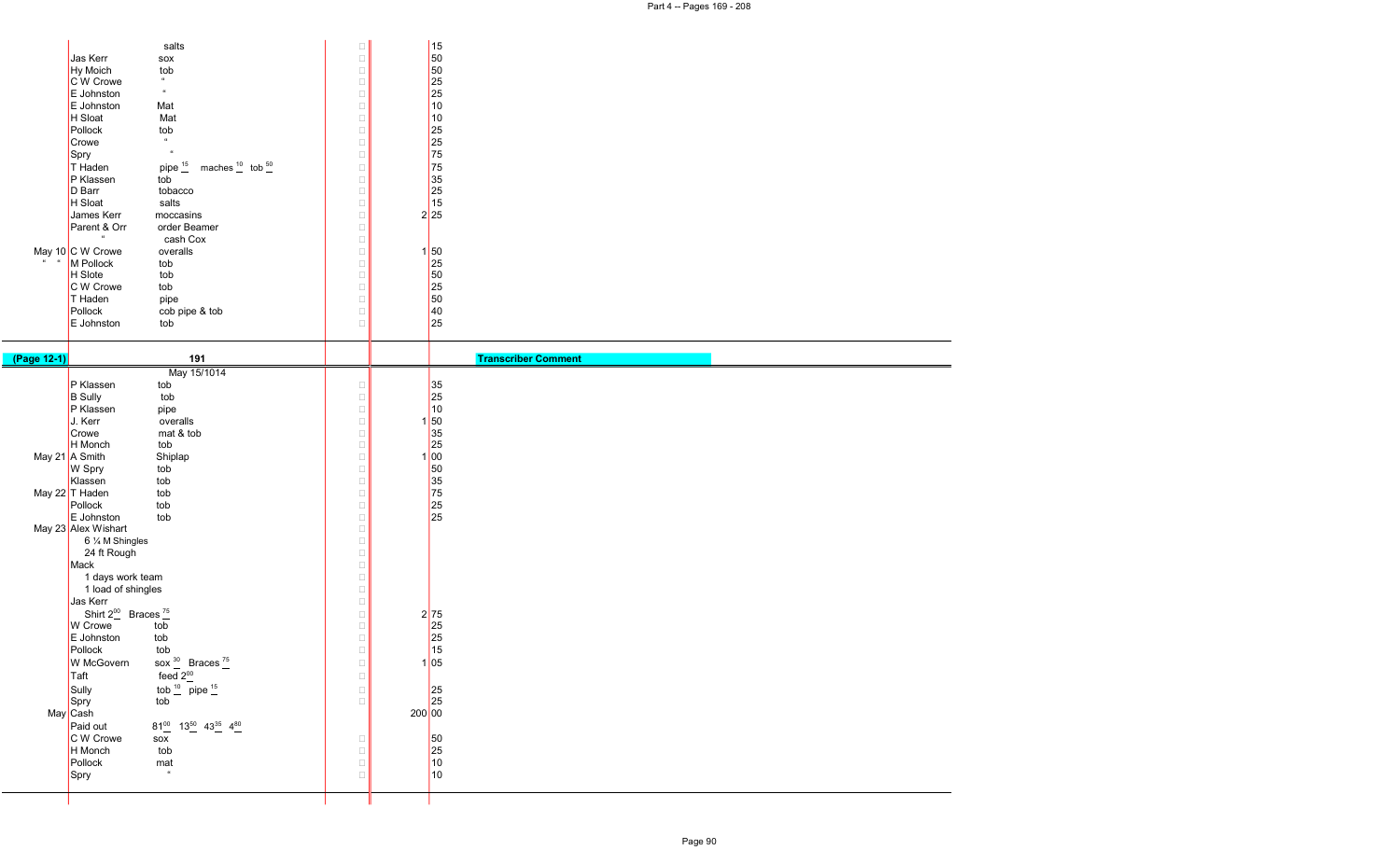| (Page 12-2)                 | 192                                                     |                                                   | <b>Transcriber Comment</b>                     |
|-----------------------------|---------------------------------------------------------|---------------------------------------------------|------------------------------------------------|
|                             | May 28th                                                |                                                   |                                                |
|                             | E Johnston<br>mogaskins                                 | $\Box$                                            | 3 25                                           |
|                             | W Crowe<br>tob                                          | $\Box$                                            | 50                                             |
|                             | E Johnston<br>tob                                       | $\Box$                                            | 25                                             |
|                             | <b>B</b> Sully<br>shirt                                 | $\Box$                                            | 2 00                                           |
|                             | M Pollock<br>tob                                        | $\Box$                                            | 50                                             |
|                             | stamps                                                  | $\Box$                                            | 25                                             |
|                             | Jas Kerr<br>shirt                                       | $\Box$                                            | 2 00                                           |
|                             | Spry<br>B Sully<br>tobacco                              | $\Box$                                            | 75                                             |
|                             | overalls                                                | $\Box$                                            | 1 50                                           |
|                             | H Sloat<br>tob                                          | $\Box$                                            | 50                                             |
|                             | tob<br>Barr<br>$\epsilon\epsilon$                       | $\begin{array}{c} \square \\ \square \end{array}$ | 25<br>15                                       |
|                             | Klassen<br>$\mathbf{u}$<br>Hargrave                     | $\Box$                                            | 25                                             |
|                             |                                                         | $\Box$                                            |                                                |
|                             | May 31 <sup>st</sup> Mrs Johnson                        |                                                   |                                                |
|                             | 2 Pair Brown overalls 2 <sup>00</sup><br>$\alpha$       | $\Box$                                            | 4 00                                           |
|                             | <b>Block</b><br>$\mathbf{1}$<br>$2^{\omega}$            | $\Box$<br>$\Box$                                  | 1 50                                           |
|                             | Stripe<br><b>Cordroy Pants</b><br>$1$ "                 | $\Box$                                            | 3 00<br>4 00                                   |
|                             | 4 Shirts Northern 2 <sup>00</sup>                       | $\Box$                                            | 8 00                                           |
|                             | 5 pair shoe laces $\frac{10}{6}$                        | $\Box$                                            | 50                                             |
|                             | Shoes Skookun tan<br>$1$ "                              | $\Box$                                            | 6 50                                           |
|                             | June 1 <sup>st</sup>                                    |                                                   |                                                |
|                             | M Pollock                                               |                                                   | 4 00                                           |
|                             | cordroy pants<br>March<br>matches                       | $\Box$<br>$\Box$                                  | 10                                             |
|                             | Pollock                                                 | $\Box$                                            | 10                                             |
|                             | Johnston<br>overalls                                    | $\Box$                                            | 1 50                                           |
|                             | Smocks cash                                             | $\Box$                                            | 3 50                                           |
|                             | Matches                                                 | $\Box$                                            | 25                                             |
|                             | Pollock<br>4 yd netting                                 | $\Box$                                            |                                                |
|                             | Sully<br>tob                                            | $\Box$                                            | 25                                             |
|                             | Netting 2 yd<br>Kerr                                    | $\Box$                                            |                                                |
|                             | Cash<br>tob                                             | $\Box$                                            | 25                                             |
|                             |                                                         |                                                   |                                                |
| (Page 13-1)                 | 193                                                     |                                                   | <b>Transcriber Comment</b>                     |
|                             | June 3rd                                                |                                                   |                                                |
|                             | Spry<br>3 yd netting                                    | $\Box$                                            |                                                |
|                             | Hargraves<br>3 yd netting                               | $\Box$                                            |                                                |
|                             | towel<br>Langeer                                        | $\Box$                                            |                                                |
|                             | E Johnston<br>matches                                   | $\Box$                                            | 10                                             |
|                             | June 4 <sup>th</sup><br>Gloves                          | $\Box$                                            |                                                |
|                             | Pollock<br>F Welsh<br>Shoes                             | $\Box$                                            | 75<br>6 00                                     |
|                             | June $5 R$ Johnston<br>Shoes sox                        | $\Box$                                            | 6 50                                           |
|                             | Gloves<br>Hargrave                                      | $\Box$                                            | 1 25                                           |
|                             | Pollock<br>pipe                                         | $\Box$                                            |                                                |
|                             | gloves $1^{25}$ tob $^{15}$<br>June $6 \times$ Johnston | $\Box$                                            | 1 40                                           |
|                             | Klassen<br>tob                                          | $\Box$                                            | 35                                             |
|                             | A Smith<br>shorts                                       | $\Box$                                            | 1 00                                           |
|                             | W McGovern<br>salts                                     | $\Box$                                            | 15                                             |
|                             | H Sloat<br>Mat                                          | $\Box$                                            | 10                                             |
|                             | Spry<br>tob                                             | $\Box$                                            | 50                                             |
|                             | Matches<br>Langeer                                      | $\Box$                                            | $10$                                           |
|                             | June 7 Hargraves<br>shirt                               | $\Box$                                            | 2 00                                           |
| $\boldsymbol{\mathfrak{u}}$ | W McGovern<br>shirt                                     | $\Box$                                            | 1 25                                           |
| $\mathfrak{c}\mathfrak{c}$  | 8 M Pollock<br>tob                                      | $\Box$                                            | 25                                             |
|                             | 9 Johnston<br>tob                                       |                                                   |                                                |
|                             | Johnston<br>meals<br>Henry March<br>tob                 |                                                   | $\begin{bmatrix} 25 \\ 75 \\ 35 \end{bmatrix}$ |
|                             | H Hargraves                                             |                                                   |                                                |
|                             |                                                         |                                                   |                                                |

÷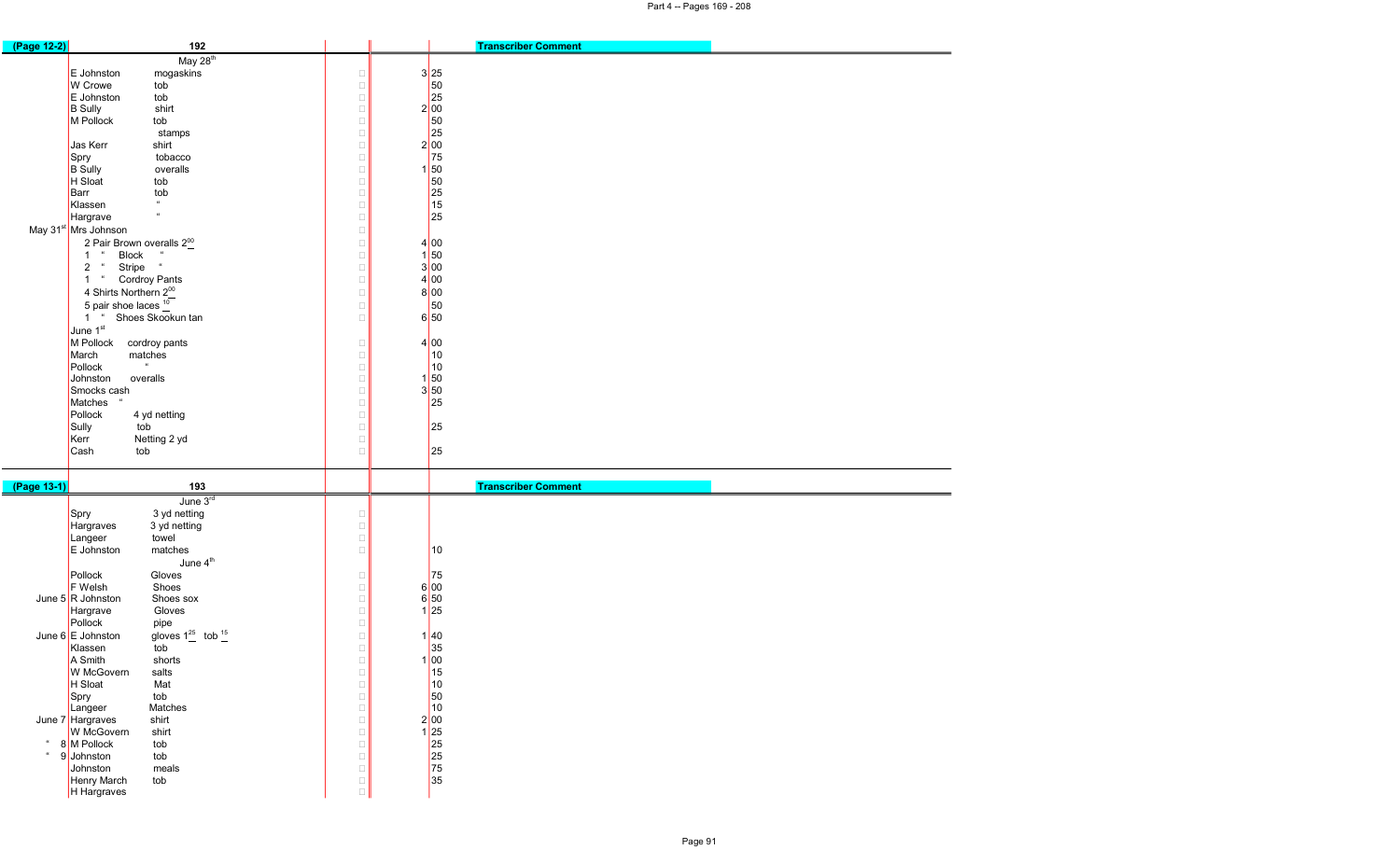| June 11 J Kerr            | Pipe $\frac{75}{ }$ tob $\frac{35}{ }$ matches $\frac{10}{ }$<br>Pollock<br>tob<br>D Barr<br>$\alpha$<br>E Johnston<br>tob<br>Pollock<br>netting<br>tob<br>13 Spry<br>overalls<br>" 14 Klassen<br>tob | $\begin{array}{c} \square \\ \square \end{array}$<br>$\Box$<br>$\Box$<br>$\Box$<br>$\Box$<br>$\Box$<br>$\Box$ |       | 1 20<br>35<br>25<br>35<br>20<br>50<br>1 50<br>35 |                            |
|---------------------------|-------------------------------------------------------------------------------------------------------------------------------------------------------------------------------------------------------|---------------------------------------------------------------------------------------------------------------|-------|--------------------------------------------------|----------------------------|
| (Page 13-2)               | 194                                                                                                                                                                                                   |                                                                                                               |       |                                                  | <b>Transcriber Comment</b> |
|                           | June 16/1914                                                                                                                                                                                          |                                                                                                               |       |                                                  |                            |
|                           | Robt Johnson<br><b>Boots</b>                                                                                                                                                                          | $\Box$                                                                                                        |       | 8 50                                             |                            |
|                           | AJ Hughes                                                                                                                                                                                             |                                                                                                               |       |                                                  |                            |
|                           | <b>Boots</b>                                                                                                                                                                                          | $\Box$                                                                                                        |       | 6 50                                             |                            |
|                           | Salt<br>Mustard Hops (?)                                                                                                                                                                              | $\Box$<br>$\Box$                                                                                              |       | 1 00<br>75                                       |                            |
|                           |                                                                                                                                                                                                       |                                                                                                               |       | 8 25                                             |                            |
|                           | S Johnstone                                                                                                                                                                                           |                                                                                                               |       |                                                  |                            |
|                           | Sweaters                                                                                                                                                                                              | $\Box$                                                                                                        |       | 3 50                                             |                            |
|                           |                                                                                                                                                                                                       |                                                                                                               |       |                                                  |                            |
|                           | June 16 M Pollock<br>tob                                                                                                                                                                              | $\Box$                                                                                                        |       | 50                                               |                            |
|                           | W Spry<br>tob<br>" 17 E Johnstone<br>$\boldsymbol{\mathfrak{u}}$                                                                                                                                      | $\Box$<br>$\Box$                                                                                              |       | 50<br>25                                         |                            |
|                           |                                                                                                                                                                                                       |                                                                                                               |       |                                                  |                            |
|                           | June 18th                                                                                                                                                                                             |                                                                                                               |       |                                                  |                            |
|                           | JB Taft                                                                                                                                                                                               | $\Box$                                                                                                        |       |                                                  |                            |
|                           | 6 meals $\frac{50}{6}$                                                                                                                                                                                | $\Box$                                                                                                        |       | 3 00                                             |                            |
|                           |                                                                                                                                                                                                       |                                                                                                               |       |                                                  |                            |
|                           | Jas Kerr                                                                                                                                                                                              |                                                                                                               |       |                                                  |                            |
|                           | cash                                                                                                                                                                                                  | $\Box$                                                                                                        | 26 25 |                                                  |                            |
|                           | Sweater<br>Sloat<br>tob                                                                                                                                                                               | $\Box$<br>$\Box$                                                                                              |       | 2 75<br>50                                       |                            |
|                           | H March<br>tob                                                                                                                                                                                        | $\Box$                                                                                                        |       | 60                                               |                            |
| June19 <sup>B</sup> Sully | tob                                                                                                                                                                                                   | $\Box$                                                                                                        |       | 25                                               |                            |
|                           | D V Johnston                                                                                                                                                                                          |                                                                                                               |       |                                                  |                            |
|                           | 44 - 24 of Oats 40.                                                                                                                                                                                   | $\Box$                                                                                                        | 17 87 |                                                  |                            |
|                           | D Barr<br>tob                                                                                                                                                                                         | $\Box$                                                                                                        |       | 25                                               |                            |
|                           | " $20$ W Spry<br><b>Boots</b>                                                                                                                                                                         | $\Box$                                                                                                        | 10 00 |                                                  |                            |
|                           | Hargraves<br>salts                                                                                                                                                                                    | $\Box$<br>$\Box$                                                                                              |       | 15<br>1 50                                       |                            |
|                           | Sproat<br>overalls                                                                                                                                                                                    |                                                                                                               |       |                                                  |                            |
|                           |                                                                                                                                                                                                       |                                                                                                               |       |                                                  |                            |
| (Page 14-1)               | 195                                                                                                                                                                                                   |                                                                                                               |       |                                                  | <b>Transcriber Comment</b> |
|                           | June 21 M Pollock<br>tob                                                                                                                                                                              | $\Box$                                                                                                        |       | $\sqrt{35}$                                      |                            |
|                           | JB Taft<br>Lee Coat<br>W Spry<br>cash                                                                                                                                                                 | $\Box$<br>$\Box$                                                                                              |       | 3 00<br>1 00                                     |                            |
|                           | P Klassen                                                                                                                                                                                             | $\Box$                                                                                                        |       | 35                                               |                            |
|                           | H Hargraves                                                                                                                                                                                           | $\Box$                                                                                                        |       | 25                                               |                            |
|                           | $22$ J.B. Taft                                                                                                                                                                                        |                                                                                                               |       |                                                  |                            |
|                           | 10 Meals $\frac{50}{6}$                                                                                                                                                                               | $\Box$                                                                                                        |       | 5 00                                             |                            |
|                           | Oats 2 bush. $\frac{50}{ }$                                                                                                                                                                           | $\Box$                                                                                                        |       | 1 00                                             |                            |
|                           | Hay ???                                                                                                                                                                                               | $\Box$                                                                                                        |       |                                                  |                            |
|                           | M Pollock gloves                                                                                                                                                                                      | $\Box$                                                                                                        |       | 1 00                                             |                            |
|                           |                                                                                                                                                                                                       |                                                                                                               |       |                                                  |                            |
| (Page 14-2)               | 196                                                                                                                                                                                                   |                                                                                                               |       |                                                  | <b>Transcriber Comment</b> |
|                           |                                                                                                                                                                                                       |                                                                                                               |       |                                                  | <b>Blank</b> page          |
|                           |                                                                                                                                                                                                       |                                                                                                               |       |                                                  |                            |
| (Page 15-1)               | 197                                                                                                                                                                                                   |                                                                                                               |       |                                                  | <b>Transcriber Comment</b> |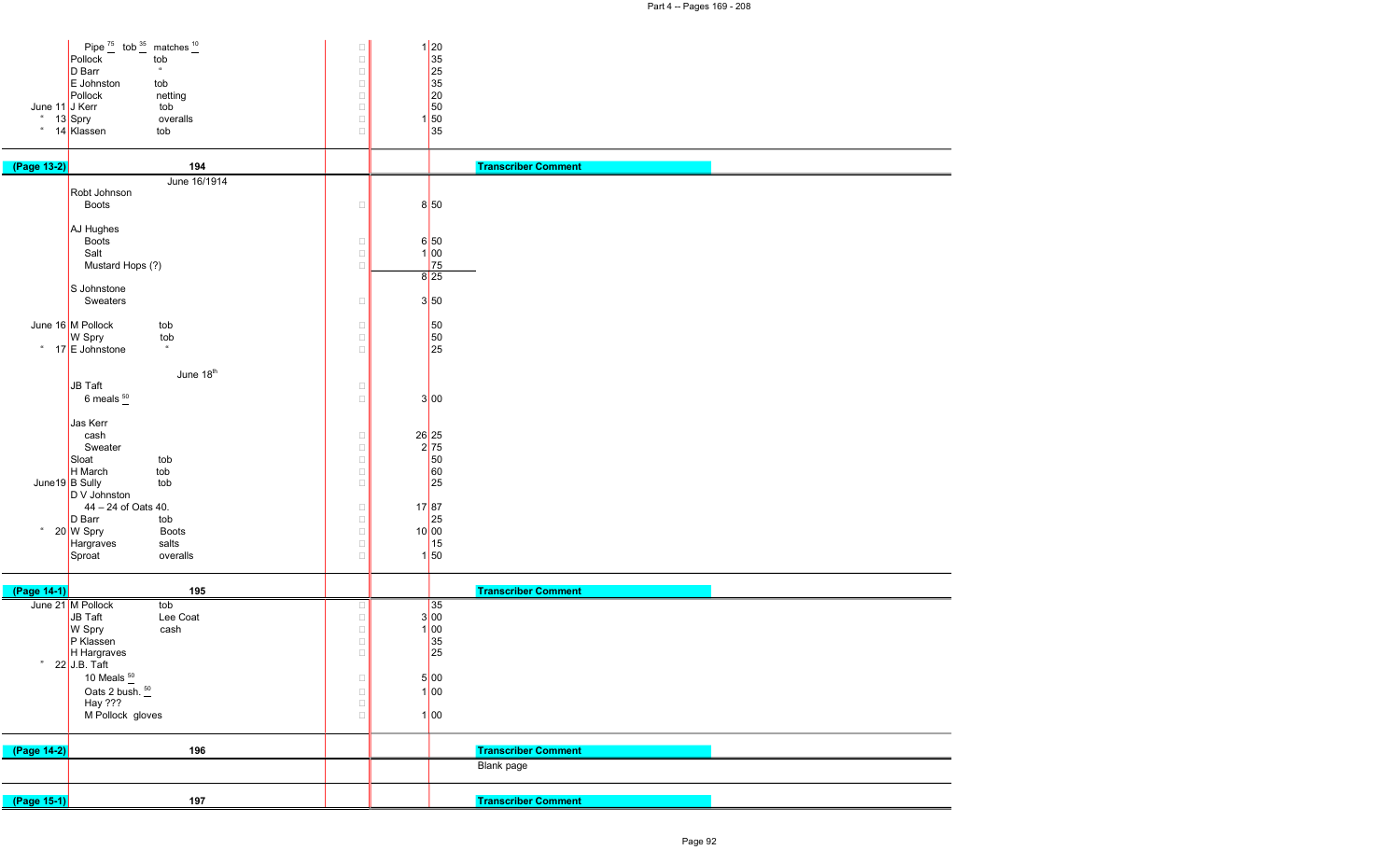|               |                                                                                                                                                                                                                                                                                                                                                                                                                                                         |        | <b>Blank</b> page                               |
|---------------|---------------------------------------------------------------------------------------------------------------------------------------------------------------------------------------------------------------------------------------------------------------------------------------------------------------------------------------------------------------------------------------------------------------------------------------------------------|--------|-------------------------------------------------|
|               |                                                                                                                                                                                                                                                                                                                                                                                                                                                         |        |                                                 |
| (Page 15-2)   | 198                                                                                                                                                                                                                                                                                                                                                                                                                                                     |        | <b>Transcriber Comment</b>                      |
|               |                                                                                                                                                                                                                                                                                                                                                                                                                                                         |        | <b>Blank page</b>                               |
| (Page 16-1)   | 199                                                                                                                                                                                                                                                                                                                                                                                                                                                     |        | <b>Transcriber Comment</b>                      |
|               |                                                                                                                                                                                                                                                                                                                                                                                                                                                         |        | <b>Blank</b> page                               |
|               |                                                                                                                                                                                                                                                                                                                                                                                                                                                         |        |                                                 |
| (Page 16-2)   | 200                                                                                                                                                                                                                                                                                                                                                                                                                                                     |        | <b>Transcriber Comment</b>                      |
|               |                                                                                                                                                                                                                                                                                                                                                                                                                                                         |        | <b>Blank</b> page                               |
|               |                                                                                                                                                                                                                                                                                                                                                                                                                                                         |        |                                                 |
| (Page 17-1)   | 201                                                                                                                                                                                                                                                                                                                                                                                                                                                     |        | <b>Transcriber Comment</b><br><b>Blank</b> page |
|               |                                                                                                                                                                                                                                                                                                                                                                                                                                                         |        |                                                 |
| (Page 17-2)   | 202                                                                                                                                                                                                                                                                                                                                                                                                                                                     |        | <b>Transcriber Comment</b>                      |
|               |                                                                                                                                                                                                                                                                                                                                                                                                                                                         |        | <b>Blank</b> page                               |
|               |                                                                                                                                                                                                                                                                                                                                                                                                                                                         |        |                                                 |
| (Page 18-1)   | 203                                                                                                                                                                                                                                                                                                                                                                                                                                                     |        | <b>Transcriber Comment</b>                      |
|               |                                                                                                                                                                                                                                                                                                                                                                                                                                                         |        | <b>Blank</b> page                               |
| (Page 18-2)   | 204                                                                                                                                                                                                                                                                                                                                                                                                                                                     |        | <b>Transcriber Comment</b>                      |
|               |                                                                                                                                                                                                                                                                                                                                                                                                                                                         |        | <b>Blank page</b>                               |
|               |                                                                                                                                                                                                                                                                                                                                                                                                                                                         |        |                                                 |
| (Page 19-1)   | 205                                                                                                                                                                                                                                                                                                                                                                                                                                                     |        | <b>Transcriber Comment</b>                      |
|               | Prospects<br>Thos. Jordan<br>Lot in Blk 3, 4, 5 or 6<br>Price $300^{\underline{00}}$ Pay $25^{\underline{00}}$ cash<br>Lumber for office $25^{\underline{00}}$ cash<br>Frank Tofer<br>1000 ft Rough<br>1000 "flooring<br>take note<br>John Willson<br>Lot & Lumber for tin shop<br>Price 300 <sup>00</sup><br>Rae to Arrange<br>C.J. Boudreau<br>Price 100 <sup>00</sup><br>Lot 28 Block 13<br>$2500$ cash 3.6.9 months<br>Lumber 1/2 cash Bal arranged | $\Box$ | 10310 - 100 Ave; now part of Muskoseepi Park    |
| $(Page 19-2)$ | 206                                                                                                                                                                                                                                                                                                                                                                                                                                                     |        | <b>Transcriber Comment</b>                      |
|               | Groceries                                                                                                                                                                                                                                                                                                                                                                                                                                               |        |                                                 |
|               | 1 case peaches<br>1 5 gal pickles<br>1 slab bacon<br>1 mustard                                                                                                                                                                                                                                                                                                                                                                                          |        |                                                 |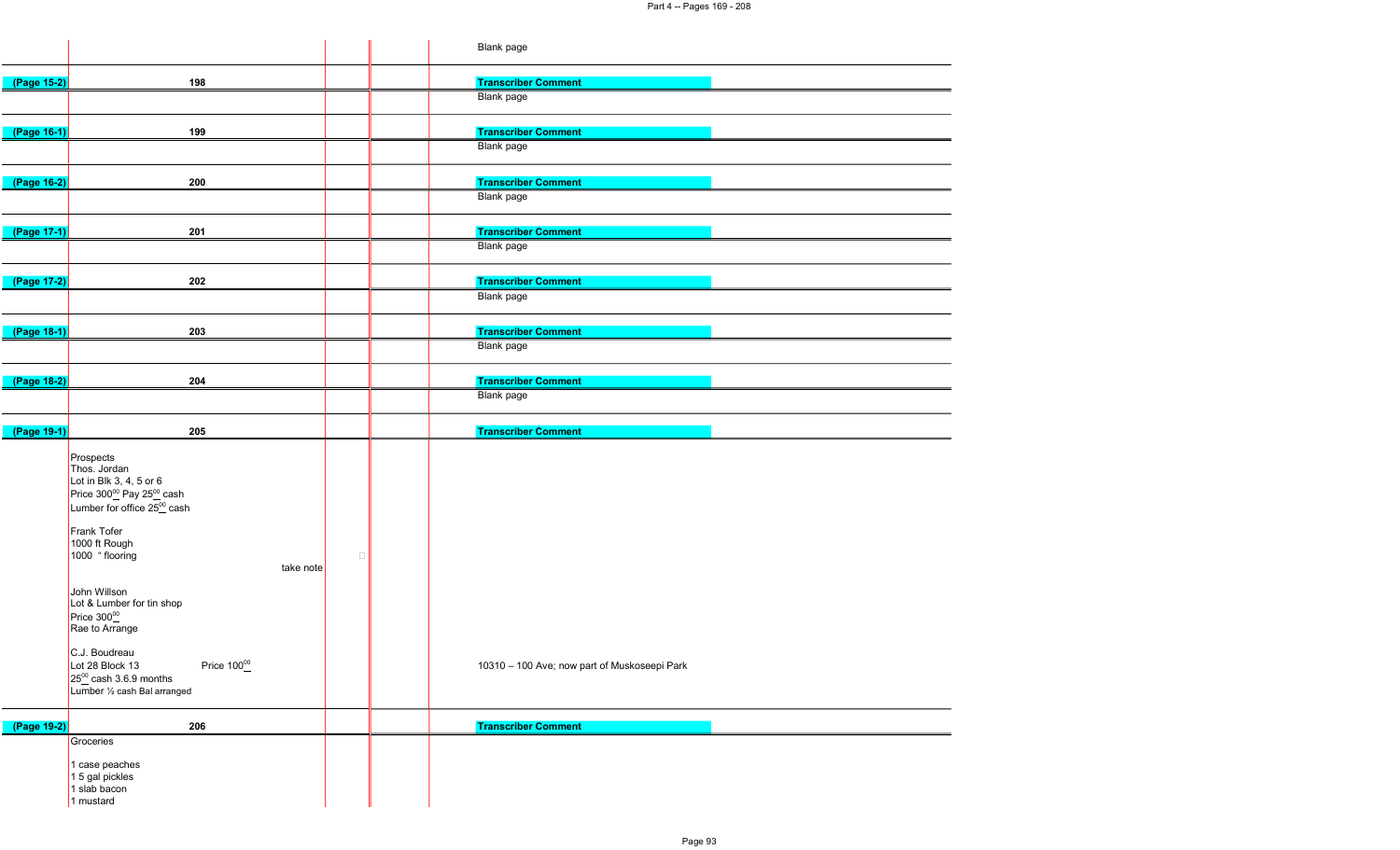# Part 4 -- Pages 169 - 208

|               | 1 sack Beans<br>Onions<br>spices<br>yeast cake<br>???<br>1 case currants<br>2 cases Rasins (sp.)<br>1 case corn starch                                    |                        |                                  |                            |
|---------------|-----------------------------------------------------------------------------------------------------------------------------------------------------------|------------------------|----------------------------------|----------------------------|
|               |                                                                                                                                                           |                        |                                  |                            |
| (Page 20-1)   | 207<br>$\Box$                                                                                                                                             |                        |                                  | <b>Transcriber Comment</b> |
|               | <b>Walter McGarvin</b><br>Aug 31 Bal due<br>Sept Cash<br>Lumber<br>" 13 Cash<br>488 ft Dia 25 <sup>00</sup><br>2600 ft 15 <sup>00</sup><br>Sept 1 1 Month | 14224                  | 12 50<br>50 00<br>12 20<br>39 00 |                            |
|               | <b>Bal due</b>                                                                                                                                            | <u>50 00</u><br>192 24 | 113 70                           |                            |
|               | <b>Brought forward</b><br>\$78 54<br>Ledger p. 3                                                                                                          |                        |                                  |                            |
| $(Page 20-2)$ | 208                                                                                                                                                       |                        |                                  | <b>Transcriber Comment</b> |
|               | April 11 Cecil Waller<br>35-72-5<br>550' rough<br>230'<br>$\epsilon$<br>24' shiplap                                                                       |                        | 20 20                            |                            |
|               | End of Part 4                                                                                                                                             |                        |                                  |                            |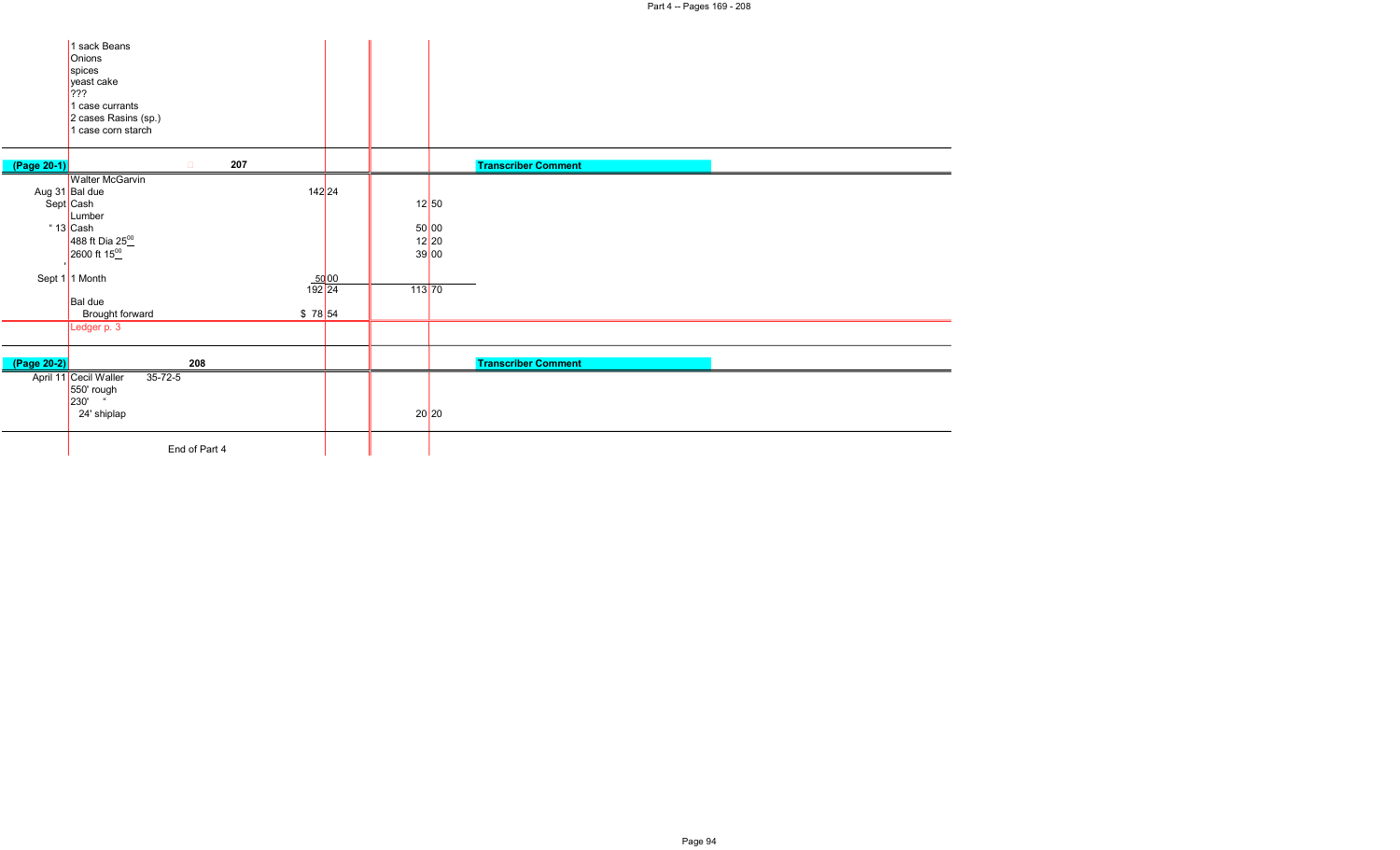|                                |                                                                             | 209                       |                                  |          |                 |        |                                                                                                                                              |
|--------------------------------|-----------------------------------------------------------------------------|---------------------------|----------------------------------|----------|-----------------|--------|----------------------------------------------------------------------------------------------------------------------------------------------|
| (Page 1-1)                     | $\Box$<br>H Conrad                                                          |                           |                                  |          |                 |        | <b>Transcriber Comment</b><br>and the state of the state of the state of the state of the state of the state of the state of the state of th |
| July 31 <sup>st</sup> Work     |                                                                             |                           | 50                               | 07       |                 |        |                                                                                                                                              |
|                                | 1 ? act.                                                                    |                           |                                  |          |                 | 1 25   |                                                                                                                                              |
|                                | Aug 31 27% days work at 5500                                                | 57                        |                                  | 64       |                 |        |                                                                                                                                              |
|                                | Building                                                                    |                           |                                  |          | 25 00           |        |                                                                                                                                              |
|                                | shingles                                                                    |                           | $107$ 71                         |          | 15 00<br>41 25  |        |                                                                                                                                              |
|                                | Sept 1 month                                                                |                           | 15                               | 00       |                 |        |                                                                                                                                              |
| Oct 1                          |                                                                             |                           | 55                               | 00       |                 |        |                                                                                                                                              |
| Nov $\frac{1}{2}$              | $\alpha$                                                                    |                           | $-27$                            | 50       |                 |        |                                                                                                                                              |
|                                | $\alpha$<br>$\mathbf{1}$                                                    |                           | 55                               | 00       |                 |        |                                                                                                                                              |
|                                | less                                                                        |                           | $260$ 21                         | $-41$ 25 |                 |        |                                                                                                                                              |
|                                |                                                                             |                           | 218 96                           |          |                 |        |                                                                                                                                              |
| Nov                            |                                                                             |                           |                                  | 55 00    |                 |        |                                                                                                                                              |
| Dec                            | 12                                                                          |                           | $\frac{25}{313}$ $\frac{40}{11}$ |          |                 |        |                                                                                                                                              |
|                                |                                                                             |                           |                                  |          |                 |        |                                                                                                                                              |
|                                | Board                                                                       |                           | $318\overline{11}$               | 500      |                 |        |                                                                                                                                              |
|                                | Cash                                                                        |                           |                                  |          | 66 65           |        |                                                                                                                                              |
|                                |                                                                             |                           | Note                             |          | $127$ 70        |        |                                                                                                                                              |
|                                | Bal                                                                         |                           |                                  |          | 235 60          |        |                                                                                                                                              |
|                                |                                                                             |                           |                                  |          | 82 51<br>318 11 |        |                                                                                                                                              |
|                                | Carried to page 22 Ledger                                                   |                           |                                  |          |                 |        |                                                                                                                                              |
|                                |                                                                             |                           |                                  |          |                 |        |                                                                                                                                              |
| (Page 1-2)                     | $\Box$                                                                      | 210                       |                                  |          |                 |        | <b>Transcriber Comment</b>                                                                                                                   |
|                                | M. Pollock                                                                  |                           |                                  |          |                 |        |                                                                                                                                              |
|                                | Aug 1 <sup>st</sup> Bal due<br>Cash                                         |                           | 76                               | 22       | 11 00           |        |                                                                                                                                              |
|                                |                                                                             | 44                        |                                  | 23       |                 |        |                                                                                                                                              |
|                                | Aug 23 $\left  \frac{23 \text{ days}}{26} \right $ work at 50 <sup>00</sup> |                           | tob                              |          |                 | 25     |                                                                                                                                              |
|                                |                                                                             |                           | $120\overline{45}$               |          | 11 25           |        |                                                                                                                                              |
| $\boldsymbol{\mu}$<br>27       | Bal due wages                                                               |                           | $110$  25                        |          |                 |        |                                                                                                                                              |
| 27<br>$\mathfrak{g}$           | 23 days board                                                               |                           |                                  | 23 00    |                 |        |                                                                                                                                              |
| " 27                           | Cash                                                                        | Bal due                   | 133 25<br>\$33 25                |          | 100 00          |        |                                                                                                                                              |
|                                | By error                                                                    |                           |                                  | 10 26    |                 |        |                                                                                                                                              |
|                                |                                                                             |                           |                                  | 23 00    |                 |        |                                                                                                                                              |
|                                | Sept 6 By cash                                                              |                           |                                  |          | 23 00           |        |                                                                                                                                              |
|                                |                                                                             |                           |                                  |          |                 |        |                                                                                                                                              |
| (Page 2-1)                     | 211                                                                         |                           |                                  |          |                 |        | <b>Transcriber Comment</b>                                                                                                                   |
|                                | Void                                                                        |                           |                                  |          |                 |        |                                                                                                                                              |
|                                |                                                                             |                           |                                  |          |                 |        |                                                                                                                                              |
| (Page 2-2)                     | 212                                                                         |                           |                                  |          |                 |        | <b>Transcriber Comment</b>                                                                                                                   |
|                                |                                                                             |                           |                                  |          |                 |        | <b>Blank Page</b>                                                                                                                            |
|                                |                                                                             |                           |                                  |          |                 |        |                                                                                                                                              |
| (Page 3-1)<br>1912             | 213<br><b>Cash Received</b>                                                 |                           |                                  |          |                 |        | <b>Transcriber Comment</b>                                                                                                                   |
| Tkt. No 6                      |                                                                             |                           |                                  |          |                 |        |                                                                                                                                              |
| July 11                        | J.V. Owens @                                                                |                           | \$12 65                          |          |                 | $\Box$ |                                                                                                                                              |
| <b>Tkt. No 14</b>              |                                                                             |                           |                                  |          |                 |        |                                                                                                                                              |
| July 12                        | Dick Baker @                                                                |                           |                                  | 22 00    |                 | $\Box$ |                                                                                                                                              |
| <b>Tkt. No 15</b>              |                                                                             |                           |                                  |          |                 |        |                                                                                                                                              |
| July 13                        | S.H. Bulford and N.G. Hamilton                                              | $^\text{\textregistered}$ |                                  | 9 00     |                 | $\Box$ |                                                                                                                                              |
|                                |                                                                             |                           |                                  |          |                 |        |                                                                                                                                              |
| <b>Tkt. No 19</b><br>July $15$ | A. Carveth @                                                                |                           |                                  | 1 18     |                 | $\Box$ |                                                                                                                                              |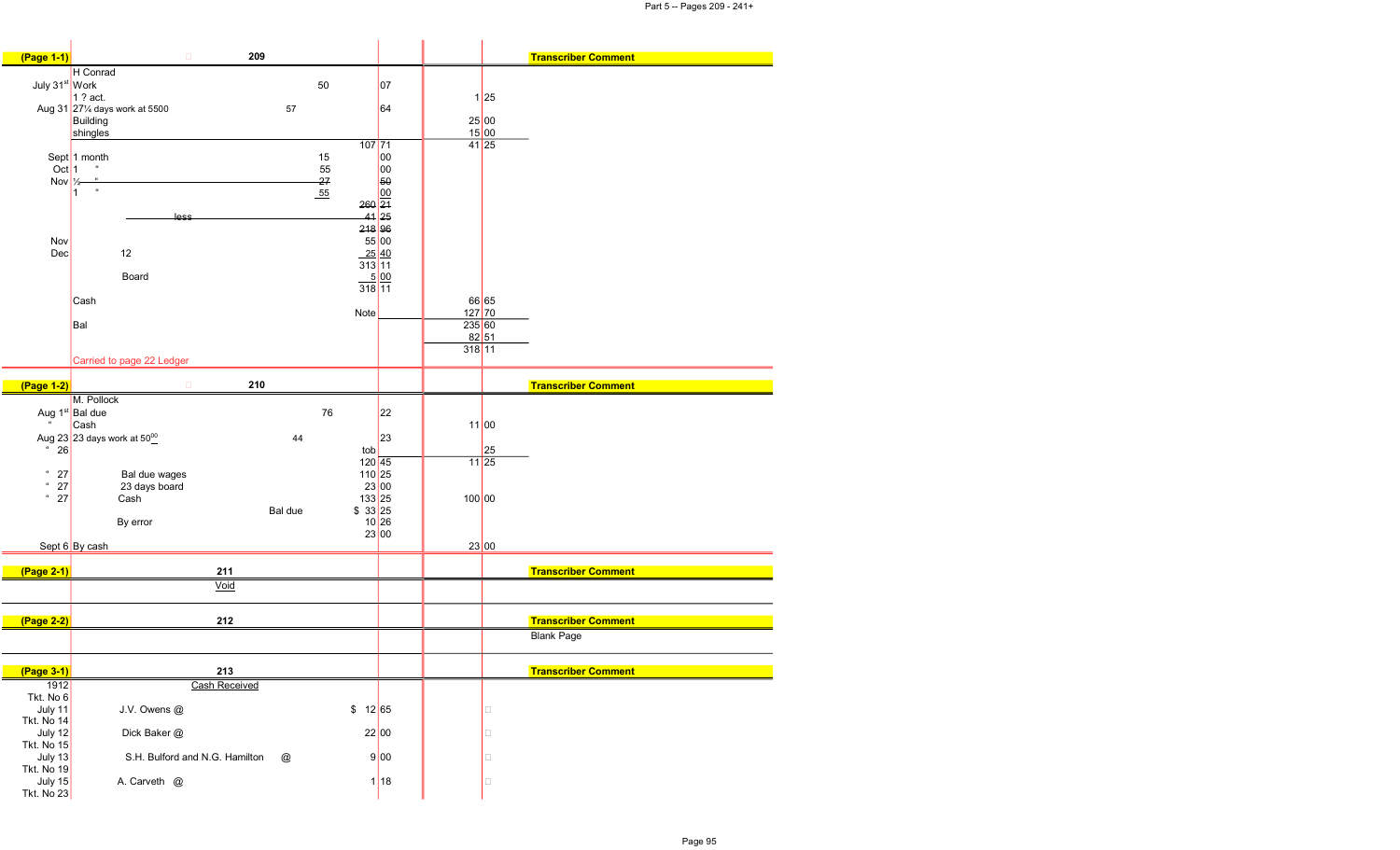| July 15                                    | Jim Moore @<br>Paid by check & turned over immediately to Joe B. | 11 17         | $\Box$                                            |                            |
|--------------------------------------------|------------------------------------------------------------------|---------------|---------------------------------------------------|----------------------------|
| <b>Tkt. No 25</b>                          |                                                                  |               |                                                   |                            |
| July 16                                    | W.A. Thompson @<br>Paid to Joe but I issued receipt              | 32 00         | $\Box$                                            |                            |
| <b>Tkt. No 30</b><br>July 16<br>Tkt. No 31 | F.J. Parker @                                                    | 17 65         | □                                                 |                            |
| July 16<br><b>Tkt. No 33</b>               | S.J. Webb @                                                      | 14 75         | $\Box$                                            |                            |
| July 17<br><b>Tkt. No 35</b>               | Frank Turner @                                                   | 9 15          | $\Box$                                            |                            |
| July 17<br><b>Tkt. No 40</b>               | H.E. Alder @                                                     | 23 30         | $\Box$                                            |                            |
| July 17<br>Tkt. No 3                       | L.D. Turner @                                                    | 19 60         | $\Box$                                            |                            |
| July 22<br>Tkt. No 5                       | J. Johnson @                                                     | 16 00         | $\Box$                                            | 4000 shingles, new stock   |
| July 22<br><b>Tkt. No 10</b>               | Dexter Wayne @                                                   | 60            | $\Box$                                            |                            |
| July 22<br>Tkt. No 11                      | F.E. Turner @                                                    | 6 00          | $\Box$                                            |                            |
| July 22<br><b>Tkt. No 15</b>               | Alex Margach @                                                   | 32 05         | $\Box$                                            |                            |
| July 24<br><b>Tkt. No 16</b>               | W.A. Thompson @                                                  | 30 15         | $\Box$                                            | 4250 shingles, new stock   |
| July 30                                    | J.V. Owens $@$                                                   | 72 75         | $\Box$                                            |                            |
| July 1                                     | Cash from Ward (for change)                                      | 2 55          | $\begin{array}{c} \square \\ \square \end{array}$ |                            |
| Month of July                              | Miss cash - meals - Tobacco                                      | 60            |                                                   |                            |
|                                            | Clothing & etc.                                                  | 13 95         | $\Box$                                            |                            |
| Tkt. No 21<br>July 31                      | Southward @                                                      | 27 50         | $\Box$                                            |                            |
| Tkt No 22                                  |                                                                  |               |                                                   |                            |
| July 31                                    | F.E. Turner @                                                    | <u> 295</u>   | $\Box$                                            |                            |
|                                            | <u>\$377 55</u>                                                  |               | $\Box$                                            | See line 135 next page     |
| <b>Tkt. No 24</b>                          | J.B. Taft                                                        | 3 20          |                                                   |                            |
| Aug 1<br><b>Tkt. No 43</b>                 | $^\copyright$                                                    |               |                                                   |                            |
|                                            | (ck $25^{00}$ , cash $^{80}$ )<br>C.N. Dunlap                    |               |                                                   |                            |
| Aug 6<br>Aug 6                             | $^{\textregistered}$<br>Meals                                    | 25 80<br>2 00 |                                                   | 434 ft new stock           |
| Tkt. No 4                                  |                                                                  |               |                                                   |                            |
| Aug 12                                     | Jos. Voz<br>@                                                    | 19 10         |                                                   |                            |
| Tkt. No 5                                  |                                                                  |               |                                                   |                            |
| Aug 12                                     | Jos. Voz<br>$^{\circledR}$                                       | 20 00         |                                                   |                            |
| <b>Tkt. No 15</b>                          |                                                                  |               |                                                   |                            |
| Aug 17                                     | W.G. McFarlane @                                                 | 16 60         |                                                   |                            |
| Tkt. No 17                                 |                                                                  |               |                                                   |                            |
| Aug 19<br>Tkt. No 18                       | Tom Shehan @                                                     | 12 90         |                                                   | 111 ft new stock           |
| Aug 19                                     | @                                                                | 12 00         |                                                   | $111$ ft                   |
| Aug 20                                     | Tobacco                                                          | 1 60          |                                                   |                            |
|                                            | Aug 21 FW Mathison a/c change to ?                               | 20            |                                                   |                            |
|                                            | 113/40                                                           |               |                                                   | See line 144 next page     |
|                                            |                                                                  |               |                                                   |                            |
| $(Page 3-2)$                               | 214                                                              |               |                                                   | <b>Transcriber Comment</b> |
| 1912                                       | Cash Paid out                                                    |               |                                                   |                            |
|                                            | July 14 To cash and checks                                       | \$            | 48 45                                             |                            |
| July 17                                    | check                                                            |               | 67 00                                             |                            |
| " $17$                                     | $\alpha$                                                         |               | 14 75                                             |                            |
| " $15$                                     |                                                                  |               | $11$ 17                                           |                            |
| " 16                                       | cash<br>" 15 Cash paid to Mathison - Tkt No 19 July 15           | lg.           | 32 00                                             | << entry illegible         |
|                                            |                                                                  |               |                                                   |                            |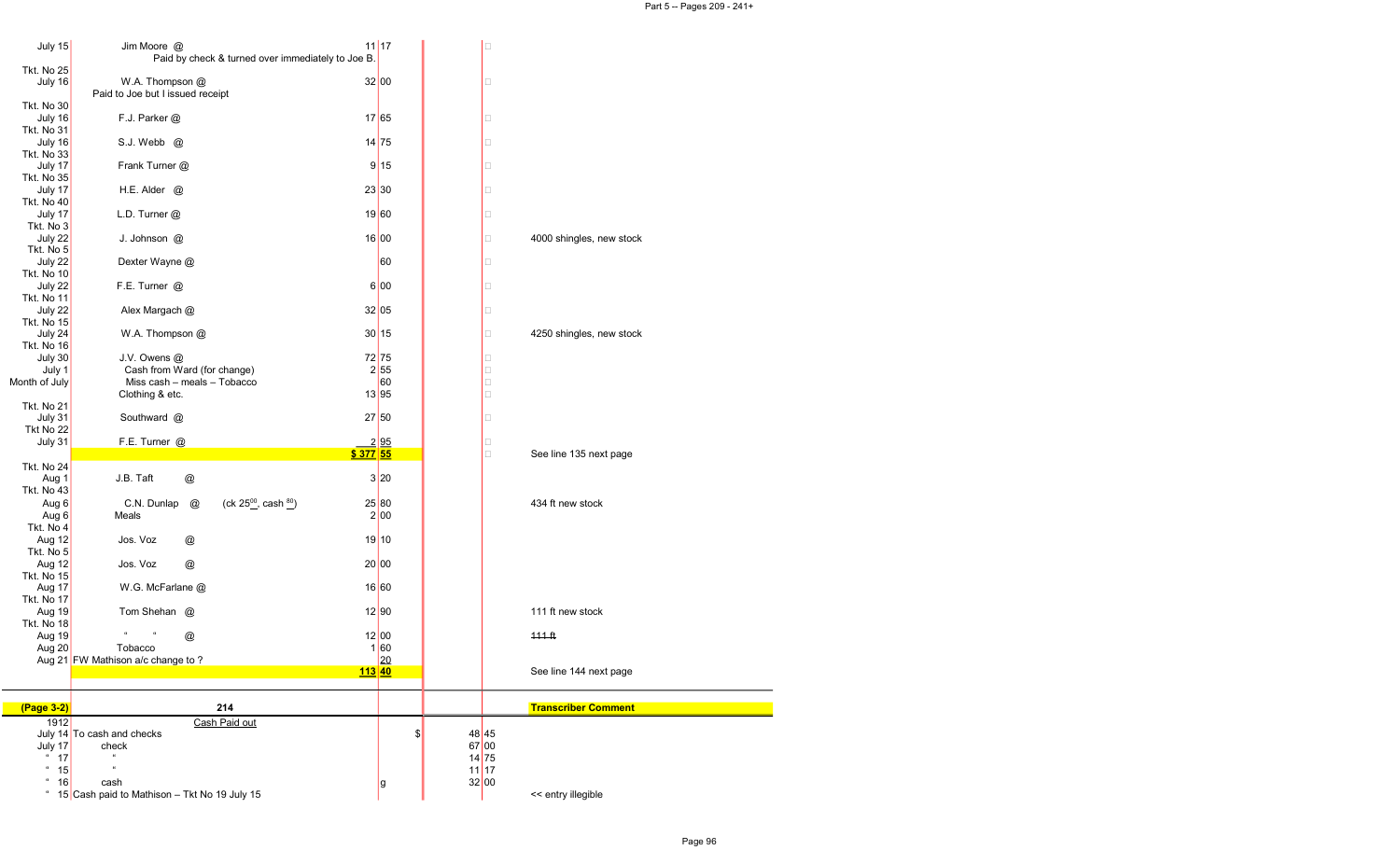| $\epsilon\epsilon$<br>17<br>$\mathfrak{c}\mathfrak{c}$<br>23<br>$\epsilon$<br>27 | check<br>check<br>29 Paid to Louis Friet (Employee)<br>" " Jos. R Boyd (Employee)                                                                                                                                                                             |    |                          | 19 60<br>32 05<br>5 00<br>10 00 |                                                                    |
|----------------------------------------------------------------------------------|---------------------------------------------------------------------------------------------------------------------------------------------------------------------------------------------------------------------------------------------------------------|----|--------------------------|---------------------------------|--------------------------------------------------------------------|
|                                                                                  | July 31 Already charged to Jos R Boyd<br>Aug 1 <sup>st</sup> A.O. Sproule is at main office<br>" 1 <sup>st</sup> Check ? Paid to Mathison by Ulman<br>" 1 <sup>st</sup> Cash paid to Mathison by Ulman                                                        | \$ | 377 55                   | 16 00<br>73 00<br>47 35         |                                                                    |
| Aug $8$                                                                          | Aug 1 Cash paid to Mathison by Ulman<br>sent up with Wm Courtney CF Nelson<br>Aug 8 Cash paid to Mathison by Ulman<br>Aug 19 Cash paid to AE Windquest a/c wages in full<br>" AE Windquest a/c wages chg JR Boyd<br>Aug 21 Cash paid Ralph Ulman on a/c wages | \$ | 25 00<br>70 05<br>113 40 | 3 20<br>2 00 <br>8 45<br>4 70   |                                                                    |
| (Page 4-1)                                                                       | 215                                                                                                                                                                                                                                                           |    |                          |                                 | <b>Transcriber Comment</b>                                         |
| 1912<br>Tkt No 23<br>Aug 24<br>Tkt No 28                                         | Cash Received<br>Aug 23 Chas Dunlop - Paid by letter $8^{00}$ ck -<br>Cash a/c tob received from Cook for Tob & clothing                                                                                                                                      | \$ |                          | 21 55<br>3 45                   | Turned over to Ward; letter 8 <sup>00</sup> , chk 17 <sup>00</sup> |
| Tkt No 29                                                                        | Aug 26 D Wagner 25<br>Aug 26 Jos Voz                                                                                                                                                                                                                          |    | 22 00<br>11 70           |                                 |                                                                    |
| Tkt No 31<br>Tkt No 43                                                           | Aug 29 WF Bredin<br>cheque                                                                                                                                                                                                                                    |    |                          | 40 00                           |                                                                    |
| Tkt No 44                                                                        | $\alpha$<br>Sept 4 <sup>th</sup> C Waller<br>$\mathfrak{c}\mathfrak{c}$                                                                                                                                                                                       |    | 21 90                    |                                 |                                                                    |
| Tkt No 45                                                                        | Sept 4 <sup>th</sup> HC McIntyre<br>Sept 5 <sup>th</sup> ER Anderson<br>cash                                                                                                                                                                                  |    |                          | 27 90<br>15 65                  |                                                                    |
| Tkt No 46                                                                        | Sept 5 <sup>th</sup> H Robertson<br>$\mathfrak{g}$                                                                                                                                                                                                            |    |                          | 7 85                            |                                                                    |
| Tkt No 11<br>Tkt No 14                                                           | $\alpha$<br>Sept 9 <sup>th</sup> A Calihoo                                                                                                                                                                                                                    |    |                          | 1 35                            |                                                                    |
| Tkt No 20                                                                        | Sept 10 <sup>th</sup> JH Harris<br>cheque                                                                                                                                                                                                                     |    | 44 10                    |                                 |                                                                    |
| Tkt No 25                                                                        | Sept 11 <sup>th</sup> D McLennan<br>Sept 12 <sup>th</sup> D Goodwin                                                                                                                                                                                           |    |                          | 23 75<br>31 88                  |                                                                    |
| Tkt No 26                                                                        | Sept 12 <sup>th</sup> F Wright<br>cash                                                                                                                                                                                                                        |    |                          | 7 40                            |                                                                    |
| Tkt No $31$<br>Tkt No 32                                                         | Sept 13 <sup>th</sup> Robt Cochrane<br>cheque                                                                                                                                                                                                                 |    |                          | 27 50                           |                                                                    |
| Tkt No 38                                                                        | Sept 13 <sup>th</sup> AW Carveth                                                                                                                                                                                                                              |    |                          | 27 84                           |                                                                    |
| Tkt No 41                                                                        | Sept 17 <sup>th</sup> WJ Allen<br>cash                                                                                                                                                                                                                        |    |                          | 18 35                           |                                                                    |
| Tkt No 42                                                                        | Sept 17 <sup>th</sup> G Warden<br>$\mathbf{u}$<br>Sept 17 <sup>th</sup> Henry Fortier<br>$\mathfrak{c}\mathfrak{c}$                                                                                                                                           |    |                          | 10 75<br>16 10                  |                                                                    |
| Tkt No 50                                                                        |                                                                                                                                                                                                                                                               |    |                          |                                 |                                                                    |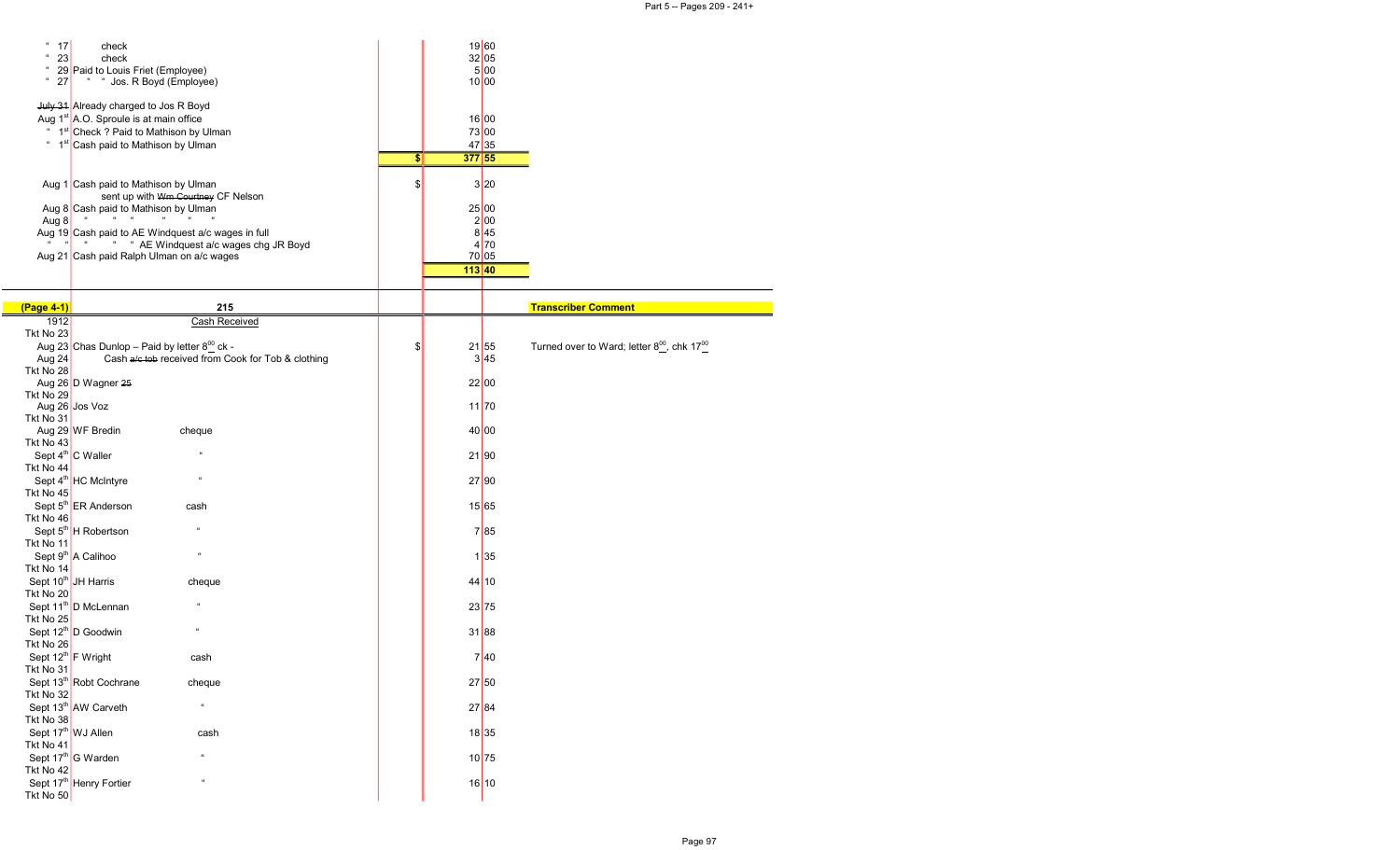|                             | Sept 19 <sup>th</sup> WF Bredin<br>cheque                                                                                                                   |                    |                  | 40 00             |                              |
|-----------------------------|-------------------------------------------------------------------------------------------------------------------------------------------------------------|--------------------|------------------|-------------------|------------------------------|
| Tkt No 3                    | Sept 19th Medlock Barber<br>cash                                                                                                                            |                    |                  | 30 00             |                              |
| Tkt No 6                    | $\alpha$                                                                                                                                                    |                    |                  |                   |                              |
| Tkt No 9                    | Sept 21 JB Taft                                                                                                                                             |                    |                  | 1 50              |                              |
|                             | Sept 21 L Schroeder<br>cheque                                                                                                                               |                    |                  | 31 15             |                              |
| Tkt No 12                   | Sept 23 L Schroeder                                                                                                                                         |                    |                  | 14 25             |                              |
| Tkt No 17                   |                                                                                                                                                             |                    |                  |                   |                              |
|                             | Sept 24 J Crear<br>cash<br>Oct 4 Selkirk Trading Co.                                                                                                        |                    | 258 45           | 44 30             |                              |
|                             |                                                                                                                                                             |                    |                  |                   |                              |
|                             | Balance                                                                                                                                                     | $\frac{1}{2}$      | 542 22           | 1 07              |                              |
|                             |                                                                                                                                                             | $\frac{1}{2}$      | 543 29           |                   |                              |
|                             |                                                                                                                                                             |                    |                  |                   |                              |
| (Page 4-2)                  | 216                                                                                                                                                         |                    |                  |                   | <b>Transcriber Comment</b>   |
| 1912                        | Cash Paid out                                                                                                                                               |                    |                  |                   |                              |
|                             | Aug 25 To Letter of Credit \$8 & Check \$17                                                                                                                 |                    |                  | 25 00             | Credit lent ??? with JR Boyd |
|                             | Aug 30 To Mathison cash \$30 cheque \$40                                                                                                                    |                    | 70 00            |                   |                              |
| $\alpha$                    | Sept 5 <sup>th</sup> To Mathison 2 chqs; one \$21 <sup>90</sup> one \$27 <sup>90</sup> Joe Partlow Bearer<br>7 <sup>th</sup> Paid to Joseph Boyd – Employee |                    |                  | 49 80<br>10 00    |                              |
|                             | " 12 <sup>th</sup> To Matheson 3 chqs Bal cash; chq one \$32 <sup>00</sup>                                                                                  |                    | $114$ 75         |                   |                              |
|                             | $\alpha$ . $\alpha$<br>" $14^{th}$ "<br>$\alpha$<br>by J. Boyd<br>$27^{84}_{-}$                                                                             |                    |                  | 59 54             |                              |
|                             | " 19 To F.E. Steward a/c wages                                                                                                                              |                    |                  | 40 00             |                              |
|                             | $\alpha$<br>$\mathbf{u} = \mathbf{u} \mathbf{u} = \mathbf{u}$<br>a/c expenses                                                                               |                    |                  | 4 50              |                              |
|                             | " 23 <sup>rd</sup> To Matheson cheque by CF Nelson<br>" 24 <sup>th</sup> To JR Boyd a/c wages                                                               |                    |                  | 31 15<br>62 00    |                              |
|                             | " CA Boyd a/c wages                                                                                                                                         |                    |                  | 20 00             |                              |
| $\mathfrak{c}$              | James Loudfoot a/c wages                                                                                                                                    |                    |                  | 10 00             |                              |
| $\mathfrak{u}$              | Emil Swenson a/c wages                                                                                                                                      |                    |                  | 20 00             |                              |
| $\alpha$<br>$\mathfrak{c}$  | HJ March a/c wages<br>" change for yard<br>$\alpha$                                                                                                         |                    |                  | 5 00<br>7 40      |                              |
|                             | Oct 3 Leo Schroeder's cheque                                                                                                                                |                    |                  | 14 25             |                              |
|                             |                                                                                                                                                             |                    | 543 29           |                   |                              |
|                             |                                                                                                                                                             |                    |                  |                   |                              |
| (Page 5-1)                  | 217<br>Mr H Roberts                                                                                                                                         |                    | Cr               |                   | <b>Transcriber Comment</b>   |
|                             | One sack Oats Crowe                                                                                                                                         |                    |                  | 1 75              |                              |
|                             | $\epsilon\epsilon$<br>$\overline{7}$<br>Stewart                                                                                                             |                    |                  | 11 85             |                              |
|                             | $\boldsymbol{\mu}$<br>$\boldsymbol{\mu}$<br>8<br>Nimmo                                                                                                      |                    |                  | 13 45             |                              |
|                             | To 1 sack flour<br>" 1 " corn meal                                                                                                                          |                    |                  | 27 05             |                              |
|                             |                                                                                                                                                             |                    |                  |                   |                              |
|                             |                                                                                                                                                             |                    |                  |                   |                              |
|                             | <b>HA Cox</b>                                                                                                                                               |                    |                  |                   |                              |
| July 15 Cash                |                                                                                                                                                             |                    | $101$ 15         |                   |                              |
| Aug $1st$ "                 |                                                                                                                                                             |                    | 101 30           |                   |                              |
|                             | 1 Tobacco<br>1 By dry goods                                                                                                                                 | 4<br>101 00        |                  | 4 80              |                              |
| $\boldsymbol{\mathfrak{u}}$ | $1^{\mu}$ 1 shirt                                                                                                                                           | 1 25               |                  |                   |                              |
|                             | Aug 31 7 months work 100 <sup>00</sup>                                                                                                                      | 700 00             |                  |                   |                              |
|                             |                                                                                                                                                             | $802\overline{25}$ | 207 25           |                   |                              |
|                             |                                                                                                                                                             |                    |                  |                   |                              |
|                             | HA Cox Ellert                                                                                                                                               |                    |                  | 2 00              |                              |
|                             | Cash                                                                                                                                                        |                    | 500 00<br>729 75 | $92\overline{50}$ |                              |

 $\overline{\phantom{a}}$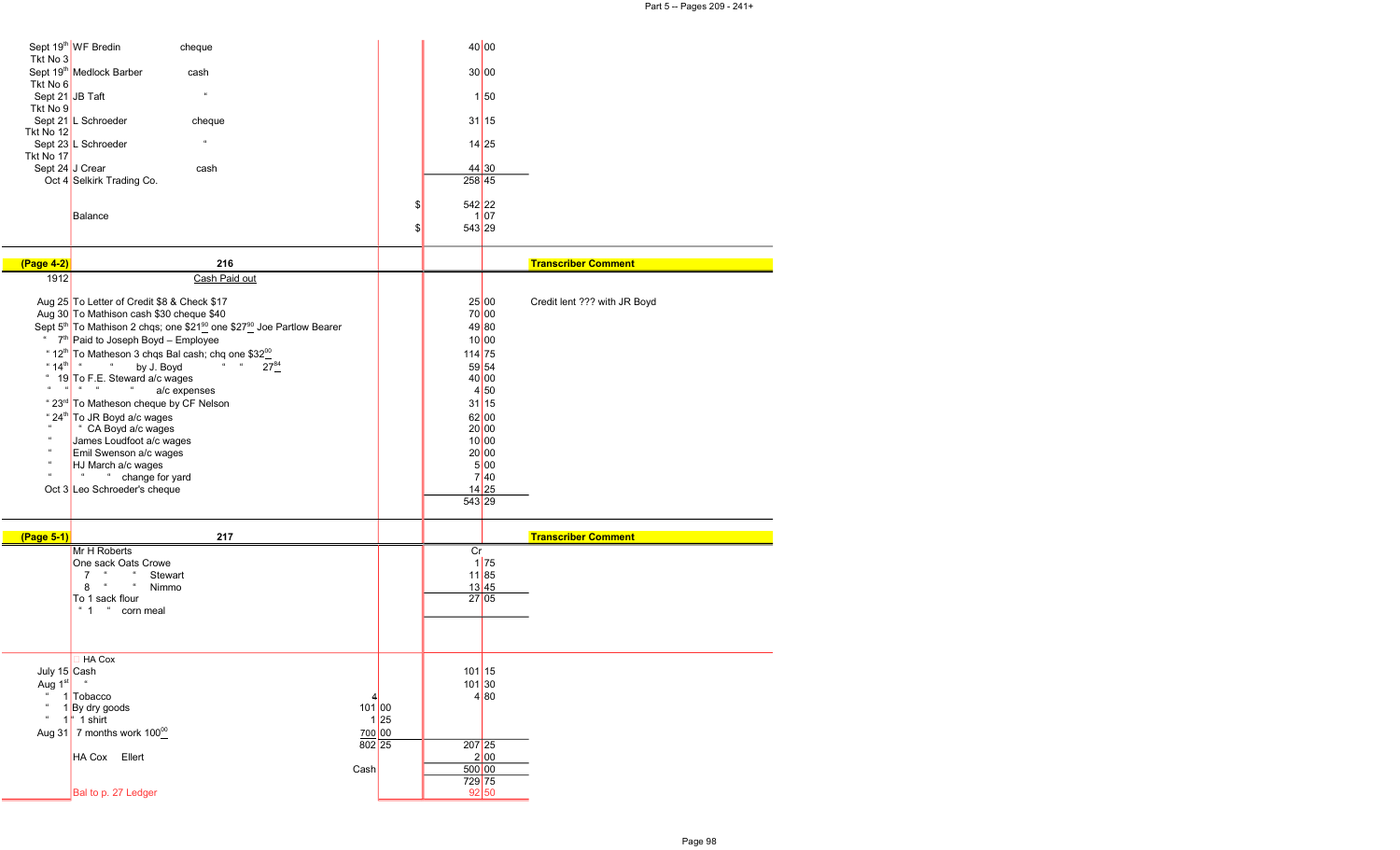|                             | W.A. Rae                                                                         |                                                                  |               |                  |                            |
|-----------------------------|----------------------------------------------------------------------------------|------------------------------------------------------------------|---------------|------------------|----------------------------|
| Aug 18 Cash                 |                                                                                  |                                                                  | 150 00        |                  |                            |
| Now 15                      |                                                                                  | See Cox act.                                                     | $404$ $15$    |                  |                            |
|                             |                                                                                  |                                                                  |               |                  |                            |
|                             |                                                                                  |                                                                  |               |                  |                            |
| (Page 5-2)                  | 218                                                                              |                                                                  |               |                  | <b>Transcriber Comment</b> |
|                             | E Andress                                                                        |                                                                  |               |                  |                            |
|                             | July 7 order Davidson                                                            |                                                                  |               | 5 00             |                            |
|                             | Charged up town                                                                  |                                                                  |               |                  |                            |
|                             |                                                                                  |                                                                  |               |                  |                            |
|                             | <b>Robt Murry</b><br>" $9 4$ in floor                                            |                                                                  |               | 6 88             |                            |
|                             | Charged to H Nimmo                                                               |                                                                  |               |                  |                            |
|                             |                                                                                  |                                                                  |               |                  |                            |
|                             |                                                                                  |                                                                  |               |                  |                            |
|                             |                                                                                  |                                                                  |               |                  |                            |
|                             | $\Box$ E Johnston                                                                |                                                                  |               |                  |                            |
|                             | Aug 1 <sup>st</sup> Bal due                                                      |                                                                  |               | 56 00            |                            |
| $\boldsymbol{\mathfrak{c}}$ | 1 <sup>st</sup> Cash                                                             | 40 00                                                            |               |                  |                            |
|                             |                                                                                  |                                                                  |               |                  |                            |
| a                           | $4^{th}$ Tob $\frac{15}{15}$ 7 tob $\frac{30}{12}$ 12 tob $\frac{15}{15}$        |                                                                  |               | 60               |                            |
|                             |                                                                                  |                                                                  |               | 15               |                            |
|                             |                                                                                  | 56 00                                                            | 40 75         |                  |                            |
| Aug 24                      | 181/4 days work at 40 <sup>00</sup>                                              | 28 08                                                            |               |                  |                            |
|                             |                                                                                  | 8408                                                             |               | 40 75            |                            |
|                             | Aug 24 Bal due<br>"24 Cash                                                       | $43\overline{)33}$                                               |               |                  |                            |
|                             |                                                                                  |                                                                  | 43 33         |                  |                            |
|                             |                                                                                  |                                                                  |               |                  |                            |
|                             | □ W Wolvern                                                                      |                                                                  |               |                  |                            |
|                             | Aug 17 Tob <sup>25</sup> shirt $1^{25}$ tob <sup>15</sup> mat <sup>10</sup>      |                                                                  |               | 1 75             |                            |
| " $14$ tob                  |                                                                                  |                                                                  |               | 40               |                            |
|                             |                                                                                  |                                                                  |               | 2 15             |                            |
|                             |                                                                                  |                                                                  |               |                  |                            |
|                             |                                                                                  |                                                                  |               |                  |                            |
|                             | 17% days work at $40^{00}_{-}$                                                   | 27 30                                                            |               |                  |                            |
|                             |                                                                                  | $25\overline{15}$                                                |               |                  |                            |
|                             | Cash                                                                             |                                                                  |               | 25 15            |                            |
|                             |                                                                                  |                                                                  |               |                  |                            |
|                             |                                                                                  |                                                                  |               |                  |                            |
| $(Page 6-1)$                | 219                                                                              |                                                                  |               |                  | <b>Transcriber Comment</b> |
|                             | H Conrad                                                                         |                                                                  |               |                  |                            |
|                             | Muslin                                                                           |                                                                  |               | 30               |                            |
|                             | Matches $^{10}$ June 28 <sup>th</sup> cash 20 <sup>00</sup>                      |                                                                  | 20 10         |                  |                            |
| June 30                     | By 161/2 days at 45 <sup>00</sup>                                                | 28 55                                                            | 20 40         |                  |                            |
|                             | Bal due                                                                          | $8\overline{15}$                                                 |               |                  |                            |
|                             | July 1 Mitts $1^{25}$                                                            |                                                                  |               | 1 25             |                            |
| $\boldsymbol{\mu}$          |                                                                                  | 20 77                                                            |               |                  |                            |
|                             | 12 days work at $45\frac{00}{0}$<br>10 " " " 55 <sup>00</sup>                    | $21 \overline{15}$                                               |               |                  |                            |
|                             |                                                                                  | $50$ 07                                                          |               | 1 25             |                            |
|                             |                                                                                  | 1 25                                                             |               |                  |                            |
|                             |                                                                                  | 48 82                                                            |               |                  |                            |
|                             | Aug Building                                                                     |                                                                  |               | 25 00            |                            |
|                             | J McKellar                                                                       |                                                                  |               |                  |                            |
|                             | June tob $\frac{25}{ }$ tob $\frac{25}{ }$                                       |                                                                  |               | 50               |                            |
|                             | June 30 26 days work at $2^{50}$                                                 |                                                                  | $65^{00}_{-}$ |                  |                            |
|                             | " $30$ Cash                                                                      |                                                                  |               | $64^{50}$        |                            |
|                             |                                                                                  |                                                                  | $65^{00}$     | $65^{00}$        |                            |
|                             | □ A McNeely                                                                      |                                                                  |               |                  |                            |
|                             | June 20 $\frac{\text{tob}^{25}}{28 \text{ to } b^{25}}$ 25 Boots 4 <sup>50</sup> |                                                                  |               | 5 00             |                            |
|                             | " $29$ tob <sup>25</sup> matches <sup>20</sup>                                   |                                                                  |               | 45               |                            |
| June $30$                   | By $9\%$ days work at $40^{00}_{-}$                                              |                                                                  |               | $5\overline{45}$ |                            |
|                             | Bal due<br>July 1 $\text{tob}^{25}$ matches <sup>10</sup> tob <sup>35</sup>      | $\begin{array}{r c}\n 14 & 23 \\  \hline\n 8 & 78\n \end{array}$ |               | 70               |                            |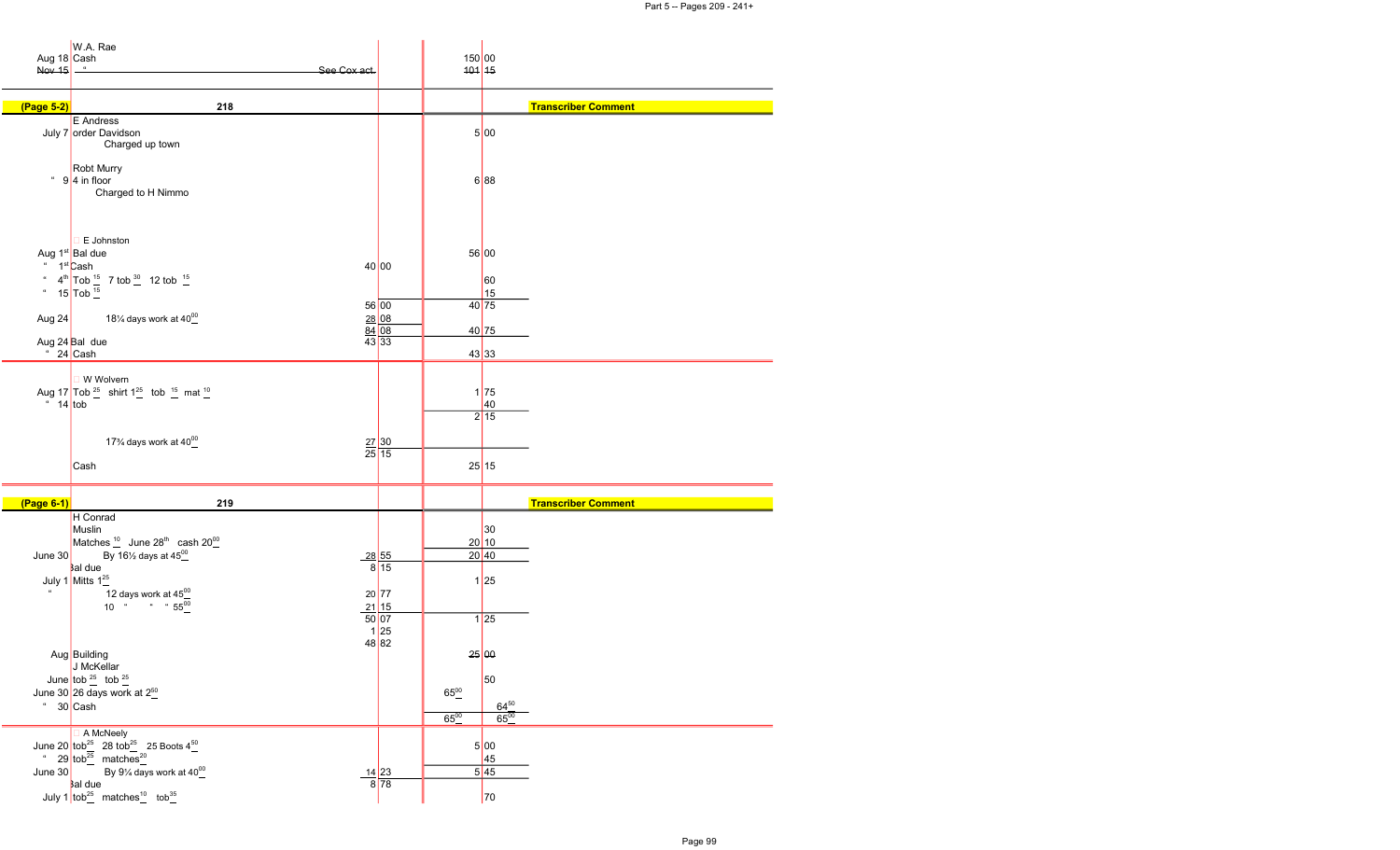|                     | " 14 underware                                                                                                                      |                   |                   |                | 5 00         |                            |
|---------------------|-------------------------------------------------------------------------------------------------------------------------------------|-------------------|-------------------|----------------|--------------|----------------------------|
|                     | " 17 tob <sup>35</sup> 25 tob <sup>35</sup> 26 Cash <sup>25</sup>                                                                   |                   |                   |                | 95           |                            |
|                     | " $25   \text{tob}^2$                                                                                                               |                   |                   |                | 20           |                            |
| Aug 1 <sup>st</sup> | 26 days work July $40^{00}_{-}$                                                                                                     | $-40$ 00          |                   |                |              |                            |
|                     |                                                                                                                                     | $48\overline{78}$ |                   |                | 6 85         |                            |
|                     | Aug $4  \text{tob}^{25} \text{ sox1}^{00}$ Matches <sup>20</sup>                                                                    |                   |                   |                | 1 45         |                            |
|                     | " 9 Tob <sup>25</sup> 15 tob <sup>25</sup> tob <sup>25</sup><br>" 21 1 pr sleighs $20^{00}$ tob <sup>25</sup>                       |                   |                   |                | 75           |                            |
|                     |                                                                                                                                     |                   |                   | 20 25          |              |                            |
| " 27                | 241/4 days at 40 <sup>00</sup>                                                                                                      | 37/30             |                   |                |              |                            |
|                     |                                                                                                                                     | 86 08             |                   | 29 30          |              |                            |
|                     | Bal due                                                                                                                             | $56\overline{78}$ |                   |                |              |                            |
|                     |                                                                                                                                     | By cash           |                   | 56 78          |              |                            |
|                     |                                                                                                                                     |                   |                   |                |              |                            |
| (Page 6-2)          | 220 Lake Saskatoon Cow Camp                                                                                                         |                   |                   |                |              | <b>Transcriber Comment</b> |
|                     | E Haskell                                                                                                                           |                   |                   |                |              |                            |
|                     | June 27 Tob $\frac{25}{25}$ 11 matches $\frac{20}{10}$ mitts 1 <sup>25</sup><br>" 30 Tob $\frac{25}{10}$ 11 matches $\frac{10}{10}$ |                   |                   |                | 1 70         |                            |
|                     |                                                                                                                                     |                   |                   |                | 35           |                            |
|                     |                                                                                                                                     |                   |                   |                | 2 05         |                            |
| June $30$           | By 22½ days work at 40 $^{\underline{00}}$                                                                                          | 32 56             | 34 61             |                |              |                            |
|                     | Bal due                                                                                                                             |                   |                   |                |              |                            |
| 1                   | $\frac{10}{2}$ matches $\frac{10}{2}$<br>261/4 days at 40 <sup>00</sup>                                                             |                   |                   |                | $ 10\rangle$ |                            |
| Aug 1 <sup>st</sup> |                                                                                                                                     | 40 40<br>72 96    |                   |                | 10           |                            |
|                     |                                                                                                                                     |                   |                   |                |              |                            |
| Aug 16              | 16 days work at 40 $^{00}_{-}$                                                                                                      | 24 60<br>9756     |                   |                | 10           |                            |
|                     | Bal due                                                                                                                             |                   | 9746              |                |              |                            |
|                     | By cash Aug 16                                                                                                                      |                   |                   | 97 46          |              |                            |
|                     | $\Box$                                                                                                                              |                   |                   |                |              |                            |
|                     | E Johnston                                                                                                                          |                   |                   |                |              |                            |
|                     | June 20 $\frac{\text{tob}^{25}}{23}$ 23 tob <sup>25</sup> 26 tob <sup>25</sup>                                                      |                   |                   |                | 75           |                            |
| " 30                | By 131/2 days work at $40^{00}_{-}$                                                                                                 | $20$ 75           |                   |                | 75           |                            |
|                     | <b>Bal due</b>                                                                                                                      |                   | $20\overline{00}$ |                |              |                            |
|                     | July 1 $\left  \text{tob}^{25} \right $ matches <sup>10</sup> (11) $\text{tob}^{25}$                                                |                   |                   |                | 60           |                            |
|                     | " $16 \text{ Matches}^5$ (17) $\text{tob}^{25}$ (19) $\text{tob}^{35}$                                                              |                   |                   |                | 65           |                            |
|                     | " 23 Cash1 <sup>25</sup> mat <sup>10</sup> tob <sup>15</sup>                                                                        |                   |                   |                | 1 50         |                            |
| " $29$ Cash         |                                                                                                                                     |                   |                   |                | 2 00         |                            |
| Aug 1st             | 261/2 days work                                                                                                                     | 40 75             |                   |                |              |                            |
|                     |                                                                                                                                     | 60 75             |                   |                | 4 75         |                            |
|                     |                                                                                                                                     | Bal               |                   | 56 00          |              |                            |
|                     | <b>B</b> Minchen                                                                                                                    |                   |                   |                |              |                            |
|                     | June 21 tob <sup>25</sup> 28 tob <sup>25</sup>                                                                                      |                   |                   |                | 50           |                            |
| " 30                | By 101/4 days work 40 <sup>00</sup>                                                                                                 | $16$ 15           |                   |                | 50           |                            |
|                     | Bal due him                                                                                                                         | 15 65             |                   |                |              |                            |
| July 7              | $4\frac{1}{2}$ days work $40^{00}_{-}$                                                                                              |                   | 6 92              |                |              |                            |
|                     | " $7$ tob <sup>25</sup>                                                                                                             |                   |                   |                | 25           |                            |
|                     |                                                                                                                                     | 22 57             |                   |                | 75           |                            |
|                     | Bal due                                                                                                                             | 21 82             |                   |                |              |                            |
|                     | Cash                                                                                                                                |                   |                   | 21 82          |              |                            |
|                     |                                                                                                                                     |                   |                   |                |              |                            |
|                     |                                                                                                                                     |                   |                   |                |              |                            |
| (Page 7-1)          | 221                                                                                                                                 |                   |                   |                |              | <b>Transcriber Comment</b> |
|                     | <b>Fred Clark</b>                                                                                                                   |                   |                   |                |              |                            |
|                     | May 6 tob $\frac{50}{ }$ tob $\frac{50}{ }$                                                                                         |                   |                   |                | 1 00         |                            |
|                     | Cash                                                                                                                                |                   |                   | 25 00          |              |                            |
|                     |                                                                                                                                     |                   |                   | 26 00          |              |                            |
|                     | 28 days work                                                                                                                        |                   |                   | 43 00<br>17 00 |              |                            |
|                     | Bal due him                                                                                                                         |                   |                   |                |              |                            |
|                     | Send to city office                                                                                                                 |                   |                   |                |              |                            |
|                     | W Whitfield                                                                                                                         |                   |                   |                |              |                            |
|                     | June $2$ Matches $^{20}_{-}$                                                                                                        |                   |                   |                | 20           |                            |
|                     |                                                                                                                                     |                   |                   |                |              |                            |

----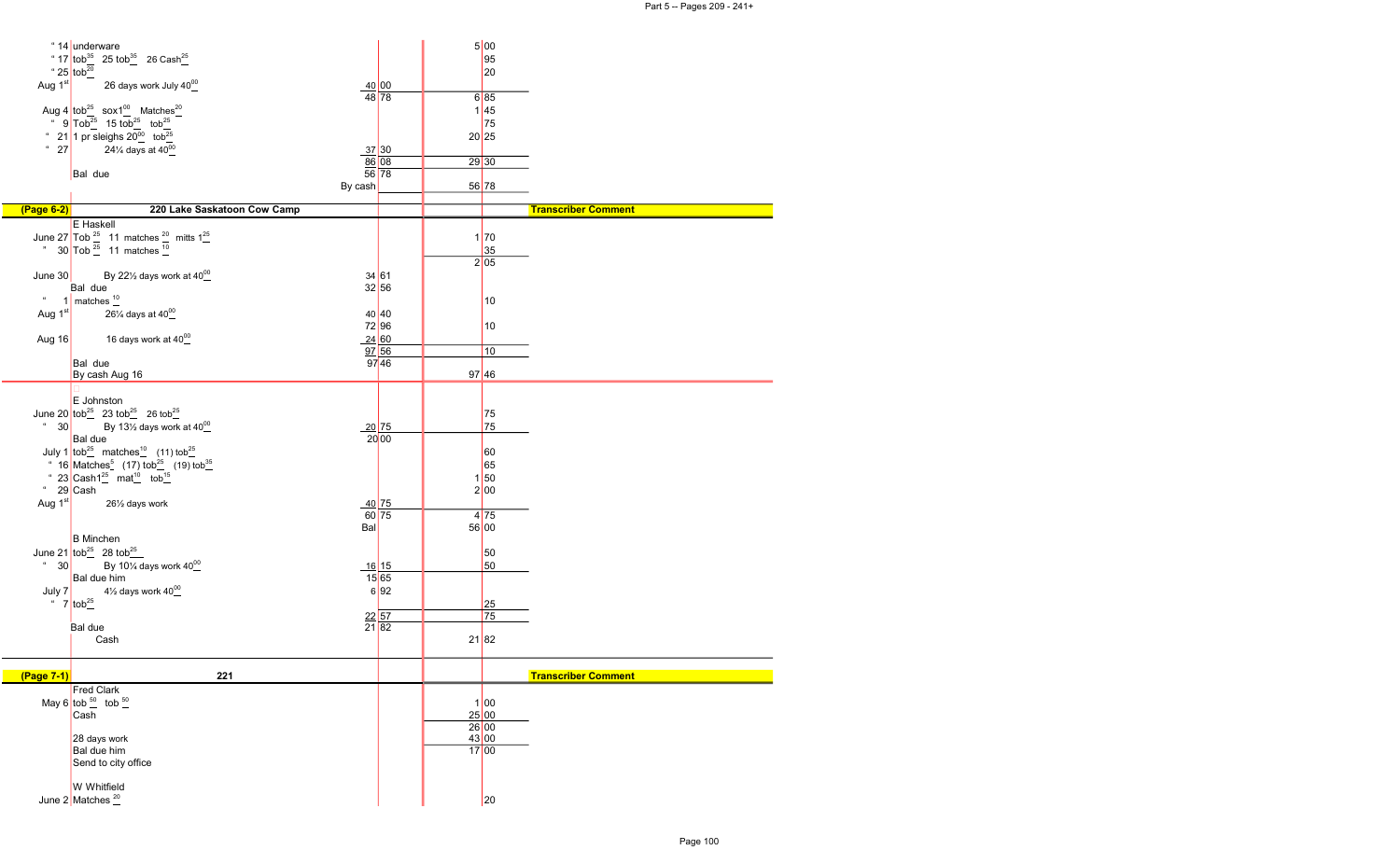| $\boldsymbol{\mu}$<br>July 31 Cash<br>Sept 12 By cash                                                         | 30 By 24 $\frac{1}{2}$ days work team $5^{\text{00}}$<br>122<br>To 231/ <sub>2</sub> " teamster 40 <sup>00</sup><br>Bal due team<br>June 9 <sup>th</sup> 5M Shingles 5 <sup>00</sup><br>$18$ Tob <sup>25</sup><br>Aug 1 <sup>st</sup> 20 days team 5 <sup>00</sup><br>13 days teamster<br>Aug 1 <sup>st</sup> Bal due him<br>27 Cash<br>Aug 31 Bal due | 50<br>$122\overline{50}$<br>86 15<br>100 00<br>$186\overline{15}$<br>118 77<br>$$112$ 77 |    | 36 15<br>36 35<br>25 00<br>22 38<br>20 00<br>67 38<br>100 00 | 6 00                           |                            |
|---------------------------------------------------------------------------------------------------------------|--------------------------------------------------------------------------------------------------------------------------------------------------------------------------------------------------------------------------------------------------------------------------------------------------------------------------------------------------------|------------------------------------------------------------------------------------------|----|--------------------------------------------------------------|--------------------------------|----------------------------|
| (Page 7-2)                                                                                                    | 222                                                                                                                                                                                                                                                                                                                                                    |                                                                                          |    |                                                              |                                | <b>Transcriber Comment</b> |
|                                                                                                               | Bought<br>WH Smith & Son<br>March 18 Oats for Nimmo<br>Apr 12 224# beef<br>$\Box$<br>Mr Taft & Co.<br>" 27 Wire $87\frac{1}{2}$ @ 15 <sup><math>\rlap{\scriptsize{\textdegree}}</math></sup>                                                                                                                                                           |                                                                                          |    | 15 15<br>33 60<br>13 10                                      |                                |                            |
|                                                                                                               | $\Box$<br>Mr. Wm Calihoo<br>" 31 3 loads of hay $6^{00}$<br>May 19 100 ft lumber 25 <sup>00</sup><br>$\sqrt{2}$<br>New Book page 83                                                                                                                                                                                                                    |                                                                                          | 50 | 18 00                                                        |                                |                            |
|                                                                                                               | Dave Johnson<br>July $8 \mid 4$ meals<br>3220 ft lumber cut<br>New Book page 83                                                                                                                                                                                                                                                                        |                                                                                          |    | 34 45                                                        | 2 00                           |                            |
| (Page 8-1)                                                                                                    | 223                                                                                                                                                                                                                                                                                                                                                    |                                                                                          |    |                                                              |                                | <b>Transcriber Comment</b> |
|                                                                                                               | W McGarvin<br>Apr 28 Matches $\frac{10}{10}$<br>Matches $\frac{10}{10}$<br>6 mitts $^{75}$<br>$s$ ox $\frac{35}{1}$ muslin $\frac{30}{1}$                                                                                                                                                                                                              |                                                                                          |    |                                                              | 85<br>75<br>1 60               |                            |
|                                                                                                               | June 30 By 641/2 days at 50 <sup>00</sup>                                                                                                                                                                                                                                                                                                              | $\frac{124}{122}\frac{04}{44}$                                                           |    |                                                              |                                |                            |
| July 25 Cash                                                                                                  | <b>Bal</b> due<br>31 24 $\frac{1}{2}$ days work at 50 $\frac{00}{1}$                                                                                                                                                                                                                                                                                   | 47 10<br>$169$ 54                                                                        |    | 50 00<br>50 00                                               |                                |                            |
|                                                                                                               | Aug 1 <sup>st</sup> 950 Rough at 25 <sup>00</sup><br>250 cull 2000                                                                                                                                                                                                                                                                                     |                                                                                          |    | 23 75<br>78 75                                               | 5 00                           |                            |
|                                                                                                               | Aug 30 $26\%$ days work at $50\frac{00}{0}$                                                                                                                                                                                                                                                                                                            | <u>51</u> 45<br>$220\overline{99}$<br><mark>78</mark> 75<br>142 24                       |    | 78 75                                                        |                                |                            |
|                                                                                                               | M. Pollock                                                                                                                                                                                                                                                                                                                                             |                                                                                          |    |                                                              |                                |                            |
| Apr 28 tob $\frac{25}{25}$<br>May 8 tob $\frac{25}{25}$<br>"17 tob $\frac{25}{25}$<br>"23 tob $\frac{25}{25}$ | May 3 tob $\frac{25}{1}$<br>14 matches $\frac{10}{1}$ overalls $1\frac{25}{1}$<br>$\frac{18}{27}$ sox $\frac{100}{2}$ $\frac{100}{31}$ tob $\frac{25}{2}$<br>June 6 matches $^{10}$ tob $^{25}$ 13 tob $^{25}$ 17 tob $^{25}$                                                                                                                          |                                                                                          |    |                                                              | 50<br>1 60<br>1 25<br>75<br>85 |                            |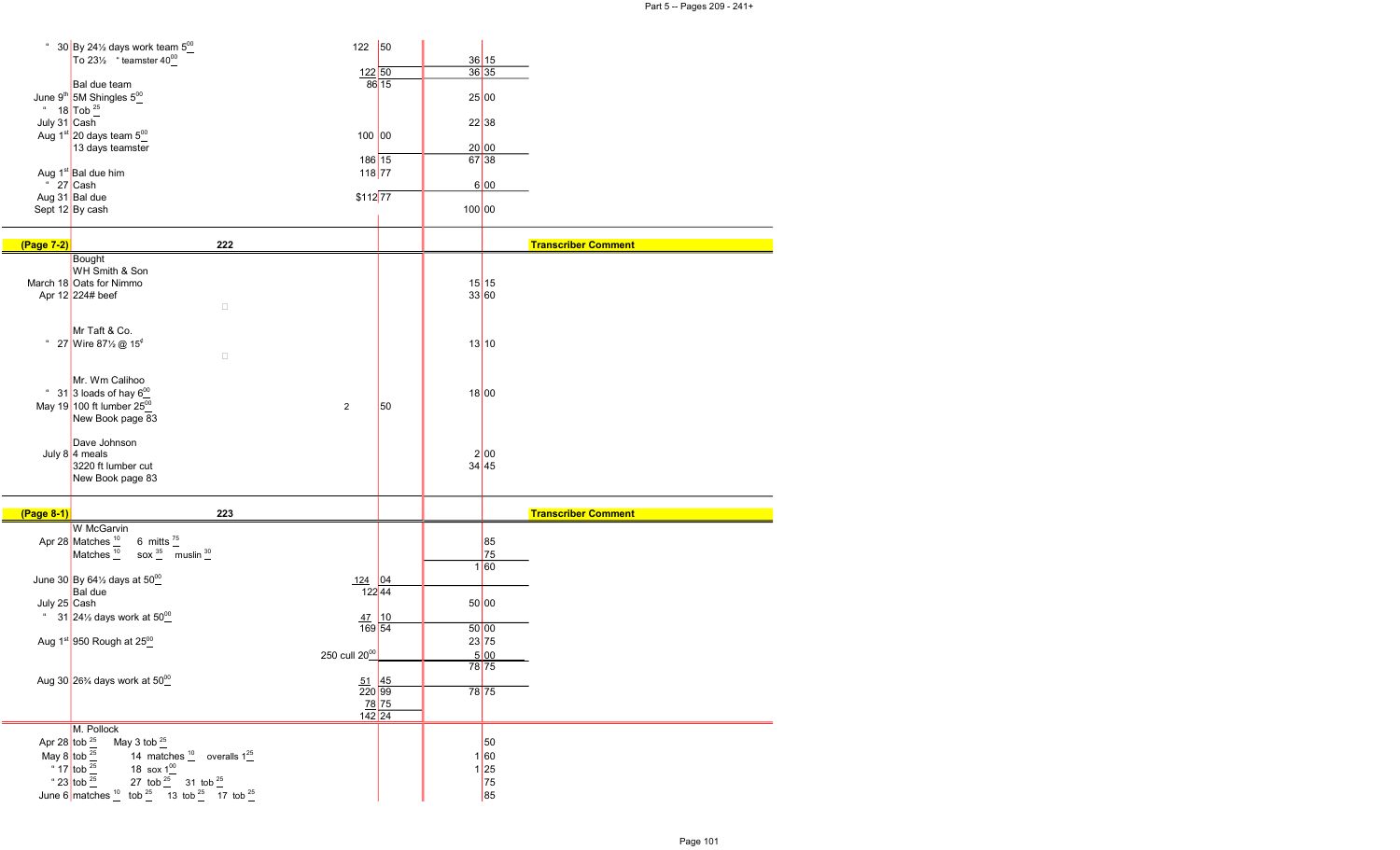| $\boldsymbol{\mu}$ | Muslin $\frac{30}{2}$ 21 tob $\frac{50}{2}$ 27 tob $\frac{25}{2}$<br>June 30 By 55 days work at $50^{\circ}$<br>$101$ 92<br>Bal due<br>" $1$ tob matches $\frac{10}{1}$ tob $\frac{25}{1}$<br>" 10 tob $\frac{25}{25}$ underware $7\frac{50}{35}$<br>" 16 tob $\frac{25}{25}$ 18 tob $\frac{35}{25}$<br>" $25$ Cash<br>Aug 1 <sup>st</sup> 26 days work at 50 <sup>00</sup><br><u>145</u> 92<br>Aug 1 <sup>st</sup> Bal due<br>" 18 Cash Back | $95\overline{92}$<br>$\frac{50}{20}$ 00<br>7622 | 61 00<br>69 70<br>11 00 | 1 05<br>6 00<br>35<br>7 75<br>60     |                            |
|--------------------|-----------------------------------------------------------------------------------------------------------------------------------------------------------------------------------------------------------------------------------------------------------------------------------------------------------------------------------------------------------------------------------------------------------------------------------------------|-------------------------------------------------|-------------------------|--------------------------------------|----------------------------|
| $(Page 8-2)$       | 224                                                                                                                                                                                                                                                                                                                                                                                                                                           |                                                 |                         |                                      | <b>Transcriber Comment</b> |
|                    | Squires & Co.<br>Apr 11 4 meals $\frac{50}{6}$<br>Hay G. Stewart<br>Chg.                                                                                                                                                                                                                                                                                                                                                                      |                                                 |                         | 2 00<br>2 00                         |                            |
| June $30$          | Mr. F. Welsh<br>Bal due<br>p.230<br>July 1 <sup>st</sup> shirt 2 <sup>00</sup> tob $\frac{25}{-}$ tob $\frac{15}{-}$ tob $\frac{15}{-}$<br>" $31$ Cash<br>" 31 31 days work at $55\frac{00}{10}$                                                                                                                                                                                                                                              | 87 56                                           |                         | 2 25<br>75<br>8 00                   |                            |
| $\boldsymbol{\mu}$ | $\frac{65}{153}$ 60<br>Aug tob $\frac{15}{6}$ 15 tob $\frac{25}{6}$ 18 tob $\frac{25}{6}$<br>" 20 $ $ Cash<br>$"21$ 3 ???<br>tob <sup>25</sup>                                                                                                                                                                                                                                                                                                |                                                 |                         | 11 00<br>65<br>9 00<br>1 00<br>25    |                            |
|                    | Aug 31 31 days work at $55\frac{00}{2}$<br>$65 \, 50$<br>218 66<br>Stove $10^{00}$ lumber $10^{73}$<br>176 03<br>Groceries<br>Bal due<br>Mr. CB Johnston                                                                                                                                                                                                                                                                                      |                                                 | 21 90<br>20 73<br>42 63 |                                      |                            |
| July 23            | 4 days work $1^{50}_{-}$<br>to cash                                                                                                                                                                                                                                                                                                                                                                                                           | 6 00                                            |                         | 6 00                                 |                            |
| Aug 31             | Mr. F. Welsh<br>Bal due<br>176 03<br>4 days work $2^{00}$<br>184 03<br>$\Box$ on account<br>$180\overline{38}$<br>By check                                                                                                                                                                                                                                                                                                                    | 8 00<br>3 65                                    | 180 38                  |                                      |                            |
| (Page 9-1)         | 225                                                                                                                                                                                                                                                                                                                                                                                                                                           |                                                 |                         |                                      | <b>Transcriber Comment</b> |
|                    | Mr. Baxter<br>March 26 $2$ meals $\frac{50}{6}$<br>" $31 \overline{)2}$ " $1 \overline{)00}$<br>tob $\frac{25}{1}$<br>Apr 11 2 meals $\frac{50}{ }$<br>May 30 $4$ meals $\frac{50}{4}$<br>June Meals                                                                                                                                                                                                                                          |                                                 |                         | 1 00<br>1 25<br>1 00<br>2 00<br>2 00 |                            |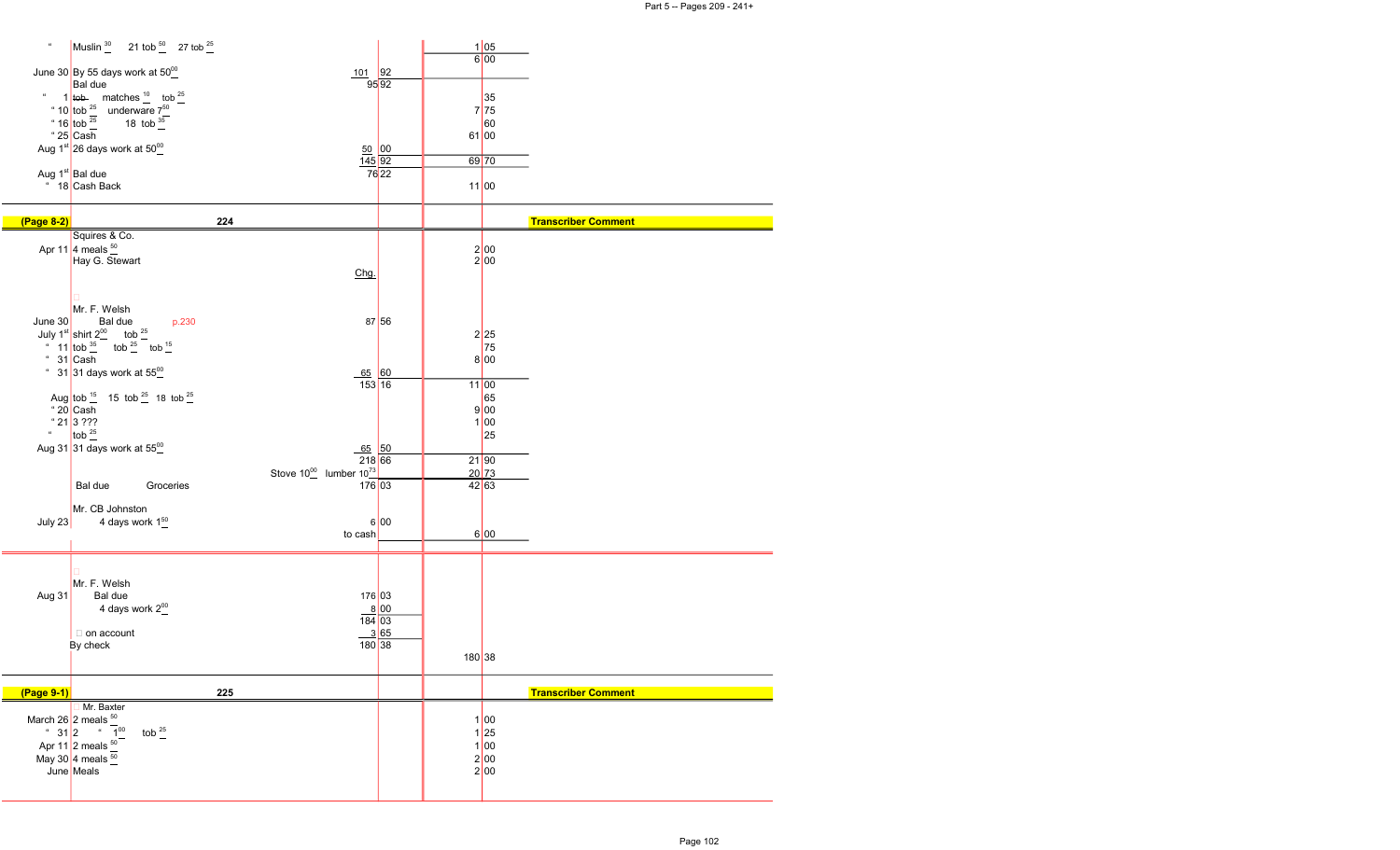| July 22<br>$\boldsymbol{\mathfrak{c}}$<br>27 | 4 days team $6^{00}$<br>Engineer 75 <sup>00</sup><br>$17$ "                         | 40562                             | 24 00<br>49 04 | $151$ 21                          |               |                            |
|----------------------------------------------|-------------------------------------------------------------------------------------|-----------------------------------|----------------|-----------------------------------|---------------|----------------------------|
|                                              |                                                                                     |                                   |                |                                   |               |                            |
|                                              |                                                                                     |                                   |                |                                   |               |                            |
|                                              |                                                                                     |                                   |                |                                   |               |                            |
|                                              | lumber for wagon box 180 ft at 25 <sup>00</sup>                                     |                                   |                |                                   | 4 50          |                            |
|                                              | axe handle<br>Oats Squires                                                          |                                   |                |                                   | 7 50          |                            |
|                                              |                                                                                     |                                   |                | 100 00                            | 50            |                            |
| July 20 tob $\frac{35}{10}$<br>" 25 Cash     |                                                                                     |                                   |                |                                   | 35            |                            |
|                                              | 3892 ft lumber sawn                                                                 |                                   |                |                                   | 31 36         |                            |
|                                              | July 50# Rice $6^{00}$ tob $1^{00}$                                                 |                                   |                |                                   | 7 00          |                            |
|                                              | June 30 Bal due                                                                     | 332 58                            |                |                                   |               |                            |
| June $30$                                    | 49 days work at 75 <sup>00</sup>                                                    | $141$ 34<br>657 64                |                | 325 06                            |               |                            |
| $\alpha$                                     | 23 days teamster 40 <sup>00</sup>                                                   |                                   |                |                                   | 35 38         |                            |
| $\boldsymbol{\mu}$                           | 23 days work team 5 <sup>00</sup>                                                   | 115                               |                |                                   |               |                            |
| May 1 <sup>st</sup> Cash                     |                                                                                     |                                   |                |                                   | 90 00         |                            |
|                                              | May By tobacco                                                                      |                                   | 1 25           |                                   |               |                            |
| "30"                                         | 10 " team $5^{00}$                                                                  |                                   | 50 00          |                                   |               |                            |
|                                              |                                                                                     |                                   |                |                                   |               |                            |
| $\mathfrak{g}$<br>30                         | 381/ <sub>2</sub> " Engineer 75 <sup>00</sup>                                       | $\frac{111}{350}$ 05              |                |                                   |               |                            |
| 'Apr 30                                      | 47 days team $5^{00}_{-}$                                                           | 235 00                            |                |                                   |               |                            |
|                                              |                                                                                     |                                   |                | 194 68                            |               |                            |
|                                              | May 1 <sup>st</sup> By tobacco                                                      |                                   | 2 00           |                                   |               |                            |
|                                              | $34\frac{1}{2}$ "<br>" Caswell $40^{00}$<br>" 26 Leather $1^{00}$ McGarvin $4^{50}$ |                                   |                |                                   | 53 08<br>5 50 |                            |
|                                              | " 14 1½ days work Courtney $1^{50}_{-}$                                             |                                   |                |                                   | 2 25          |                            |
| "14"                                         | $\mathbf{u}=-\mathbf{u}$ .                                                          |                                   |                |                                   | 23 20         |                            |
|                                              | " 14 to order Nimmo                                                                 |                                   |                |                                   | 40 00         |                            |
| $\boldsymbol{\mu}$                           | <b>Credit Hay Squires</b>                                                           |                                   | 2 00           |                                   |               |                            |
| $\alpha$                                     | Nimmo team<br>4 Cash                                                                |                                   |                |                                   | 30 00         |                            |
|                                              | 1 1 load of hay                                                                     |                                   |                |                                   | 6 00          |                            |
|                                              | Apr 1 Brought forward                                                               |                                   |                |                                   | 39 65         |                            |
|                                              | Geo. Stewart                                                                        | Cr                                |                | Dr                                |               |                            |
| (Page 9-2)                                   | 226                                                                                 |                                   |                |                                   |               | <b>Transcriber Comment</b> |
|                                              |                                                                                     |                                   |                |                                   |               |                            |
|                                              | Bal due                                                                             | $\frac{303}{261}$ $\frac{21}{81}$ |                |                                   |               |                            |
|                                              |                                                                                     |                                   |                |                                   | 41 40         |                            |
|                                              | Aug 11/4 days work at $6^{00}_{-}$<br>Meat                                          | $\overline{7}$<br>41 30           | 50             |                                   |               |                            |
|                                              | 22 Butter $1^{00}$ 4 ? $^{50}$                                                      |                                   |                |                                   | 1 50          |                            |
|                                              | 21 Meat $7\frac{1}{2}$ # Meat at 18                                                 |                                   |                |                                   | 1 26          |                            |
|                                              | 21 Order on Smith                                                                   |                                   |                |                                   | 12 65         |                            |
|                                              | " 21 stable                                                                         |                                   |                |                                   | 10 00         |                            |
|                                              | " 21 500 ft lumber $25^{00}$<br>" $21$ Meat 18# at 18                               |                                   |                |                                   | 12 50<br>3 24 |                            |
|                                              | tob                                                                                 |                                   |                |                                   | 25            |                            |
|                                              | Aug 1 <sup>st</sup> Bal due                                                         | 254 41                            |                |                                   |               |                            |
|                                              | Mr. G. Stewart                                                                      |                                   |                |                                   |               |                            |
|                                              |                                                                                     |                                   |                | $\overline{\mathbf{s}}$<br>152.22 |               |                            |
| June $25$                                    | " " $40\overline{00}$<br>$\sim$ 66                                                  |                                   |                | 38.45                             |               |                            |
|                                              | May $28$ "<br>" $40^{00}$<br>$\alpha$                                               |                                   |                | 43.00                             |               |                            |
|                                              | Mrs. G. Stewart<br>Apr 30 46 days work at $40^{\circ\circ}$                         |                                   |                | Cr<br>70.77                       |               |                            |
|                                              |                                                                                     |                                   |                |                                   |               |                            |

 $\overbrace{\hspace{15em}}$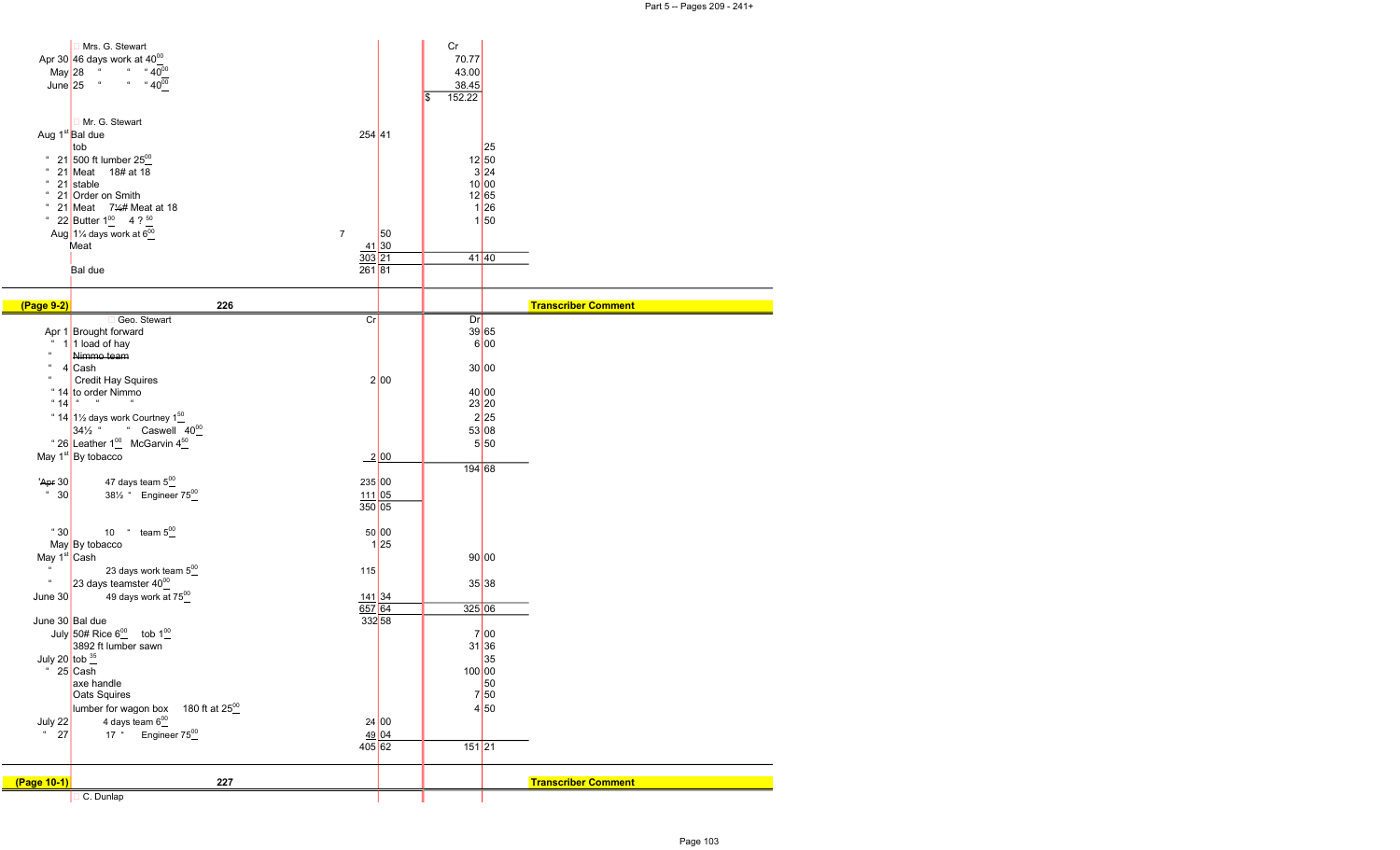| March 10 forward         |                                                                                                                                                |                               |                  | 4 25 |                            |
|--------------------------|------------------------------------------------------------------------------------------------------------------------------------------------|-------------------------------|------------------|------|----------------------------|
|                          | " $10$ Cr one axe                                                                                                                              |                               |                  | 2 00 |                            |
|                          | Bal                                                                                                                                            |                               |                  | 2 25 |                            |
|                          | " $23$ Tob 1 <sup>00</sup> matches $\frac{10}{1}$                                                                                              |                               |                  | 1 10 |                            |
|                          | " 2 Matches $\frac{10}{2}$ Apr 2 tob $\frac{25}{2}$ Apr 4 tob $\frac{25}{2}$                                                                   |                               |                  | 60   |                            |
|                          | " $17 \overline{\text{Bob}^{25} - 8}$ Braces                                                                                                   |                               |                  |      |                            |
|                          | " $18 \text{  to} 25$ 26 tob $\frac{25}{1}$<br>matches <sup>10</sup>                                                                           |                               |                  | 60   |                            |
|                          |                                                                                                                                                |                               |                  |      |                            |
|                          | May $1$ Tob <sup><math>\frac{25}{1}</math></sup>                                                                                               |                               |                  | 25   |                            |
|                          |                                                                                                                                                |                               |                  | 4 80 |                            |
|                          | May 4 Sox $1^{00}$ (11) tob $\frac{25}{1}$ mitts $1^{25}$                                                                                      |                               |                  | 2 50 |                            |
|                          | " $17$ Tob $\frac{25}{ }$ 18 Braces $\frac{50}{ }$ 19 tob $\frac{25}{ }$                                                                       |                               |                  | 1 00 |                            |
|                          | Matches $\frac{10}{10}$ tob $\frac{25}{10}$                                                                                                    |                               |                  | 35   |                            |
|                          | June $2 \times 2^{5}$ June 6 tob $\frac{50}{5}$                                                                                                |                               |                  | 75   |                            |
|                          | 8 Matches $\frac{10}{1}$ Apr 2 tob $\frac{25}{1}$ Apr 4 tob $\frac{25}{1}$                                                                     |                               |                  | 60   |                            |
|                          | " $16$ Cash order - N. Caswell                                                                                                                 |                               | 100 00           |      |                            |
|                          | " $21$ tob $\frac{50}{ }$ 26 tob $\frac{25}{ }$                                                                                                |                               |                  | 75   |                            |
|                          |                                                                                                                                                |                               | 110 75           |      |                            |
| By                       | 107 $\frac{1}{2}$ days work at 40 $\frac{00}{2}$                                                                                               | 165 39                        |                  |      |                            |
| $\alpha$                 | 64 " " " 200                                                                                                                                   | 128 00                        |                  |      |                            |
|                          |                                                                                                                                                | $293\overline{39}$            | $110$ 75         |      |                            |
|                          | June 30 Bal due                                                                                                                                | 18264                         |                  |      |                            |
|                          | July 9 tob $\frac{50}{ }$ 13 tob $\frac{50}{ }$ soap $\frac{50}{ }$                                                                            |                               |                  |      |                            |
|                          | " 15                                                                                                                                           |                               |                  | 1 50 |                            |
| "26"                     |                                                                                                                                                |                               |                  | 15   |                            |
| Aug 1 <sup>st</sup>      | Bal 18 days work at 50 <sup>00</sup>                                                                                                           | 36 15                         |                  |      |                            |
|                          | " 7 " " " $2^{50}$                                                                                                                             | 17 50                         |                  |      |                            |
|                          |                                                                                                                                                | 236 29                        |                  | 1 65 |                            |
|                          | Aug 1 <sup>st</sup> tob $\frac{15}{25}$ 4 tob $\frac{30}{25}$ matches $\frac{10}{25}$<br>Aug 22 tob $\frac{5}{25}$ tob $\frac{25}{25}$ axe 200 |                               |                  | 55   |                            |
|                          |                                                                                                                                                |                               |                  | 2 50 |                            |
|                          |                                                                                                                                                |                               |                  | 75   |                            |
|                          | 26% days work at $2^{50}$                                                                                                                      |                               |                  |      |                            |
|                          |                                                                                                                                                |                               |                  |      |                            |
| " $30$                   |                                                                                                                                                | 66 88                         |                  |      |                            |
|                          |                                                                                                                                                | 303 17                        |                  | 5 45 |                            |
| Sept                     | 4 days $2^{50}$                                                                                                                                | 10 00                         |                  |      |                            |
|                          |                                                                                                                                                | $3\overline{13}\overline{17}$ | 306 72           |      |                            |
|                          |                                                                                                                                                |                               |                  |      |                            |
| (Page 10-2)              | 228                                                                                                                                            |                               |                  |      | <b>Transcriber Comment</b> |
|                          | W Courtney                                                                                                                                     |                               |                  |      |                            |
|                          | March 29 shirt $1^{75}$ underware $2^{50}$                                                                                                     |                               |                  | 4 25 |                            |
|                          | "H.A. Cox"<br>Paid in work                                                                                                                     |                               |                  |      |                            |
|                          | □ Martin Geary                                                                                                                                 |                               |                  |      |                            |
|                          | May 1 <sup>st</sup> Account forward                                                                                                            |                               | 42 30            |      |                            |
|                          | " $1^{st}$ tob $\frac{50}{ }$ (6) tob $\frac{50}{ }$ 15 tob $1^{00}_{ }$                                                                       |                               |                  | 2 00 |                            |
|                          | " $23 \text{10b}^{25}$ tob $^{50}$ 28 tob $^{25}$                                                                                              |                               |                  | 75   |                            |
|                          | " 30 tob $\frac{25}{2}$ ? 6 matches $\frac{20}{2}$                                                                                             |                               |                  | 45   |                            |
|                          | " 7 underware $5^{00}$ muslin $30$                                                                                                             |                               |                  | 5 30 |                            |
| May 1 <sup>st</sup> Cash |                                                                                                                                                |                               | 10 00            |      |                            |
|                          |                                                                                                                                                |                               | 50 50            |      |                            |
|                          | June 23 tob $\frac{25}{ }$ tob $\frac{25}{ }$ cash 50 <sup>00</sup>                                                                            |                               | 111 30           |      |                            |
| June 30                  |                                                                                                                                                |                               |                  |      |                            |
|                          | By 94½ days work at $4^{00}_{-}$<br>Bal due him                                                                                                | 378 00<br>266 70              |                  |      |                            |
|                          |                                                                                                                                                |                               |                  |      |                            |
|                          | $1$ tob $\frac{35}{1}$<br>matches $\frac{10}{1}$ cash $2\frac{00}{1}$                                                                          |                               |                  | 3 45 |                            |
|                          | $18$ tob $\frac{35}{1}$                                                                                                                        |                               | 100 00           | 35   |                            |
|                          | 25 Cash                                                                                                                                        |                               |                  |      |                            |
| July 23                  | 15 days work at $4^{00}$                                                                                                                       | 60 00                         |                  |      |                            |
|                          |                                                                                                                                                | 326 70                        | 103 80           |      |                            |
|                          | July 23 Bal due                                                                                                                                | 222 90                        |                  |      |                            |
| Aug $14$ tob             |                                                                                                                                                |                               |                  | 25   |                            |
| Aug                      | 1% days work team 6 <sup>00</sup>                                                                                                              | $Z$ 50                        | □                |      |                            |
|                          | Plow sheer<br>Ferry work                                                                                                                       | 500<br>3 00                   | $\Box$<br>$\Box$ |      |                            |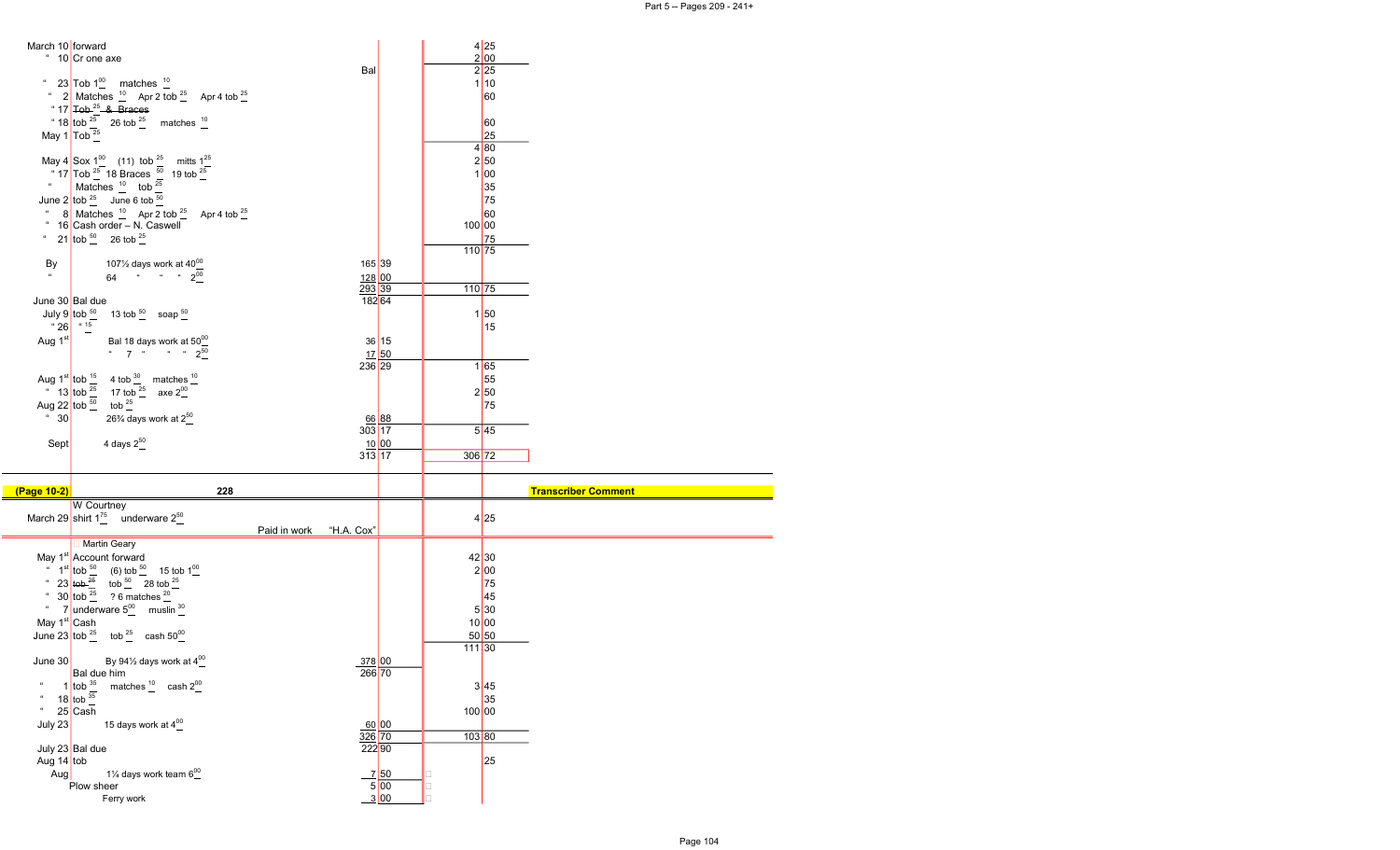|                | 1 $\frac{1}{2}$ days work $4^{00}_{-}$<br>tob $\frac{25}{ }$ tob $\frac{25}{ }$<br><b>Building</b><br>Lumber                                                                                                                                                                                                                                                                                                                                                                                                                                                                                          | 238 40<br>244 40<br>$218\overline{65}$<br>215 85 | 6 00<br>2 80 | П                                   | 50<br>25 00<br>25 75                                                      |                            |
|----------------|-------------------------------------------------------------------------------------------------------------------------------------------------------------------------------------------------------------------------------------------------------------------------------------------------------------------------------------------------------------------------------------------------------------------------------------------------------------------------------------------------------------------------------------------------------------------------------------------------------|--------------------------------------------------|--------------|-------------------------------------|---------------------------------------------------------------------------|----------------------------|
| (Page 11-1)    | 229                                                                                                                                                                                                                                                                                                                                                                                                                                                                                                                                                                                                   |                                                  |              |                                     |                                                                           | <b>Transcriber Comment</b> |
|                | □ N. Caswell<br>March 8 Brought forward<br>and to brought forward<br>"22 to b $\frac{28}{5}$ 28 to b $\frac{25}{5}$<br>"31 to b $\frac{25}{5}$ (12) to b $\frac{25}{25}$ (13) overalls 1 <sup>25</sup><br>"4 15 to b $\frac{25}{25}$ (17) to b $\frac{25}{5}$ 19 to b $\frac{25}{5}$<br>"24 to b $\frac{25}{5}$ (27) to b<br>By check Returned<br>May 4 $\left  \text{to } \frac{25}{\text{mits } \frac{75}{2}} \right $ matches $\frac{20}{2}$ to $\frac{15}{2}$ to $\frac{25}{2}$<br>$26$ tob $\frac{25}{6}$ 30 tob $\frac{25}{6}$                                                                  |                                                  | 50 00        | 100 15<br>$114$ 15<br>116 40        | 10 10<br>75<br>1 75<br>75<br>65<br>60<br>1 15<br>50<br>50 00              |                            |
| May 31         | 146 $\frac{1}{2}$ days work 40 $^{00}$<br>to Order. Cash.<br>June 15 9 days work                                                                                                                                                                                                                                                                                                                                                                                                                                                                                                                      | 225 36                                           |              | 158 96<br>225 36<br>14 00           | 66 40                                                                     |                            |
|                | order C Dunlop<br>" 15 □ on act $1^{85}$ cash $8^{15}$<br>order. Cash.<br>Paid in full                                                                                                                                                                                                                                                                                                                                                                                                                                                                                                                |                                                  |              | 100 00<br>114 00<br>10 00<br>104 00 |                                                                           |                            |
| (Page 11-2)    | 230                                                                                                                                                                                                                                                                                                                                                                                                                                                                                                                                                                                                   |                                                  |              |                                     |                                                                           | <b>Transcriber Comment</b> |
|                | $\Box$ T. Watson<br>Mar 10 Brought forward p. 238<br>" 20 tob $\frac{25}{50}$ (25) tob $\frac{25}{1}$ (27) matches $\frac{10}{1}$<br>" 29 tob $\frac{50}{50}$ overalls $1\frac{25}{1}$<br>" $19 \text{ matches } \frac{10}{2}$ apr 9 tob $\frac{25}{2}$<br>" $12 \text{ [tob } \frac{25}{25} \text{ matches } \frac{20}{25}$<br>" $15 \text{ [tob } \frac{25}{25} \text{ matches } \frac{20}{25}$<br>Settled by work<br>"H.A. Cox"                                                                                                                                                                    |                                                  |              |                                     | 4 75<br>60<br>1 75<br>35<br>45<br>45<br>8 35                              |                            |
| March 4 lumber | $\square$ Welsh<br>Apr 16 tob $\frac{25}{5}$ (17) tob $\frac{25}{5}$ matches $\frac{20}{5}$<br>" 19 sox $\frac{100}{5}$ (25) tob $\frac{25}{5}$ 26 overalls $1\frac{25}{5}$<br>" $28 \times 25$ May 3 tob<br>matches $\frac{10}{2}$ shirt $1\frac{75}{2}$<br>matches $\frac{20}{2}$ 13 tob $\frac{25}{2}$<br>May 3 tob $\frac{25}{25}$ m.<br>"10 tob $\frac{25}{25}$ m.<br>"17 tob $\frac{25}{25}$ Bra<br>"3 1 Cash 15 <sup>00</sup><br>"20 tob $\frac{25}{10}$ mat<br>"28 tob $\frac{25}{10}$ tob :<br>"3 tob $\frac{25}{10}$ mat<br>matches $\frac{10}{ }$ tob $\frac{25}{ }$<br>tob $\frac{25}{1}$ |                                                  |              |                                     | 1 45<br>70<br>2 50<br>25<br>4 90<br>2 10<br>70<br>75<br>15 00<br>60<br>35 |                            |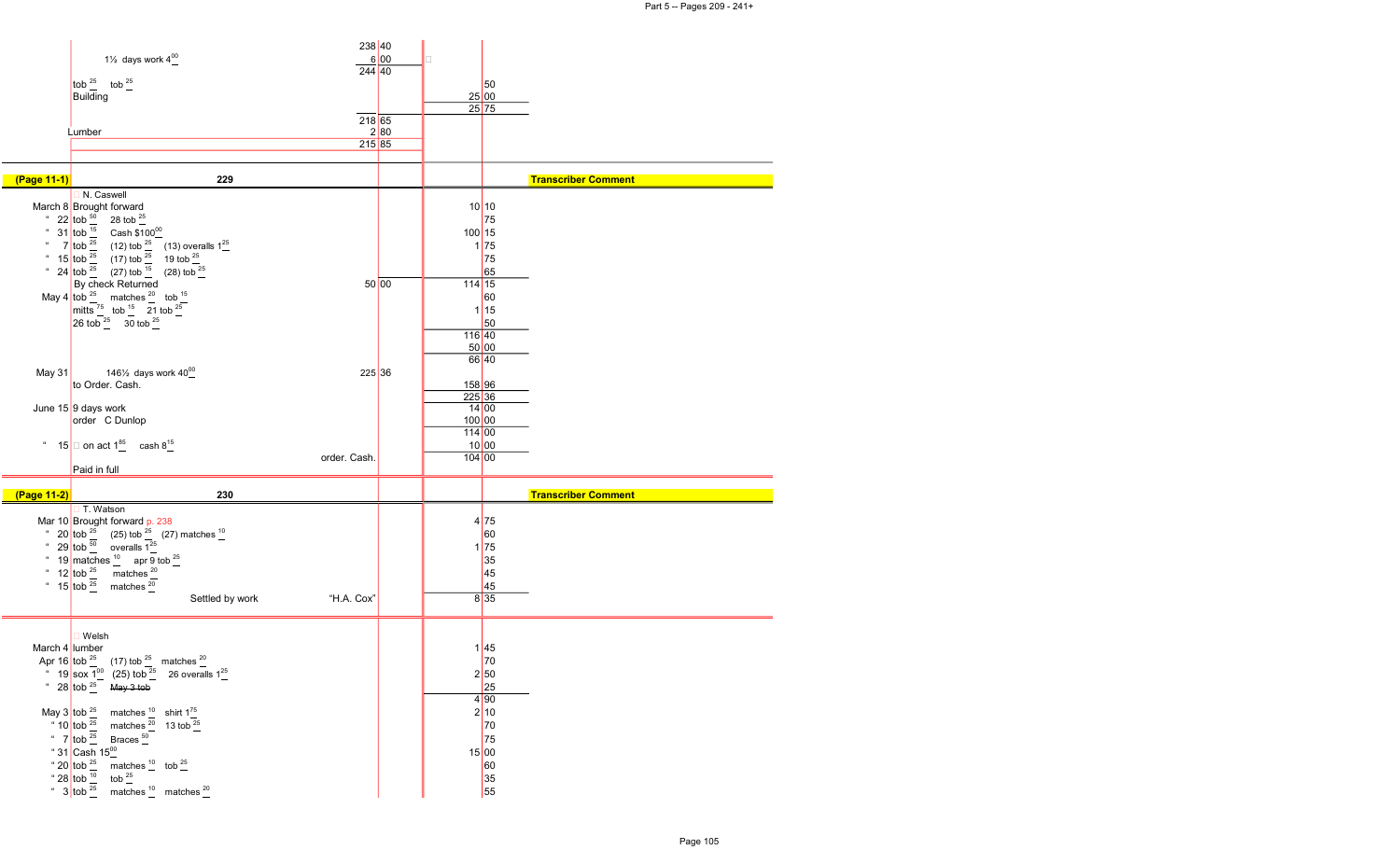| June $30$                                                                                                                                                    | " 7 tob $\frac{25}{25}$ 12 tob $\frac{25}{25}$ 18 tob $\frac{50}{25}$ Mat $\frac{10}{2}$<br>June 23 tob $\frac{25}{25}$ 26 tob $\frac{25}{25}$ matches $\frac{10}{2}$<br>By 52 days work at $40^{00}$<br>" 15 <sup>3</sup> / <sub>4</sub> " " " 55 <sup>00</sup><br>Bal due                                                                                                                                                                                                                                                                                                                             | 80 00<br>34 46<br>$114$ 46<br>$\frac{1}{87}$ 56                       | 1 10<br>60<br>25<br>26 90                                                                                                                           | p. 224                     |
|--------------------------------------------------------------------------------------------------------------------------------------------------------------|---------------------------------------------------------------------------------------------------------------------------------------------------------------------------------------------------------------------------------------------------------------------------------------------------------------------------------------------------------------------------------------------------------------------------------------------------------------------------------------------------------------------------------------------------------------------------------------------------------|-----------------------------------------------------------------------|-----------------------------------------------------------------------------------------------------------------------------------------------------|----------------------------|
| (Page 12-1)                                                                                                                                                  | 231                                                                                                                                                                                                                                                                                                                                                                                                                                                                                                                                                                                                     |                                                                       |                                                                                                                                                     | <b>Transcriber Comment</b> |
| $\epsilon\epsilon$<br>$\epsilon$<br>$\mathfrak{c}\mathfrak{c}$<br>$\mathfrak{c}\mathfrak{c}$<br>$\boldsymbol{\mu}$<br>14<br>$\epsilon\epsilon$<br>14<br>" 14 | $\Box$ Mr Nimmo<br>March 15 Brought forward<br>18 Oats (Smith)<br>20 Moccasins $2^{00}$ (24) tob $^{25}$<br>26 Oats 46 <sup>40</sup><br>$31$ 2 loads hay $6^{00}$<br>Apr 11 3 days and 1 meal<br>17 Cash<br>Cr By order Stewart<br>$\mathbf{u}$ and $\mathbf{u}$ and $\mathbf{u}$<br>Oats<br>73 days work team 5 <sup>00</sup><br>Apr Bal due<br>Apr 8 days work team $1\frac{50}{5}$<br>Account made out and handed to Mr. Nimmo<br>By cash                                                                                                                                                            | 40 00<br>$23\overline{20}$<br>365 00<br>$428$ 20<br>$251$ 45<br>???   | 22 45<br>15 15<br>2 25<br>46 40<br>12 00<br>3 50<br>75 00<br>176 75<br>251 45<br>12 00<br>263 45<br>6 88<br>256 57<br>256 57                        |                            |
|                                                                                                                                                              |                                                                                                                                                                                                                                                                                                                                                                                                                                                                                                                                                                                                         |                                                                       |                                                                                                                                                     |                            |
| (Page 12-2)                                                                                                                                                  | 232                                                                                                                                                                                                                                                                                                                                                                                                                                                                                                                                                                                                     |                                                                       |                                                                                                                                                     | <b>Transcriber Comment</b> |
| $\alpha$<br>$\alpha$<br>$\mathfrak{g}$<br>$\alpha$<br>31                                                                                                     | S. Dunlap<br>March 10 Brought forward<br>By Credit on act.<br>16 tob $\frac{50}{ }$ (22) tob $\frac{25}{ }$<br>$27$ tob $^{25}$<br>29 Cash<br>$3$ Matches $^{10}$ (5) tob $^{25}$<br>17 tob $\frac{25}{25}$ Braces $\frac{50}{25}$ tob $\frac{25}{25}$<br>25 tob $\frac{25}{25}$ (27) Matches $\frac{10}{25}$ 28 tob $\frac{50}{25}$<br>By Cr act.<br>May 2 Matches $^{10}_{-}$ 6 tob $^{50}_{-}$ 28 13 tob $^{25}_{-}$<br>" 17 tob $\frac{25}{ }$ 20 tob $\frac{25}{ }$ 24 tob $\frac{25}{ }$<br>29 tob $\frac{25}{1}$ Matches $\frac{10}{1}$<br>142 days work at 40<br>$2\frac{1}{2}$ " " 40<br>1 axe | 2 22<br>218 46<br>$3\overline{75}$<br>$222\sqrt{21}$<br>to order Cash | 10 55<br>2 00<br>8 55<br>1 00<br>25 00<br>75 00<br>35<br>1 00<br>85<br>$122$ 30<br>$111$ 75<br>85<br>75<br>35<br>113 70<br>108 51<br>222 21<br>2 00 |                            |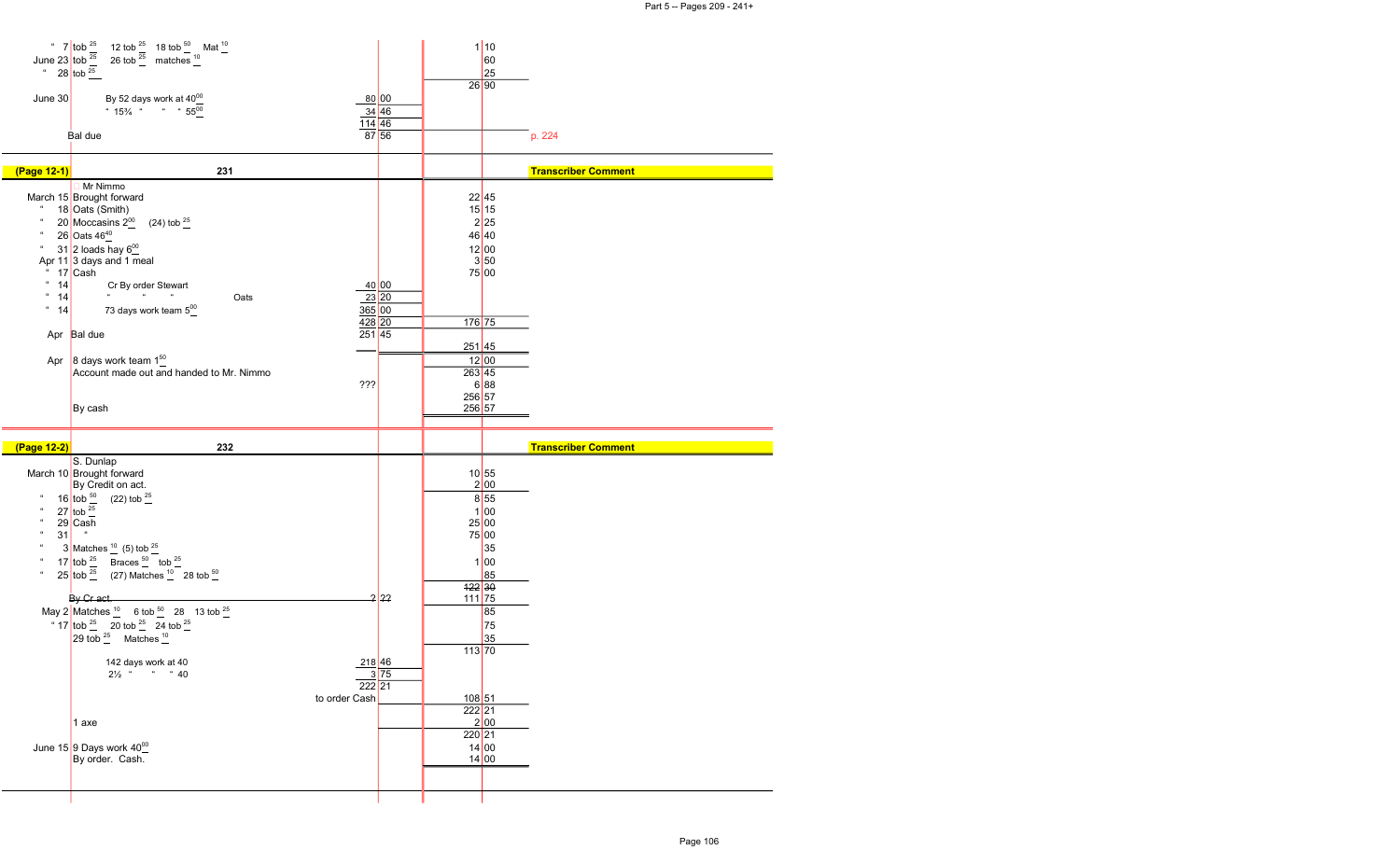| Page 1.B.                  | 233<br>(Page 13-1)                                    |                |                |   | <b>Transcriber Comment</b> |
|----------------------------|-------------------------------------------------------|----------------|----------------|---|----------------------------|
|                            | C.W. Crowe                                            |                | Debit          |   |                            |
| 1913                       |                                                       | \$             |                | ¢ |                            |
|                            | Jan 1 Act To date                                     |                | 48 35          |   |                            |
|                            | Lumber (chick coop)                                   |                | 3 00           |   |                            |
|                            | To shoeing of pony                                    |                | 03 50          |   |                            |
|                            | 11 Tobacco                                            |                | 15             |   |                            |
|                            |                                                       |                |                |   |                            |
|                            | Cash                                                  |                | 4 00           |   |                            |
|                            | 16 Tobacco                                            |                | 70             |   |                            |
|                            | German socks                                          |                | 1 00           |   |                            |
|                            | Cash                                                  | $\overline{4}$ | $\overline{a}$ |   |                            |
|                            | Cash<br><b>VOID</b>                                   | $14$ -         |                |   |                            |
|                            | Nov Goods from ???                                    |                | 7 85           |   |                            |
|                            | Sheepskin moccasins                                   |                | 1 75           |   |                            |
|                            | ???                                                   |                | 40             |   | illegible                  |
|                            | Feb 11 Tobacco                                        |                | 10 25          |   |                            |
|                            |                                                       |                |                |   |                            |
| $\mathfrak{c}\mathfrak{c}$ | 21 Tobacco                                            |                | 1 00           |   |                            |
|                            | 29 Sack oats                                          |                | 1 75           |   |                            |
|                            | Mar $5^{th}$ O'alls $1^{25}$                          |                | 1 25           |   |                            |
|                            | Mar 5 <sup>th</sup> Fur Coat                          |                | 15 00          |   |                            |
|                            | Sleigh (Roberts) 25 <sup>00</sup>                     |                | 25 00          |   |                            |
|                            | Chas Dunlop                                           |                |                |   |                            |
|                            |                                                       |                |                |   |                            |
|                            | Jan 16 Tobacco                                        |                | 50             |   |                            |
|                            | Overalls                                              |                | 1 75           |   |                            |
|                            | Matches                                               |                | 10             |   |                            |
|                            | Tobacco<br>Back 4 pages                               |                | 35             |   |                            |
|                            | Shirt                                                 |                | 1 50           |   |                            |
|                            | Matches                                               |                | 05             |   |                            |
|                            | "H.A.C."<br>Credit one axe                            |                | $4$ 25         |   | 2.00                       |
|                            |                                                       |                |                |   |                            |
|                            | Mrs. C.W. Crowe                                       |                |                |   |                            |
| Jan 31 Cash                |                                                       | $18$ .         |                |   |                            |
| $\epsilon$<br>$\alpha$     |                                                       |                |                |   |                            |
|                            |                                                       | 22             |                |   |                            |
| Feb $14$                   | $\epsilon\epsilon$<br><b>VOID</b>                     | $11$ –         |                |   |                            |
|                            | 18 <sup>2</sup> enamel pans                           |                |                |   |                            |
|                            |                                                       |                | 50             |   |                            |
|                            | Mar 12 Woolen mitts $\frac{35}{1}$                    |                | 35             |   |                            |
|                            | Gredit ???                                            |                | 4 25           |   | 4.50                       |
|                            |                                                       |                |                |   |                            |
|                            |                                                       |                |                |   |                            |
| (Page 13-2)                | 234                                                   |                |                |   | <b>Transcriber Comment</b> |
| 2.B.                       | <b>Cleophus Whitford</b>                              |                |                |   |                            |
| 1913                       |                                                       | \$             |                | ¢ | Credit                     |
|                            | Jan 4 Act To date                                     |                | 56 95          |   |                            |
|                            | 5 Tobacco                                             |                | 25             |   |                            |
|                            | 6 Cash                                                |                | 3 50           |   |                            |
|                            | 11 Tobacco                                            |                | 15             |   |                            |
|                            | 16 Tobacco                                            |                |                |   |                            |
|                            |                                                       |                | 70             |   |                            |
|                            | 1 suit underwear                                      |                | 4 50           |   |                            |
|                            | 1 pr O'Alls                                           |                | 1 50           |   |                            |
|                            | Blanket                                               |                | 4 00           |   |                            |
|                            | Jan 25 <sup>th</sup> Credited from paton's ac't       |                |                |   | 38.00                      |
|                            | VOID<br>Feb 3 O'alls                                  |                | 1 50           |   |                            |
|                            | Feb $6th$ To 420' - 4" Flooring (piled out)           |                | 14 70          |   |                            |
|                            | " 8 Tobacco                                           |                | 35             |   |                            |
|                            |                                                       |                | 1 00           |   |                            |
|                            | " $17$ Do                                             |                |                |   |                            |
|                            | " $17$ Cash                                           |                | 79 00          |   |                            |
|                            | Feb 22 Wages to date, 98 days @ $$40\text{°}$         |                |                |   | 150.75                     |
|                            |                                                       |                |                |   | 188.75                     |
|                            |                                                       | $168$  10      |                |   |                            |
|                            | "C.W."<br>Balance Due.                                |                | 20 65          |   |                            |
|                            | Mr. Stewart<br>Feb $24^{th}$ One sack oats 120# @ 50¢ |                | $4$ 75         |   |                            |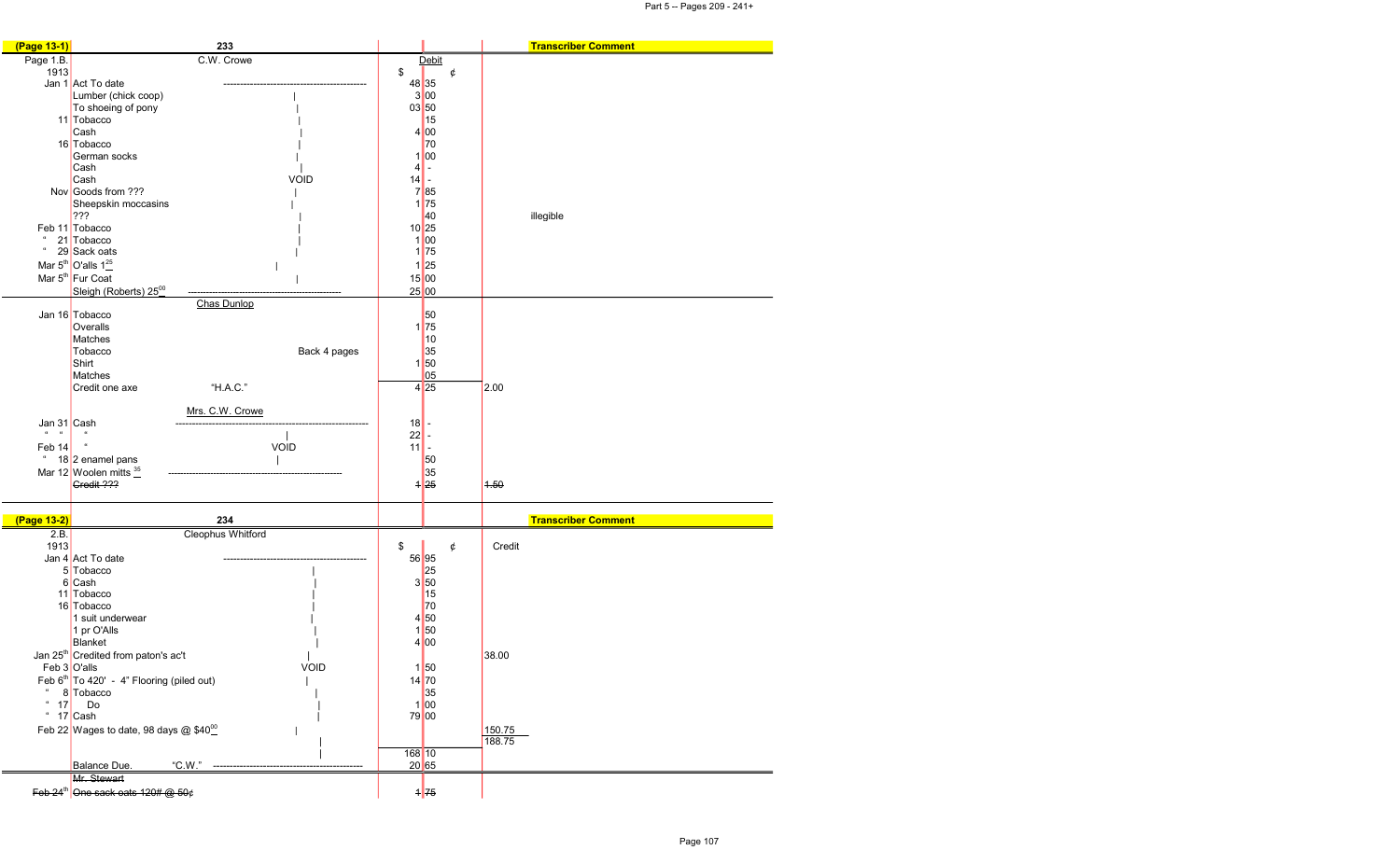| 26<br>$\alpha$<br>28<br>Mar 2<br>$\boldsymbol{\mathfrak{c}}$<br>$6\phantom{a}$<br>$\epsilon\epsilon$ | Mr. Nimmo<br>Feb 24 One sack oats 120# $@$ 50¢<br>$\alpha$<br>$\mathfrak{g}$<br>$\boldsymbol{\mathfrak{u}}$<br>$\mathfrak{g}$<br>$\alpha$<br>4 Sack oats 115#<br>$\epsilon\epsilon$<br>$\alpha$<br>"4 1 Load Hay credited Crowe<br>Sack oats<br>Sack oats (small)<br>Mar 5 Cash for hay<br>" $15$ Cash<br>Back to next page | 1 75<br>1 75<br>1 75<br>1 75<br>1 65<br>1 65<br>8∥–<br>1 65<br>1 50<br>8 00<br>1 00<br>22 45 |                            |
|------------------------------------------------------------------------------------------------------|-----------------------------------------------------------------------------------------------------------------------------------------------------------------------------------------------------------------------------------------------------------------------------------------------------------------------------|----------------------------------------------------------------------------------------------|----------------------------|
| (Page 14-1)                                                                                          | 235                                                                                                                                                                                                                                                                                                                         |                                                                                              | <b>Transcriber Comment</b> |
| 3.B.<br>1913                                                                                         | Henry Calihoo<br>Jan 4 Ac't To date<br>" $13$ Cash<br>Pipe<br>" 16 Goods from Selkirk Co.<br>s                                                                                                                                                                                                                              | \$<br>Debit<br>¢<br>52 25<br>$2$  25<br>1 25<br>6 10<br>61 85                                | Credit                     |
|                                                                                                      | Squires, Gr prairie<br>Feb 22 One sack oats 120# @ 50¢<br>To 11 days (man and team)<br>Twelve meals<br>Statement sent to city office                                                                                                                                                                                        | $p_{r}$<br>1 75<br>6 00                                                                      | Cr                         |
|                                                                                                      | Mr. Drynan<br>Mar 8 200' Cull No. 2<br>200' Flooring (4")<br>Send up "Cox"                                                                                                                                                                                                                                                  | Debit<br>3 00<br>7 00<br>10 00                                                               |                            |
|                                                                                                      | Mr. Vickers<br>Mar 15 socks $1^{00}$ mitts $^{75}$<br>" $17 \overline{\text{shift } 1^{75}}$ mitts $\frac{35}{1}$ tob $\frac{50}{1}$<br>" 29 Overalls $1^{25}$                                                                                                                                                              | 1 75<br>2 60 <br>$1$   25<br>5 60                                                            |                            |
|                                                                                                      | " 29 By 14 days work<br>to cash<br>Paid                                                                                                                                                                                                                                                                                     | 15 40<br>21 00                                                                               | 21.00<br>21.00             |
|                                                                                                      | □ W Decquinn<br>March 19 tob $\frac{50}{100}$ 22 matches<br>24 tob $\frac{100}{100}$ 25 sox 1 <sup>00</sup><br>22 matches $^{20}_{-}$<br>$28$ sox $\frac{35}{6}$ overalls $1^{25}$<br>" 29 10 days work                                                                                                                     | $\parallel$ 70<br>2 00<br>1 60<br>4 30                                                       | 15.00                      |
|                                                                                                      | " $29$ to cash<br>Paid                                                                                                                                                                                                                                                                                                      | $10$ 70<br>$\frac{1}{15}$ 00                                                                 |                            |
| (Page 14-2)                                                                                          | 236                                                                                                                                                                                                                                                                                                                         |                                                                                              | <b>Transcriber Comment</b> |
| " 21                                                                                                 | 4.B. C. Beamer<br>Nov 15 Tobacco<br>$\alpha$                                                                                                                                                                                                                                                                                | \$<br>Debit<br>¢<br>35<br>$1$ -                                                              | Credit                     |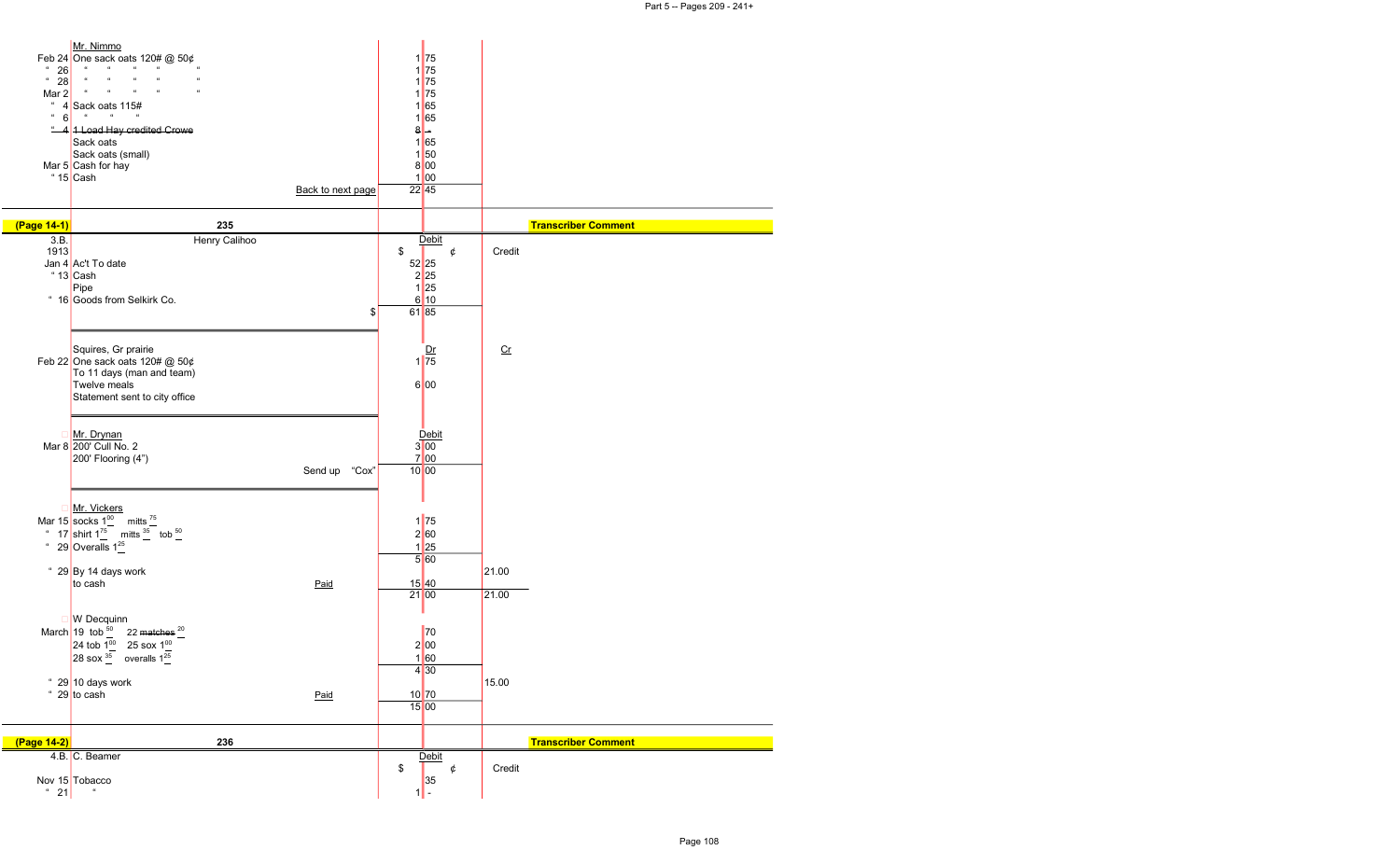| Dec 9                      | $\mathfrak{c}\mathfrak{c}$                                                                                                |           | $\parallel$ 50       |                            |
|----------------------------|---------------------------------------------------------------------------------------------------------------------------|-----------|----------------------|----------------------------|
|                            | 12 Cash                                                                                                                   | $15$    - |                      |                            |
|                            | 17 Tobacco 1 <sup>00</sup> matches <sup>5</sup>                                                                           |           | 1 05                 |                            |
|                            | 19 Matches                                                                                                                |           | 05                   |                            |
| 22                         | $\boldsymbol{\mathfrak{u}}$                                                                                               |           | 15                   |                            |
|                            | Jan 2 Tobacco $\frac{50}{6}$<br>matches <sup>5</sup>                                                                      |           | 55                   |                            |
|                            | " 16 Tobacco                                                                                                              |           | 85                   |                            |
|                            | " 22 Cash                                                                                                                 |           | 35                   |                            |
|                            | " 22 Mitts                                                                                                                |           |                      |                            |
|                            | Feb 6 <sup>th</sup> Tobacco                                                                                               |           | 1 00                 |                            |
| " $19$                     |                                                                                                                           |           | 35                   |                            |
| $\epsilon\epsilon$         | 21 Matches                                                                                                                |           | 10                   |                            |
|                            | 24 Tobacco                                                                                                                |           | 50                   |                            |
|                            | Mar $2$ Tob $\frac{35}{1}$ matches $\frac{10}{1}$                                                                         |           | 45                   |                            |
| $\alpha$                   | $5$ Sox                                                                                                                   |           | 1 00                 |                            |
|                            | " $8$ Tobacco $1^{35}$ Rubbers $4^{50}$                                                                                   |           | 5 85                 |                            |
|                            | " $10$ cash $\frac{50}{2}$ matches $\frac{5}{2}$ cash $5\frac{00}{2}$                                                     |           | 5 55                 |                            |
|                            | " $17$ Mitts $\frac{35}{1}$<br>matches $\frac{10}{1}$ 18 towels $\frac{50}{1}$                                            |           | 95                   |                            |
|                            | " 23 Tob $1^{00}$ & 3 Board $1^{00}$                                                                                      |           | 2 00                 |                            |
|                            | Apr 2 Overalls $1^{25}$ Braces $\frac{50}{2}$ matches $\frac{20}{2}$                                                      |           | 1 95                 |                            |
|                            | " $4 \overline{\smash{7}}$ Tob $\frac{25}{\phantom{0}}$ (8) tob $\frac{25}{\phantom{0}}$ matches $\frac{10}{\phantom{0}}$ |           | 60                   |                            |
|                            | $"11$ Cash                                                                                                                |           | 25 00                |                            |
|                            |                                                                                                                           |           | 66 15                |                            |
|                            | " $17$ tob $\frac{50}{ }$ Hdks $\frac{25}{ }$                                                                             |           | 75                   |                            |
|                            |                                                                                                                           |           | 66 90                |                            |
|                            | " 17 to amount of bill                                                                                                    | $132$ 71  |                      |                            |
|                            | Account gone up                                                                                                           | 199 61    |                      |                            |
|                            |                                                                                                                           |           |                      |                            |
|                            |                                                                                                                           |           |                      |                            |
| <mark>(Page 15-1</mark> )  | $\square$ 237                                                                                                             |           |                      | <b>Transcriber Comment</b> |
|                            |                                                                                                                           |           |                      |                            |
|                            | 5.B. Mike Bush                                                                                                            |           | Debit                |                            |
|                            |                                                                                                                           | \$        | ¢                    | Credit                     |
|                            | Jan 27 1 pr woolen mitts                                                                                                  |           | 50                   |                            |
| $\boldsymbol{\omega}$      | 31 1 pr Rubbers                                                                                                           |           | 3 50                 |                            |
|                            | Mar $7$ ? pr socks                                                                                                        |           | 1 00                 |                            |
|                            | " $8$ To 400' Floor (4")                                                                                                  | $14$ .    |                      |                            |
| $\mathfrak{c}\mathfrak{c}$ | 100' Dimension                                                                                                            |           | 2 50                 |                            |
|                            | 480' Cottonwood Cull /                                                                                                    |           | 7 20                 |                            |
|                            | " 23 Shirt $1^{75}$ underware $2^{50}$                                                                                    |           | 4 25                 |                            |
| Apr $14$ Sox               |                                                                                                                           |           | 1 00                 |                            |
|                            |                                                                                                                           |           | 33 95                |                            |
|                            | " 14 4 M Shingles $5^{00}$                                                                                                |           | 20 00                |                            |
|                            | Settled<br>"H.A. Cox"                                                                                                     |           | 53 95                |                            |
| $\Box$                     |                                                                                                                           |           |                      |                            |
|                            | Mr Cox                                                                                                                    |           |                      |                            |
|                            | Feb 17 Tobacco                                                                                                            |           | 35                   |                            |
| $-22$                      | $\sim$ $\sim$                                                                                                             |           | 25                   |                            |
|                            | Mar 4 Gredit (Stewart mocs)                                                                                               |           |                      | 2.00                       |
|                            | see page 9.B.                                                                                                             |           |                      |                            |
|                            | George Stewart                                                                                                            |           |                      |                            |
|                            | Feb 24 One sack oats (120#)                                                                                               |           | 1 75                 |                            |
| " $28$                     | Feb 25 One sack oats (120#)<br>$\epsilon\epsilon$<br>$\alpha$<br>$\mathfrak{c}\mathfrak{c}$                               |           | 1 75                 |                            |
| Mar 4                      | $\boldsymbol{\mu}$<br>115#                                                                                                |           | 1 75<br>1 65         |                            |
|                            | <b>Shoeing Horses</b>                                                                                                     |           | 2 10                 |                            |
|                            | 1 Sack Flour                                                                                                              |           |                      |                            |
|                            |                                                                                                                           |           | 11 50<br>$2$   -     |                            |
|                            | 1 pr moccasins (Mr Cox)<br>" $7$ Sack oats (115#)                                                                         |           | 1 65                 |                            |
|                            | " $10$ 2 socks                                                                                                            |           | 3 50                 |                            |
|                            | " 18 Mitts $\frac{75}{6}$ Horseshoe nails $\frac{70}{6}$                                                                  |           | 1 45                 |                            |
|                            | " 23 Overalls $1^{25}$ 24 Cash $10^{00}$<br>forward to ? Page                                                             |           | $11$   25<br>$39 65$ |                            |

 $\overline{\phantom{a}}$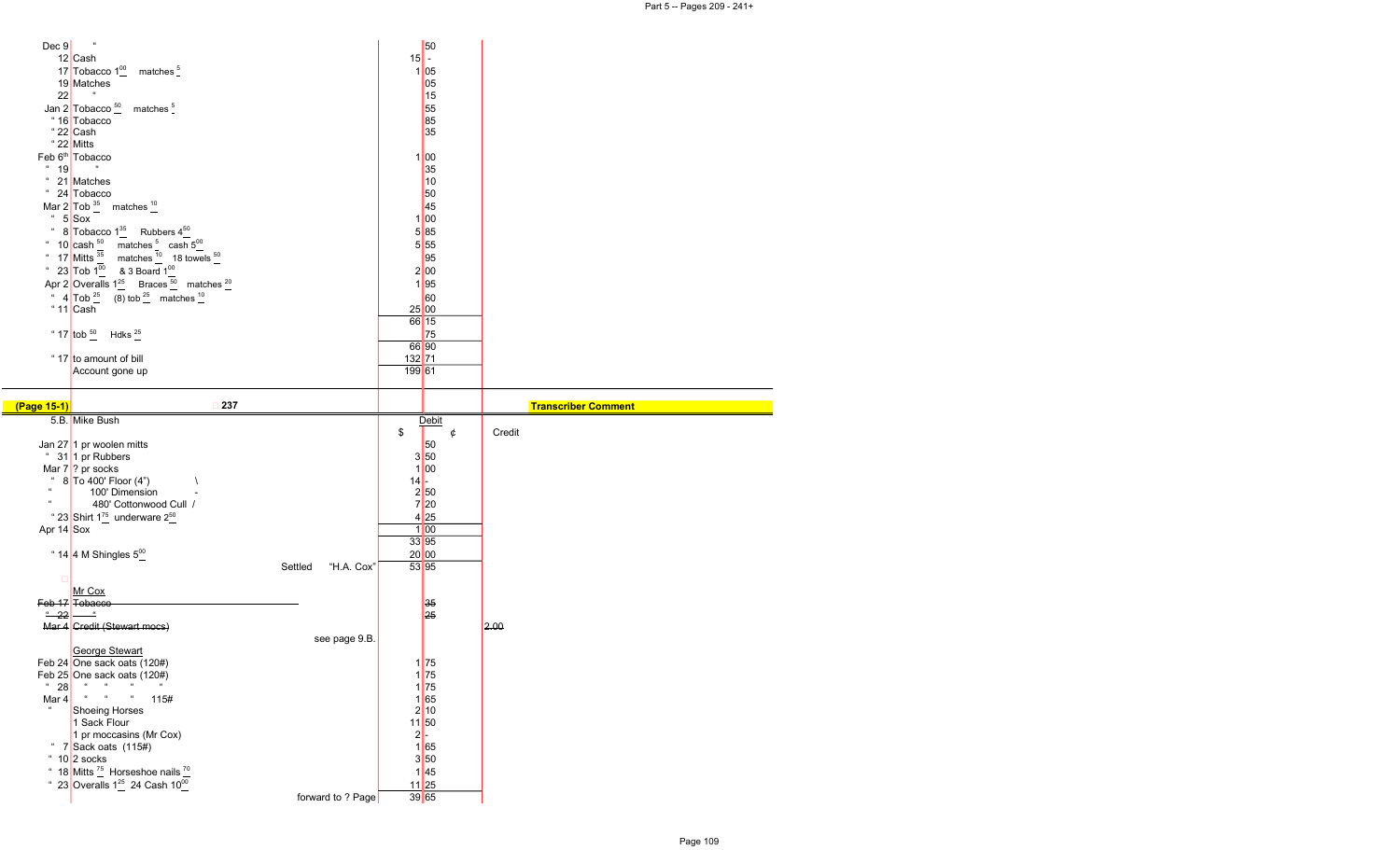|                    | Back "H.A.C."                                                                                                                                                      |       |                    |        |                            |
|--------------------|--------------------------------------------------------------------------------------------------------------------------------------------------------------------|-------|--------------------|--------|----------------------------|
| (Page 15-2)        | 238                                                                                                                                                                |       |                    |        | <b>Transcriber Comment</b> |
|                    | 6.B. Mr. Roberts                                                                                                                                                   |       | Debit              |        |                            |
|                    |                                                                                                                                                                    | \$    | ¢                  | Credit |                            |
| Dec 22 Socks       | Carried forward                                                                                                                                                    |       | 8 55<br>50         |        |                            |
|                    | Nov Goods from Eatons                                                                                                                                              |       | 8 70               |        |                            |
|                    | Ent p.p. 49                                                                                                                                                        |       | $17$ 75            |        |                            |
|                    | A Marfleet                                                                                                                                                         |       |                    |        |                            |
|                    | 3 meals                                                                                                                                                            |       | 4 50               |        | see page 8.B.              |
|                    |                                                                                                                                                                    |       |                    |        |                            |
|                    | Baxter<br>4 meals                                                                                                                                                  |       | 2 00               |        |                            |
|                    |                                                                                                                                                                    |       |                    |        |                            |
|                    | □ Thomas Watson                                                                                                                                                    |       |                    |        |                            |
| " $27$             | Feb 24 Tobacco (2 McD)<br>$\epsilon\epsilon$                                                                                                                       |       | 25<br>25           |        |                            |
| Mar $5th$ 1 Shirt  |                                                                                                                                                                    |       | $1$ 75             |        |                            |
|                    | 8 Tobacco <sup>35</sup> Matches <sup>5</sup>                                                                                                                       |       | 40                 |        |                            |
|                    | " $10$ Shirt $1^{75}$ Tob $35$                                                                                                                                     |       | 2 10               |        |                            |
|                    | Back 4 pages "H.A.C."<br>p. 280                                                                                                                                    |       | 4 75               |        |                            |
|                    | $\Box$ Mr Welch                                                                                                                                                    |       |                    |        |                            |
|                    | Mar 4 2 pcs $2" \times 4" - 16'$<br>" $4 26'$ V Joint                                                                                                              |       | 55<br>90           |        |                            |
|                    | transferred                                                                                                                                                        |       |                    |        |                            |
|                    |                                                                                                                                                                    |       |                    |        |                            |
|                    |                                                                                                                                                                    |       |                    |        |                            |
| (Page 16-1)        | 239                                                                                                                                                                |       |                    |        | <b>Transcriber Comment</b> |
| 7.B.               | Pebbles                                                                                                                                                            |       | Debit              |        |                            |
|                    |                                                                                                                                                                    | \$    | ¢                  | Credit |                            |
|                    | 4 meals while drawing lumber (???)                                                                                                                                 |       | 2 00 <br>75        |        |                            |
|                    | Mar $5th$ 1 pr mitts<br>Sent up<br>"Cox"<br>о                                                                                                                      |       |                    |        |                            |
|                    |                                                                                                                                                                    |       |                    |        |                            |
|                    | Toby P.J.<br>Mar $14$ By cash                                                                                                                                      |       | 5 00               |        |                            |
|                    | Hay for oxen                                                                                                                                                       |       | 1 00               |        |                            |
|                    | Send up<br>"H.A.C."                                                                                                                                                |       | 6 00               |        |                            |
|                    | <b>Martin Geary</b>                                                                                                                                                |       |                    |        |                            |
|                    | March 12 cash for postage stamps $\frac{50}{6}$                                                                                                                    |       | 50                 |        |                            |
| $\boldsymbol{\mu}$ | 14 2 Suits underware $5^{00}$ Socks $1^{00}$                                                                                                                       |       | 6 00               |        |                            |
| $\boldsymbol{\mu}$ |                                                                                                                                                                    |       | 25                 |        |                            |
|                    |                                                                                                                                                                    | 11    | 1 10<br>20         |        |                            |
|                    | $25 \frac{\text{2 Hdkfs}}{\text{499}} \times \frac{25}{100} \times 100 \times 100$<br>Apr 5 Matches $\frac{25}{100}$ to $100$<br>$9$ Cash $25^{00}$ Boots $4^{50}$ | 29 50 |                    |        |                            |
|                    | (24) tob $\frac{25}{6}$ lumber $2^{00}$                                                                                                                            |       | 3 25               |        |                            |
|                    | " $14$ Tob $1^{00}$<br>" $28$ Tob $\frac{50}{-}$                                                                                                                   |       | 50                 |        |                            |
|                    | transferred Back "H.A.C."                                                                                                                                          |       | $\overline{42}$ 30 |        |                            |
| (Page 16-2)        | 240                                                                                                                                                                |       |                    |        | <b>Transcriber Comment</b> |
|                    | 8.B. A Marfleet                                                                                                                                                    |       | Debit              |        |                            |
|                    |                                                                                                                                                                    | \$    | ¢                  | Credit |                            |
|                    | Mar 5 <sup>th</sup> 1 pr Mocs 2 <sup>00</sup> 2 shirts (@ 1 <sup>50</sup> ) 3 <sup>00</sup><br>$\lambda$                                                           |       | 5 00               |        |                            |
|                    | 1 pr o'alls $1^{\frac{25}{2}}$ 2 Hdkfs $^{\frac{25}{2}}$<br>$\lambda$<br>Hay for cattle                                                                            |       | 1 50<br>50         |        |                            |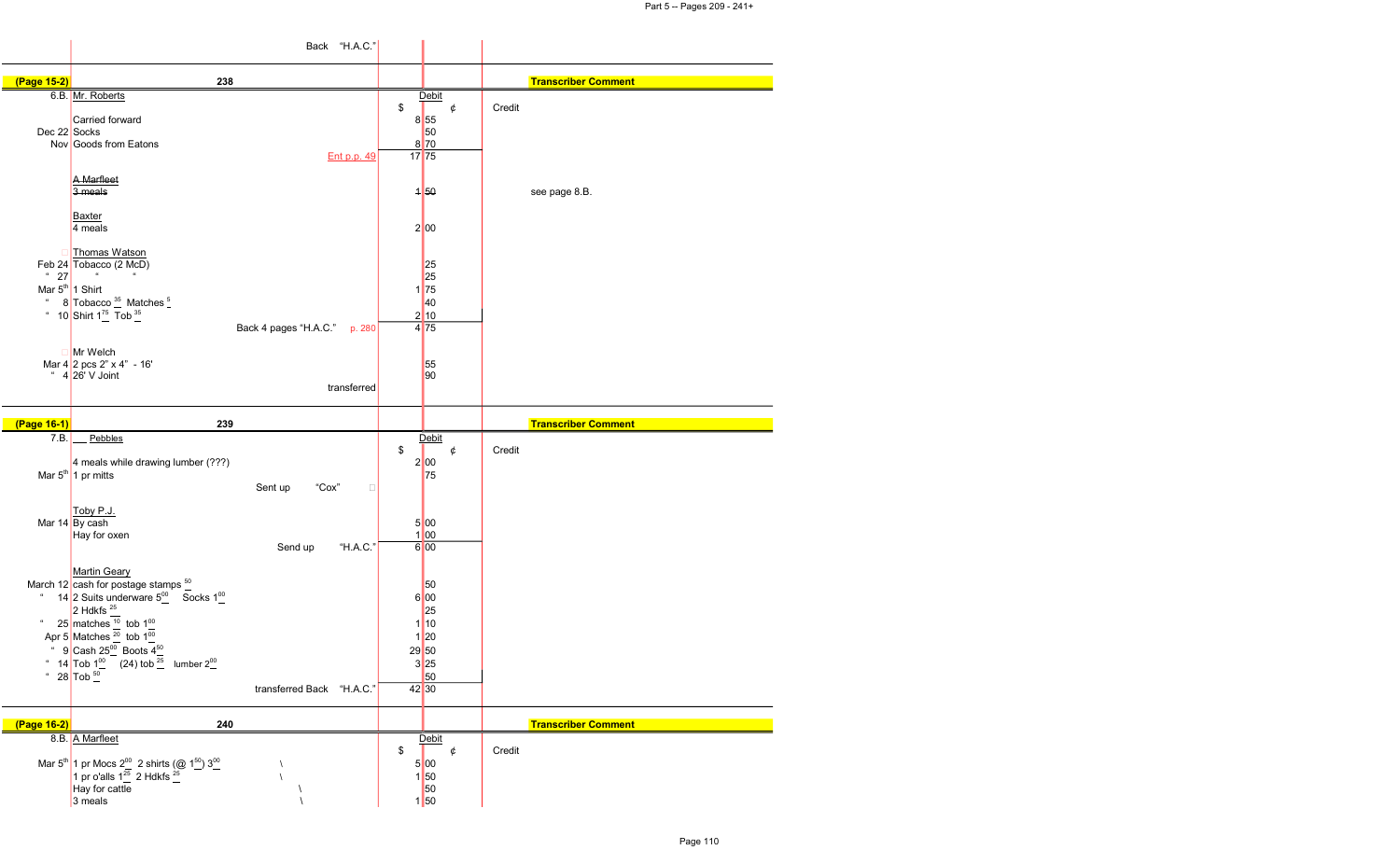|                | " 11 Tobacco $\frac{25}{1}$<br>$\lambda$                                                                                                                                                                                                                                                                                     |       | $\parallel$ 25 |        |                                                 |
|----------------|------------------------------------------------------------------------------------------------------------------------------------------------------------------------------------------------------------------------------------------------------------------------------------------------------------------------------|-------|----------------|--------|-------------------------------------------------|
|                | 1250' Cull @ \$15 <sup>00</sup><br>$\lambda$                                                                                                                                                                                                                                                                                 |       | $18$ 15        |        |                                                 |
|                | " $19$ Mitts<br>SETTLED                                                                                                                                                                                                                                                                                                      |       | 1 00           |        |                                                 |
|                | Cash                                                                                                                                                                                                                                                                                                                         |       | 30 00          |        |                                                 |
|                | Jan Meals                                                                                                                                                                                                                                                                                                                    |       | 4 00           |        |                                                 |
|                |                                                                                                                                                                                                                                                                                                                              |       | 2 00           |        |                                                 |
|                | <b>Biscuits</b>                                                                                                                                                                                                                                                                                                              |       | 50             |        |                                                 |
|                | Feb 20 Lumber                                                                                                                                                                                                                                                                                                                |       | 95             |        |                                                 |
| Feb 20 Meals   |                                                                                                                                                                                                                                                                                                                              |       | 2 50           |        |                                                 |
|                | Send up to office "Cox"                                                                                                                                                                                                                                                                                                      |       | 65 45          |        |                                                 |
|                |                                                                                                                                                                                                                                                                                                                              |       |                |        |                                                 |
|                | <b>Robt Murray</b>                                                                                                                                                                                                                                                                                                           |       |                |        |                                                 |
|                | Mar 10 240' Floor (4")                                                                                                                                                                                                                                                                                                       |       | 7 40           |        |                                                 |
|                |                                                                                                                                                                                                                                                                                                                              |       |                |        |                                                 |
|                |                                                                                                                                                                                                                                                                                                                              |       |                |        |                                                 |
| (Page 17-1)    | 241                                                                                                                                                                                                                                                                                                                          |       |                |        | <b>Transcriber Comment</b>                      |
|                | 9.B. Mr. Cox                                                                                                                                                                                                                                                                                                                 | Debit | Credit         |        |                                                 |
|                | Mar $5^{th}$ To 1 pr mitts $\frac{75}{2}$ , 1 shirt $1\frac{75}{2}$ , sox $1\frac{00}{2}$                                                                                                                                                                                                                                    |       |                | 3 50   |                                                 |
|                |                                                                                                                                                                                                                                                                                                                              |       |                |        |                                                 |
| $\alpha$       | O'alls $1^{25}$ , O'alls $1^{25}$ , shirt $1^{60}$ , $e^{\frac{1}{48}}$ , $e^{\frac{1}{48}}$ , $e^{\frac{1}{48}}$ , $e^{\frac{1}{48}}$ , $e^{\frac{1}{48}}$ , $e^{\frac{1}{48}}$ , $e^{\frac{1}{48}}$ , $e^{\frac{1}{48}}$ , $e^{\frac{1}{48}}$ , $e^{\frac{1}{48}}$ , $e^{\frac{1}{48}}$ , $e^{\frac{1}{48}}$ , $e^{\frac{$ |       |                | 4 00   |                                                 |
|                |                                                                                                                                                                                                                                                                                                                              |       |                | 6 25   |                                                 |
| $\mathfrak{a}$ |                                                                                                                                                                                                                                                                                                                              |       |                | 1 50   |                                                 |
| $\alpha$       | Fur Coat 1500<br>C.W. Crowe                                                                                                                                                                                                                                                                                                  |       |                | 15 00  |                                                 |
| $\alpha$       | Moccasins (Stewart) 2 <sup>00</sup>                                                                                                                                                                                                                                                                                          |       |                | 2 00   |                                                 |
|                | Feb 17 Tob $\frac{35}{1}$ , Feb 22 Tob $\frac{25}{1}$                                                                                                                                                                                                                                                                        | 60    |                |        |                                                 |
|                | Mar 6 Suspenders<br>(B. Leslie)                                                                                                                                                                                                                                                                                              |       |                | 50     |                                                 |
|                | " 7 2 shirts @ $1^{50}$<br>(S & C Dunlop)                                                                                                                                                                                                                                                                                    |       |                | 3 00   |                                                 |
|                | " $8 3$ pr. Socks<br>(Caswell)                                                                                                                                                                                                                                                                                               |       |                | 1 00   |                                                 |
|                | " $8$ Tob <sup>25</sup>                                                                                                                                                                                                                                                                                                      | 25    | □              |        |                                                 |
|                | Socks $1^{00}$ , mitts $^{35}$                                                                                                                                                                                                                                                                                               |       |                | 1 35   |                                                 |
|                | Moccasins 200                                                                                                                                                                                                                                                                                                                |       |                | 2 00   |                                                 |
|                | " $15$ Tob <sup>25</sup>                                                                                                                                                                                                                                                                                                     |       |                |        |                                                 |
|                |                                                                                                                                                                                                                                                                                                                              | 25    | O              |        |                                                 |
|                | " 15 German socks<br>(C.W. Crowe)                                                                                                                                                                                                                                                                                            |       |                | 1 00   |                                                 |
|                | " 15 Socks $1^{00}$ , mitts $^{75}$                                                                                                                                                                                                                                                                                          |       |                | 1 75   |                                                 |
|                | " 17 Mitts $\frac{35}{2}$ Beamer, shirt $1\frac{75}{2}$ ???                                                                                                                                                                                                                                                                  |       |                | 2 10   |                                                 |
|                | Mitts <sup>35</sup> ???, mitts <sup>75</sup> Stewart                                                                                                                                                                                                                                                                         |       |                | 1 10   |                                                 |
|                | " 19 Marfleet Mitts $1^{00}$ Nimmo moccasins $2^{00}$                                                                                                                                                                                                                                                                        |       |                | 3 00   |                                                 |
|                | " 22 Stewart Overalls $1^{25}$ Buck shirt $1^{75}$ u.wear $2^{50}$                                                                                                                                                                                                                                                           |       |                | 5 50   |                                                 |
|                | " 25 Decquinn sox $1^{00}$ sox $3^{5}$                                                                                                                                                                                                                                                                                       |       |                | 1 35   |                                                 |
|                | " 29 ??? overalls $1^{25}$ Decquinn overalls $1^{25}$                                                                                                                                                                                                                                                                        |       |                | 2 50   |                                                 |
|                | " 29 Watson overalls $1^{25}$                                                                                                                                                                                                                                                                                                |       |                | 1 25   |                                                 |
|                | " 29 Courtney shirt $1^{75}$ underware $2^{50}$                                                                                                                                                                                                                                                                              |       |                | 4 25   |                                                 |
|                |                                                                                                                                                                                                                                                                                                                              |       |                |        |                                                 |
|                | Tob Rae $1^{00}$ tob $^{75}$                                                                                                                                                                                                                                                                                                 | 1 75  | $\Box$         |        |                                                 |
| Apr            | Tob $\frac{75}{4}$ Apr tob & matches                                                                                                                                                                                                                                                                                         |       |                |        |                                                 |
|                | " $2$ Overalls $1^{25}$ suspenders $\frac{50}{6}$<br>Beamer                                                                                                                                                                                                                                                                  |       |                | 1 75   |                                                 |
|                | " 13 Overalls $1^{25}$ Caswell, Sox Bush $1^{00}$                                                                                                                                                                                                                                                                            |       |                | 2 25   |                                                 |
|                | " 18 Hdkfs (Beamer) $^{25}$ Sox Welsh $1^{00}$                                                                                                                                                                                                                                                                               |       |                | 1 25   |                                                 |
|                | " 20 Braces S. Dunlop $\frac{50}{2}$ overalls $1^{25}$                                                                                                                                                                                                                                                                       |       |                | 75     | entry s/b \$1.75?                               |
|                | May Tob & matches                                                                                                                                                                                                                                                                                                            | 60    | $\Box$         |        |                                                 |
|                | Shirt, Welsh 1 <sup>75</sup> Sox, Dunlop 1 <sup>00</sup>                                                                                                                                                                                                                                                                     |       |                | 2 75   |                                                 |
|                | McGarvin, mitts <sup>75</sup> Caswell, mitts <sup>75</sup>                                                                                                                                                                                                                                                                   |       |                | $1$ ?? | page corner folded over, cannot see cent amount |
|                |                                                                                                                                                                                                                                                                                                                              |       |                | 75 22  | page corner folded over, cannot see cent amount |
|                |                                                                                                                                                                                                                                                                                                                              |       |                |        |                                                 |
|                |                                                                                                                                                                                                                                                                                                                              |       |                |        |                                                 |
| (Page 17-2)    |                                                                                                                                                                                                                                                                                                                              |       |                |        | <b>Transcriber Comment</b>                      |
|                | H.A. Cox                                                                                                                                                                                                                                                                                                                     | Debit | Credit         |        |                                                 |
|                |                                                                                                                                                                                                                                                                                                                              |       |                | 74 15  |                                                 |
|                | May 15 overalls Pollock $1^{25}_{-}$ mitts Dunlop $1^{25}_{-}$<br>suspenders Dunlop $^{50}_{-}$ Welsh $^{50}_{-}$                                                                                                                                                                                                            |       |                | 2 50   |                                                 |
|                |                                                                                                                                                                                                                                                                                                                              |       |                | 1 00   |                                                 |
|                | Pollock sox $1^{00}$ McGarvin sox $35$                                                                                                                                                                                                                                                                                       |       |                | 1 35   |                                                 |
|                | May 30 $Cox$ tob                                                                                                                                                                                                                                                                                                             | 40    | ▯◻             |        |                                                 |
|                |                                                                                                                                                                                                                                                                                                                              |       |                |        |                                                 |